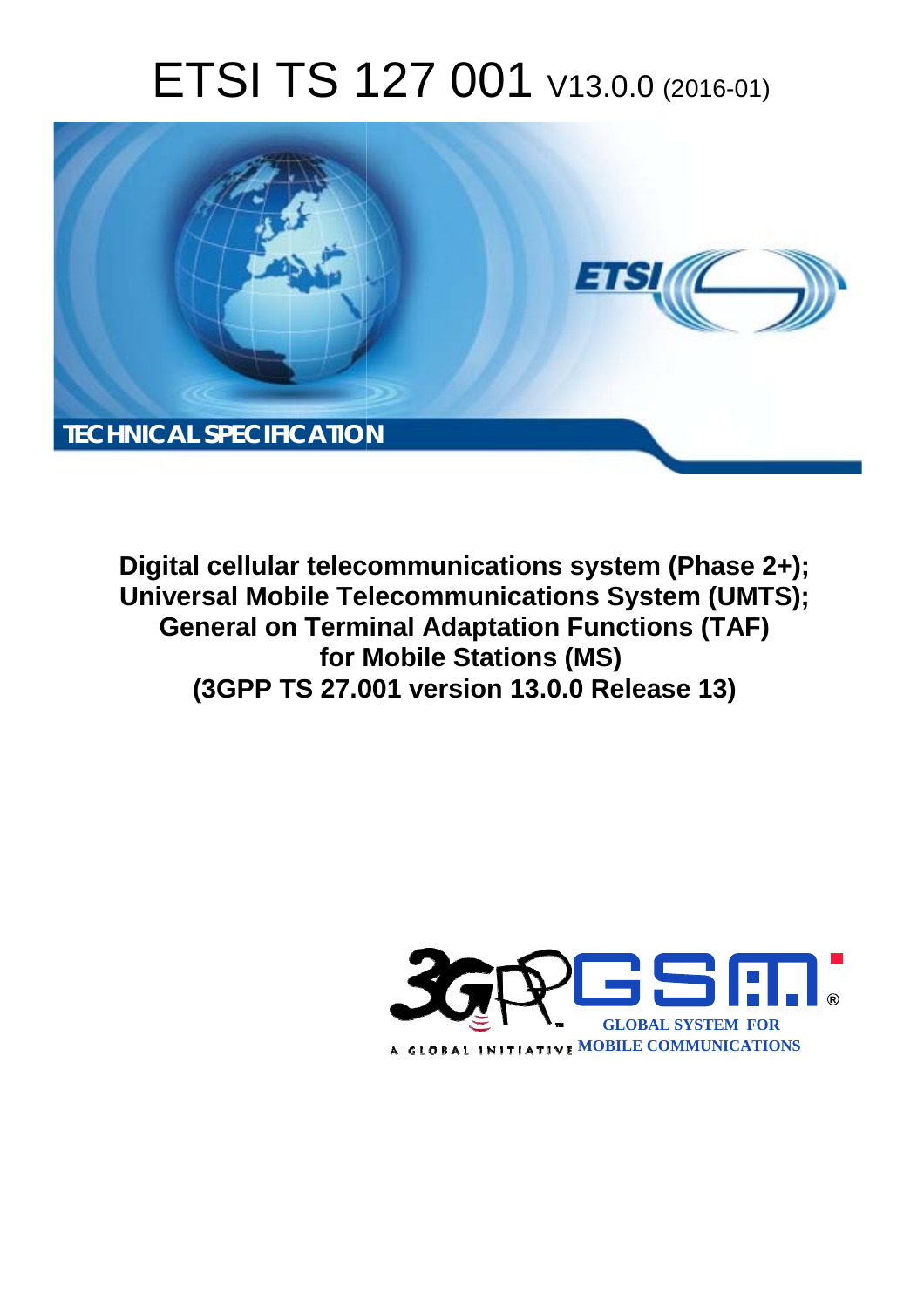Reference RTS/TSGC-0327001vd00

> Keywords GSM,UMTS

### *ETSI*

#### 650 Route des Lucioles F-06921 Sophia Antipolis Cedex - FRANCE

Tel.: +33 4 92 94 42 00 Fax: +33 4 93 65 47 16

Siret N° 348 623 562 00017 - NAF 742 C Association à but non lucratif enregistrée à la Sous-Préfecture de Grasse (06) N° 7803/88

#### *Important notice*

The present document can be downloaded from: <http://www.etsi.org/standards-search>

The present document may be made available in electronic versions and/or in print. The content of any electronic and/or print versions of the present document shall not be modified without the prior written authorization of ETSI. In case of any existing or perceived difference in contents between such versions and/or in print, the only prevailing document is the print of the Portable Document Format (PDF) version kept on a specific network drive within ETSI Secretariat.

Users of the present document should be aware that the document may be subject to revision or change of status. Information on the current status of this and other ETSI documents is available at <http://portal.etsi.org/tb/status/status.asp>

If you find errors in the present document, please send your comment to one of the following services: <https://portal.etsi.org/People/CommiteeSupportStaff.aspx>

#### *Copyright Notification*

No part may be reproduced or utilized in any form or by any means, electronic or mechanical, including photocopying and microfilm except as authorized by written permission of ETSI.

The content of the PDF version shall not be modified without the written authorization of ETSI. The copyright and the foregoing restriction extend to reproduction in all media.

> © European Telecommunications Standards Institute 2016. All rights reserved.

**DECT**TM, **PLUGTESTS**TM, **UMTS**TM and the ETSI logo are Trade Marks of ETSI registered for the benefit of its Members. **3GPP**TM and **LTE**™ are Trade Marks of ETSI registered for the benefit of its Members and of the 3GPP Organizational Partners.

**GSM**® and the GSM logo are Trade Marks registered and owned by the GSM Association.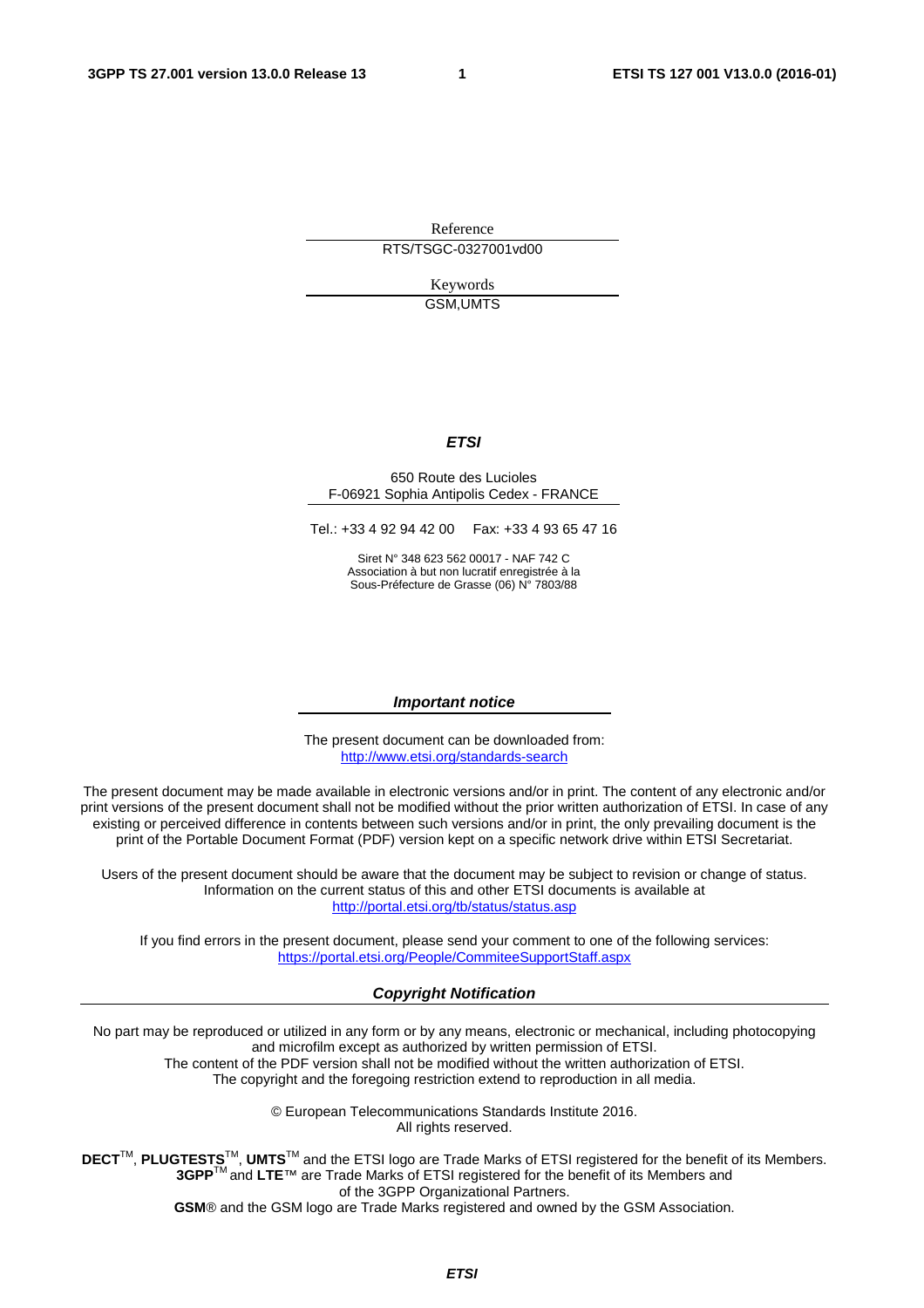## Intellectual Property Rights

IPRs essential or potentially essential to the present document may have been declared to ETSI. The information pertaining to these essential IPRs, if any, is publicly available for **ETSI members and non-members**, and can be found in ETSI SR 000 314: *"Intellectual Property Rights (IPRs); Essential, or potentially Essential, IPRs notified to ETSI in respect of ETSI standards"*, which is available from the ETSI Secretariat. Latest updates are available on the ETSI Web server [\(https://ipr.etsi.org/](https://ipr.etsi.org/)).

Pursuant to the ETSI IPR Policy, no investigation, including IPR searches, has been carried out by ETSI. No guarantee can be given as to the existence of other IPRs not referenced in ETSI SR 000 314 (or the updates on the ETSI Web server) which are, or may be, or may become, essential to the present document.

## Foreword

This Technical Specification (TS) has been produced by ETSI 3rd Generation Partnership Project (3GPP).

The present document may refer to technical specifications or reports using their 3GPP identities, UMTS identities or GSM identities. These should be interpreted as being references to the corresponding ETSI deliverables.

The cross reference between GSM, UMTS, 3GPP and ETSI identities can be found under [http://webapp.etsi.org/key/queryform.as](http://webapp.etsi.org/key/queryform.asp)p.

## Modal verbs terminology

In the present document "**shall**", "**shall not**", "**should**", "**should not**", "**may**", "**need not**", "**will**", "**will not**", "**can**" and "**cannot**" are to be interpreted as described in clause 3.2 of the [ETSI Drafting Rules](http://portal.etsi.org/Help/editHelp!/Howtostart/ETSIDraftingRules.aspx) (Verbal forms for the expression of provisions).

"**must**" and "**must not**" are **NOT** allowed in ETSI deliverables except when used in direct citation.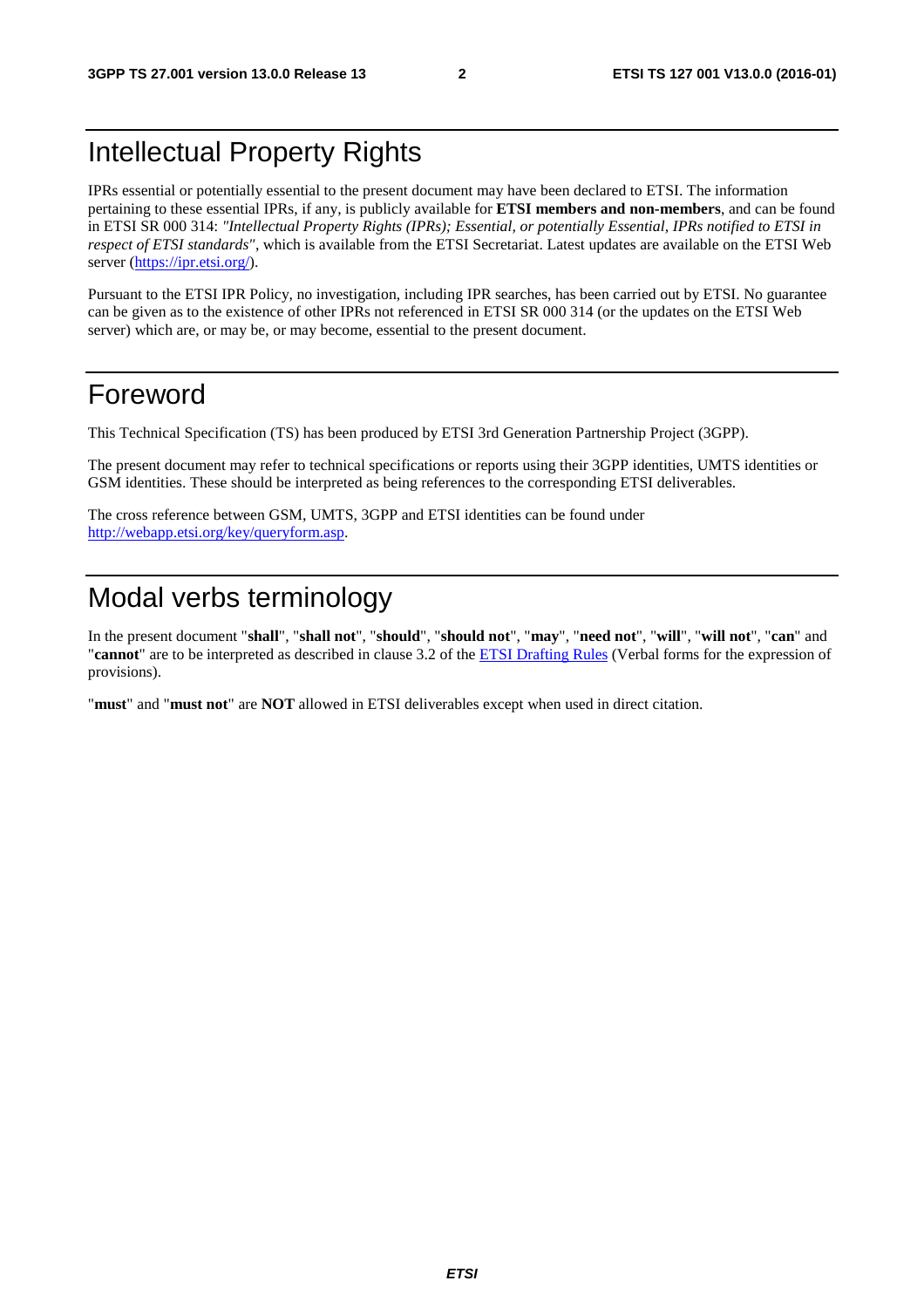$\mathbf{3}$ 

## Contents

| 1                    |                                                                                              |  |  |
|----------------------|----------------------------------------------------------------------------------------------|--|--|
| 2                    |                                                                                              |  |  |
| 3<br>3.1<br>3.2      |                                                                                              |  |  |
| $\overline{4}$       |                                                                                              |  |  |
| 5                    |                                                                                              |  |  |
| 6<br>6.1<br>6.1.1    |                                                                                              |  |  |
| 6.2                  |                                                                                              |  |  |
| 6.3                  |                                                                                              |  |  |
| 6.3.1<br>6.3.2       |                                                                                              |  |  |
| 6.3.3                |                                                                                              |  |  |
| 6.4                  | User initiated service level up and down grading (applies to A/Gb and GERAN Iu mode only) 15 |  |  |
| 6.5                  |                                                                                              |  |  |
| 7                    |                                                                                              |  |  |
| 8                    |                                                                                              |  |  |
| 8.1                  |                                                                                              |  |  |
| 8.1.1                |                                                                                              |  |  |
| 8.1.1.1              |                                                                                              |  |  |
| 8.1.1.2<br>8.1.1.3   | Subsequent procedures for traffic channel types TCH/F4.8, TCH/F9.6, TCH/F14.4, and           |  |  |
| 8.1.1.3.1            |                                                                                              |  |  |
| 8.1.1.3.2            |                                                                                              |  |  |
| 8.1.1.3.3            |                                                                                              |  |  |
| 8.1.1.4<br>8.1.1.4.1 |                                                                                              |  |  |
| 8.1.2                |                                                                                              |  |  |
| 8.1.2.1              |                                                                                              |  |  |
| 8.1.2.2              |                                                                                              |  |  |
| 8.1.2.3              |                                                                                              |  |  |
| 8.1.3                |                                                                                              |  |  |
| 8.1.3.1<br>8.1.3.2   |                                                                                              |  |  |
| 8.2                  | Filtering of Channel Control Information (A/Gb or GERAN Iu mode transparent mode only) 19    |  |  |
| 8.2.1                |                                                                                              |  |  |
| 8.2.2                |                                                                                              |  |  |
| 8.2.2.1              |                                                                                              |  |  |
| 8.2.2.2              |                                                                                              |  |  |
| 8.2.2.3<br>8.2.2.3.1 |                                                                                              |  |  |
| 8.2.2.3.2            |                                                                                              |  |  |
| 8.3                  |                                                                                              |  |  |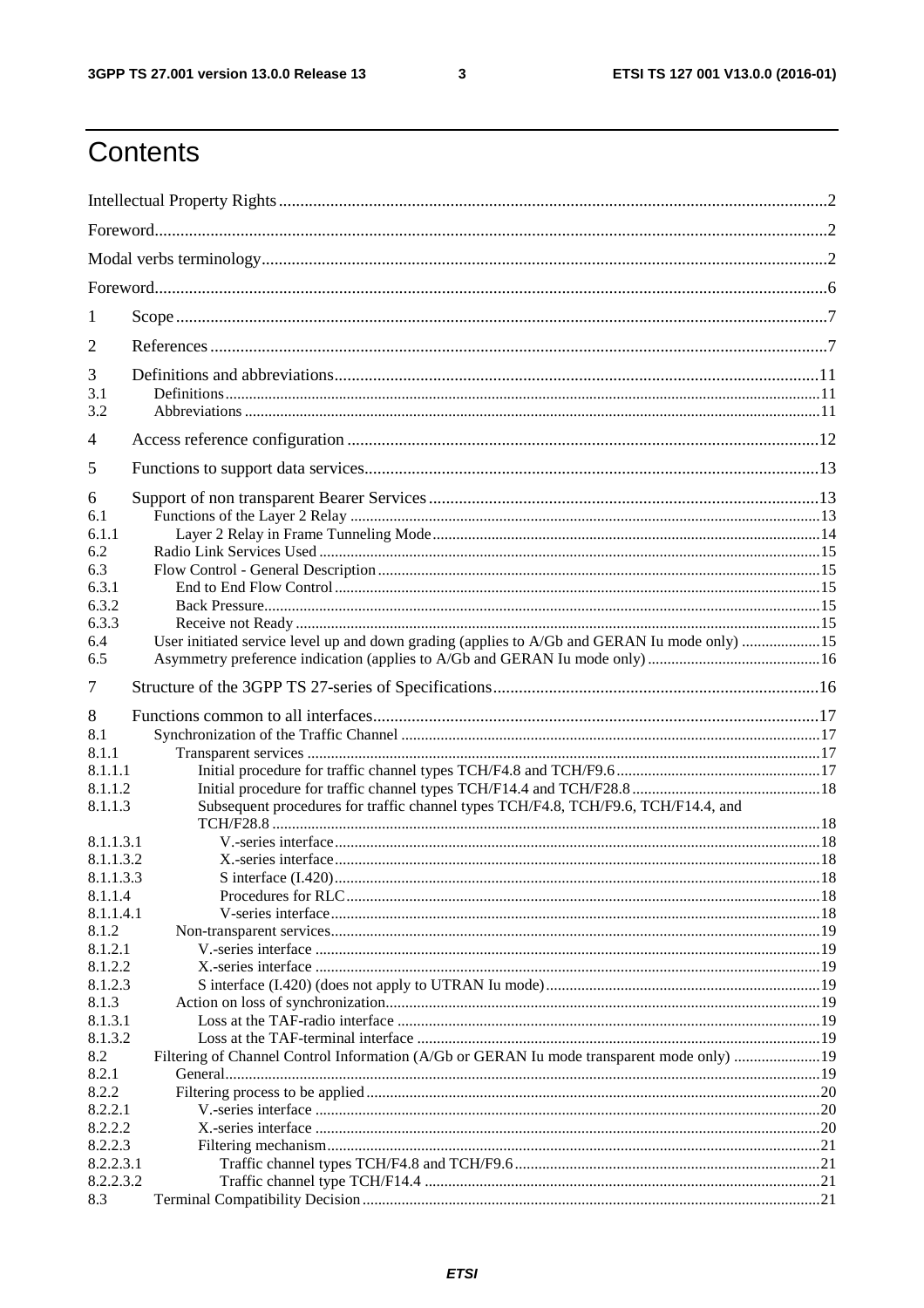$\overline{\mathbf{4}}$ 

| 8.3.1                          |                               |                                                                                                  |  |
|--------------------------------|-------------------------------|--------------------------------------------------------------------------------------------------|--|
| 8.3.2                          |                               |                                                                                                  |  |
| 8.3.3                          |                               |                                                                                                  |  |
| 8.3.3.1                        |                               |                                                                                                  |  |
| 8.3.3.2                        |                               |                                                                                                  |  |
| 8.3.3.3                        |                               | Differences in validity of BC parameter values in A/Gb mode, GERAN Iu mode and UTRAN Iu          |  |
|                                |                               |                                                                                                  |  |
| 8.4                            |                               |                                                                                                  |  |
| 8.5                            |                               |                                                                                                  |  |
| 8.5.1                          |                               |                                                                                                  |  |
| 8.5.2                          |                               |                                                                                                  |  |
| 8.6                            |                               |                                                                                                  |  |
| 8.6.1                          |                               |                                                                                                  |  |
| 8.6.2                          |                               |                                                                                                  |  |
| 8.7                            |                               |                                                                                                  |  |
| 8.8                            |                               |                                                                                                  |  |
|                                | <b>Annex A (informative):</b> |                                                                                                  |  |
|                                |                               |                                                                                                  |  |
|                                | <b>Annex B</b> (normative):   | Setting of Bearer Capability, Low Layer Compatibility and High                                   |  |
|                                |                               | <b>Layer Compatibility Information Element for PLMN Bearer</b>                                   |  |
|                                |                               |                                                                                                  |  |
| B.0                            |                               |                                                                                                  |  |
| B.1                            |                               |                                                                                                  |  |
| B.1.1                          |                               |                                                                                                  |  |
| B.1.1.1                        |                               |                                                                                                  |  |
| <b>B.1.1.2</b>                 |                               |                                                                                                  |  |
| B.1.2                          |                               |                                                                                                  |  |
| B.1.2.1                        |                               |                                                                                                  |  |
| B.1.2.2                        |                               |                                                                                                  |  |
| <b>B.1.2.3</b>                 |                               |                                                                                                  |  |
| B.1.2.4                        |                               |                                                                                                  |  |
| <b>B.1.3</b>                   |                               |                                                                                                  |  |
| <b>B.1.3.1</b>                 |                               |                                                                                                  |  |
| <b>B.1.3.1.1</b>               |                               | Transparent FNUR <= 48 kbit/s (TCH/F4.8, TCH/F9.6, TCH/14.4, TCH/F28.8) 54                       |  |
| B.1.3.1.2                      |                               |                                                                                                  |  |
| B.1.3.1.3                      |                               | Transparent FNUR=56 kbit/s, including 3G-H.324/M, (TCH/F9.6, TCH/F32.0, UTRAN Iu                 |  |
|                                |                               |                                                                                                  |  |
| B.1.3.1.4<br>B.1.3.1.5         |                               | Transparent FNUR = 64kbit/s, including 3G-H.324/M (TCH/F9.6, TCH/F14.4, TCH/F32.0,               |  |
|                                |                               |                                                                                                  |  |
| B.1.3.1.6                      |                               |                                                                                                  |  |
| B.1.3.1.7                      |                               |                                                                                                  |  |
| <b>B.1.3.2</b>                 |                               |                                                                                                  |  |
| B.1.3.2.1                      |                               |                                                                                                  |  |
| B.1.3.2.2                      |                               |                                                                                                  |  |
| B.1.3.2.3                      |                               |                                                                                                  |  |
| B.1.4                          |                               |                                                                                                  |  |
| <b>B.1.5</b>                   |                               | Bearer Service 50  53 ,Data Packet Duplex Synchronous, Unrestricted digital information transfer |  |
|                                |                               |                                                                                                  |  |
| <b>B.1.6</b>                   |                               |                                                                                                  |  |
| <b>B.1.7</b>                   |                               |                                                                                                  |  |
| <b>B.1.8</b>                   |                               |                                                                                                  |  |
| <b>B.1.9</b>                   |                               |                                                                                                  |  |
| <b>B.1.10</b>                  |                               |                                                                                                  |  |
| <b>B.1.10.1</b>                |                               |                                                                                                  |  |
| B.1.10.2                       |                               |                                                                                                  |  |
| B.1.10.3                       |                               |                                                                                                  |  |
| <b>B.1.11</b><br><b>B.1.12</b> |                               |                                                                                                  |  |
|                                |                               |                                                                                                  |  |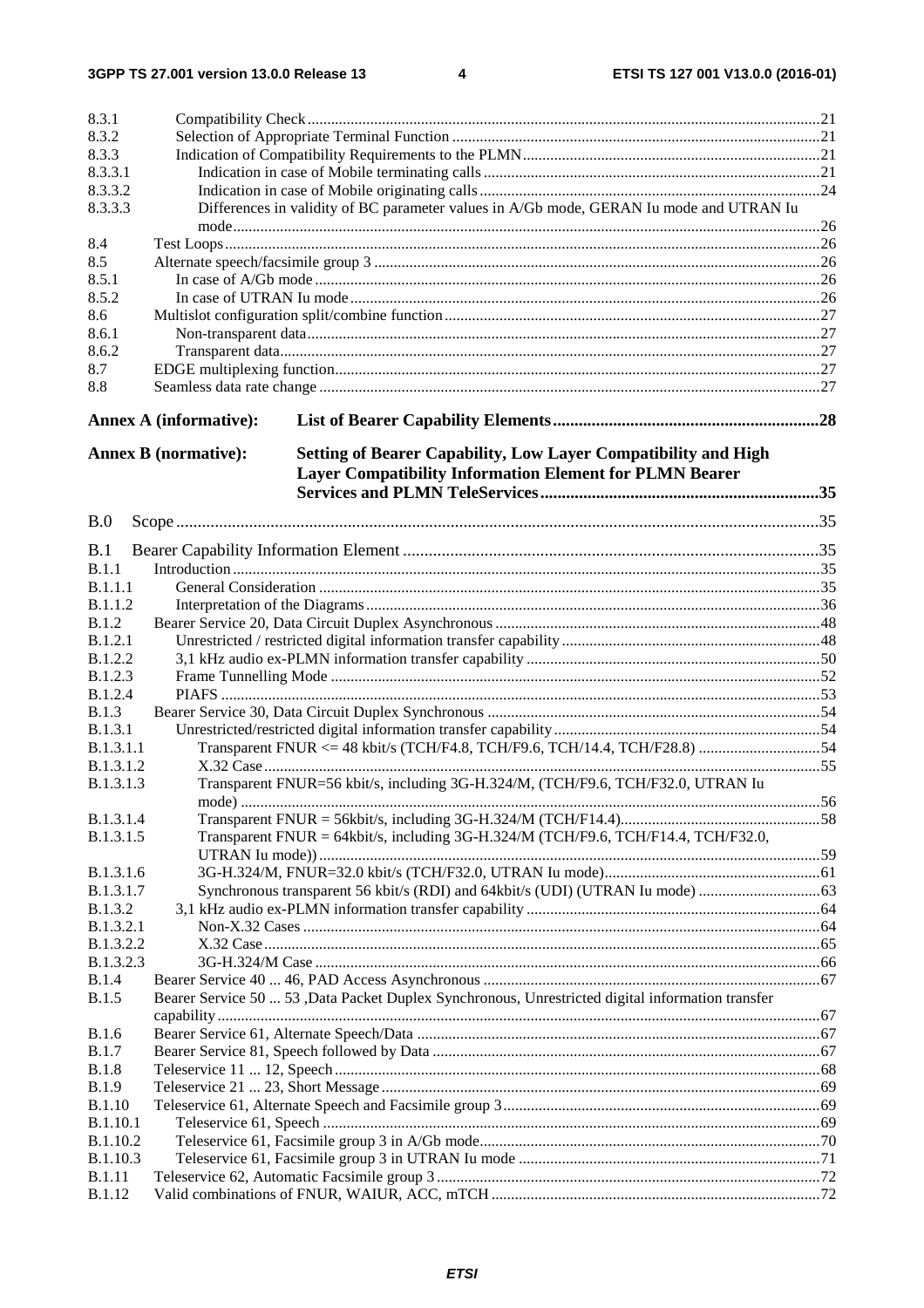| <b>B.1.12.1</b> |                               |  |
|-----------------|-------------------------------|--|
| B.1.12.2        |                               |  |
| <b>B.1.13</b>   |                               |  |
| <b>B.1.13.1</b> |                               |  |
| B.1.13.2        |                               |  |
| <b>B.1.13.3</b> |                               |  |
| B.2             |                               |  |
| B.2.1           |                               |  |
| B.2.1.1         |                               |  |
| B.2.1.2         |                               |  |
| <b>B.2.2</b>    |                               |  |
| B 2.2.1         |                               |  |
| B.2.2.2         |                               |  |
| <b>B.2.3</b>    |                               |  |
| B.2.3.1         |                               |  |
| B.2.3.2         |                               |  |
| <b>B.2.4</b>    |                               |  |
| <b>B.2.5</b>    |                               |  |
| B.2.6           |                               |  |
| <b>B.2.7</b>    |                               |  |
| <b>B.2.8</b>    |                               |  |
| <b>B.2.9</b>    |                               |  |
| <b>B.2.10</b>   |                               |  |
| <b>B.2.11</b>   |                               |  |
|                 | <b>Annex C</b> (informative): |  |
|                 |                               |  |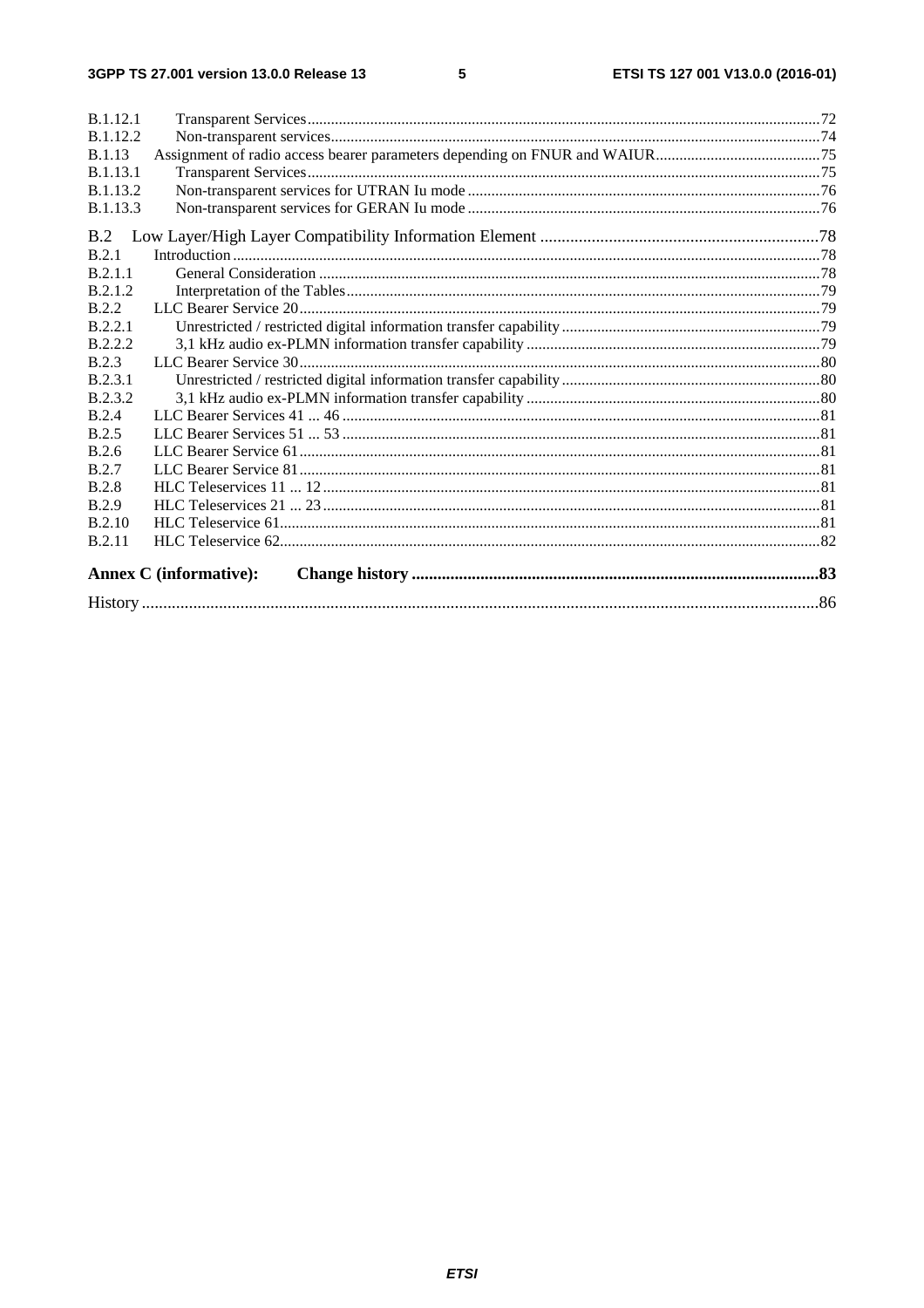## Foreword

This Technical Specification has been produced by the 3<sup>rd</sup> Generation Partnership Project (3GPP).

The present document specifies the functions needed for terminal adaptation within the 3GPP system.

The contents of the present document are subject to continuing work within the TSG and may change following formal TSG approval. Should the TSG modify the contents of the present document, it will be re-released by the TSG with an identifying change of release date and an increase in version number as follows:

Version x.y.z

where:

- x the first digit:
	- 1 presented to TSG for information;
	- 2 presented to TSG for approval;
	- 3 or greater indicates TSG approved document under change control.
- y the second digit is incremented for all changes of substance, i.e. technical enhancements, corrections, updates, etc.
- z the third digit is incremented when editorial only changes have been incorporated in the document.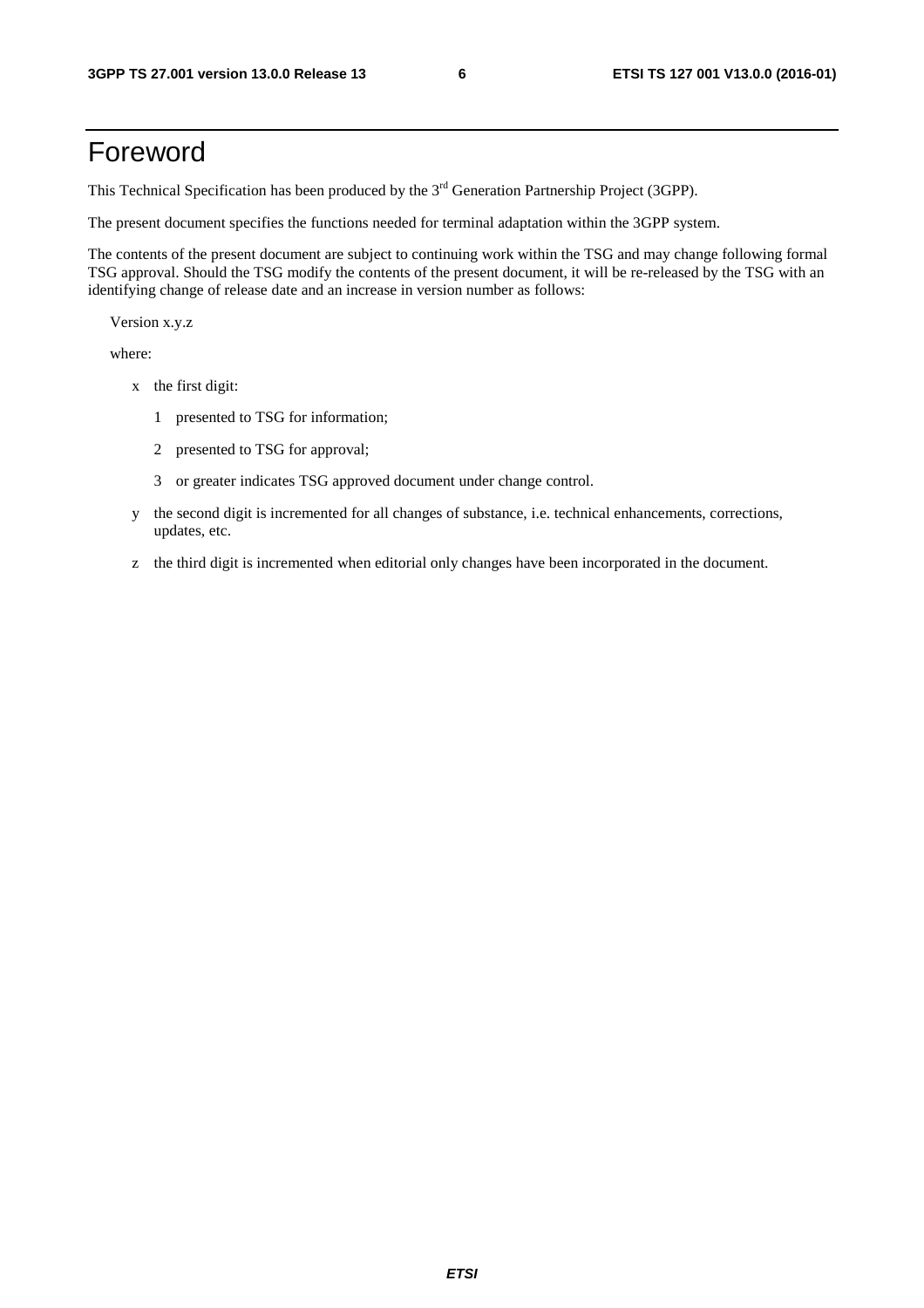## 1 Scope

The present document is based on the principles of terminal adaptor functions presented in the ITU-T I-series of Recommendations (I.460 to I.463).

The PLMN supports a wide range of voice and non-voice services in the same network. In order to enable non-voice traffic in the PLMN there is a need to connect various kinds of terminal equipment to the Mobile Termination (MT). The target of the present document is to outline the functions needed for the terminal adaptation.

The bearer services are described in 3GPP TS 22.002 and the general network configuration is described in 3GPP TS 23.002. The PLMN access reference configuration is defined in 3GPP TS 24.002. The various connection types used in the A/Gb mode or GERAN Iu mode PLMN are presented in 3GPP TS 43.010. Terminology used in the present document is presented in 3GPP TR 21.905 and 3GPP TS 29.990. For support of data services between a PLMN and other networks see 3GPP TS 29.007.

The present document is valid for a  $2<sup>nd</sup>$  generation PLMN (A/Gb mode) as well as for a  $3<sup>rd</sup>$  generation PLMN (Iu mode). If text applies only for one of these systems it is explicitly mentioned by using the terms "A/Gb mode" and "UTRAN Iu mode". If text applies to both of the systems, but a distinction between the ISDN/PSTN and the PLMN is necessary, the term "PLMN" is used.

NOTE 1: From R99 onwards the following services are no longer required by a PLMN:

- the dual Bearer Services "alternate speech/data" and "speech followed by data";
- the dedicated services for PAD and Packet access;
- BS 21 ... 26 and BS 31 ... 34.

From REL-4 onwards the following service is no longer required by a PLMN:

- the synchronous Bearer Service non-transparent (BS 30 NT).
- Non-transparent facsimile (TS 61/62 NT) for the A/Gb mode and GERAN Iu mode.

The support of these services is still optional. The specification of these services is not within the scope of the present document. For that, the reader is referred to former releases.

NOTE2 : Please note that the Gb interface does not play any role in the scope of the present document although the term "A/Gb mode" is used.

## 2 References

The following documents contain provisions which, through reference in this text, constitute provisions of the present document.

- References are either specific (identified by date of publication, edition number, version number, etc.) or non-specific.
- For a specific reference, subsequent revisions do not apply.
- For a non-specific reference, the latest version applies. In the case of a reference to a 3GPP document (including a GSM document), a non-specific reference implicitly refers to the latest version of that document *in the same Release as the present document*.
- [1] Void.
- [2] 3GPP TS 22.002: "Circuit Bearer Services (BS) supported by a Public Land Mobile Network (PLMN)".
- [3] 3GPP TS 22.003: "Circuit Teleservices supported by a Public Land Mobile Network (PLMN)".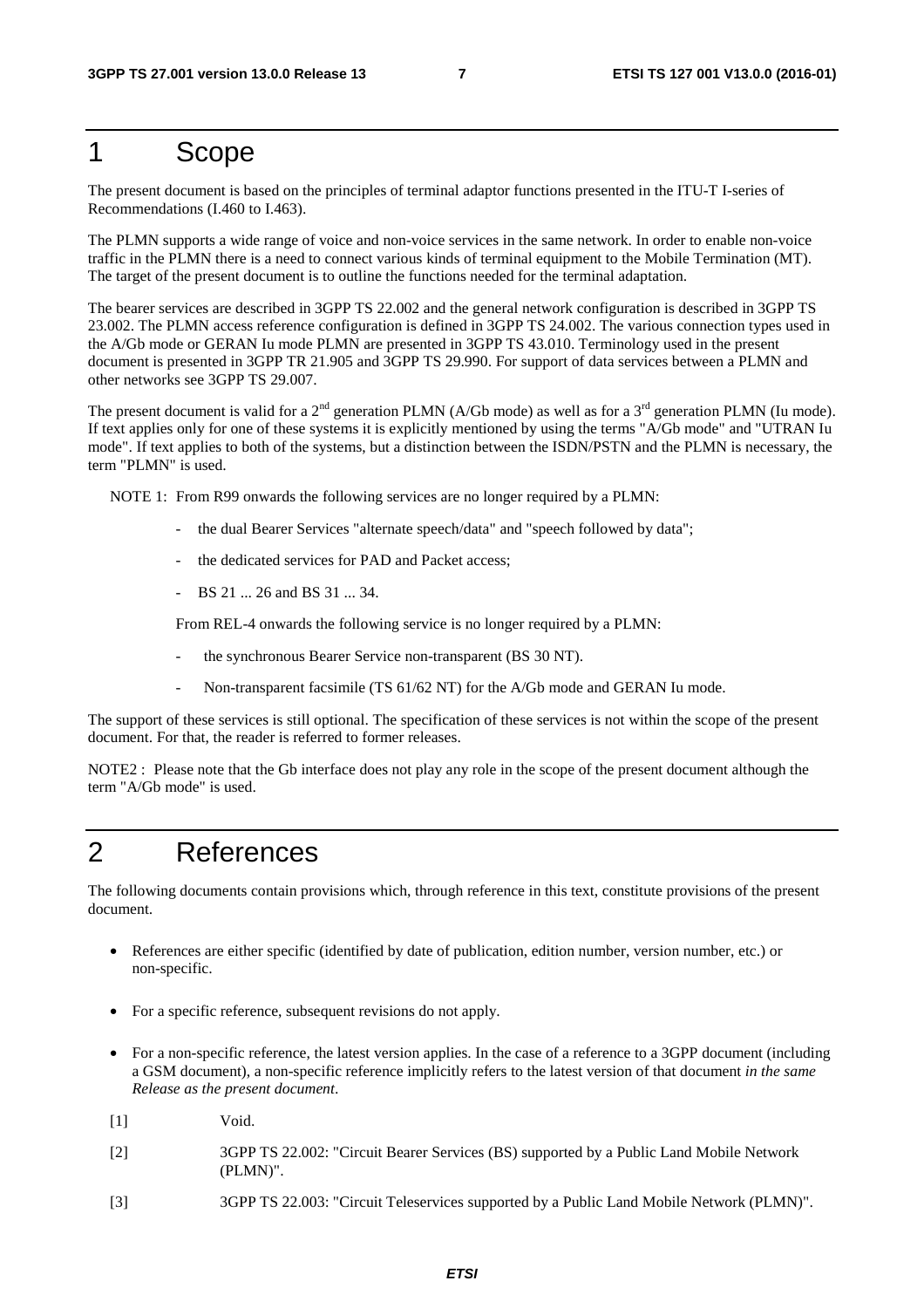| $[4]$  | 3GPP TS 23.002: "Network architecture".                                                                                                                                                                    |
|--------|------------------------------------------------------------------------------------------------------------------------------------------------------------------------------------------------------------|
| $[5]$  | 3GPP TS 43.010: "GSM Public Land Mobile Network (PLMN) connection types".                                                                                                                                  |
| [6]    | 3GPP TS 24.002: "GSM - UMTS Public Land Mobile Network (PLMN) access reference<br>configuration".                                                                                                          |
| $[7]$  | 3GPP TS 24.008: "Mobile radio interface layer 3 specification; Core network protocols -Stage 3".                                                                                                           |
| [8]    | 3GPP TS 44.021: "Rate adaption on the Mobile Station - Base Station System (MS - BSS)<br>interface".                                                                                                       |
| [9]    | 3GPP TS 24.022: "Radio Link Protocol (RLP) for circuit switched bearer and teleservices".                                                                                                                  |
| $[10]$ | 3GPP TS 45.005: "Radio transmission and reception".                                                                                                                                                        |
| $[11]$ | 3GPP TS 27.002: "Terminal Adaptation Functions (TAF) for services using Asynchronous bearer<br>capabilities".                                                                                              |
| $[12]$ | 3GPP TS 27.003: "Terminal Adaptation Functions (TAF) for services using Synchronous bearer<br>capabilities".                                                                                               |
| $[13]$ | Void.                                                                                                                                                                                                      |
| $[14]$ | Void.                                                                                                                                                                                                      |
| $[15]$ | Void.                                                                                                                                                                                                      |
| $[16]$ | Void.                                                                                                                                                                                                      |
| $[17]$ | Void.                                                                                                                                                                                                      |
| $[18]$ | Void.                                                                                                                                                                                                      |
| $[19]$ | Void.                                                                                                                                                                                                      |
| $[20]$ | Void.                                                                                                                                                                                                      |
| $[21]$ | 3GPP TS 29.007: "General requirements on interworking between the Public Land Mobile<br>Network (PLMN) and the Integrated Services Digital Network (ISDN) or Public Switched<br>Telephone Network (PSTN)". |
| $[22]$ | Void.                                                                                                                                                                                                      |
| $[23]$ | Void.                                                                                                                                                                                                      |
| $[24]$ | Void.                                                                                                                                                                                                      |
| $[25]$ | Void.                                                                                                                                                                                                      |
| $[26]$ | ITU-T V-series Recommendations: "Data communication over the telephone network".                                                                                                                           |
| $[27]$ | Void.                                                                                                                                                                                                      |
| $[28]$ | ITU-T X-series Recommendations: "Data networks and open system communication".                                                                                                                             |
| $[29]$ | Void                                                                                                                                                                                                       |
| $[30]$ | ITU-T Recommendation X.150 (11/88): "Data Communication Networks: Transmission,<br>Signalling and Switching, Network Aspects, Maintenance and Administrative Arrangements".                                |
| $[31]$ | Void.                                                                                                                                                                                                      |
| $[32]$ | ITU-T Recommendation V.250 (05/99): "Serial asynchronous automatic dialling and control".                                                                                                                  |
| $[33]$ | ITU-T Recommendation V.54 (11/88): "Loop test devices for modems".                                                                                                                                         |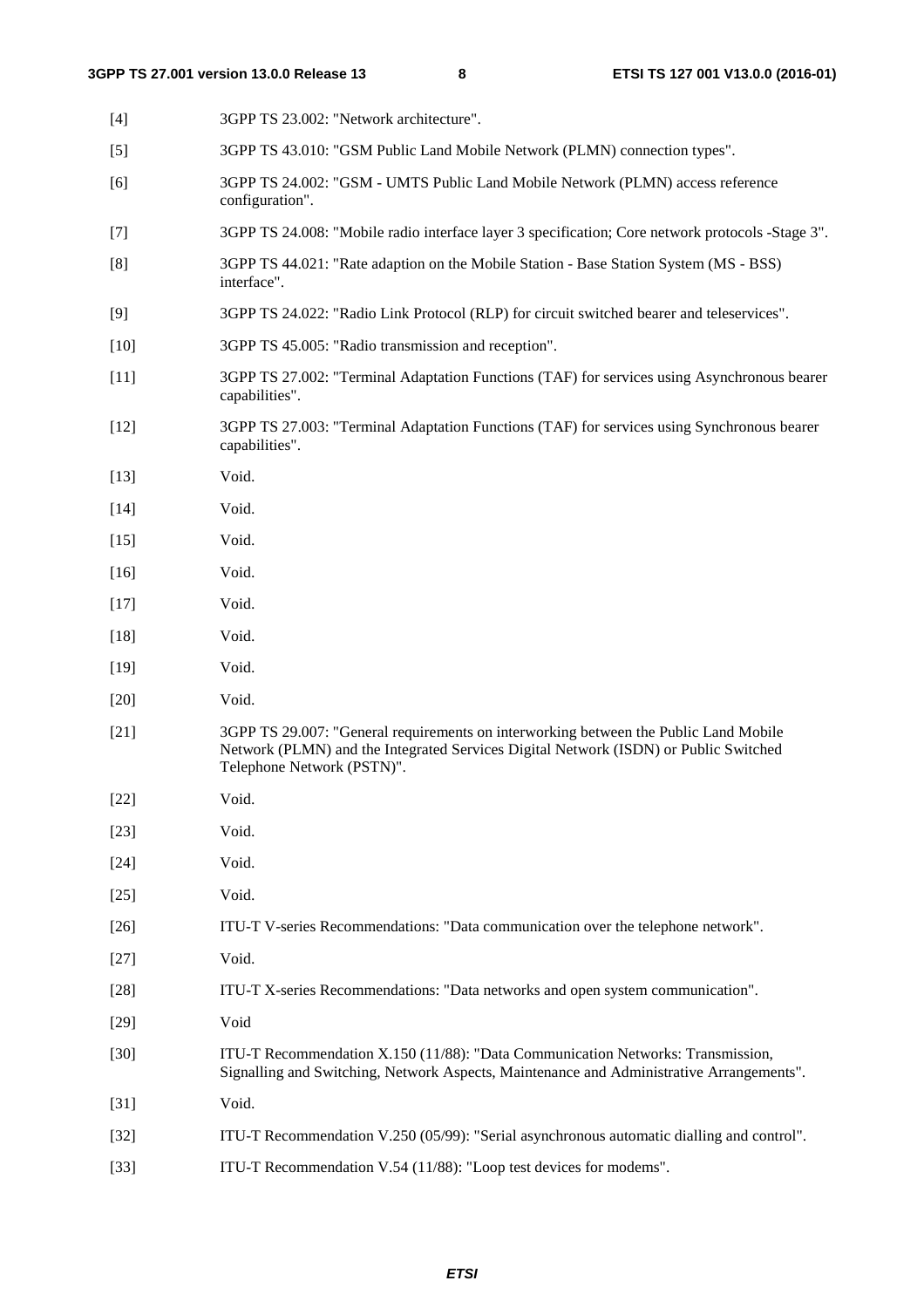- [34] ITU-T Recommendation V.110 (10/96): "Support by an ISDN of data terminal equipments with V-Series type interfaces".
- [35] ITU-T Recommendation I.460 (02/99), ITU-T Recommendation I.461 (also published as ITU-T Recommendation X.30 [70] ), ITU-T Recommendation I.462 (also published as ITU-T Recommendation X.31 (11/95)), ITU-T Recommendation I.463 (also published as ITU-T Recommendation V.110 [34]): "ISDN Overall Network Aspects and Functions, User Network Interfaces".
- [36] ITU-T Recommendation Q.931 (1998): "ISDN user network interface layer 3 specification for basic call control".
- [37] ETSI ETR 018 ed.4 (1995-11): "Integrated Services Digital Network (ISDN), Application of the Bearer Capability (BC), High Layer Compatibility (HLC) and Low Layer Compatibility (LLC) information elements by terminals supporting ISDN services".
- [38] ISO/IEC 6429: 1992: "Information technology Control functions for coded character sets".
- [39] Void.
- [40] **Void.**
- [41] **Void.**
- [42] ITU-T Recommendation V.120 (10/96): "Support by an ISDN of data terminal equipment with V-Series type interfaces with provision for statistical multiplexing".
- [43] 3GPP TS 23.034: "High Speed Circuit Switched Data (HSCSD) Stage 2".
- [44] ISO/IEC 13239 (1997) Information Technology: "Telecommunications and information exchange between systems - High-level data link control (HDLC) procedures"
- [45] Void.
- [46] 3GPP TR 21.905: "Vocabulary for 3GPP Specifications".
- [47] 3GPP TR 25.990: "Vocabulary for UTRAN".
- [48] 3GPP TS 25.322: "Radio Link Control (RLC) protocol specification".
- [49] **Void.**
- [50] Mobile Internet Access Forum: "PIAFS Specification Ver. 1.1, 2.1".
- [51] ITU-T Recommendation V.80 (08/96): "In-band DCE control and synchronous data modes for asynchronous DTE".
- [52] 3GPP TS 43.045: "Technical realization of facsimile group 3 service transparent".
- [53] 3GPP TS 45.001: "Physical layer on the radio path; General description".
- [54] 3GPP TS 22.034: "High Speed Circuit Switched Data (HSCSD); Stage 1".
- [55] 3GPP TS 23.107: "Quality of Service QoS concept and architecture".
- [56] 3GPP TS 48.020: "Rate adaption on the Base Station System Mobile-services Switching Centre (BSS - MSC) interface".
- [57] 3GPP TS 22.001: "Principles of circuit telecommunication services supported by a Public Land Mobile Network (PLMN)".
- [58] ITU-T Recommendation I.440 (also published as ITU-T Recommendation Q.920 [71]).
- [59] ITU-T Recommendation I.450 (also published as ITU-T Recommendation Q.930 [72]).
- [60] ITU-T Recommendation H.223 (07/01): "Multiplexing protocol for low bit rate multimedia communication".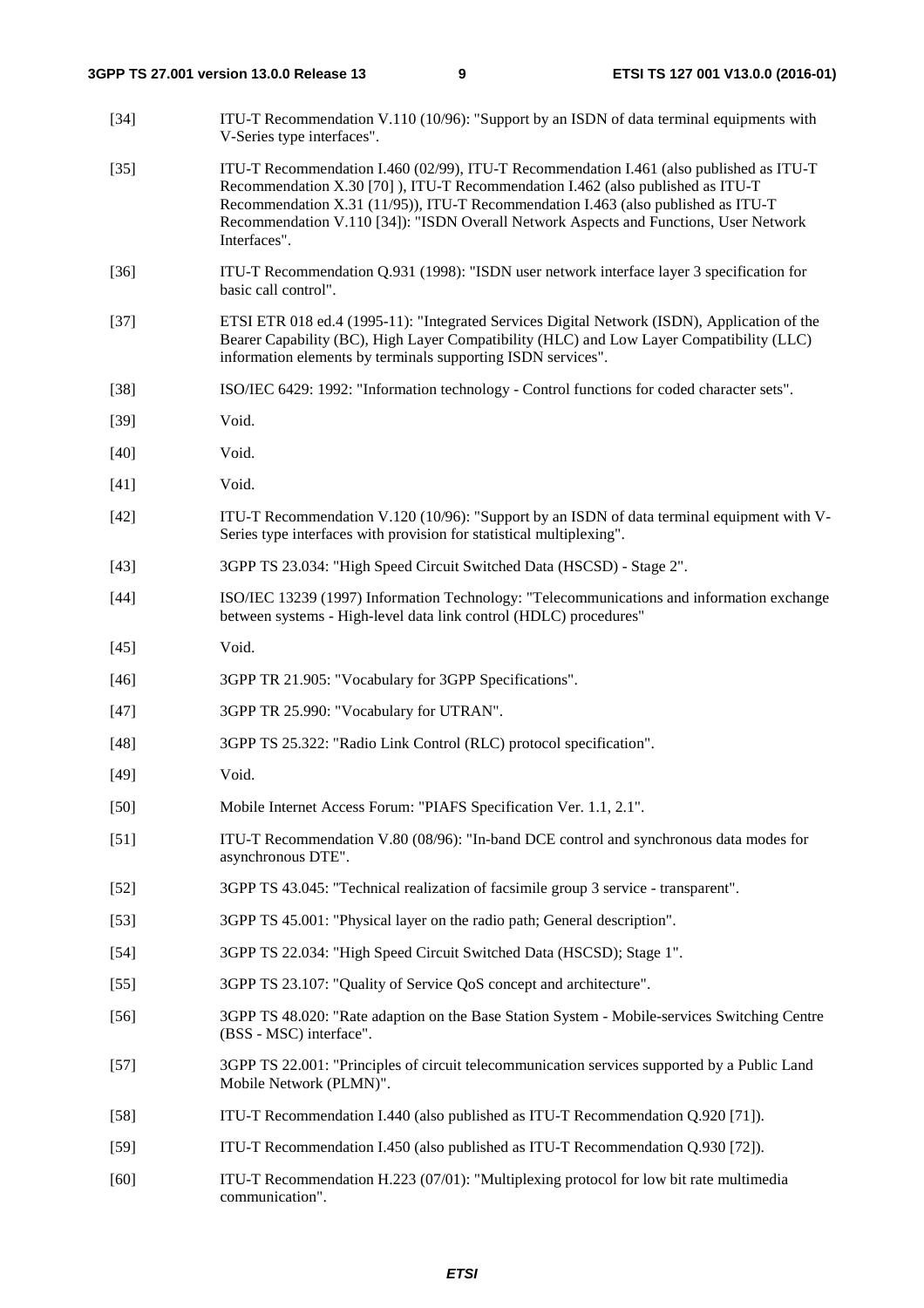| ITU-T Recommendation H.245: "Control protocol for multimedia communication".                                                                                                                                                                        |
|-----------------------------------------------------------------------------------------------------------------------------------------------------------------------------------------------------------------------------------------------------|
| ITU-T Recommendation V.21 (11/88): "300 bits per second duplex modem standardized for use in<br>the general switched telephone network".                                                                                                            |
| ITU-T Recommendation V.22 (11/88): "1200 bits per second duplex modem standardized for use<br>in the general switched telephone network and on point-to-point 2-wire leased telephone-type<br>circuits".                                            |
| ITU-T Recommendation V.22bis (11/88): "2400 bits per second duplex modem using the<br>frequency division technique standardized for use on the general switched telephone network and<br>on point-to-point 2-wire leased telephone-type circuits ". |
| ITU-T Recommendation V.26ter (11/88): "2400 bits per second duplex modem using the echo<br>cancellation technique standardized for use on the general switched telephone network and on<br>point-to-point 2-wire leased telephone-type circuits".   |
| ITU-T Recommendation V.31 (11/88): "Electrical characteristics for single-current interchange<br>circuits using optocouplers".                                                                                                                      |
| ITU-T Recommendation V.32 (03/93): "A family of 2-wire, duplex modems operating at data<br>signalling rates of up to 9600 bit/s for use on the general switched telephone network and on<br>leased telephone-type circuits".                        |
| ITU-T Recommendation V.34 (02/98): "A modem operating at data signalling rates of up to 33<br>600 bit/s for use on the general switched telephone network and on leased point-to-point 2-wire<br>telephone-type circuits".                          |
| ITU-T Recommendation V.42 (03/02): "Error-correcting procedures for DCEs using<br>asynchronous-to-synchronous conversion".                                                                                                                          |
| ITU-T Recommendation X.30 (03/93): "Support of X.21, X.21 bis and X.20 bis based Data<br>Terminal Equipments (DTEs) by an Integrated Services Digital Network (ISDN) ".                                                                             |
| ITU-T Recommendation Q.920 (03/93): "ISDN user-network interface data link layer - General<br>aspects".                                                                                                                                             |
| ITU-T Recommendation Q.930 (03/93): "ISDN user-network interface layer 3 - General aspects".                                                                                                                                                        |
| 3GPP TS 23.146: "Technical realisation of facsimile Group 3 service - non-transparent".                                                                                                                                                             |
|                                                                                                                                                                                                                                                     |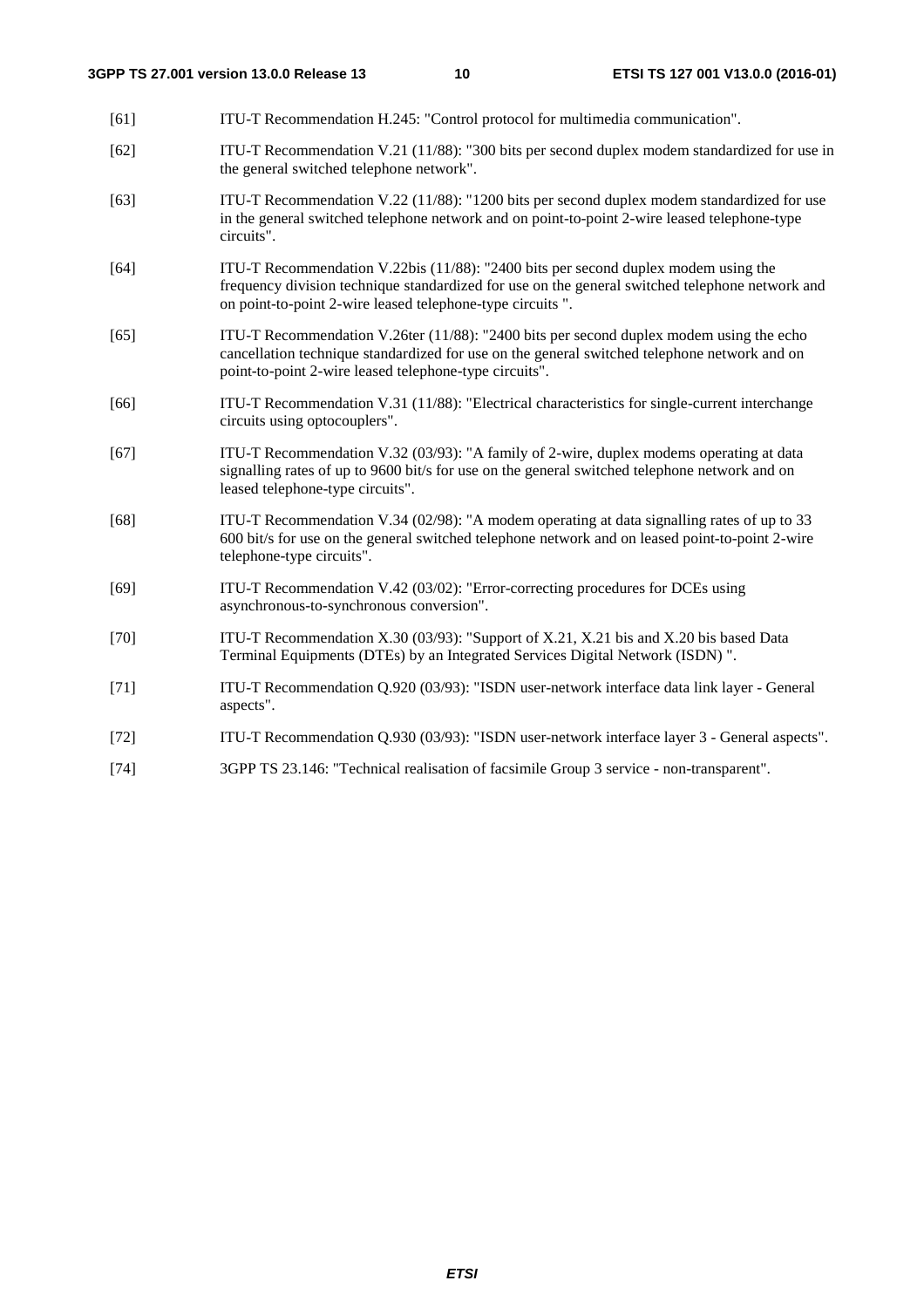## 3 Definitions and abbreviations

## 3.1 Definitions

The term 'Mobile Station' ( MS ) in the present document is synonymous with the term 'User Equipment' (UE ) as defined in 3GPP TR 21.905.

The term 'TE2' in the present document is synonymous with the term 'TE' as defined in 3GPP TR 21.905.

The term 'MT2' in the present document is synonymous with the term 'MT' as defined in 3GPP TR 21.905.

For the purposes of the present document the following terms and definitions given in 3GPP TS 21.905 and the following apply:

**A/Gb mode:** indicates that the text applies only to a system or sub-system which operate in A/Gb mode of operation, i.e. with a functional division that is in accordance with the use of an A or a Gb interface between the radio access network and the core network

**Iu mode:** indicates that the text applies only to a system or a sub-system which operates in Iu mode of operation, i.e. with a functional division that is in accordance with the use of an Iu-CS or Iu-PS interface between the radio access network and the core network

## 3.2 Abbreviations

For the purposes of the present document, the abbreviations given in 3GPP TR 21.905 and 3GPP TR 25.990 and the following apply:

|              | CALL PROC CALL PROCEEDING                                                                     |
|--------------|-----------------------------------------------------------------------------------------------|
| CALL CONF    | <b>CALL CONFIRMED</b>                                                                         |
| CONNACK      | CONNECT ACKNOWLEDGEMENT                                                                       |
| EDGE channel | A general term referring to channels based on 8PSK modulation; i.e. TCH/F28.8, TCH/F32.0, and |
|              | TCH/F43.2.                                                                                    |
| <b>FTM</b>   | Frame Tunnelling Mode                                                                         |
| <b>PIAFS</b> | PHS Internet Access Forum Standard                                                            |
| <b>PHS</b>   | Personal Handyphone System                                                                    |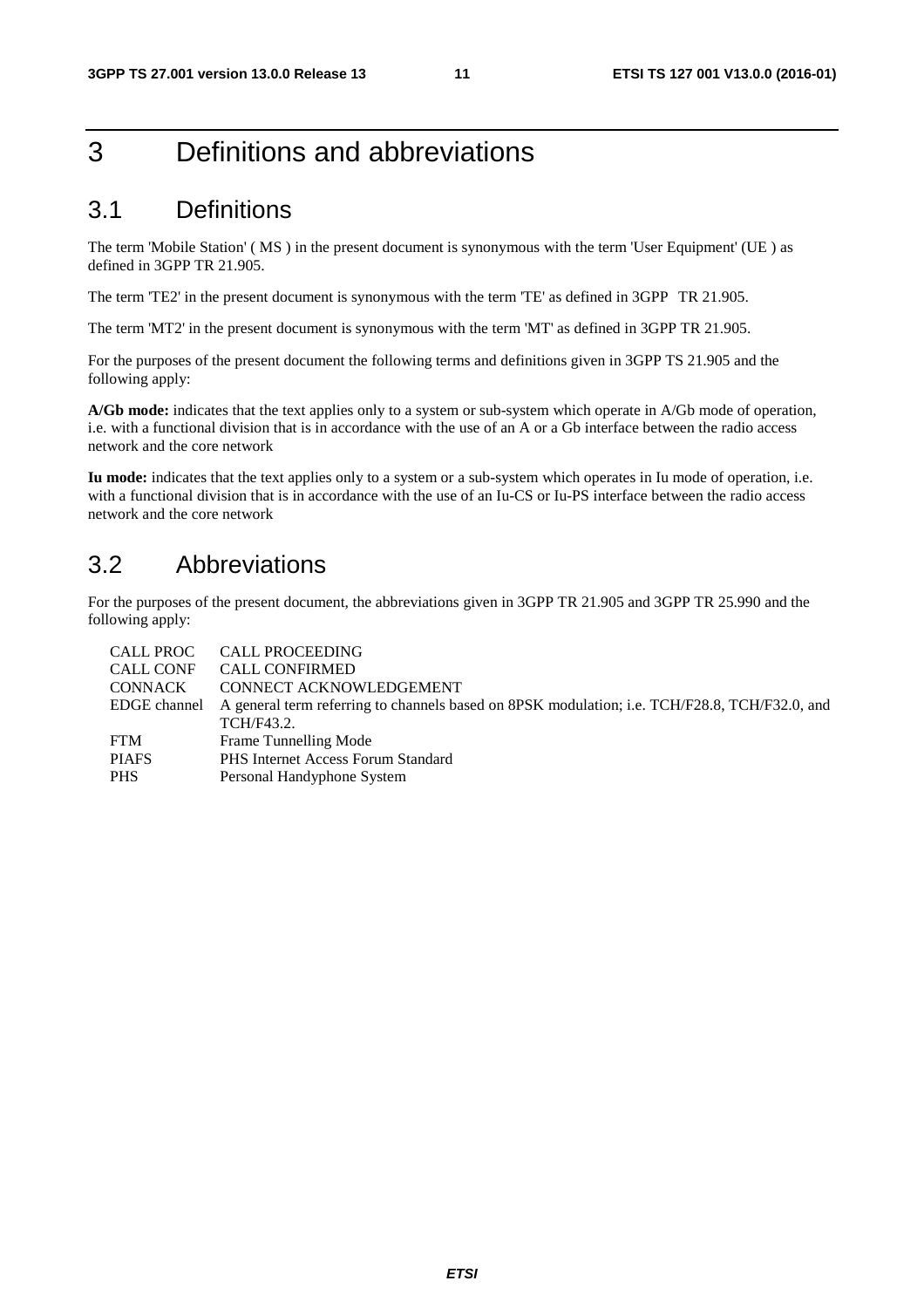## 4 Access reference configuration

Figure 1 presents the reference configuration for access to an A/Gb mode PLMN and GERAN Iu mode (see 3GPP TS 24.002).



─┼─ : reference point.<br>TE2: V-type terminal. TE2: V-type terminal.<br>TA: Terminal Adapto Terminal Adaptor. GERAN: GSM/EDGE Radio Access Network.<br>CN: Core Network. Core Network

### **Figure 1: PLMN Access Reference Configuration (in A/Gb mode and GERAN Iu mode)**

Within the scope of the present document the Mobile Termination MT0 means a fully integrated MS including data terminal and its adaptation functions. MT2 includes ITU-T V-series terminal adaptation functions among other MT functions.

Figure 2 presents the access reference configuration for UTRAN Iu mode. There is no reference point identified for the TAF. The TAF is considered as a part of the Mobile Termination.



**Figure 2: UTRAN Iu mode PLMN Access Reference Configuration**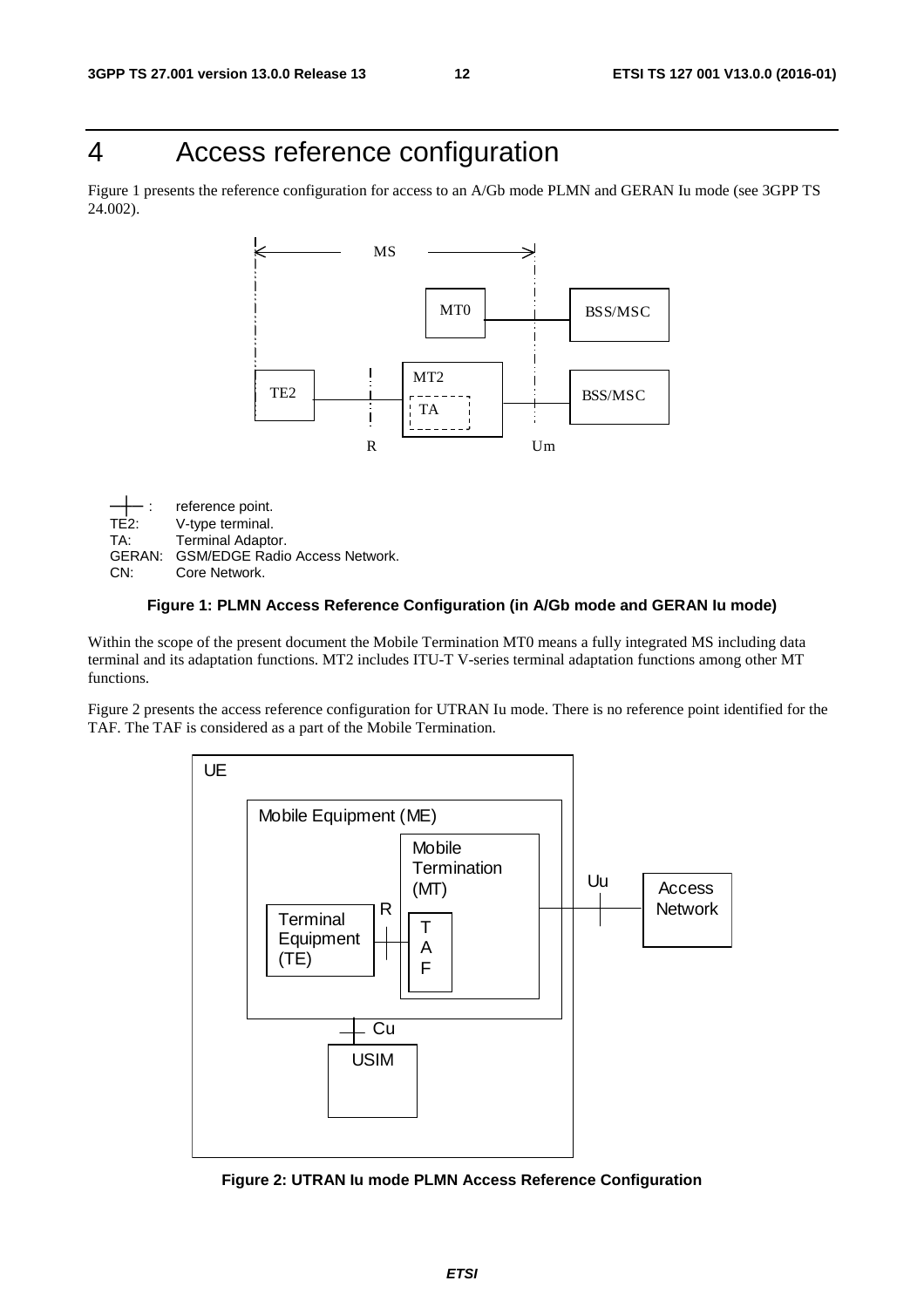## 5 Functions to support data services

The main functions of the MT to support data services are:

- functions to ensure conformity of terminal service requests to network capability;
- physical connection of the R reference point;
- flow control of signalling and mapping of user signalling to/from the PLMN access signalling;
- rate adaptation of user data (see 3GPP TS 44.021) and data formatting for the transmission SAP (3GPP TS 25.322);
- flow control of non-transparent user data and mapping of flow control for asynchronous data services;
- support of data integrity between the MS and the interworking function in the PLMN;
- end-to-end synchronization between terminals;
- filtering of status information;
- functions to support non-transparent bearer services e.g. termination of the Radio Link Protocol (RLP) and the Layer 2 Relay function (L2R) including optional data compression function (where applicable);
- terminal compatibility checking;
- optional support of local test loops.

In addition, functions to support autocalling and autoanswering are optionally specified in accordance with ITU-T Recommendation V.250 (although the use of other autocalling/auto-answering procedures are not prohibited provided that mapping in a functionally equivalent way to 3GPP TS 24.008 call control is also provided).

Other functional entities may be envisaged apart from the TAF. One of the physical interface to all these functions is the DTE/DCE interface to the MT. Normally, this DTE/DCE interface is associated with the TAF, if available. Therefore the access to any of these other functional entities, if implemented, via the DCE/DTE interface, are triggered by appropriate command sequences which are described in the applicable specifications (although the use of other procedures is not prohibited provided that mapping in a functionally equivalent way is also provided). These command sequences shall be issued by the DTE only when the MT is in the appropriate command status and there is no data connection pending. They are interpreted by an MT internal control function and result in an association of the DTE/DCE interface with the addressed function, if available.

## 6 Support of non transparent Bearer Services

In order to support asynchronous non transparent bearer services a Layer 2 Relay (L2R) function is included in the mobile termination. The details of the particular L2R function for the different asynchronous non transparent bearer services are contained in the appropriate 3GPP 27-series Specification. This clause describes the general aspects of the L2R function.

The Layer 2 Relay (L2R) function provides for the reliable transportation of known, i.e. asynchronous non transparent, user protocols across the radio interface of a PLMN. The L2R functions are located in the Mobile Termination (MT) and the Interworking Function (IWF) associated with a Mobile Switching Centre (MSC). The L2R uses the services provided by the Radio Link Protocol (RLP) to transport the asynchronous non transparent protocol information between the MS and the IWF.

## 6.1 Functions of the Layer 2 Relay

The complete protocol reference models for data and telematic services are described in 3GPP TS 43.010. The subset of those protocol reference models relating to the L2R function is reproduced in figure 2A.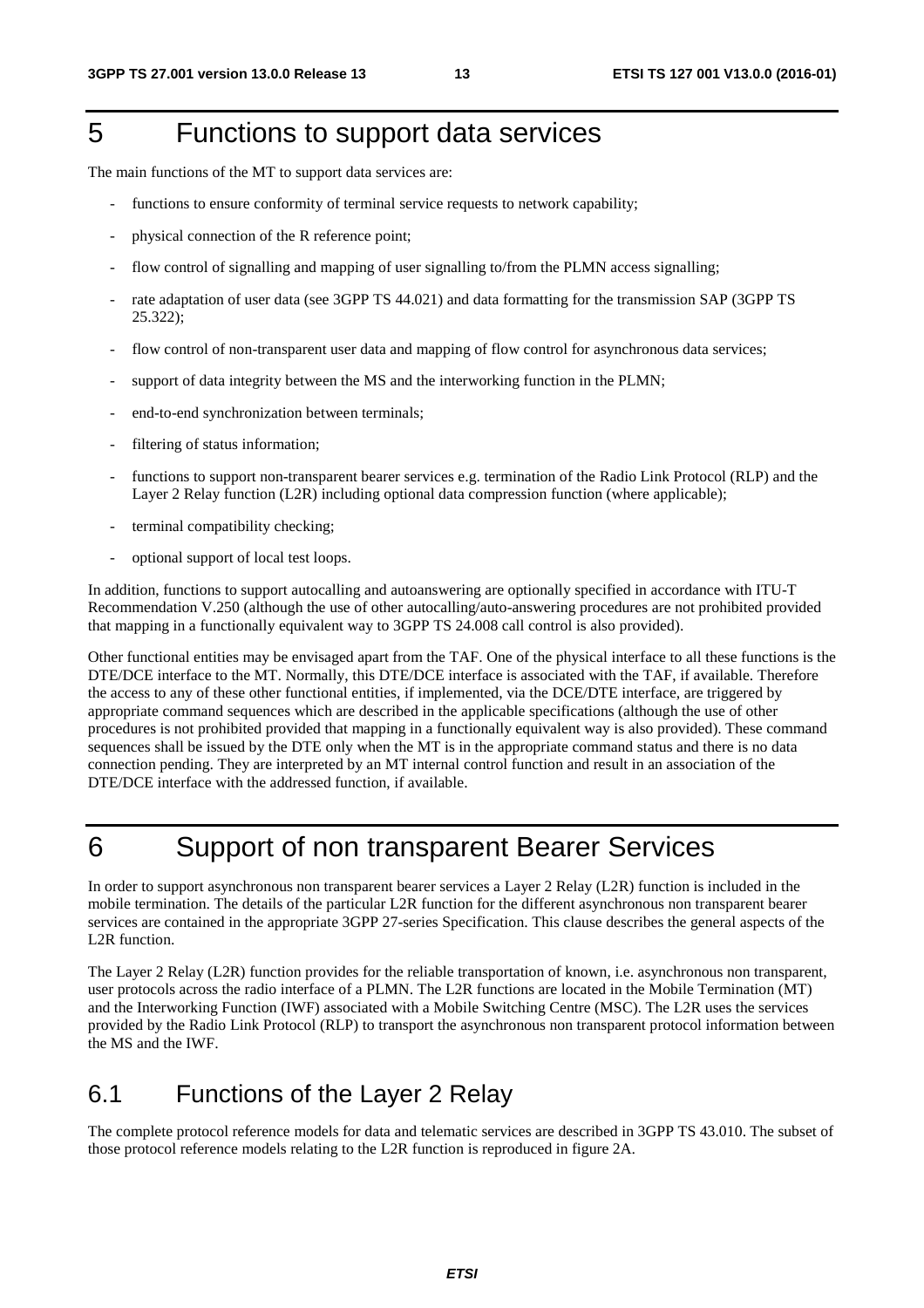

The Non Transparent Protocol (NTP) is normally a layer 2 protocol for OSI conformant protocols or an equivalent in the case of non OSI protocols. The Interface Protocol (IFP) is normally a layer 1 protocol for OSI conformant systems or equivalent for non OSI systems.

The L2R can be considered to consist of 3 sub-functions, see figure 3.





The 3 sub-functions are:

- a Non Transparent Protocol Entity;
- a L2R Protocol Entity;
- a Relay Entity.

The NTP-entity interfaces the L2R to the IFP-entity and provides an interface to the particular NTP.

The L2RP-entity interfaces the L2R to the RLP-entity and provides an interface to the appropriate L2R protocol.

The Relay-entity provides the mapping between the NTP-entity and the L2R-entity. If applicable, it contains the data compression function. The negotiable parameters are exchanged with the remote Relay-entity by means of the RLP XID frame.

It should be noted that the inter-layer interfaces within the MS and the IWF and within the L2R is not specified by 3GPP, The description given is for explanatory purposes only and is not intended to indicate a method of implementation. Therefore, the specification of the L2R is in terms of the peer-peer protocols. Generally, the non transparent and interface protocols are specified elsewhere, e.g. ITU-T Recommendations V.110 or V.120. Thus the main specification for the L2R consists of the L2R peer-peer protocols.

## 6.1.1 Layer 2 Relay in Frame Tunneling Mode

L2R is used in FTM to transport asynchronous HDLC (see [44]) frames between the MS and the IWF. In this case there is no NTP entity on the IWF side. Instead, the L2R entity interfaces a conversion function that performs a mapping between asynchronous and synchronous HDLC frames, which are transported on a UDI or RDI bearer with X.31 flag stuffing as rate adaptation. Consequently there is no error correction or flow control on the fixed network leg. (The HDLC FCS is used by the higher layer protocol, and error correction and flow control are performed end-to-end between the two DTEs.)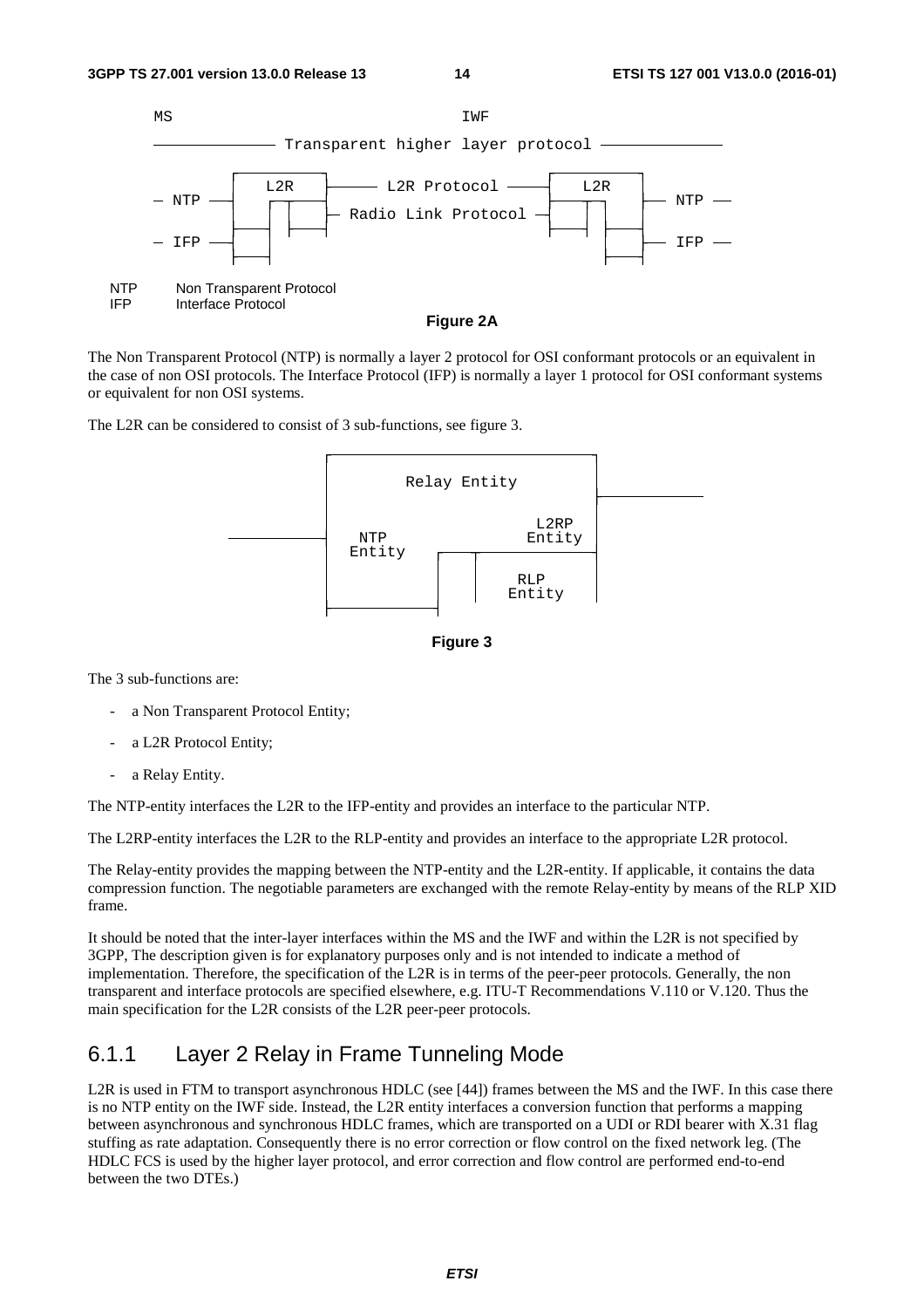## 6.2 Radio Link Services Used

The L2R function uses services defined in 3GPP TS 24.022.

## 6.3 Flow Control - General Description

A flow control active condition may take place under a number of circumstances:

- end-to-end flow control (DTE to DTE matter);
- backpressure (buffers filling);
- receive not ready (RLP condition).

It is possible that there may be an interaction between flow control active and inactive conditions in each circumstance.

## 6.3.1 End to End Flow Control

A DTE may wish to send a flow control active condition to another DTE.

Provisions exist in the L2R entity to transfer a flow control active condition (sent by its associated DTE) to the other L2R entity as soon as possible. This mechanism in the L2R entities allows such a flow control condition to be put ahead of any queuing which exists in the L2R entities.

Such a mechanism avoids undesirable build up of data buffers.

The L2R entity, receiving a flow control active condition from its associated DTE, stops sending data to that associated DTE immediately.

## 6.3.2 Back Pressure

The L2R and RLP entities have buffers which may become full to a predetermined threshold for a number of reasons, e.g. severe radio fading, failure or slowness of DTE to react to end to end flow control, certain RNR conditions. When this predetermined threshold is reached, a flow control active condition is sent to the associated DTE which is then prevented from sending any data. Subsequently, the flow control inactive condition is sent to the associated DTE when the L2R or RLP entities have indicated that there is sufficient free capacity in their buffers for data flow from the associated DTE to proceed.

The corresponding peer-layer procedure to assess the respective buffer conditions is a layer management matter and is not dealt with here. It is also considered an implementation matter to ensure that such procedure do not result in loss of data or considerable reduction in throughput.

In FTM, back pressure is not applicable towards the DTE on the fixed network side, because there is no flow control mechanism on the fixed network leg. Consequently buffer overflow may occur leading to loss of data, which is left to the higher layer protocol to handle.

## 6.3.3 Receive not Ready

When the RNR condition arises, an RLP indication is sent to the other RLP entity which in turn shall send a flow control active condition to its associated L2R entity. That L2R entity shall then send a flow control active condition to its associated DTE.

An RNR condition may result in the Execution of "back pressure" as mentioned under subclause 6.3.2.

## 6.4 User initiated service level up and down grading (applies to A/Gb and GERAN Iu mode only)

When the value of the negotiated UIMI parameter is greater than 0, the MS may at any time during the call, control, to some extent, the number of traffic channels to be used. This is done by signalling a higher or lower value for the Wanted Air Interface User Rate (WAIUR) and maximum number of traffic channels (mTCH). The network may assign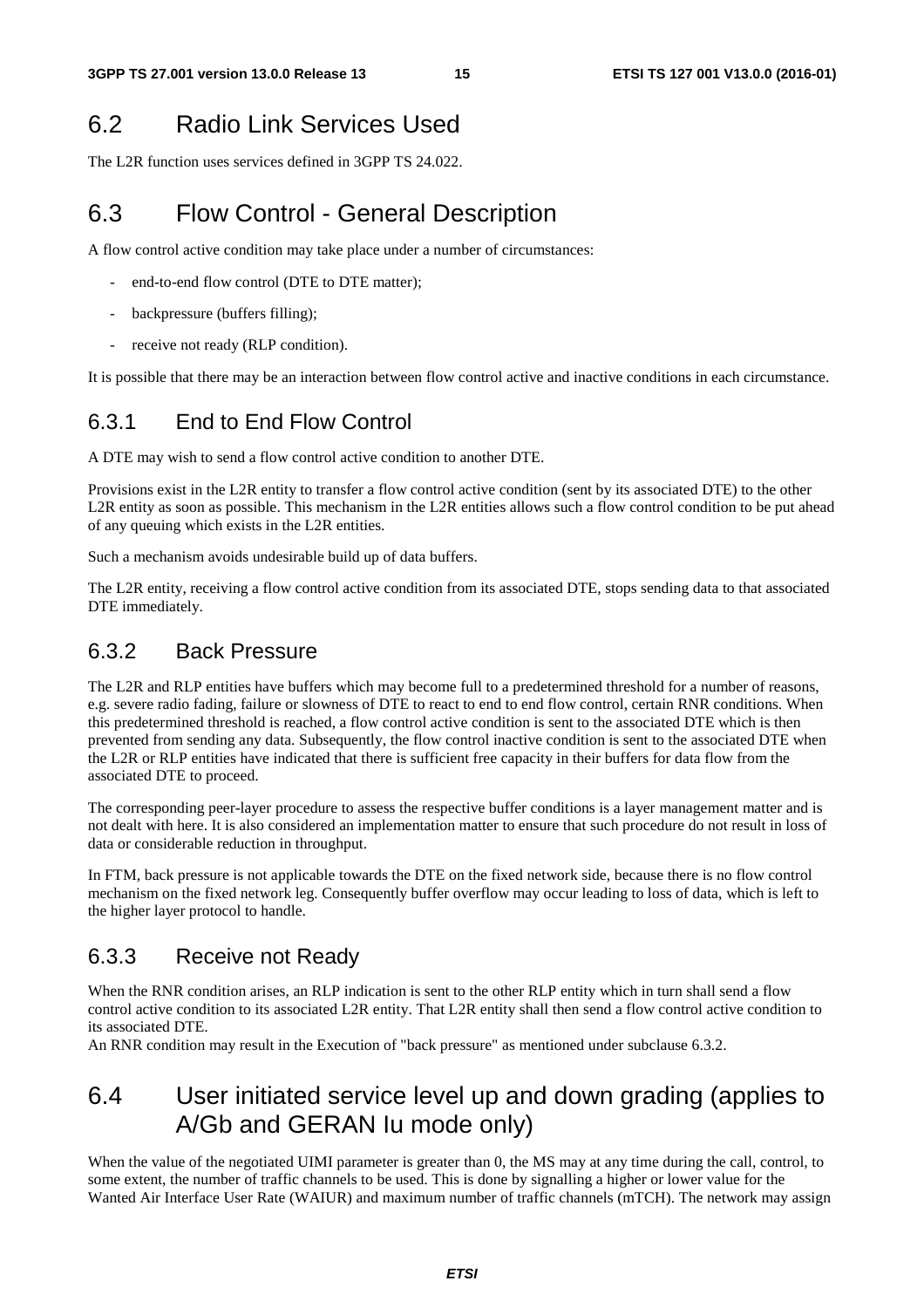an AIUR matching the WAIUR using up to mTCH traffic channels, provided that the resources are available (3GPP TS 22.034, 3GPP TS 23.034 and 3GPP TS 24.008).

If the value of the RLP optional feature 'Up signalling' is negotiated to 1, the MS may receive a suggestion from the network to initiate an upgrading. This occurs when the following condition holds:

The IWF:

- 1) is receiving user data from the fixed network side at a higher rate than the current AIUR; or
- 2) in symmetrical calls only, can send user data towards the fixed network side at a higher rate than the current AIUR.

The MS can detect the condition stated in 1) and 2) above by examining the value of the UP bit in the received RLP S and I+S frames. When the condition does not hold, the value of the UP bit is continuously 0. If the condition does hold, the number of 1s between two consecutive 0s indicates the number of traffic channels to upgrade by. There is no need to repeat this indication since the FCS protects it. For instance, if the UP bit sequence is ...01100... and the current number of assigned traffic channels is 2, then an upgrading 4 traffic channels is suggested.

NOTE: From MSC/IWF's perspective a TCH/F28.8 or TCH/F43.2 EDGE configuration is identical to a multislot 2×TCH/F14.4 or 3×TCH/F14.4 configuration. Therefore, a factor of 1/2 or 1/3 has to be applied to the suggested increase when the assigned up link channel is TCH/F28.8 or TCH/F43.2 respectively.

The MS may use the information signalled in the UP bit to find out when a service level upgrading may increase the data throughput. In order to initiate a service level upgrading, the value of UIMI shall be greater than the number of currently assigned channels.

In order to determine when to downgrade, the MS may compare the rate of received and sent information in the RLP frames to the AIUR. If the rate of received and sent information is less than the current AIUR the MS may initiate a downgrading.

User initiated service level up and down grading mechanism may also be used to modify the asymmetry preference, see subclause 6.5. This is achieved by sending a new value of the asymmetry preference in the BC-IE.

## 6.5 Asymmetry preference indication (applies to A/Gb and GERAN Iu mode only)

The MS's classmark may restrict the possible number of channels or modulation that may be assigned by the network in one of the directions. This may result in an asymmetric transmission, i.e., different numbers of channels or modulations are assigned in each direction.

Asymmetric transmission may also result from a preference indication. At call set up, the MS may send an asymmetry preference indication in the BC-IE (see 3GPP TS 24.008). There are three options:

- 1) no preference;
- 2) up link biased asymmetry preferred;
- 3) down link biased asymmetry preferred.

If down or up link asymmetry preference is indicated, the network shall not assign EDGE channels on the unbiased link. If the network assigns EDGE channels on the biased link, it shall assign TCH/F14.4 on the unbiased link. The WAIUR shall then apply to the biased link.

## 7 Structure of the 3GPP TS 27-series of Specifications

The structure of the Specifications is as follows:

3GPP TS 27.001 General on Terminal Adaptation Functions for Mobile Stations.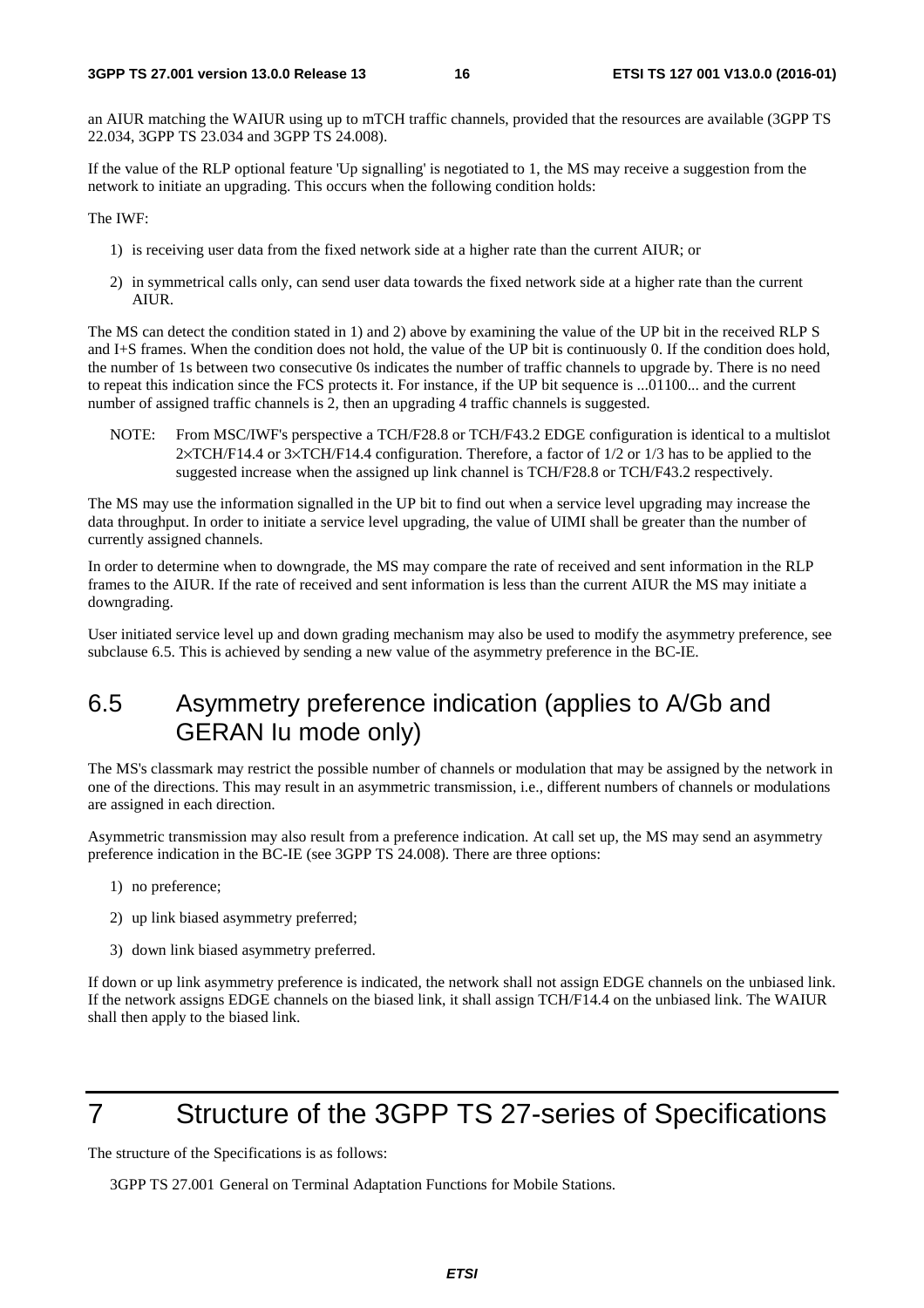- 3GPP TS 27.002 Terminal Adaptation Functions for Services using Asynchronous Bearer Capabilities. This document defines the interfaces and terminal adaption functions integral to a MT which enable the attachment of Asynchronous Terminals to a MT.
- 3GPP TS 27.003 Terminal Adaptation Functions for Services using Synchronous Bearer Capabilities. This document defines the interfaces and terminal adaptation functions integral to a MT which enable the attachment of Synchronous Terminals to a MT.

## 8 Functions common to all interfaces

## 8.1 Synchronization of the Traffic Channel

As long as there is no connection between the traffic channel and the interface to the TE this interface shall be terminated in the appropriate way.

Prior to exposing the traffic channel of a PLMN connection to transmission of user data, the controlling entities of the connection shall assure the availability of the traffic channel(s). This is done by the so called synchronization process:

- starting on the indication of "physical connection established" resulting from the PLMN inherent outband signalling procedure. This indication is given:
	- for MO calls: on reception of the CONNECT message;
	- for MT calls: on reception of the CONNECT ACKNOWLEDGE message;
	- for mobile initiated in-call modification: on reception of the MODIFY COMPLETE message; and
	- for network initiated in-call modification: on sending the RR/RRC message confirming the reconfiguration of the traffic channel (in A/Gb mode: ASSIGNMENT COMPLETE, HANDOVER COMPLETE, or CHANNEL MODE MODIFY ACKNOWLEDGE; in Iu mode: RADIO BEARER RECONFIGURATION COMPLETE, TRANSPORT CHANNEL RECONFIGURATION COMPLETE, or PHYSICAL CHANNEL RECONFIGURATION COMPLETE);
- ending by indicating the successful execution of this process to the controlling entity, which then takes care of the further use of the inband information (data, status).

During the call control phases (set-up and clear), the procedures at the V.-series DTE interfaces may be mapped completely to the out-of-band signalling procedure. The state of the S-bits and X-bits during the call control phases are in this case irrelevant to the DTE interface procedures. However, the "ready for data" condition (i.e. CTs 106 and 109) is derived from the status bits received by the TAF once synchronization is complete. Since half duplex operation is not supported by a PLMN, status bit SB is not needed to signal the turn around of the connection.

## 8.1.1 Transparent services

### 8.1.1.1 Initial procedure for traffic channel types TCH/F4.8 and TCH/F9.6

With respect to the TAF, for the transparent bearer capability support the synchronization procedure with the channel codings 2.4 kbit/s, 4.8 kbit/s and 9.6 kbit/s is as follows:

- sending of synchronization pattern 1/OFF (all data bits "1" / all status bits "OFF", all E-bits "1") to the IWF. In multislot transparent operation, the synchronisation pattern sent is 1/OFF with the exception of the bit positions S1, first X, S3, and S4 which contain the substream number and multiframe alignment pattern (see 3GPP TS 44.021);
- searching for detection of the synchronization pattern received from the IWF, and in multislot operation, also searching for the multiframe alignment pattern "0000 1001 0110 0111 1100 0110 1110 101" (see 3GPP TS 44.021) in bit position S4 and substream numbers in bit positions S1, first X, and S3. The value of the bits E4-E7 shall not be checked.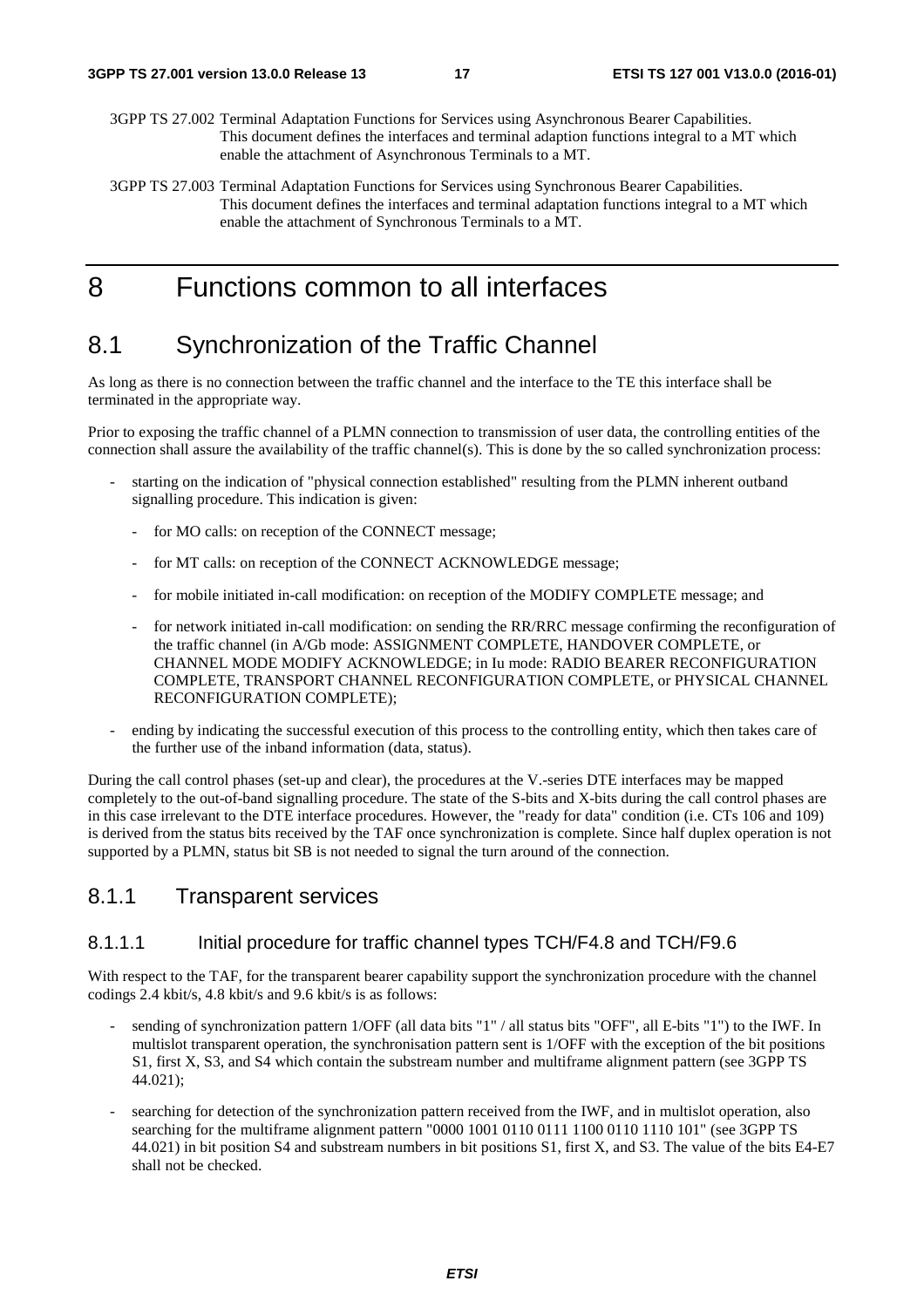## 8.1.1.2 Initial procedure for traffic channel types TCH/F14.4 and TCH/F28.8

With respect to the TAF, for the transparent bearer capability support, the procedure with the TCH/F14.4 or TCH/F28.8 is as follows:

- sending of synchronization pattern 1/OFF (all data bits "1" / status bits in M2 "OFF") to the network in the multiframe structure with the multiframe alignment pattern "0000 1001 0110 0111 1100 0110 1110 101" in the M1 (see 3GPP TS 44.021) and, in a multislot or TCH/F28.8 case, sending substream numbers in the bit M2;
- searching for the detection of the multiframe alignment pattern "0000 1001 0110 0111 1100 0110 1110 101" (see 3GPP TS 44.021) in the bit M1 originating from the network, and, in a multislot or TCH/F28.8 case, searching for substream numbers in the bit M2. (Any 5 bits sequence in the multiframe alignment pattern is unique, i.e. the multiframe alignment can take place by the recognition of five successive S1 bits).

### 8.1.1.3 Subsequent procedures for traffic channel types TCH/F4.8, TCH/F9.6, TCH/F14.4, and TCH/F28.8

When the synchronisation pattern and, in case of multislot, TCH/F14.4 or TCH/F28.8 operation the multiframe alignment pattern from the IWF have been recognized as a steady state (see note) the TAF continues sending the synchronization patterns to the IWF until a timer  $T = 500$  ms) expires.

NOTE: An idle frame sent by the BSS and received by the MS has the same pattern as the synchronization pattern 1/OFF.

 At the moment when the message CONNECT (MO) or CONNACK (MT) is received at the MS, it is guaranteed that this pattern is received from the MSC/IWF with the exception of a loss of frame synchronization on the Abis interface.

The handling of frame stealing in case of 2400 bit/s full rate data channels is implementation dependent.

### 8.1.1.3.1 V.-series interface

During the synchronization process described above, i.e. while the synchronization pattern is being sent by the MT, CT106, 107 and 109 remain in the OFF condition.

After the expiration of the timer T of each allocated traffic channel for the call, the X and SB bits received from the IWF are mapped on to CT 106 and CT 109, respectively, at the MT/DTE interface according to the filtering process described in subclause 8.2. The received SA bit, if available, is ignored. The condition on CT107 is changed from "OFF" to "ON", the data bits received from the IWF are mapped to CT104, and CT103 is mapped to the data bits sent towards the IWF. The transmitted SA (if available), SB and X bits shall be set to "ON".

8.1.1.3.2 X.-series interface

Void.

8.1.1.3.3 S interface (I.420)

Void.

### 8.1.1.4 Procedures for RLC

With respect to the TAF for T bearer support, the procedure is as follows:

- no access stratum SDUs are transmitted until an access stratum SDU is received.

### 8.1.1.4.1 V-series interface

Until the first access stratum SDU is received at the transmission SAP, CT 106, 107 and 109 remain in the OFF condition. At the reception of the first SDU, CT 106, CT 107 and CT 109 are changed from OFF to ON at the DCE/DTE (TE/TAF) interface. The data received in each SDU are mapped to CT 104 and data on CT 103 are mapped to SDUs sent toward the RNC.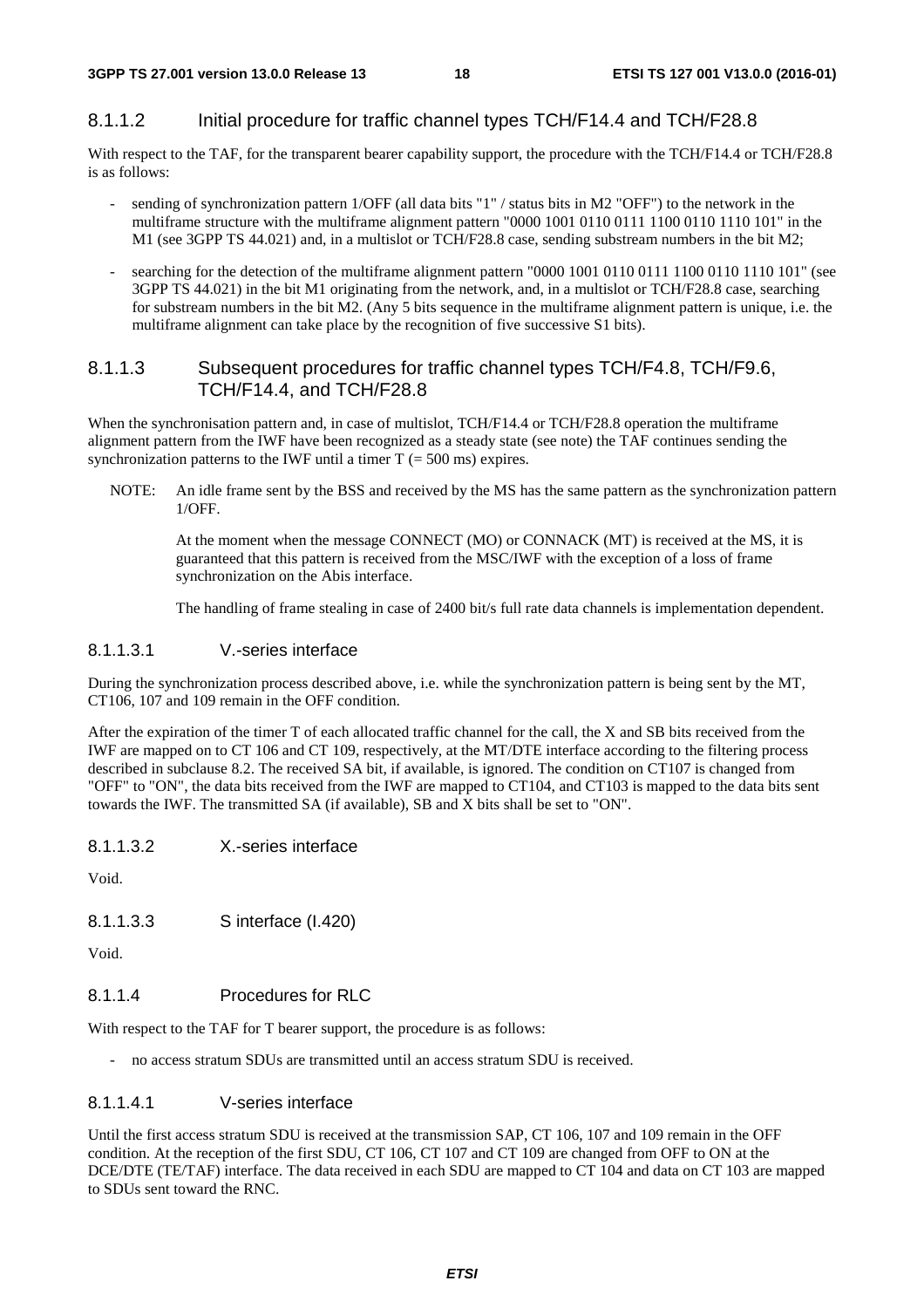## 8.1.2 Non-transparent services

With respect to the TAF, for non-transparent bearer capability support, the synchronization procedure in A/Gb and GERAN Iu mode is as follows:

- firstly, receiving frames on all allocated traffic channels for the call;
- secondly, initiating the RLP link establishment by sending a RLP-SABM across the radio interface.

In UTRAN Iu mode, the TAF shall initiate the RLP after the physical connection has been established.

## 8.1.2.1 V.-series interface

During the synchronization process described above, i.e. while the synchronization pattern is being sent by the MT, CT106, 107 and 109 remain in the OFF condition.

When the RLP link has been established, CT107 shall be changed from "OFF" to "ON". From this time the information from/to the RLP, including status changes, shall be mapped by the L2R entity applicable to the particular bearer capability (3GPP TS 27.002 "L2R functionality").

### 8.1.2.2 X.-series interface

Void.

8.1.2.3 S interface (I.420) (does not apply to UTRAN Iu mode)

Void.

## 8.1.3 Action on loss of synchronization

## 8.1.3.1 Loss at the TAF-radio interface

In A/Gb and GERAN Iu mode, if the TAF detects a loss of synchronisation on one or more channels, it initiates the resynchronisation process. The TAF searches for the data frame structure in those channels in which the synchronisation has been lost according to the initial procedures described in subclauses 8.1.1 and 8.1.2. The information received from the channels shall continue to be processed as if the synchronisation had not been lost, i.e. corrupted data is forwarded towards RLP entity or TE during the re-synchronisation process. No action shall be taken on the frames being transmitted towards the MSC, other than to continue sending them normally.

In UTRAN Iu mode, no action shall be taken.

## 8.1.3.2 Loss at the TAF-terminal interface

Void.

## 8.2 Filtering of Channel Control Information (A/Gb or GERAN Iu mode transparent mode only)

## 8.2.1 General

The DTEs used at the MS side of the PLMN conforms to ITU-T's DTE/DCE interface specifications, which assume basically an error-free environment, i.e.:

- limited distance, point-to-point local interconnection of the interface circuits for data and status;
- steady state signalling.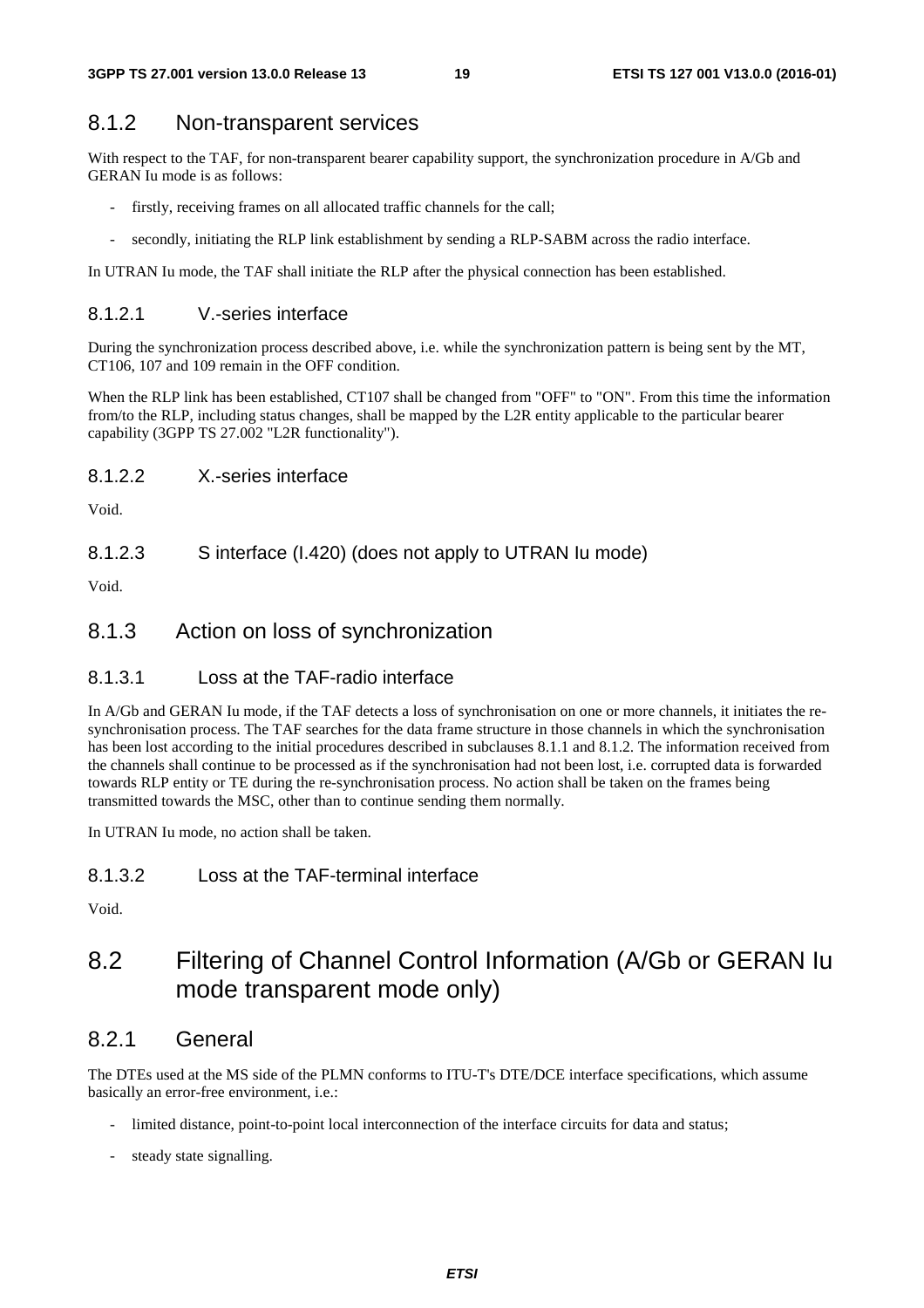The envisaged use of these DTEs in the PLMN environment leads to the exposure of these "interconnections" to the PLMN radio channel. To assure proper operation even under these conditions appropriate measures have to be taken. In the non transparent case the RLP satisfies the requirement for both data and status lines.

In the transparent case the:

- data line aspects have to be dealt with end-to-end by the users; while
- status line aspects are of concern to the network, and are dealt with in the following.

## 8.2.2 Filtering process to be applied

Filtering of channel control information is relevant only at the MS side and in the transparent mode of operation. By applying filtering measures the condition of a DTE/DCE control interchange circuit, for which the DTE constitutes the information sink, is preserved until another condition is signalled for an "integration time" period by the channel control information (status bits) of the rate adaptation scheme.

The filtering mechanism is understood to reside between the rate adaptation function (information source) and the DTE (information sink). It receives the unfiltered condition of the respective control interchange circuit set according to the actual sequential appearance of the individual associated status bits and forwards the filtered condition to the DTE.

The filtering process starts when the traffic channel synchronization ends with the expiry of timer T.

### 8.2.2.1 V.-series interface

### **CT 106**

In the transparent mode the remote inband control of this circuit is needed to support a modem retrain procedure.

OFF-ON transition at the MS authorizes the DTE to send data; if wrongly set, loss of data may occur.

ON-OFF transition at the MS causes the DTE to cease transmitting data; set wrongly may impair the performance in connection usage.

### **CT 109**

In the transparent mode the remote inband control of this circuit is needed to:

- trigger the interpretation of received data;
- indicate to the DTE the state of the connection.

OFF-ON transition at the MS authorizes the DTE to rely on the condition of the received data interchange circuit, set wrongly may cause receipt of wrong data, while setting late may cause loss of data.

ON-OFF transition at the MS:

- causes the DTE to cease receiving data;
- may initiate release of the connection during a data phase by the DTE giving an ON-OFF transition on circuit 108/2.

Setting this condition wrongly may cause loss of data and potentially release the connection.

## 8.2.2.2 X.-series interface

Void.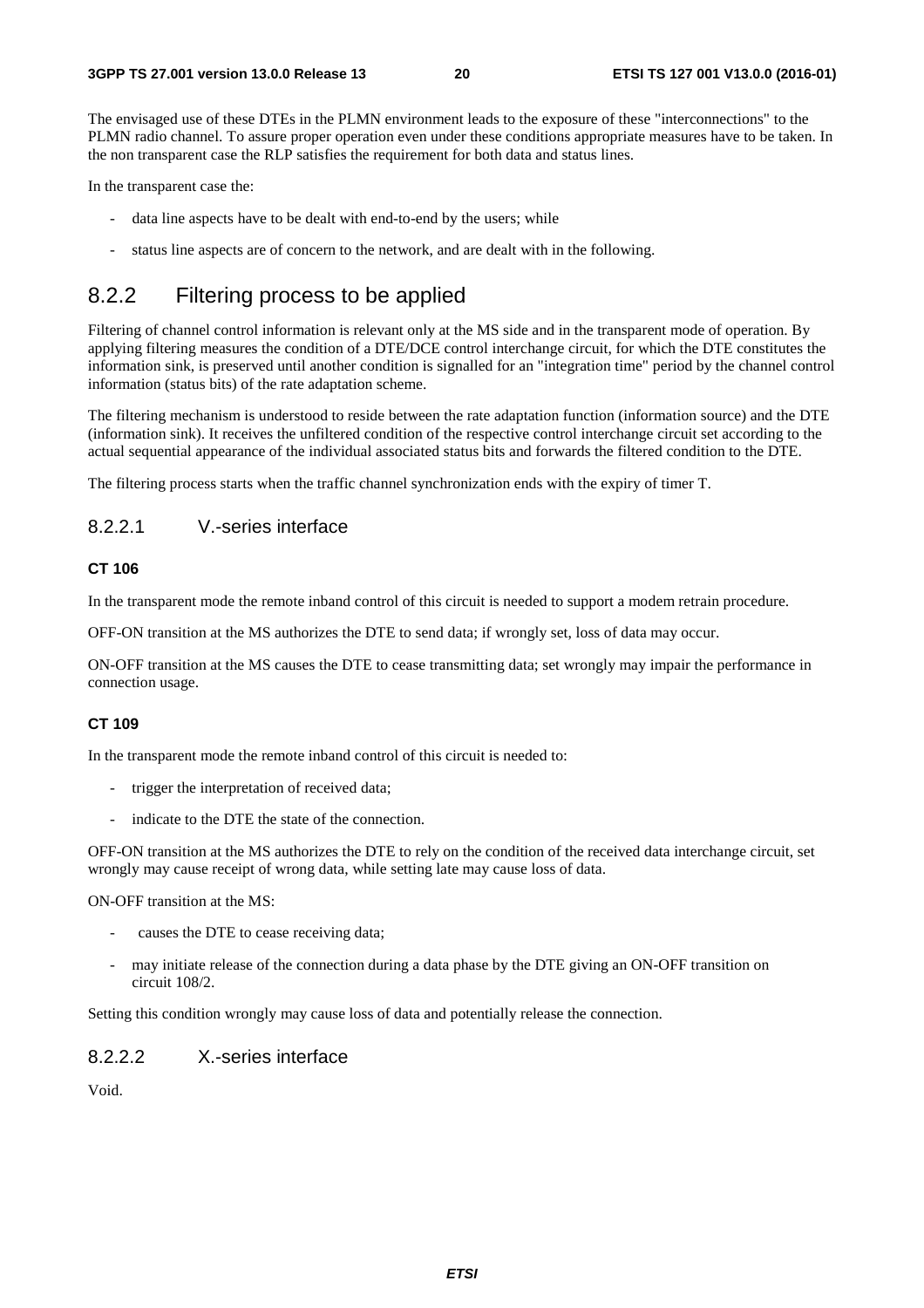## 8.2.2.3 Filtering mechanism

## 8.2.2.3.1 Traffic channel types TCH/F4.8 and TCH/F9.6

A filtering mechanism shall be provided by an integration process on those SB and X bits carrying status information in the V.110 frame or in the multiframe structure. The integration periods applied are:

| <b>V-series</b> | <b>Transition</b> | Integration<br>period | <b>Status</b><br>stream |
|-----------------|-------------------|-----------------------|-------------------------|
| CT 106          | Off-On            | 1 s                   | X                       |
| CT 106          | On-Off            | 1 s                   | х                       |
| CT 109          | Off-On            | 200 ms                | <b>SB</b>               |
| CT 109          | On-Off            | 5 <sub>s</sub>        | <b>SB</b>               |

The integration process shall ensure that the interchange circuits do not change state in response to spurious transitions of the status bits during the integration period.

The integration process shall operate reliably with error characteristics as specified in 3GPP TS 45.005.

## 8.2.2.3.2 Traffic channel type TCH/F14.4

To change the state of CT 109 or CT 106, it is required that at least two consecutive SB-bits or X-bits, respectively, carry the same value.

## 8.3 Terminal Compatibility Decision

The establishment of a mobile terminated connection depends on a positive decision on the terminal compatibility. The Mobile Station (MS) contributes to this process by performing (depending on the individual call set-up condition):

- a compatibility check;
- the selection of the appropriate terminal function; and
- the indication of compatibility requirements to the PLMN;

initiated by a call set-up request from the PLMN. The aforementioned functions shall be carried out as follows.

## 8.3.1 Compatibility Check

Annex B of 3GPP TS 24.008 applies, particularly clause B.3, subclauses B.3.1 and B.3.2. As regards the therein mentioned user-to-user compatibility checking the following applies:

When the calling user requests a service with user-to-user compatibility significance indicated by the presence of HLC and LLC information element in the call set-up request, the MS shall check that the service supported by the called user matches concerning the contents of the HLC/LLC information element. If a mismatch is detected, then the MS shall reject the offered call using the cause No.88 "Incompatible Destination".

## 8.3.2 Selection of Appropriate Terminal Function

The MS shall select the appropriate terminal functions following a positive result of the compatibility check and/or forwarding the indication of compatibility requirements to the PLMN.

## 8.3.3 Indication of Compatibility Requirements to the PLMN

### 8.3.3.1 Indication in case of Mobile terminating calls

In support of:

- PSTN originated calls; and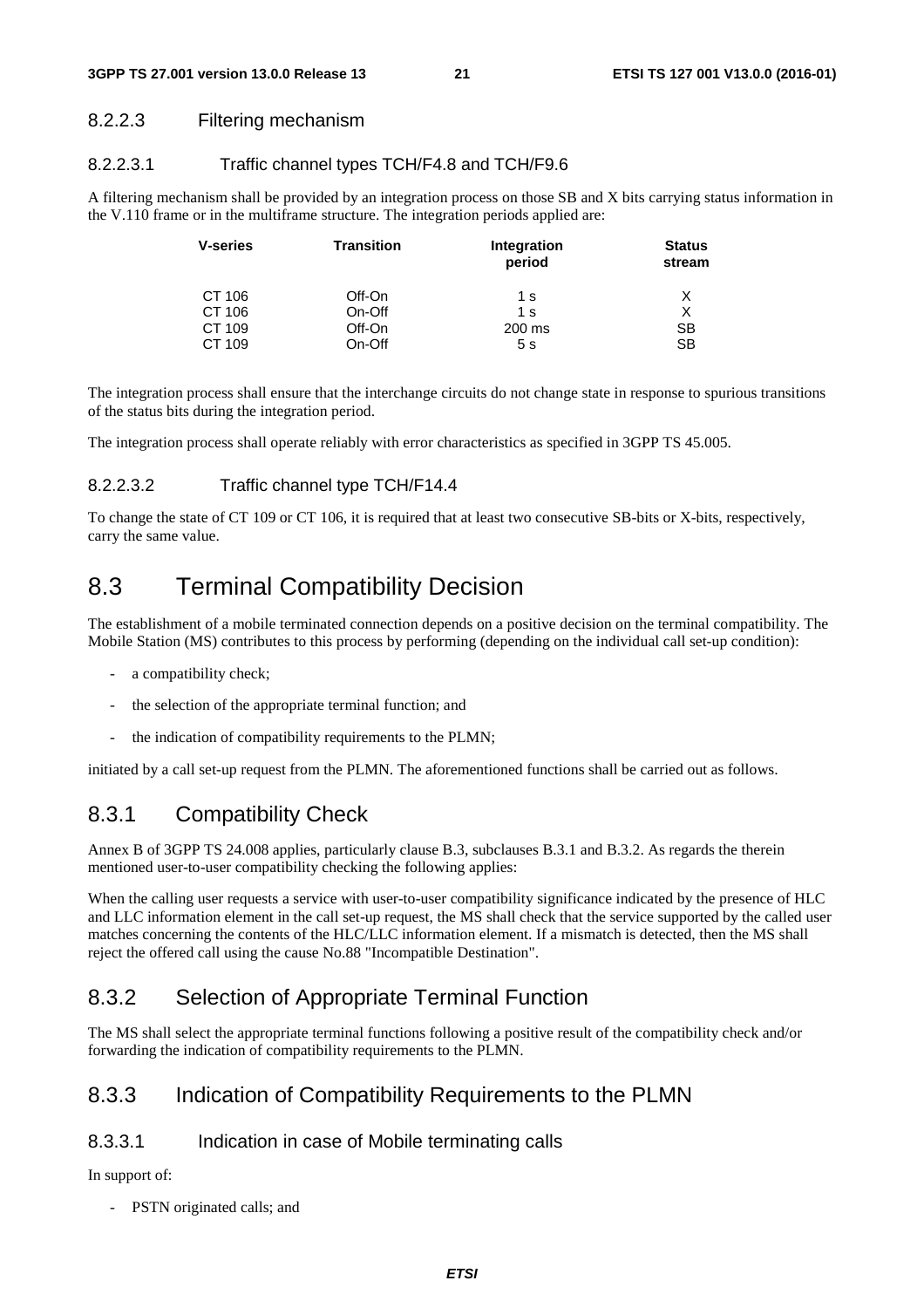#### **3GPP TS 27.001 version 13.0.0 Release 13 22 ETSI TS 127 001 V13.0.0 (2016-01)**

- ISDN originated calls using 3,1 kHz audio Bearer Capability (BC); as well as
- ISDN originated calls using unrestricted digital Bearer Capability but not specifying all parameters for deducing a Bearer Service.

Mobile specific requirements to be dealt with in the Bearer Capability information element the call confirmed message has been introduced in the call control protocol (3GPP TS 24.008). This also allows for re-negotiation of specific parameters at the beginning of the connection set-up process. The specific parameters are:

- a) mobile specific requirements:
	- Connection element (transparent/non transparent);
	- Structure (note 1);
	- Synchronous/Asynchronous (note 8);
	- Rate adaptation/other rate adaptation (note 9);
	- User information layer 2 protocol (note 1);
	- Intermediate rate (note 2), (note 3);
	- Modem Type (note 1), (note 3);
	- User Rate (note 3):
	- Compression,
	- Fixed network user rate, (note 3) (note 4);
	- Other modem type, (note 3) (note 4);
	- User initiated modification indication (note 4).

The following parameters are indicated by the MS to the network, only:

- Radio Channel Requirement;
- Acceptable channel codings (note 5);
- Maximum number of traffic channels, (note 5);
- Wanted air interface user rate (note 6) (note 7);
- Asymmetry preference indication (note 7).
- NOTE 1: This parameter is correlated with the value of the parameter connection element.
- NOTE 2: For non-transparent services this parameter is correlated with the value of the parameter negotiation of intermediate rate requested.
- NOTE 3: Modification of these parameters may be proposed by the MS. The Network may accept it or not.
- NOTE 4: This parameter shall be included by the MS only if it was received from the network.
- NOTE 5: This parameter shall be included only if the parameter 'fixed network user rate' is included.
- NOTE 6: This parameter shall be included only for non-transparent services and if the parameter 'fixed network user rate' is included.
- NOTE 7: This parameter has to be included if EDGE channel coding(s) are included in Acceptable channel codings. In cases where this parameter would not otherwise be included, the value is set to 'Air interface user rate not applicable' or 'User initiated modification not requested' or "No preference".
- NOTE 8: For FTM and PIAFS, this parameter may be negotiated as in table B.4e. How the subscription for BS20 is assured, is an operator matter.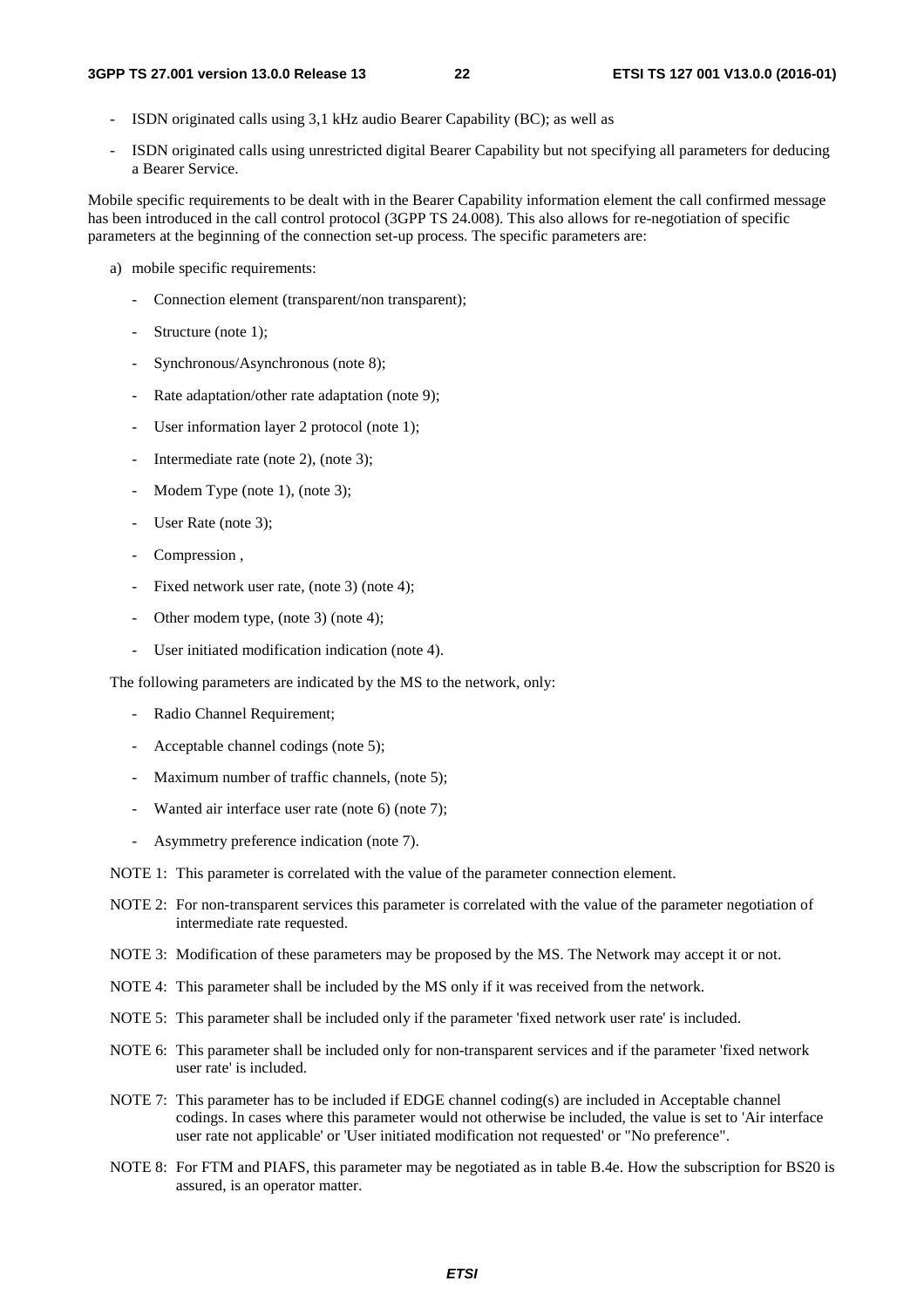NOTE 9: For FTM, PIAFS or Multimedia, this parameter may be negotiated as in table B.4f.

b) requirements with effects at the partner terminal:

- Number of data bits;
- Number of stop bits;
- Parity.

The MS indicates the radio channel requirement in the call confirmed message. If the MS indicates the support of "dual" (HR and FR channels) the final decision, which radio channel is chosen, is done by the network in an RR message. The radio channel requirement is ignored in UTRAN Iu mode, see table B.5a in Annex B.

If the network proposes optional support of both transparent and non transparent connection elements, but does not indicate a user information layer 2 protocol, the MS shall set the appropriate value, if choosing non transparent in the call confirmed message and out-band flow control is not requested, see B.1.1.2.

Additionally the values of the parameters structure, modem type and intermediate rate have to be set in conformance with the values of the parameters radio channel requirements, negotiation of intermediate rate requested and connection element.

Subclause B.1.1.2 and table B.1 in the annex B describe the negotiation procedure. Annex B table B.4 describes the selection of the modem type and the dependence on the value of the parameter connection element. Annex B table B.4 describes the selection of the intermediate rate and user rate and their dependence upon the value of the NIRR parameter and the equipment capabilities.

The following MT cases can be deduced from the individual call set-up request conditions:

- a) If the set-up does not contain a BC information element, the MS in the call confirmed message shall include any BC information (single or multiple BC-IE). The MS may use the information provided in the BACKUP BC information element (see 3GPP TS 29.007 and 3GPP TS 24.008) to deduce the requested service. Note, that the presence of the BACKUP BC-IE does not change the condition of "no BC-IE received", that means in particular that the MS shall include any BC-IE (as mentioned before) and shall not negotiate parameter values where the MSC has to offer a value in the BC-IE first, as e.g., for the parameter "compression". If multiple BC-IEs are present, one BC-IE shall indicate the information transfer capability "speech". A 3,1 kHz multimedia BC-IE together with a speech BC-IE indicates the support of a fallback to speech. A UDI/RDI multimedia BC-IE together with a speech BC-IE indicates the support of service change and fallback (see 3GPP TS 29.007 and 3GPP TS 24.008).
- b) If the set-up message contains a single BC-IE, the MS in the call confirmed message shall use either a single BC-IE, if it wants to negotiate mobile specific parameter values or, unless otherwise specified, no BC-IE, if it agrees with the requested ones.
- c) If the set-up contains a multiple BC-IE, the MS in the call confirmed message shall use either a multiple BC-IE, if it wants to negotiate mobile specific parameter values or, unless otherwise specified, no BC-IE, if it agrees with the requested ones.
	- For a 3,1kHz multimedia setup the MS may either accept the possibility of a fallback to speech by responding with two BC-IEs, or turn the call to a speech call by sending only a speech BC-IE in the call confirmed message or turn the call to a multimedia only call (i.e. no fallback to speech allowed) by sending only a multimedia BC-IE, in the call confirmed message.
	- For a UDI/RDI multimedia setup, the MS may either accept the possibility of service change by responding with two BC-IEs , or turn the call to a speech call by sending only a speech BC-IE in the call confirmed message, or turn the call to a multimedia call by sending only a multimedia BC-IE in the call confirmed message.
	- For facsimile, a single BC-IE, containing fax group 3 only, shall be used if a multiple BC-IE requesting speech alternate fax group 3 is received and the MS is not able to support the speech capability. Annex B, table B.7, describes the negotiation rules.

If the BC-IE contains 3,1 kHz ex PLMN, the MS is allowed to negotiate all mobile specific parameter values listed above. If the BC-IE contains facsimile group 3, the MS is not allowed to negotiate any mobile specific parameter value.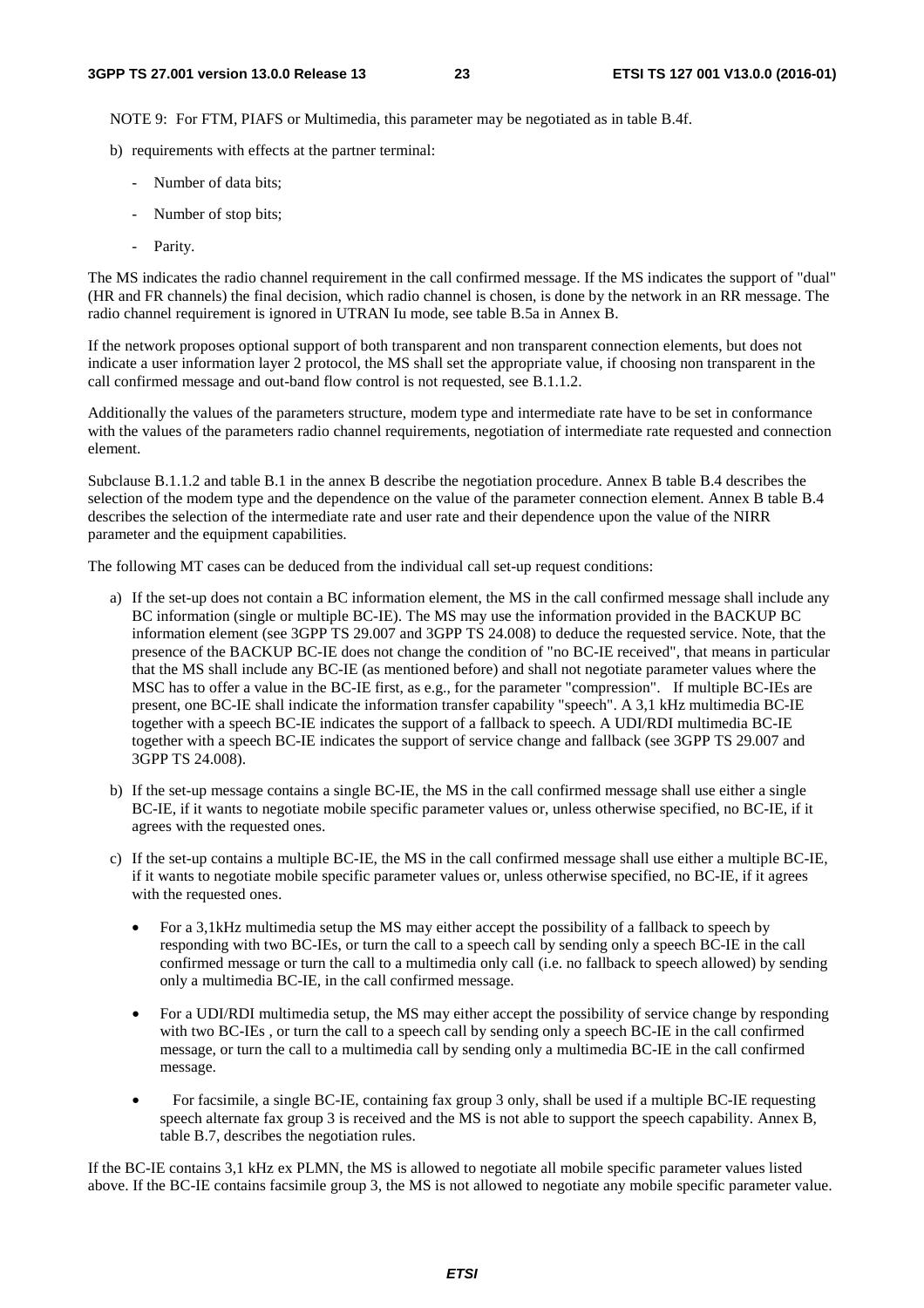In any case, if the set-up message requests a "single service", the MS shall not answer in the call confirmed message requesting a "dual service".

However, for dual services with repeat indicator set to "circular (alternate)" or to "service change and fallback" the MS may change the sequence of dual BC-IEs within the call confirmed message (preceded by the same value of the repeat indicator), if it wants to start with a different Bearer Capability than proposed by the network as the initial one.

In addition, the MS may propose to the network to modify User Rate, Modem Type and Intermediate Rate in the CALL CONFIRMED message. The network may accept or release the call.

If the BC-IE received from the network contains the parameters 'fixed network user rate', 'other modem type' and possibly the 'user initiated modification', the MS shall either:

- a) include no BC-IE or a BC-IE without these parameters in the call confirmed message, i.e. the MS discards these parameters (only allowed in A/Gb mode); or
- b) include the possibly modified values for the 'fixed network user rate' and 'other modem type' in the BC-IE of the call confirmed message. The network might accept or reject the modified values. In this case the MS shall also include the parameters 'maximum number of traffic channels' and 'acceptable channel codings'. Additionally for non-transparent services, the MS shall also include the parameters 'wanted air interface user rate' and the 'user initiated modification indication'. The parameters 'acceptable channel codings extended' and 'asymmetry indication' may also be included.

In case a), the MS shall use the fall-back bearer service indicated by the remaining parameters of the BC-IE on a single slot configuration (reference 3GPP TS 44.021).

In case b), the MS shall use in A/Gb or GERAN Iu mode a singleslot or multislot configuration according to the rules defined in 3GPP TS 44.021, 3GPP TS 48.020 and 3GPP TS 24.022.

If the 'acceptable channel codings' is indicated by the MS, the decision which channel coding is used is done by the network and indicated to the mobile station with a RR message. This RR message may also assign an asymmetric channel coding. The 'acceptable channel codings' parameter takes precedence over the 'negotiation of intermediate rate requested' parameter for non-transparent services. Also the intermediate rate and user rate per traffic channel in a multislot configuration are not indicated by the 'intermediate rate' and 'user rate' parameters of the BC-IE, but depend on the chosen channel coding only.

If no BC-IE is received in the SETUP message, the MS may include the parameters 'fixed network user rate', 'other modem type' etc. (i.e. octets 6d, 6e, 6f, and 6g, see 3GPP TS 24.008) in the BC-IE of the CALL CONFIRMED message. However, in this case, the network may release the call if it does not support these parameters.

If FNUR = 33.6 kbit/s is agreed on in the setup of a 3.1 kHz multimedia call, the modems may handshake to 31.2 kbit/s or 28.8 kbit/s. In this case the MS receives a MODIFY message from the MSC to indicate the new data rate, and shall respond with a MODIFY COMPLETE message (see 3GPP TS 24.008), if it supports the requested modification. If the MS does not support the requested modification, it shall respond with a MODIFY REJECT message. The MT shall indicate the new data rate to the TE (e.g. using the ITU-T Recommendation V.80 inband signalling) in order to cause the TE to use stuffing to adapt the 31.2 or 28.8 kbit/s data rate to the 33.6 kbit/s traffic channel between the TE and IWF.

### 8.3.3.2 Indication in case of Mobile originating calls

In support of mobile originating calls the values of BC-IE parameters are requested in the set-up message from the MS. If the MS indicates the support of both transparent and non transparent connection elements the network shall return its choice in the call proceeding message. The MS is not allowed to indicate support of both transparent and non transparent, if the MS also requests out-band flow control, i.e. it does not indicate a layer 2 protocol.

Additionally the value of the parameter modem type has to be set depending on the value of the parameter connection element as described in annex B, table B.4a.

The set-up message contains a single or multiple BC-IE. If multiple BC-IEs are present, one BC-IE shall indicate the information transfer capability "speech".

For a 3,1 kHz multimedia call, the setup message contains either a multimedia BC-IE indicating a multimedia only call request (i.e. no fallback to speech allowed) or both a 3,1 kHz multimedia BC-IE and a speech BC-IE to indicate the support of a fallback to speech (see 3GPP TS 29.007 and 3GPP TS 24.008).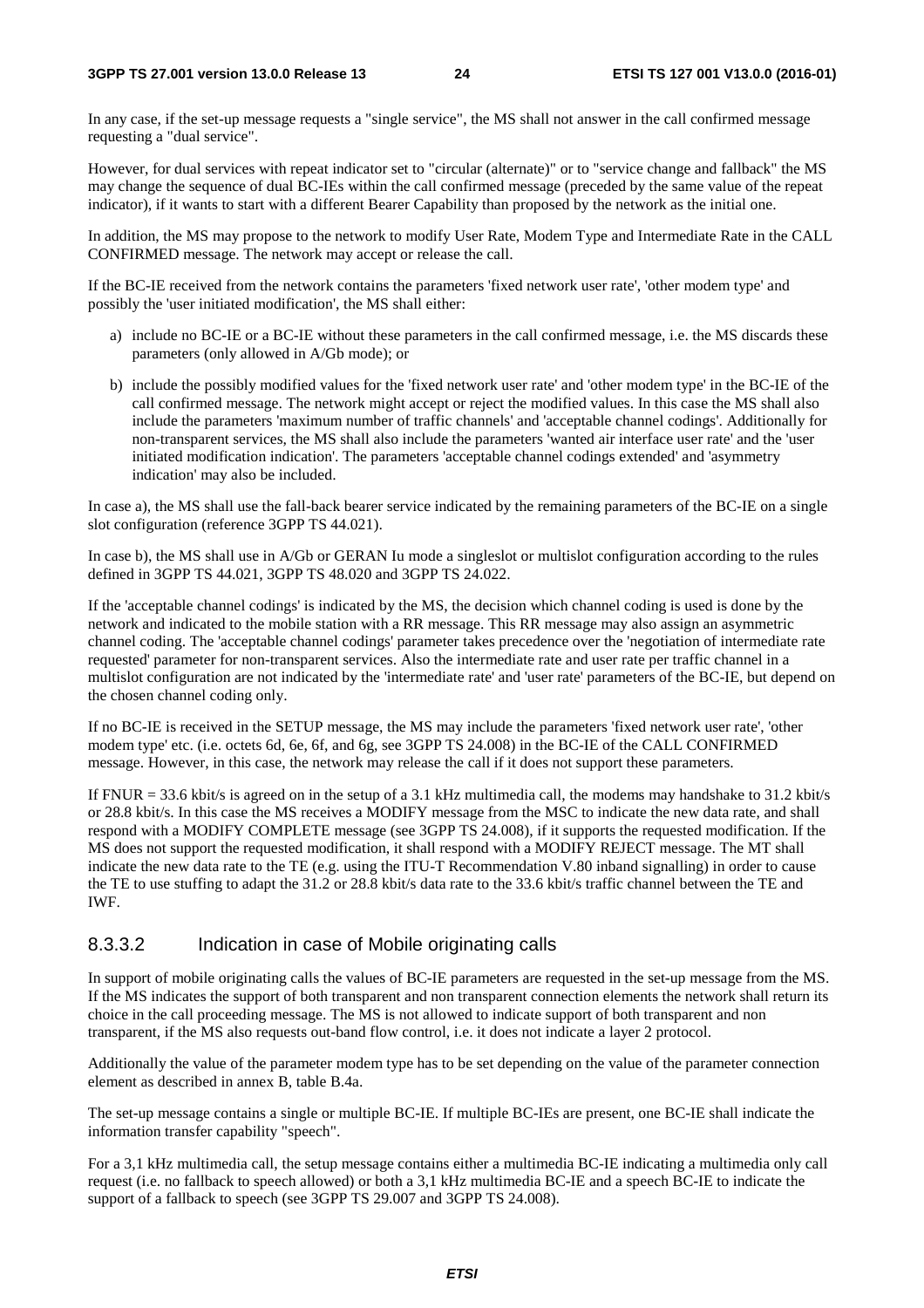For a UDI/RDI multimedia call, the setup message contains either a multimedia BC-IE indicating a multimedia only call request, or both a multimedia BC-IE and a speech BC-IE (in any order) to indicate the support of service change and fallback (see 3GPP TS 29.007 and 3GPP TS 24.008). The latter is not applicable to multimedia calls with FNUR=32.0 kbit/s.

If the set-up message requests a "single service", the network shall not answer in the call proceeding message requesting a "dual service". Alternatively the network shall answer with a single BC-IE containing fax group 3 if a multiple BC-IE requesting speech alternate fax group 3 is received but the network does not allow the use of this alternate service. Annex B, table B.7, describes the negotiation rules.

If the MS requests a "dual service" the network is not allowed to change the sequence of the service, a change may however occur due to the called user and this may then be relayed back to the originating MS by the network.

If the setup message requests a 3.1 kHz multimedia service with fallback, the network may return both BC-IEs in the same order to accept the request, or a single BC-IE if fallback or one of the requested services are not allowed.

If the setup message requests a UDI/RDI multimedia service with fallback, the network may return both BC-IEs in the same order to accept the request, both BC-IEs in the reverse order (relayed from terminating User), or a single BC-IE if fallback, service change or one of the requested services are not allowed.

If the set-up message indicates that negotiation of intermediate rate is requested then the network shall behave as described in annex B, table B.4b.

Unless otherwise specified, if no BC-IE parameter needs negotiation it is up to the network if it sends a CALL PROCEEDING message (with or without a BC-IE) towards the MS or not.

For MS to network direction, octet 6e shall be included whenever octet 6d is included (see 3GPP TS 24.008).

For multislot, TCH/F14.4, and EDGE operations and in Iu mode the MS shall include an appropriate set of the parameters 'fixed network user rate', 'other modem type', 'maximum number of TCH' and 'acceptable channel codings' in the BC-IE of the SETUP message. If EDGE channel coding(s) are included in ACC for transparent calls, the 'Wanted air interface user rate'-parameter shall be set to 'Air interface user rate not applicable' and the 'User initiated modification indication'-parameter to 'User initiated modification not requested'. In a non-transparent multislot operation, the MS shall also include the parameters 'wanted air interface user rate' and 'user initiated modification indication' in the BC-IE of the SETUP message. In a non-transparent TCH/F14.4 or EDGE operation or in Iu mode the MS shall also include the parameter 'wanted air interface user rate'. In non-transparent EDGE operation the MS shall also include the parameter 'asymmetry preference indication'. It shall also set the other parameters of the BC-IE (i.e. 'user rate') to values identifying fall-back values. Depending on the network two situations can be distinguished:

- a) The network supports the requested operation:
	- in this case the network shall include the parameter 'fixed network user rate', 'other modem type' and possibly 'user initiated modification' in the BC-IE(s) of the CALL PROCEEDING message, irrespective whether or not they contain modified values or just a copy of the received ones;
	- the 'acceptable channel codings' indicated by the MS in the SETUP message takes precedence over the 'negotiation of intermediate rate requested' parameter for non-transparent services. The intermediate rate per traffic channel and the user rate per traffic channel is dependent on the chosen channel coding only. The chosen channel coding is indicated to the mobile station by the network with an RR message.
- b) The network does not support the requested operation:
	- in this case, in A/Gb mode, the BC-IE of the CALL PROCEEDING message does not contain the parameters fixed network user rate' and 'other modem type' or no BC-IE is included in the CALL PROCEEDING message at all. The mobile station shall then discard the parameters 'fixed network user rate', 'other modem type', 'maximum number of TCH', 'acceptable channel codings' 'wanted air interface user rate' and 'user initiated modification indication' sent with the SETUP message and apply the fall-back bearer service;
	- in Iu mode the network shall release the call.

In case a), the MS shall use in A/Gb and GERAN Iu mode a singleslot or multislot configuration according to the rules defined in 3GPP TS 44.021, 3GPP TS 48.020 and 3GPP TS 24.022.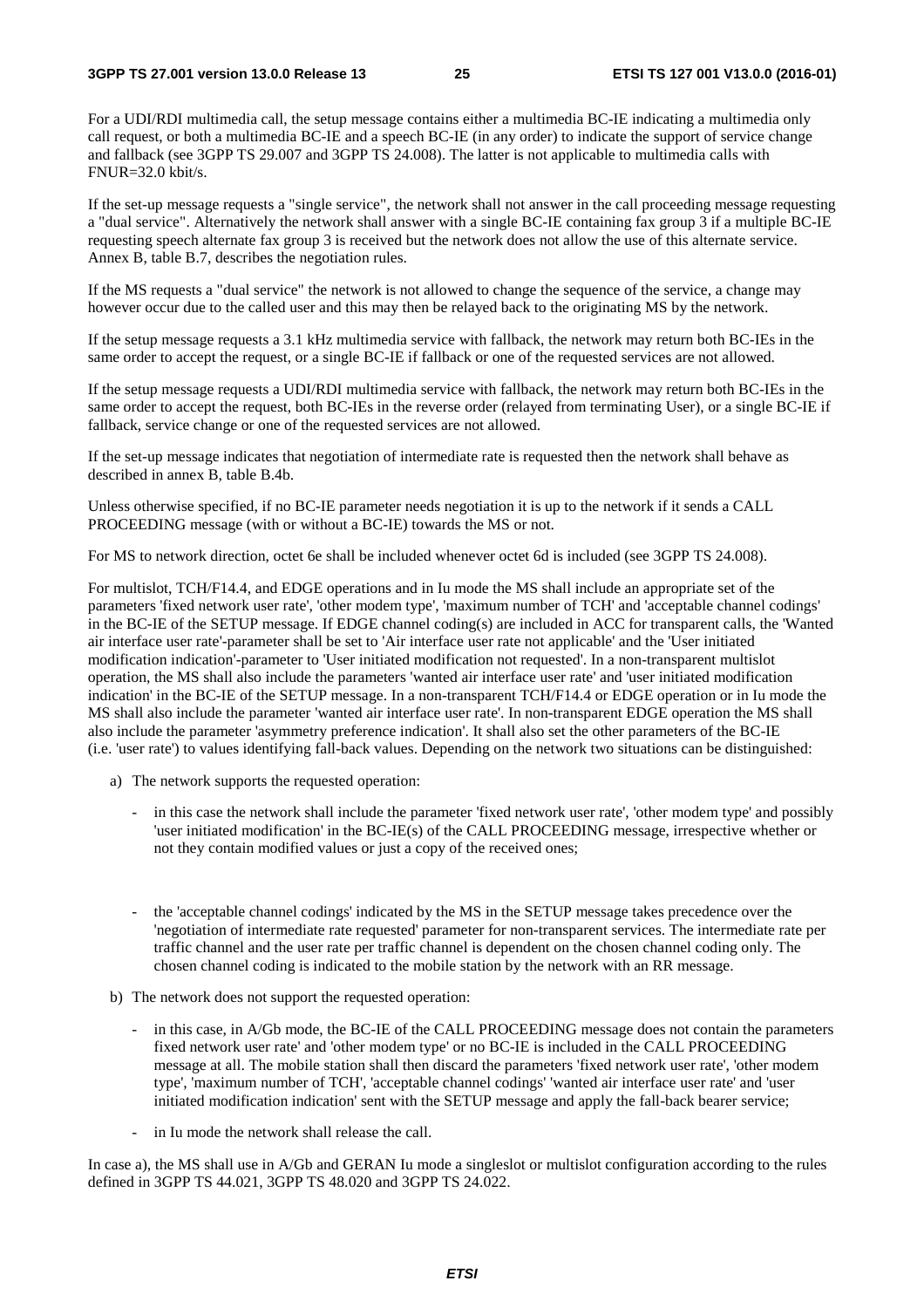In case b), the MS shall use in A/Gb mode the fall-back bearer service indicated by the remaining parameters of the BC-IE on a single slot configuration (reference 3GPP TS 44.021).

If FNUR = 33.6 kbit/s is agreed on in the setup of a 3.1 kHz multimedia call, the modems may handshake to 31.2 kbit/s or 28.8 kbit/s. In this case the MS receives a MODIFY message from the MSC to indicate the new data rate, and shall respond with a MODIFY COMPLETE message (see 3GPP TS 24.008), if it supports the requested modification. If the MS does not support the requested modification, it shall respond with a MODIFY REJECT message. The MT shall indicate the new data rate to the TE (e.g. using the ITU-T Recommendation V.80 inband signalling) in order to cause the TE to use stuffing to adapt the 31.2 kbit/s or 28.8 kbit/s data rate to the 33.6 kbit/s traffic channel between the TE and IWF.

### 8.3.3.3 Differences in validity of BC parameter values in A/Gb mode, GERAN Iu mode and UTRAN Iu mode

The validity of a BC parameter value, either in the SETUP or CALL CONFIRMED message, may differ from A/Gb mode to GERAN Iu mode and to UTRAN Iu mode. Certain parameters are irrelevant in UTRAN or GERAN Iu mode and any value given is valid and ignored. These parameters may be available in the BC IE. For those parameters that are relevant in UTRAN Iu mode, GERAN Iu mode and A/Gb mode, certain values may be invalid in one of the systems. Invalid parameter values may cause rejection of the BC and subsequent release of the call.

Parameters that are ignored in UTRAN or GERAN Iu mode may be set to default values, or to specific values in view of an eventual handover to A/Gb mode. They may also be set to values that make call setup in current system impossible. This indicates the need for a handover to another radio access technology. Parameter values that are invalid in one system may also result in unsuccessful handover from the other system.

Table B.5a in annex B lists parameters that are ignored in UTRAN or GERAN Iu mode and parameter values which validity is different in A/Gb mode, GERAN Iu mode and UTRAN Iu mode.

## 8.4 Test Loops

In principle, both V -series and X -series interfaces allow for an activation of local or remote test loops by the terminal (see ITU-T Recommendations V.54/X.150). A comprehensive solution of such test loops in a PLMN system has to consider the special conditions of the interface between the terminal (part of the MS) and the transmission equipment (part of the modem pool of a particular IWF within the MSC). In addition, the impact of the radiolink is to be taken into account with respect to the test objectives. Due to those special conditions a PLMN system is not capable to support remote test loops. It is an implementation choice to what extent the activation of local test loops by the terminal is supported in the MT.

## 8.5 Alternate speech/facsimile group 3

## 8.5.1 In case of A/Gb mode

This alternate service may be initiated by a manual procedure where CT106, CT107, CT108.2 and CT109 are set in the OFF condition.

Selection of the data phase (from the speech phase) may be by manual intervention via the MS causing ICM by means of CT108.2 going to ON condition, refer to 3GPP TS 03.45. The ensuing data phase shall follow all the operational procedures as described in 3GPP 27-series.

Selection of the speech phase (from the data phase) may be by manual intervention via the MS causing ICM (phone offhook condition at the MT and data call end condition at the TE).

During the ensuing speech phases, CT107, CT106 and CT109 shall be maintained in the OFF condition.

Subsequent re-selection of the data phase may be by manual intervention via the MS causing CT108.2 going to ON condition initiating ICM. At this point, re-synchronization shall take place as described in subclause 8.1.

## 8.5.2 In case of UTRAN Iu mode

Refer to subclauses 9.2.1.1 and 9.2.2.1 in 3GPP TS 23.146.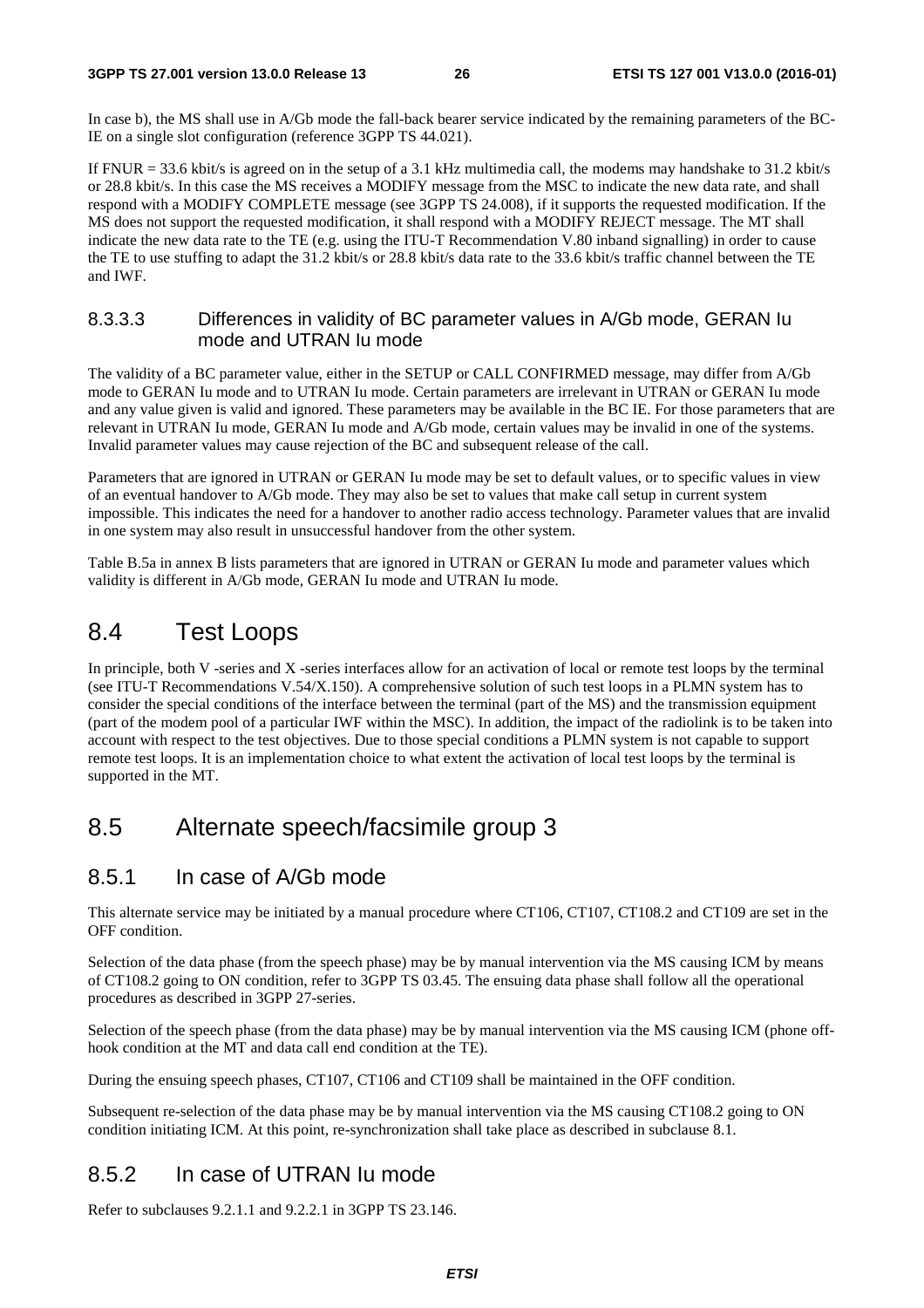## 8.6 Multislot configuration split/combine function

In multislot configurations using multiple parallel channels the data flow is split into substreams between the Spit/Combine-function in the TAF and the network.

## 8.6.1 Non-transparent data

In non-transparent data operations the N(S)-numbering in the RLP-header is used for controlling the order of the data in the substreams (reference 3GPP TS 24.022).

## 8.6.2 Transparent data

In transparent multislot configurations (TCH/F9.6 or TCH/F4.8) status bits S1, S3 and the X-bit between the D12 and D13 are used for transferring substream numbering information. This S4-bit is used for frame synchronization between the parallel substreams (reference 3GPP TS 44.021).

In case of a transparent multislot configuration using TCH/F14.4 channel coding, bit M1 in the 290-bit radio interface block is used for frame synchronization between the parallel substreams, whereas bit M2 carries status information, NIC codes and substream numbering as described in 3GPP TS 44.021.

In transparent TCH/F28.8 channels, bits M1 and M2 are used as described above for transparent TCH/F14.4 channels.

## 8.7 EDGE multiplexing function

In EDGE configurations the number of channels across the air interface and that of substreams between BTS and MSC do not necessarily match. In such cases a multiplexing function is included at MS and BTS (3GPP TS 44.021 and 3GPP TS 48.020). These functions distribute data between the substreams and radio channels.

## 8.8 Seamless data rate change

If the modems change the data rate during an ongoing multimedia call (using the ITU-T Recommendation V.34 seamless data rate change mechanism), the MSC initiates a MODIFY message (see 3GPP TS 24.008) to indicate the new data rate to the MS. The MT shall indicate the new data rate to the TE (e.g. using the ITU-T Recommendation V.80 inband signaling) in order to cause the TE to use stuffing to adapt the 31.2 kbit/s or 28.8 kbit/s data rate to the 33.6 kbit/s traffic channel between the TE and IWF.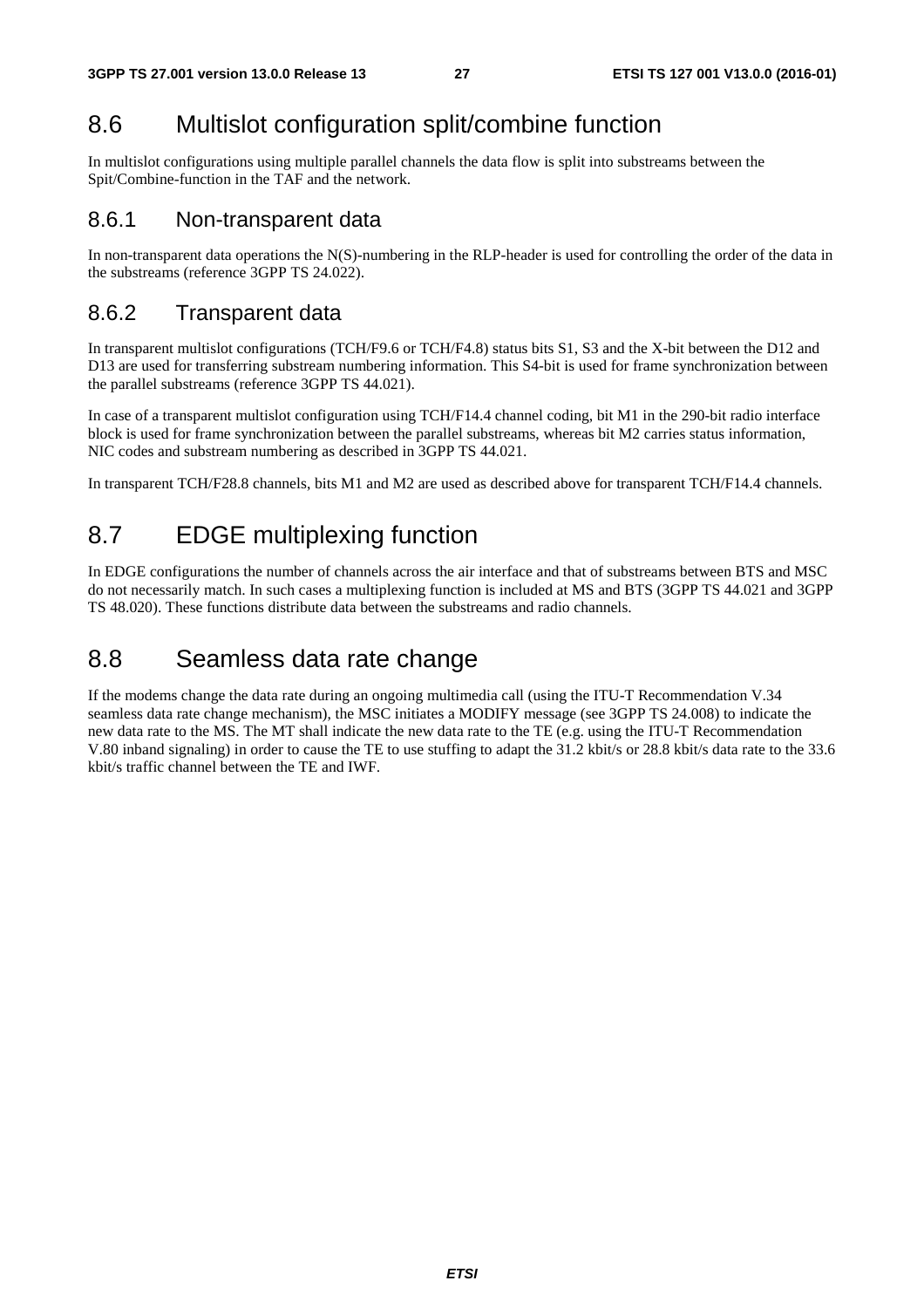## Annex A (informative): List of Bearer Capability Elements

This annex lists the PLMN Bearer Capability Elements which need to be provided to support Terminal adaptation function to Interworking control procedures. Some parameters are ignored in GERAN or UTRAN Iu mode although present in the BC-IE. The validity of parameter values may also differ from A/Gb mode to GERAN Iu mode and to UTRAN Iu mode. The ignored parameters and the difference of parameter value validity in A/Gb mode, GERAN Iu mode and UTRAN Iu mode are listed in table B.5a in annex B.

#### **Elements and their Values:**

#### **Information Transfer Capability:**

This element is relevant between the IWF and the fixed network.

Values:

- Speech:
- Unrestricted Digital:
- Group 3 Facsimile (note 1):
- 3,1 kHz Ex PLMN (note 2):
- Restricted Digital (note 3):
- NOTE 1: Used for facsimile transmission, unrestricted digital between MT and IWF and 3,1 kHz audio from IWF towards the fixed network.
- NOTE 2: Unrestricted digital between MT and IWF and 3,1 kHz audio from IWF towards the fixed network.
- NOTE 3: Unrestricted digital between MT and IWF and restricted digital information from IWF towards the fixed network; this value is signalled in the "Other ITC" element, due to a lack of further code points in the "ITC" element.

#### **Transfer Mode:**

This element is relevant between MT and IWF

Values: - Circuit

#### **Structure:**

This element is relevant between MT and IWF.

Values: - Service Data Unit Integrity (note 4) - Unstructured (note 5)

NOTE 4: Applicable for connection element "non transparent".

NOTE 5: Applicable for connection element "transparent".

### **Configuration:**

This element is relevant for a PLMN connection.

Values:  $\overline{\phantom{a}}$  - Point to point

#### **Establishment:**

This element is relevant for a PLMN connection.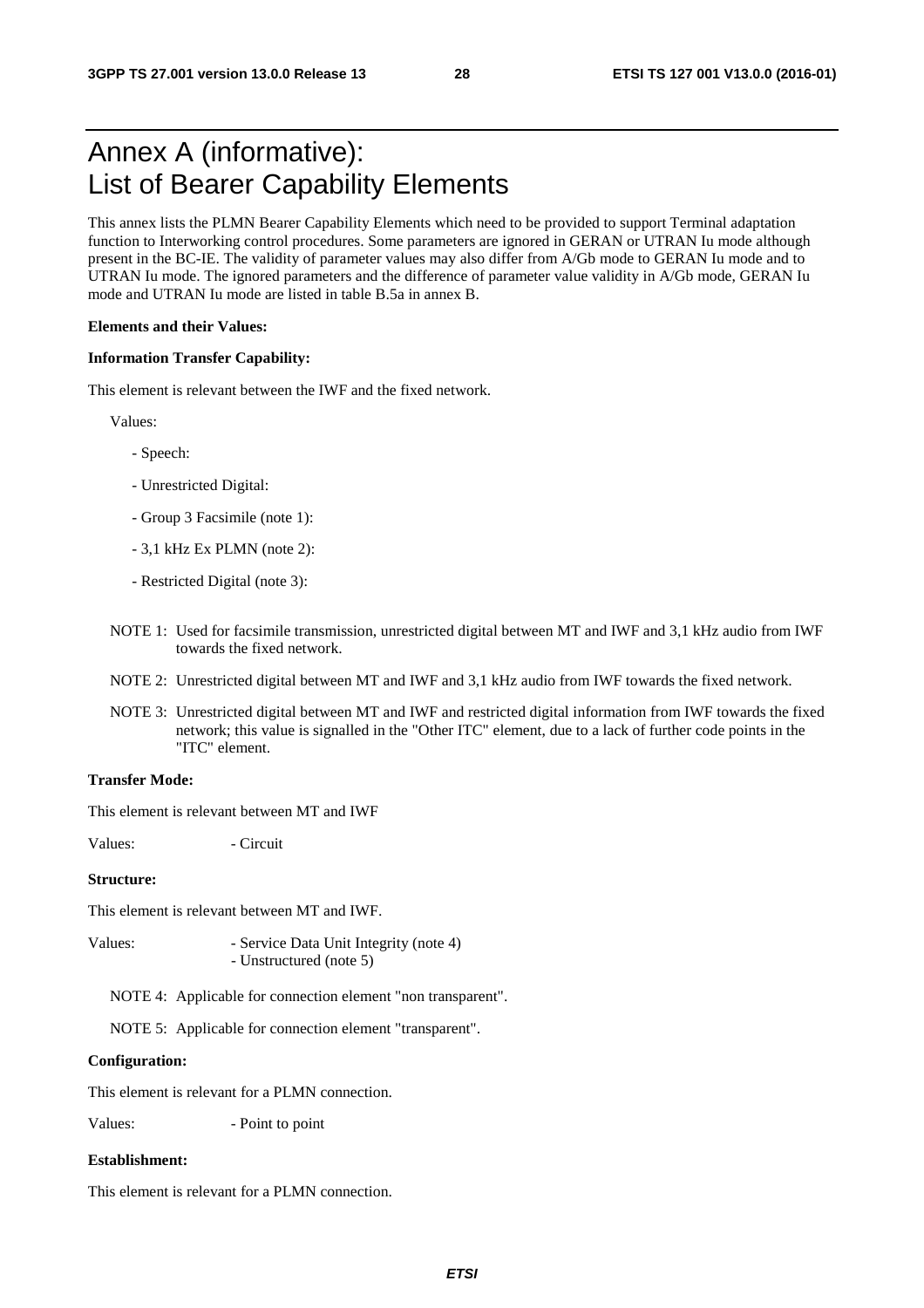#### **3GPP TS 27.001 version 13.0.0 Release 13 29 ETSI TS 127 001 V13.0.0 (2016-01)**

Values: - Demand

### **Sync/Async:**

This element is relevant between TE/TA and MT and between IWF and the fixed network.

Values: - Synchronous - Asynchronous

#### **Negotiation:**

This element is relevant between MT and IWF.

Values:  $\blacksquare$  - In band negotiation not possible

### **User Rate:**

This element is relevant between TE/TA and MT and between IWF and the fixed network, except in case the parameter FNUR is present.

- Values:  $-0.3 \text{ kbit/s}$ - 1.2 kbit/s - 2.4 kbit/s - 4.8 kbit/s - 9.6 kbit/s - 19.2 kbit/s (see note 6)
	- NOTE 6: This value cannot be signalled between MT and IWF, but it can be used according to the rules in 3GPP TS 29.007 (tables 7A and 7B) for such connections.

### **Intermediate Rate:**

This element is relevant between MT and BSS and BSS and IWF

Values:  $-8 \text{ kbit/s}$ - 16 kbit/s

### **Network Independent Clock on Tx:**

This element is relevant between TE/TA and MT in the transmit direction.

Values:  $\qquad \qquad$  - Not required - Required

### **Network Independent Clock on Rx:**

This element is relevant between TE/TA and MT in the receive direction.

Values:  $\qquad \qquad$  - Not accepted - accepted

### **Number of Stop Bits:**

This element is relevant between the TE/TA and MT and between IWF and fixed network in case of asynchronous transmission.

| Values: | $-1$ bit |
|---------|----------|
|         | $-2$ bit |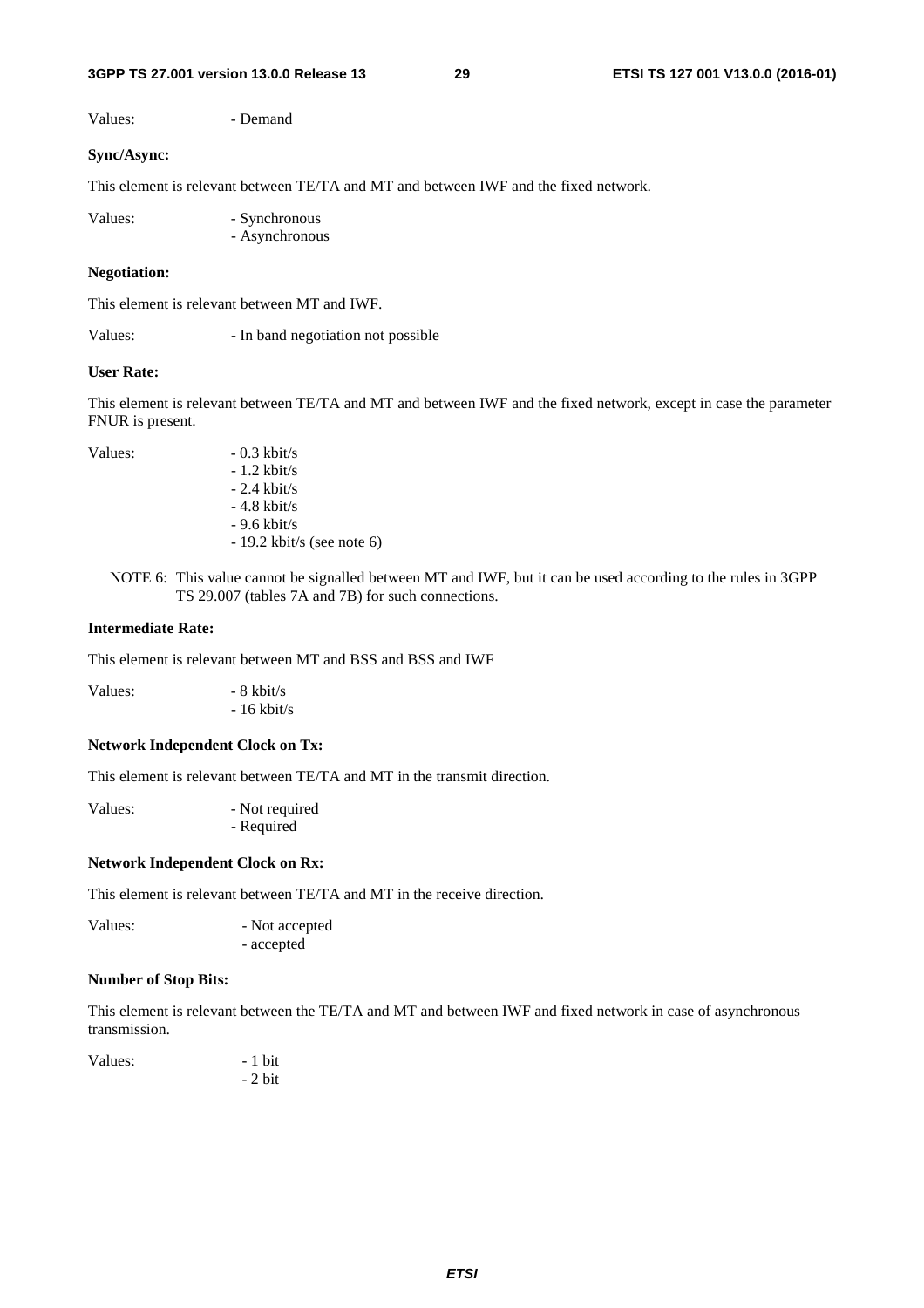### **Number of Data Bits Excluding Parity If Present:**

This element is relevant between TE/TA and MT and between IWF and the fixed network in case of a character oriented mode of transmission.

Values:  $-7$  bit - 8 bit

### **Parity Information:**

This element is relevant between TE/TA and MT and between IWF and the fixed network for a character oriented mode of transmission.

| Values: | - Odd         |
|---------|---------------|
|         | - Even        |
|         | - None        |
|         | - Forced to 0 |
|         | - Forced to 1 |
|         |               |

#### **Duplex Mode:**

This element is relevant between MT and IWF.

Values: - Full Duplex

#### **Modem Type:**

This element is relevant between the IWF and the fixed network in case of 3,1 kHz audio ex-PLMN information transfer capability.

| Values: | $-V.21$              |
|---------|----------------------|
|         | $-V.22$              |
|         | $-V.22$ bis          |
|         | $- V.26$ ter         |
|         | $-V.32$              |
|         | - autobauding type 1 |
|         | - none               |

#### **Radio Channel Requirement:**

This element is relevant between MT and BSS

- Dual Rate support Mobile Station/Half Rate preferred
- Dual Rate support Mobile Station/Full Rate preferred

### **Connection Element:**

This element is relevant between MT and IWF

- Values: Transparent
	- Non Transparent
	- both, Transparent preferred
	- both, Non transparent preferred

### **User Information Layer 2 Protocol:**

This element is relevant between TE/TA and MT and between IWF and the fixed network.

Values: - ISO/IEC 6429

- Character oriented Protocol with no Flow Control mechanism

#### **Signalling Access Protocol:**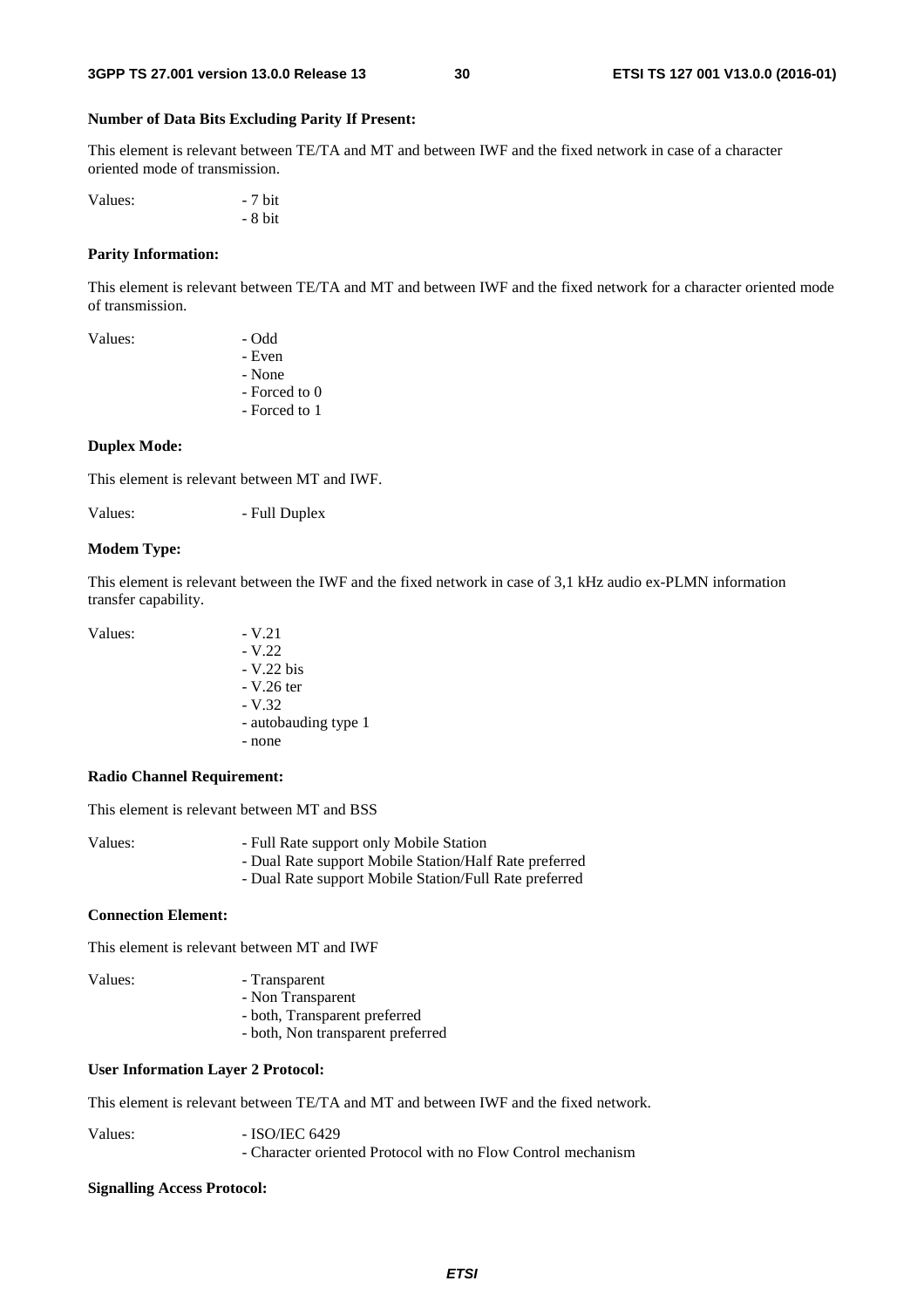#### **3GPP TS 27.001 version 13.0.0 Release 13 31 ETSI TS 127 001 V13.0.0 (2016-01)**

This element is relevant between TE/TA and MT.

Values: - I.440/450

#### **Rate Adaptation:**

This element is relevant between IWF and the fixed network.

| Values: | $-V.110/X.30$<br>- X.31 flagstuffing<br>- no rate adaptation                                                                          |
|---------|---------------------------------------------------------------------------------------------------------------------------------------|
|         | $-V.120$ (note 7)<br>$-$ PIAFS (note 7)<br>$-H.223$ and H.245 (note 7)                                                                |
| NOTE 7: | This value is signalled in the "Other Rate Adaption" element, due to a lack of further code<br>points in the "Rate Adaption" element. |

#### **Coding Standard:**

This element refers to the structure of the BC-IE defined in 3GPP TS 24.008.

Values: GSM

### **User Information Layer 1 Protocol:**

This element characterize the layer 1 protocol to be used between MT and BSS (Um interface) according to 3GPP TS 45.001, or between the MT and the RNC (Uu interface).

Values:  $\qquad \qquad -$  default

### **Negotiation of Intermediate Rate requested:**

This element is relevant between MT and BSS and BSS and IWF.

Values:  $\blacksquare$  - no meaning associated - 6 kbit/s radio interface is requested for a full rate channel with a user rate up to and including 4,8 kbit/s, non transparent service

### **Compression:**

This element is relevant between MT and IWF.

Values: - compression possible/allowed - compression not possible/allowed

### **Rate adaption header / no header:**

This element is relevant between IWF and the fixed network. It is only applicable for ITU-T V.120 rate adaptation.

Values: - Rate adaption header not included - Rate adaption header included

#### **Multiple frame establishment support in data link:**

This element is relevant between IWF and the fixed network. It is only applicable for ITU-T V.120 rate adaptation.

Values: - Multiple frame establishment not supported. Only UI frames allowed. - Multiple frame establishment supported.

### **Mode of operation:**

This element is relevant between IWF and the fixed network. It is only applicable for ITU-T V.120 rate adaptation.

Values: - Bit transparent mode of operation - Protocol sensitive mode of operation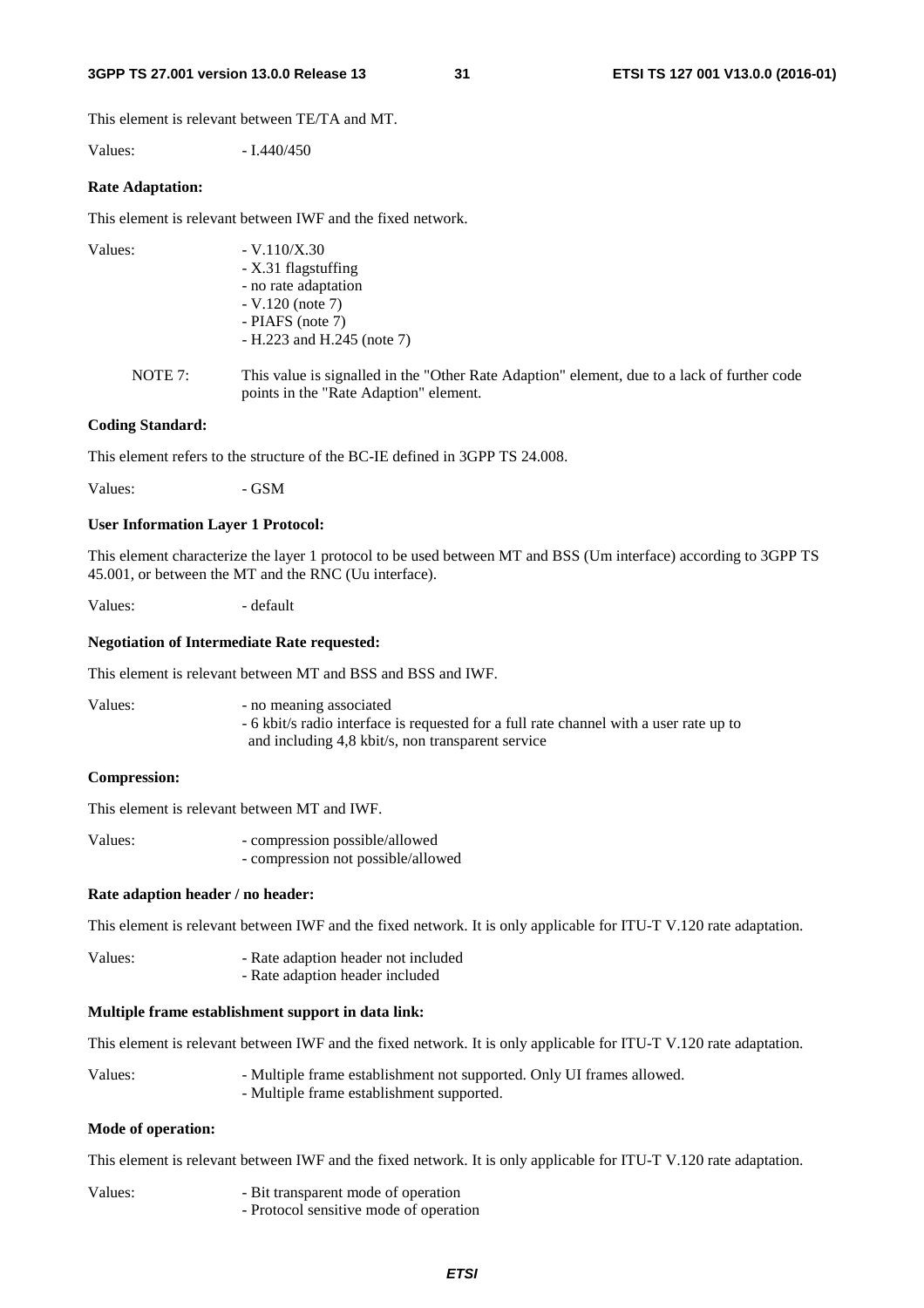#### **Logical link identifier negotiation:**

This element is relevant between IWF and the fixed network. It is only applicable for ITU-T V.120 rate adaptation.

Values: - Default, LLI=256 only - Full protocol negotiation (note 8)

NOTE 8: A connection over which protocol negotiation is executed as indicated in the "In-band / out-band negotiation" parameter.

#### **Assignor / assignee:**

This element is relevant between IWF and the fixed network. It is only applicable for ITU-T V.120 rate adaptation.

Values: - Message originator is "default assignee" - Message originator is "assignor only"

#### **In-band / out-band negotiation:**

This element is relevant between IWF and the fixed network. It is only applicable for ITU-T Recommendation V.120 rate adaptation.

Values: - Negotiation is done with USER INFORMATION messages on a temporary signalling connection

- Negotiation is done in-band using logical link zero.

#### **Fixed network user rate, FNUR (note 12)**

This element is relevant between the IWF and the fixed network.

| Values | - Fixed network user rate not applicable (note 9) |
|--------|---------------------------------------------------|
|        | $-9.6$ kbit/s                                     |
|        | $-14.4$ kbit/s                                    |
|        | $-19.2$ kbit/s                                    |
|        | $-28.8$ kbit/s                                    |
|        | $-32.0$ kbit/s                                    |
|        | $-38.4$ kbit/s                                    |
|        | $-48,0$ kbit/s                                    |
|        | $-56.0$ kbit/s                                    |
|        | $-64.0 \text{ kbit/s}$                            |

NOTE 9: Not used by currently specified services.

### **Wanted air interface user rate, WAIUR (note 12)**

This element is relevant between the MT and the IWF

- Values Air interface user rate not applicable - 9,6 kbit/s - 14,4 kbit/s
	- 19,2 kbit/s - 28,8 kbit/s
	- 38,4 kbit/s
	- 43,2 kbit/s
	- 57,6 kbit/s

- interpreted by the network as 38,4 kbit/s (note 10)

NOTE 10: Certain code points, if used, are interpreted by the network as 38.4 kbit/s in this version of the protocol, ref 3GPP TS 24.008.

#### **Acceptable channel codings, ACC (note 12)**

This element is relevant between the MT and the IWF.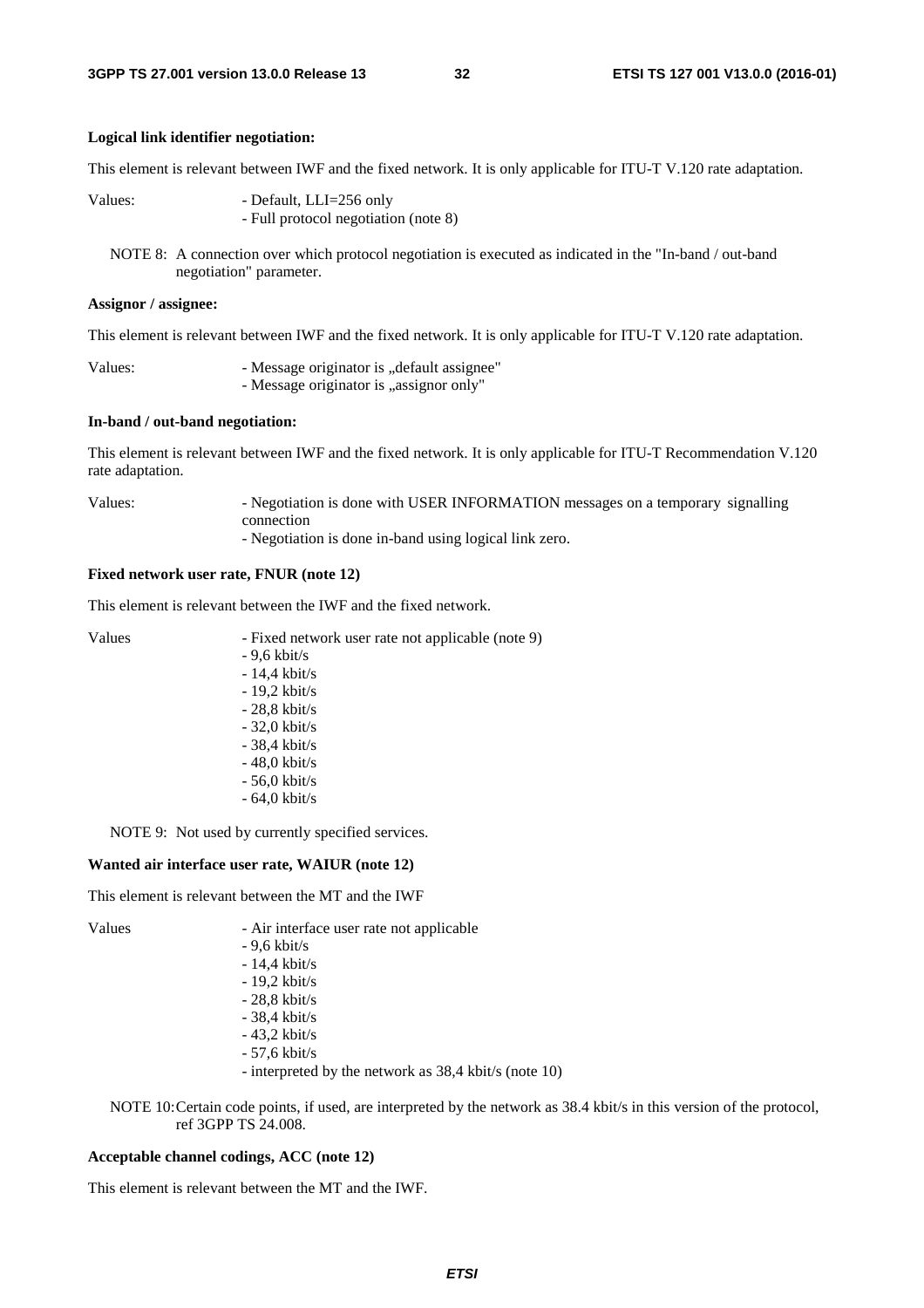#### **3GPP TS 27.001 version 13.0.0 Release 13 33 ETSI TS 127 001 V13.0.0 (2016-01)**

- Value: TCH/F4.8 acceptable
	- TCH/F9.6 acceptable
	- TCH/F14.4 acceptable
	- TCH/F28.8 acceptable
	- TCH/F32.0 acceptable (Applicable to multimedia 32 kbit/s, 56 kbit/s and 64 kbit/s and synchronous transparent 56 kbit/s and 64 kbit/s services only)
	- TCH/F43.2 acceptable (Applicable to non-transparent services only.)
	- none (note 10a)

NOTE10a: No channel coding (defined by selecting none of the above).

### **Maximum number of traffic channels, MaxNumTCH (note 12)**

This element is relevant between the MT and the IWF.

| Value: | - 1 TCH            |
|--------|--------------------|
|        | - 2 TCH            |
|        | - 3 TCH            |
|        | - 4 TCH            |
|        | - 5 TCH            |
|        | - 6 TCH            |
|        | $-7$ TCH (note 11) |
|        | $-8$ TCH (note 11) |

NOTE11: Not used by currently specified services.

#### **Other modem type, OMT (Note 12)**

This element is relevant between the IWF and the fixed network in case of 3,1 kHz audio ex-PLMN

Values: - no other modem type specified in this field - V.34

#### **User initiated modification indication, UIMI (Note 12)**

This element is relevant between the MT and the IWF.

| Values: | - user initiated modification not requested        |
|---------|----------------------------------------------------|
|         | - user initiated modification upto 1 TCH requested |
|         | - user initiated modification upto 2 TCH requested |
|         | - user initiated modification upto 3 TCH requested |
|         | - user initiated modification upto 4 TCH requested |

#### **Asymmetry preference indication (note 12)**

This element is relevant between the MT and the BSS.

Value: - no preference - up link biased asymmetry preference

- down link biased asymmetry preference

NOTE 12: These GBS-related parameters are optional.

For a configuration with data rates 9.6kbit/s or higher, the following applies to the parameters contained in the BC-IE:

- Half rate channels are not supported. The MS shall code the radio channel requirement as "Full rate support only MS" or "Dual rate support MS, full rate preferred'. In the second case, the network shall assign full rate channel(s) only.
- The 'fixed network user rate' and 'other modem type' takes precedence over the 'user rate' and 'modem type', unless the 'modem type' indicates "autobauding".
- The ACC indicates which channel coding is acceptable and supported by the MS. In case of CE:NT the TCH/F4.8 and TCH/F9.6 acceptable is equivalent to the support of NIRR. If TCH/F4.8 acceptable only or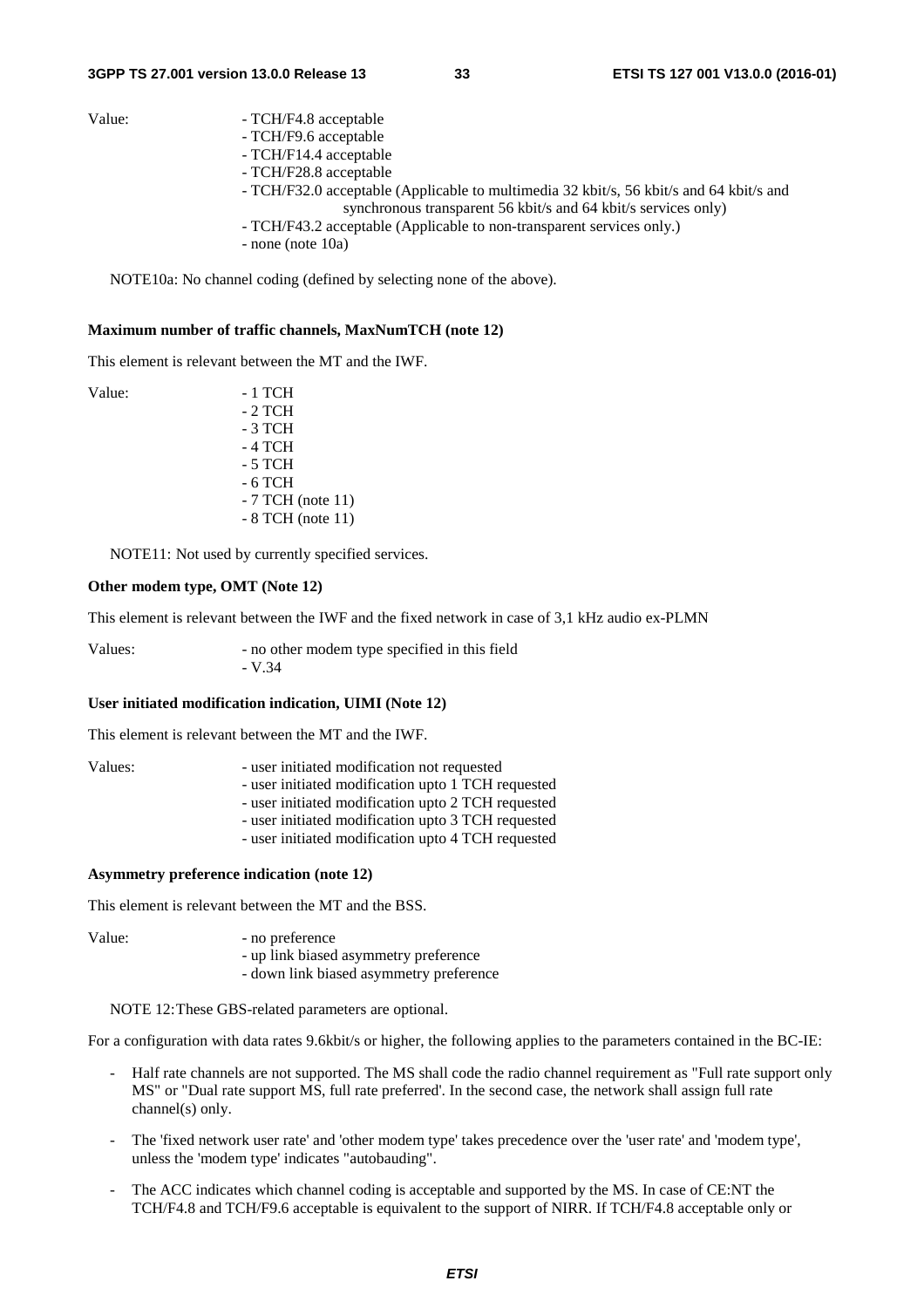TCH/F9.6 acceptable only or TCH/F14.4 acceptable only is indicated, the assigned channel type which can be chosen by the network is TCH/F4.8 or TCH/F9.6 or TCH/F14.4, respectively.

- The 'intermediate rate' parameter is overridden. The intermediate rate used per each TCH/F is derived from the chosen channel type:

| channel type     | <b>IR per TCH/F</b>                |
|------------------|------------------------------------|
| TCH/F4.8         | 8 kbit/s                           |
| <b>TCH/F9.6</b>  | $16 \text{ kbit/s}$                |
| <b>TCH/F14.4</b> | intermediate rate is to be defined |

- The user rate per TCH is derived from the chosen channel type:

| channel type | user rate per TCH    |
|--------------|----------------------|
| TCH/F4.8     | $4.8 \text{ kbit/s}$ |
| TCH/F9.6     | $9.6 \text{ kbit/s}$ |

For CE:T, the padding procedure described in 3GPP TS 44.021 can be applied.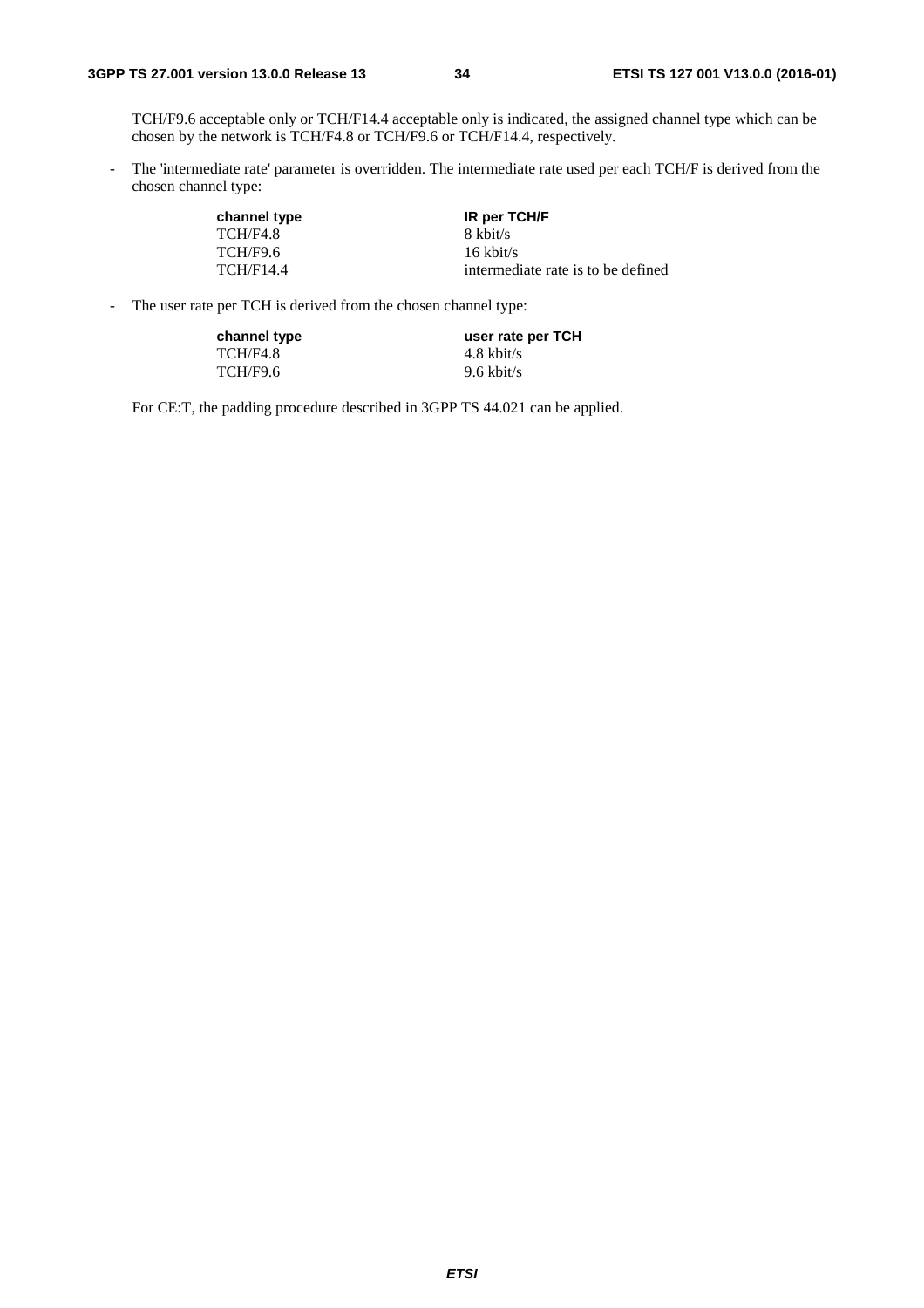## Annex B (normative): Setting of Bearer Capability, Low Layer Compatibility and High Layer Compatibility Information Element for PLMN Bearer Services and PLMN TeleServices

## B.0 Scope

This annex describes the relationship between the various parameters of the PLMN Bearer Capability Information Element (BC-IE), their validity and the possible settings with reference to each PLMN Bearer service/Teleservice defined in 3GPP TS 22.002 and 3GPP TS 22.003 and various occurrences during the connection control (clause B.1). Furthermore, the contents of the Low Layer (LLC) and the High Layer (HLC) Compatibility Information Elements are described (clause B.2).

## B.1 Bearer Capability Information Element

## B.1.1 Introduction

## B.1.1.1 General Consideration

In general, the purpose of the Bearer Capability Information Element (BC-IE) is to request a particular bearer service to be provided by the network. This indication is carried by certain connection control messages which for the subject matter of the present document may be categorized into those messages:

- related to the call set-up phase; and
- those used during the established connection.

During the call set-up phase the PLMN BC-IE (single or multiple) is included in:

- the SETUP message generated by the requesting entity (either MS or MSC) to establish a mobile-originated or mobile-terminated call, respectively, and in
	- the CALL CONFIRMED or CALL PROCEEDING messages, respectively, generated by the responding entity (either MS or MSC) in order to negotiate certain parameter values. If no BC-IE is contained in the SETUP message (a mobile terminated call with the single-numbering scheme) the CALL CONFIRMED message indicates the complete applicable BC-IE. The network may release the call if it does not support the service indicated by the BC-IE. Also, if the service does not match with the service requested from the fixed network terminal the MSC/IWF may release the call.

NOTE: In the latter case also the fixed network terminal may release the call.

During the established connection the PLMN BC-IE is included in the MODIFY, MODIFY COMPLETE, and MODIFY REJECT messages in order to change the service (bearer capability) or to change the maximum number of traffic channels and/or wanted air interface user rate when a non-transparent multislot data service is in use.

If the maximum number of traffic channels and/or wanted air interface user rate is to be changed, the BC-IE included in the MODIFY message shall not indicate a different bearer service than the one used at this stage of the connection - the values of the parameters 'maximum number of traffic channels' and/or 'wanted air interface user rate' may be changed, only.

The subsequent tables and subclauses of clause B.1 deal with the representation of the individual contents of the PLMN BC-IE during the call set-up phase. For the use during the established connection refer to 3GPP TS 24.008.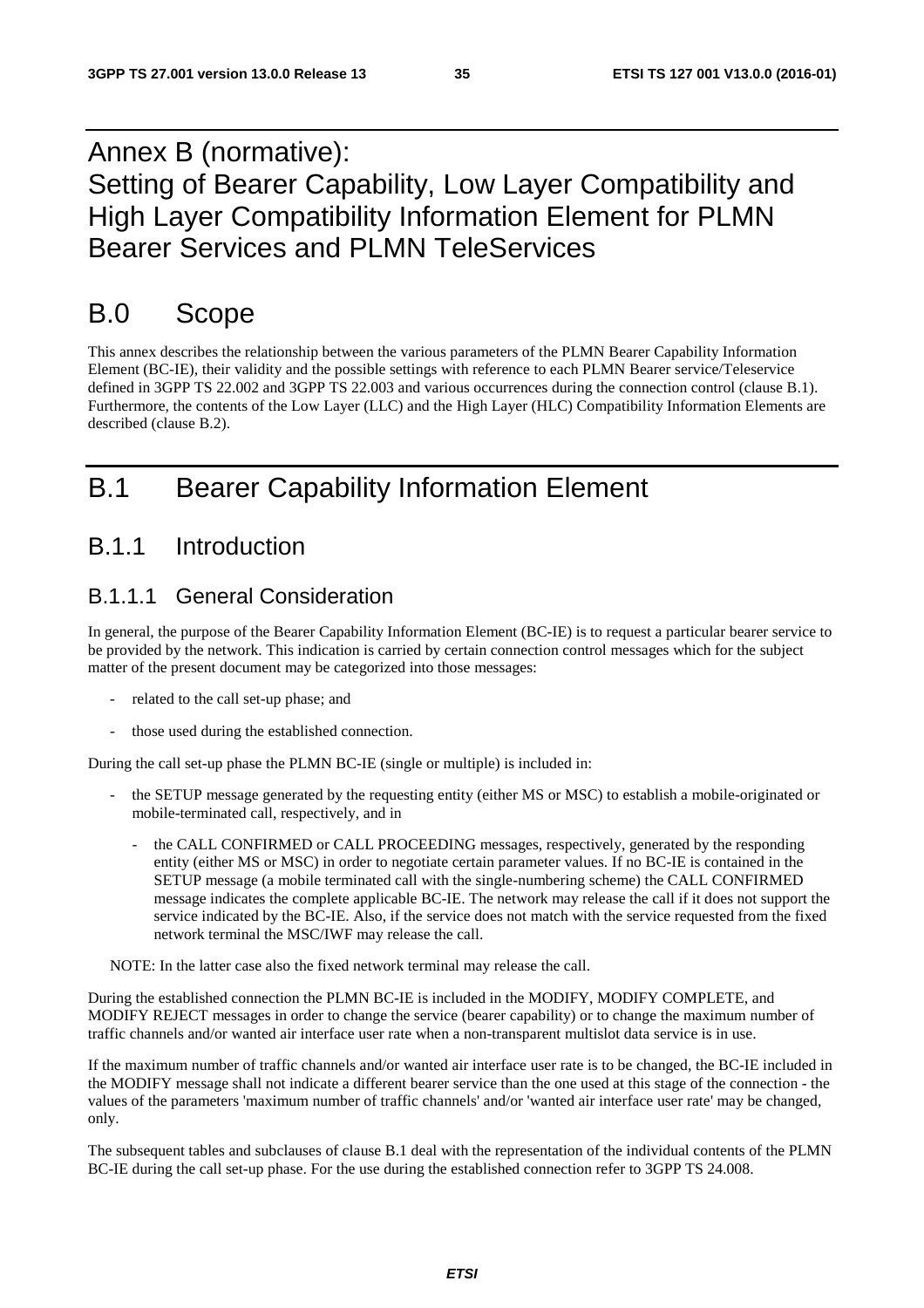With respect to the individual parameter settings at the MS the following cases may be distinguished (see 3GPP TS 27.002 and 3GPP TS 27.003):

- Mobile-originated call set up by a MS:
	- The setting results from respective MMI actions and/or MT internal settings.
- Mobile-terminated call set up to a MS:
	- The BC related part of the compatibility check is carried out according to the knowledge of the MT concerning its implemented functions (i.e. answering the call). The requested field values of the non-negotiable parameters and the selected field values of the negotiable parameters determine the selection of the terminal function to be used for the intended connection.

## B.1.1.2 Interpretation of the Diagrams

The purpose of the subsequent diagrams is to achieve unambiguous representation of the individual contents of the PLMN BC-IE for the various occurrences during the call set-up phase, covering all bearer services and teleservices according to 3GPP TS 22.002 and 3GPP TS 22.003.

The basic principle adopted is a graphic scheme, or mask, wherein the ordinate designates the individual parameters of the PLMN BC-IE and the abscissa gives the possible field values of these parameters. The abbreviations used in these sections are defined in table B.5. The allowed content of any PLMN BC-IE is represented by a number of graphs connecting parameter values (abscissa points) of all parameters (ordinate points). Each graphic scheme is subdivided into two independent parts:

- "Layer/Protocol related" part; and
- "Radio Channel related" part.

The generation of all PLMN BC-IEs in all call set-up messages shall be in accordance with these graphs. Subclauses B.1.2 through B.1.11 show individual sets of graphs for each service group (BS/TS) and for each type of applicable Information Transfer Capability.

In addition, the following rules apply:

- Those parameters which have only one possible field value for all recognized services are shown in table B.5, where they are marked accordingly in the column "common setting of field values". They are not represented in the graphic scheme.
- Not all parameters of the PLMN BC-IE are relevant for each service (BS/TS). This is represented by specific abscissa points with a value of "NA" (Not Applicable) allocated to these parameters. The graphs pass through these points for each such parameter. The actual field value to be used in the PLMN BC-IE is marked in the column "default setting of field values (NA)" of table B.5. An abscissa point with a value of "NAV" (Not AVailable) indicates that the entire octet carrying this parameter (see table B.2 "General Structure of the PLMN BC-Information Element") shall be omitted.
- Unless FTM is applied, there is a particular dependency of the parameters "User Information Layer 2 Protocol (UIL2P)" and "Connection Element (CE)":
	- If the MS sends a PLMN BC-IE with a CE value other than "Transparent  $(T)$ ", the parameter UIL2P is essential. Its field value must be set as indicated in the applicable graph.
	- If the MSC sends a PLMN BC-IE in the SETUP message, the parameter UIL2P may also be absent in the case of the CE parameter value being other than "Transparent (T)".
- In case FTM is applied, the PLMN BC-IE shows a CE value "non-transparent", SA value "asynchronous", and RA value X.31 flag stuffing. The UIL2P is not available.
- Certain parameters of the PLMN BC-IE may be negotiated during the connection establishment phase. Table B.1 shows these parameters and the relations of their values in the SETUP message and in the CALL CONFIRMED/CALL PROCEEDING message, respectively, both for the mobile-originated and mobileterminated case. A parameter may indicate a field value of one of the following types:
	- "requested value" indicating a request which cannot be changed by the responding entity;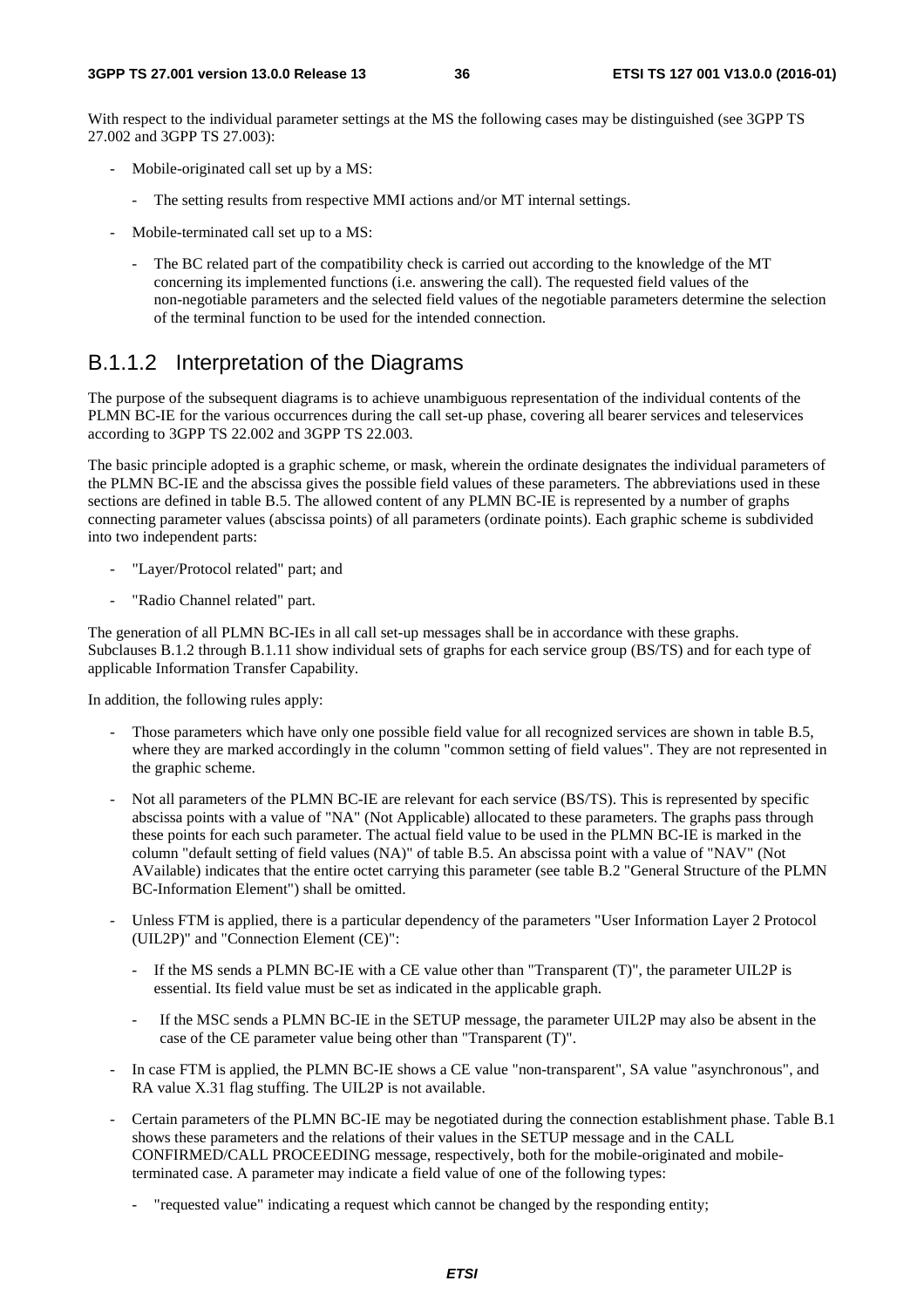- "offered value" indicating a proposal which may be changed by the responding entity;
- a particular choice value leaving it up to the responding entity which value ultimately applies;
- "as requested" indicating that the requested value applies and is confirmed (by returning it);
- "selected value" indicating that a particular value applies either out of the offered set or as a free choice out of the defined set of values;
- "supported value" indicating a value supported by the responding entity.

### **Table B.1: BC-Parameters subject to negotiation procedure**

Mobile Originated Call:

|                     | <b>Message</b>                                              |                                   |
|---------------------|-------------------------------------------------------------|-----------------------------------|
| <b>BC-parameter</b> | <b>SETUP</b>                                                | <b>CALL PROC</b>                  |
| <b>NDB</b>          | Requested value                                             | as requested                      |
| <b>NPB</b>          | Requested value                                             | as requested                      |
| <b>NSB</b>          | Requested value                                             | as requested                      |
| <b>CE</b>           | Requested value (T/NT)                                      | as requested                      |
|                     | "both" with the preferred value indicated<br>(e.g. both NT) | selected value (T/NT)             |
| UIL2P               | Requested value <sup>9)</sup> or NAV <sup>1)</sup>          | as requested or NAV <sup>4)</sup> |
| User Rate           | Requested value                                             | as requested                      |
| DC                  | Requested value <sup>2)</sup>                               | as requested or "NO" 7)           |
| <b>FNUR</b>         | Requested value                                             | supported value                   |
| Other MT            | Requested value                                             | supported value                   |
| UIMI                | Requested value                                             | supported value                   |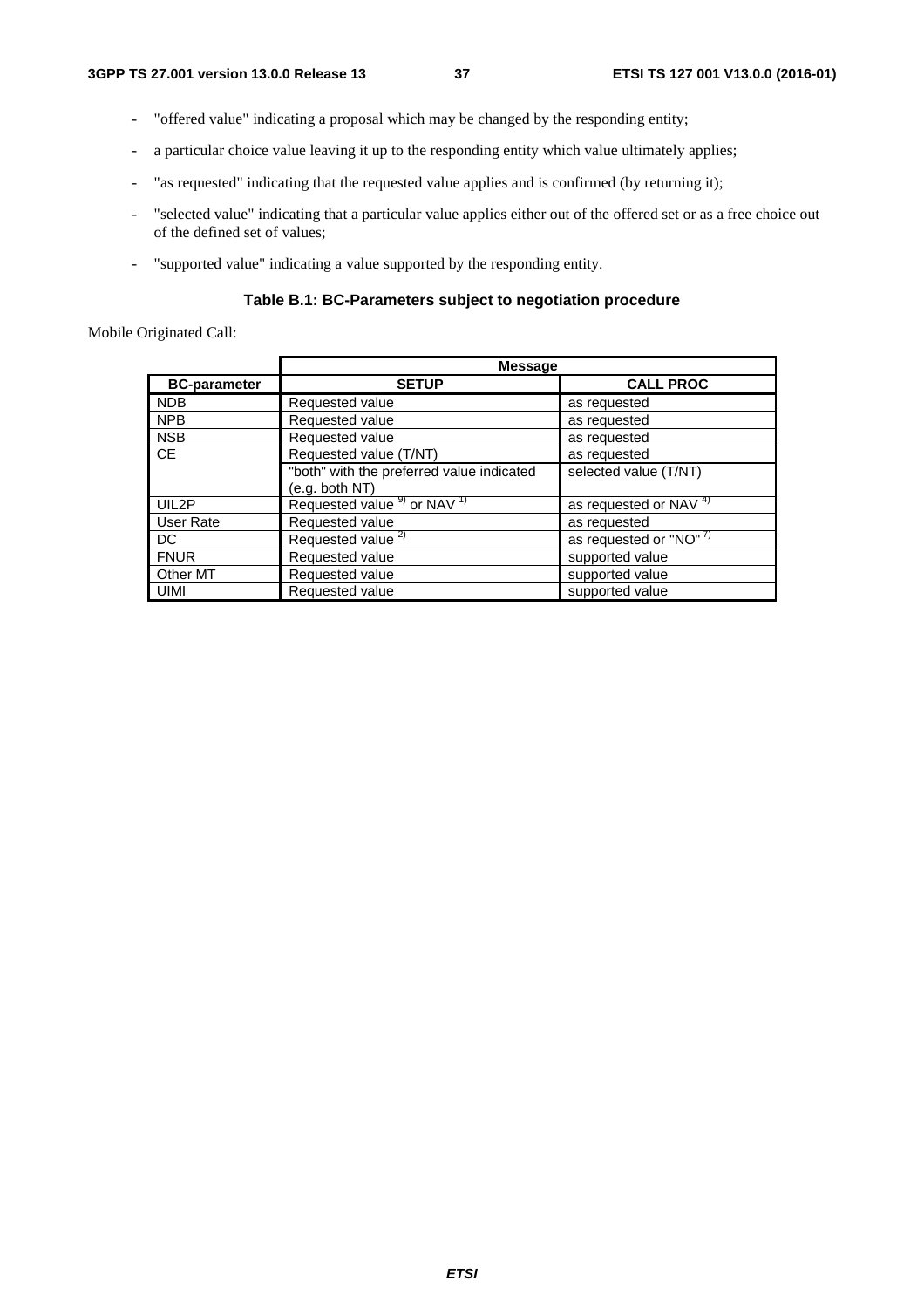Mobile Terminated Call:

|                                             | <b>Message</b>                                              |                                                               |
|---------------------------------------------|-------------------------------------------------------------|---------------------------------------------------------------|
| <b>BC-parameter</b>                         | <b>SETUP</b>                                                | <b>CALL CONF</b>                                              |
| <b>NDB</b>                                  | Offered value                                               | selected value (free choice)                                  |
| <b>NPB</b>                                  | offered value                                               | selected value (free choice)                                  |
| <b>NSB</b>                                  | offered value                                               | selected value (free choice)                                  |
| CЕ                                          | requested value (T/NT)                                      | as requested or selected value<br>$(T/NT)$ (free choice) $3)$ |
|                                             | "both" with the preferred value indicated<br>(e.g. both NT) | selected value (T/NT)                                         |
| Sync/<br>Asynchronous                       | requested value                                             | as requested or selected<br>value <sup>10)</sup>              |
| Rate<br>adaptation/Other<br>rate adaptation | requested value                                             | as requested or selected<br>value <sup>11)</sup>              |
| UIL2P                                       | offered value $2)$ or NAV $4)$                              | selected or NAV <sup>1)</sup>                                 |
| <b>User Rate</b>                            | offered value                                               | selected value <sup>5)</sup>                                  |
| DC                                          | requested value <sup>2)</sup>                               | as requested or "NO" 7)                                       |
| <b>FNUR</b>                                 | offered value                                               | selected value <sup>6)</sup>                                  |
| Other MT                                    | offered value                                               | selected value <sup>6)</sup>                                  |
| <b>UIMI</b>                                 | offered value                                               | selected value <sup>8)</sup>                                  |

1) For CE:T only, out-band flow control, or RA:X.31 flag stuffing requested by the MS.<br>2) Not for CE:T.

- Not for CE:T.
- 3) When the SETUP message contains no BC-IE (single numbering scheme).
- 4) "NAV" shall not be interpreted as an out-band flow control request by the MS.
- 5) The modification of User Rate shall be in conjunction with Modem Type and Intermediate Rate.
- 6) The modification of the Fixed Network User Rate shall be in conjunction with the Modem Type and/or Other Modem Type.
- 7) In case of a Mobile Terminated Call, if the SETUP message does not contain a BC-IE, the MS shall behave as if the DC is set to "data compression not possible".

 If a sending entity, based on an earlier version of the protocol, sends a SETUP message containing "DC.. compression possible/ allowed" instead of the default value "NO.. compression not possible/allowed"as defined in Table B.5 then the receiving MS or the receiving network may ignore the DC value and may return either "NO.. compression not possible/allowed" or "DC.. compression possible/allowed" in the CALL CONF/CALL PROC message.

 In case of a MO CALL or a MT CALL where no BC-IE is included in the CALL PROCEEDING or CALL CONFIRMED message, respectively, the MS or the network shall behave as if the DC was set to "data compression not possible" or "data compression not allowed", respectively.

- 8) Less or equal to the offered value.<br>9) Not for CT:T or FTM (i.e., CE:NT
- Not for CT:T or FTM (i.e., CE:NT, SA:A, RA:X.31 flag stuffing).
- 10) For FTM and PIAFS, this parameter may be negotiated. See Table B.4e for details.
- 11) For FTM, PIAFS and Multimedia, this parameter may be negotiated. See Table B.4f for details.

### **Table B.2: General Structure of the BC-Information Element**

| <b>OCTET</b> | <b>INFORMATION ELEMENT FIELD</b>                                                                                               |       |
|--------------|--------------------------------------------------------------------------------------------------------------------------------|-------|
| Iз           | Radio channel requirements<br>Coding standard<br>Transfer mode<br><b>Information Transfer Capability</b>                       |       |
| 4            | <b>Structure</b><br>Duplex mode<br>Configuration<br>Establishment<br>Negotiation of Intermediate Rate Requested<br>Compression | 2)    |
| 5            | Rate adaption<br>Signalling access protocol                                                                                    | 2)    |
| 5a           | <b>Other ITC</b><br>Other rate adaption                                                                                        | 2) 7) |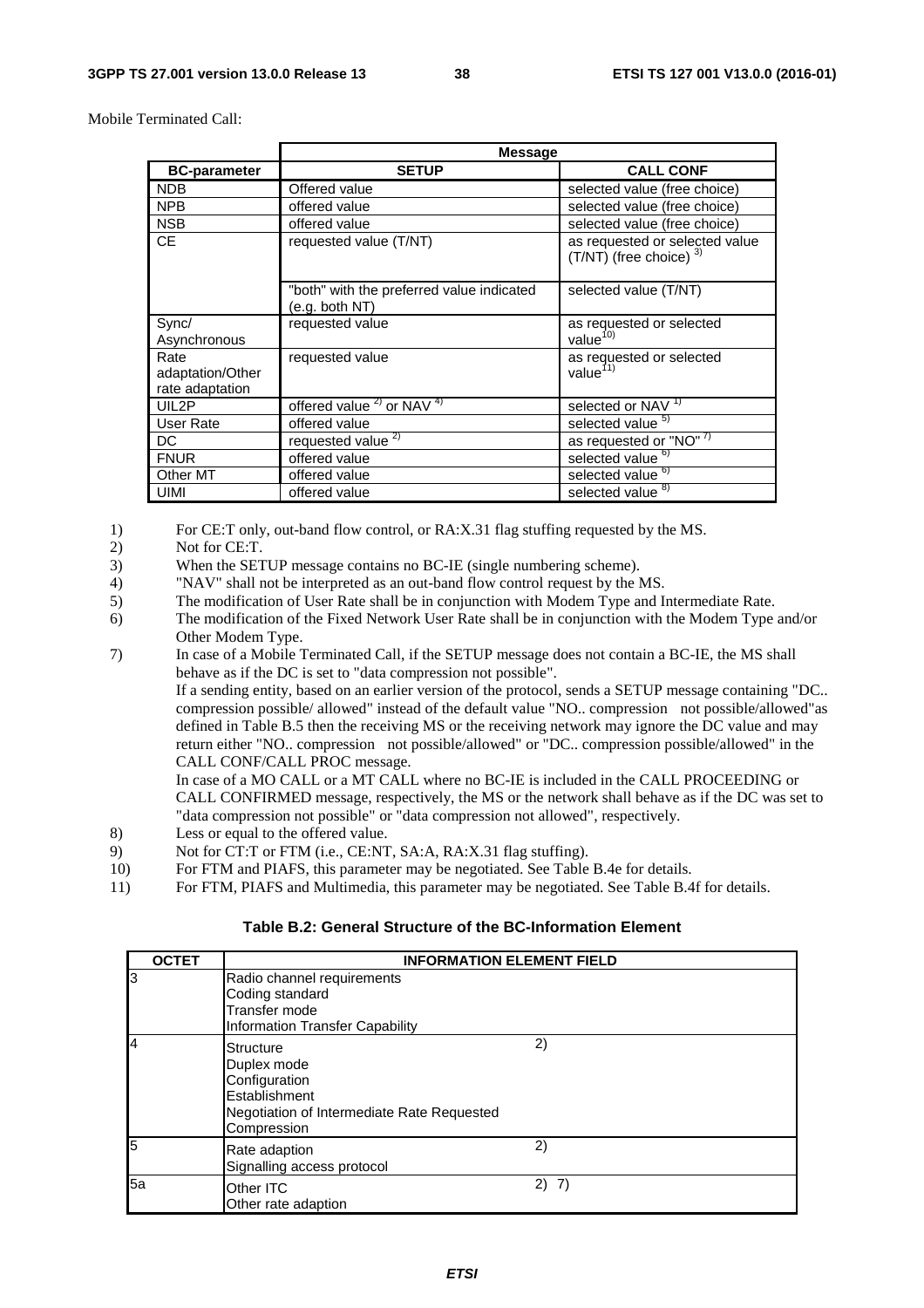| <b>OCTET</b>         | <b>INFORMATION ELEMENT FIELD</b>                                                                                                                                                                           |                                   |
|----------------------|------------------------------------------------------------------------------------------------------------------------------------------------------------------------------------------------------------|-----------------------------------|
| $\overline{5b}$      | Rate adaption header / no header<br>Multiple frame establishment support in data link<br>Mode of operation<br>Logical link identifier negotiation<br>Assignor / assignee<br>In-band / out-band negotiation | 2) 3)                             |
| $\overline{6}$       | User information layer 1 protocol<br>Synchronous / asynchronous                                                                                                                                            | 2)                                |
| 6a                   | Number of stop bits<br>Negotiation<br>Number of data bits<br>User rate                                                                                                                                     | 2)                                |
| 6b                   | Intermediate rate<br>NIC on transmission<br>NIC on reception<br>Parity information                                                                                                                         | 2)                                |
| 6c                   | Connection element<br>Modem type                                                                                                                                                                           | 2)                                |
| 6d                   | Fixed network user rate<br>Other modem type                                                                                                                                                                | 4)                                |
| 6e                   | Maximum number of traffic channels<br>Acceptable channel codings                                                                                                                                           | $\overline{4}$                    |
| 6f                   | Wanted air interface user rate<br>User initiated modification indication                                                                                                                                   | 4)                                |
| 6g                   | Acceptable Channel codings<br>Asymmetry preference indication                                                                                                                                              | 5)<br>6)                          |
| 7                    | User information layer 2 protocol                                                                                                                                                                          | $\overline{1}$<br>$\overline{2)}$ |
| $\overline{1}$<br>2) | Octets optional.<br>Octets only available if the parameter "Information Transfer Capability" does not indicate<br>"Speech".                                                                                |                                   |
| 3)                   | For ITU-T V.120 rate adaption only.                                                                                                                                                                        |                                   |
| 4)                   | Optional octets available only if the parameter "Information Transfer Capability" does not indicate<br>"Speech".                                                                                           |                                   |
| 5)                   | Extension of the 'Acceptable channel codings' field in octet 6e in case EDGE channel codings                                                                                                               |                                   |
| 6)                   | are supported.<br>Only used if EDGE channels are among the 'Acceptable channel codings'. The value shall be set<br>to 'no preference' in case the connection element is T.                                 |                                   |
| 7)                   | For ITC=RDI or UIL1P=V.120, PIAFS, and 'H.223 and H.245' only.                                                                                                                                             |                                   |

### **Table B.3a: Selection of flow control method (for CE:NT with SA:A only)**

|                                                                                                              | flow control method |              |               |
|--------------------------------------------------------------------------------------------------------------|---------------------|--------------|---------------|
| information element                                                                                          | in-band             | out-band (3) | none          |
| number of data bits                                                                                          | 7 or 8              | 7 or 8       | 7 or 8        |
| user information layer 2 protocol                                                                            | ISO 6429 (1)        | <b>NAV</b>   | COPnoFICt (2) |
| 1)<br>ISO6429 stands for "ISO 6429, codeset 0, DC1/DC3" and is applicable for 7 and 8 bit codes.             |                     |              |               |
| 2)<br>COPnoFICt stands for a character oriented protocol with no flow control mechanism (no reserved         |                     |              |               |
| characters for flow control).                                                                                |                     |              |               |
| 3)<br>"out-band" flow control requires ITU-T V.42 in case of PSTN or ITU-T V.110 in case of ISDN.            |                     |              |               |
| If the ITU-T V.110 flow control mechanism is not supported, where required, the call pending shall be        |                     |              |               |
| terminated.                                                                                                  |                     |              |               |
| If the ITU-T V.42 functionality is not supported by the modem in the IWF or in the fixed network, the call   |                     |              |               |
| shall be supported with a fallback to the non- ITU-T V.42 mode. In this case the IWF shall release the call  |                     |              |               |
| if due to temporary throughput problems on the radio interface or initiation of flow control by the MS and   |                     |              |               |
| the inability to flow control the fixed network modem an overflow of the L2R buffers occurs.                 |                     |              |               |
| Note that a phase 1 network may release the call, if the ITU-T V.42 functionality is not provided by the IWF |                     |              |               |
| or the fixed network modem. As ITU-T V.42 does not apply to ITU-T V.21 modems, outband flow control          |                     |              |               |
| can not be supported for these modem types.                                                                  |                     |              |               |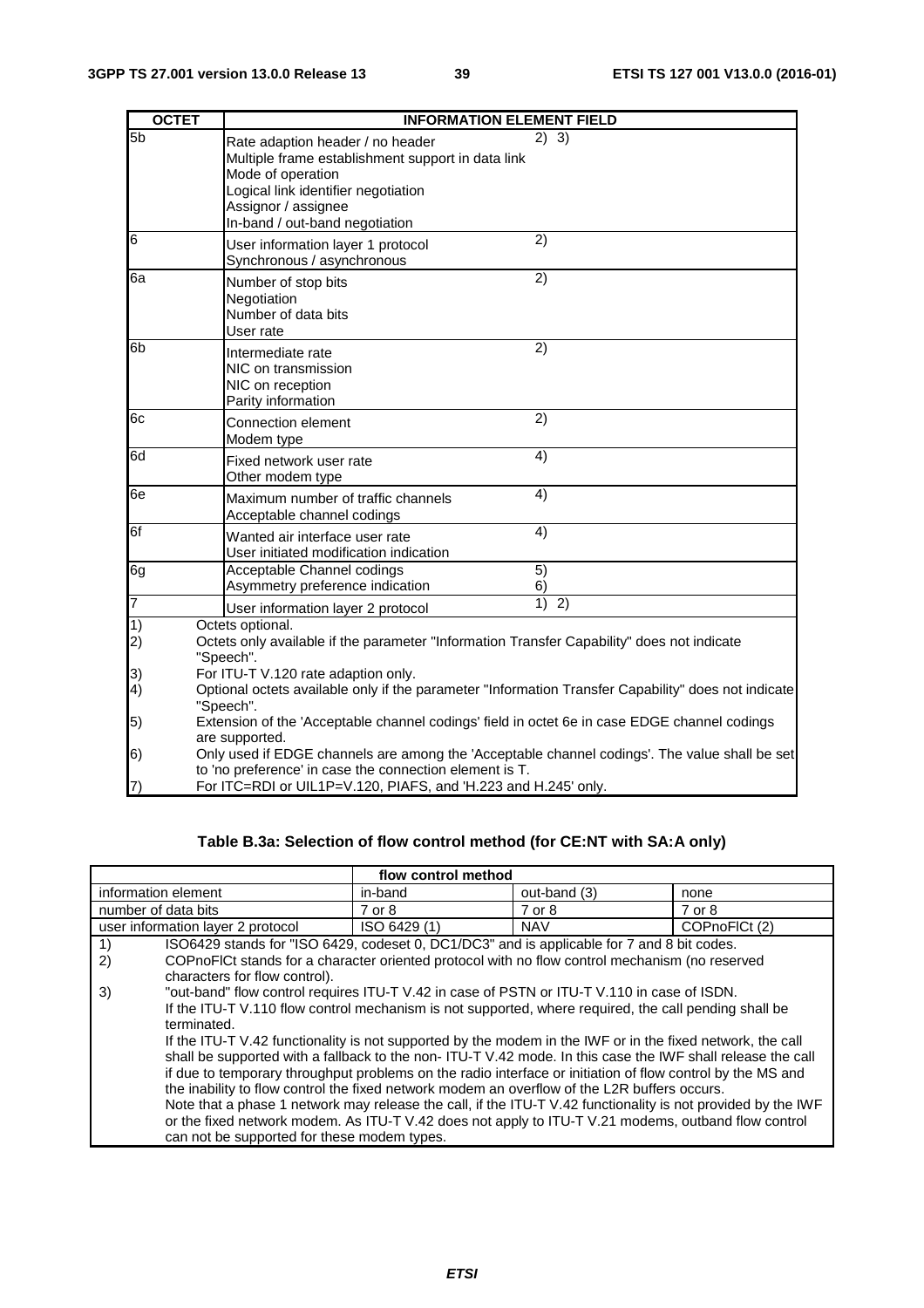### **Table B.4a: Modem Type subject to negotiation procedure**

Mobile Originated Call:

|                        |                      | BC-parameter MT and OMT <sup>6)</sup> |
|------------------------|----------------------|---------------------------------------|
| <b>BC-parameter CE</b> | <b>Message SETUP</b> | <b>Message CALL PROC</b>              |
|                        | V-series             | V-series                              |
| NT                     | V-series             | V-series                              |
|                        | autobauding type 1   | autobauding type 1 or                 |
|                        |                      | $V$ -series $1)$                      |
| bothT or               | V-series             | V-series                              |
| bothNT                 |                      |                                       |
|                        | autobauding type 1   | autobauding type 1 or                 |
|                        |                      | $V\text{-series}$ 1)2)                |

### Mobile Terminated Call:

|                        |                      | BC-parameter MT and OMT <sup>6)</sup>        |
|------------------------|----------------------|----------------------------------------------|
| <b>BC-parameter CE</b> | <b>Message SETUP</b> | <b>Message CALL CONF</b>                     |
|                        | V-series             | V-series                                     |
| <b>NT</b>              | V-series             | V-series or autobauding type 1 <sup>3)</sup> |
|                        | autobauding type 1   | autobauding type 1 or                        |
|                        |                      | V-series $4)$                                |
| bothT or               | V-series             | V-series                                     |
| bothNT                 |                      |                                              |
|                        | autobauding type 1   | autobauding type 1 or                        |
|                        |                      | $V\text{-series}$ 4)5)                       |

- 1) No autobauding capability in the IWF:MSC.
- 2) CE:T selected by IWF/MSC.<br>3) Free choice if the SETUP com-
- Free choice if the SETUP contains no BC-IE (single numbering scheme).
	- If the IWF/MSC has no autobauding capability, a V-series modem type is used.
- 4) When the MS does not allow the use of autobauding capability.
- 5) CE:T selected by the MS.
- 6) When the MT indicates "autobauding" , "modem for undefined interface" or "none", the OMT shall be set to "no other modem type". Any other values of the MT is overridden by the OMT value.

### **Table B.4b: Intermediate Rate negotiation procedure**

If the user rate is 9.6 kbit/s the intermediate rate negotiation procedure is not applicable and NIRR shall be set to "No meaning".

Recipient of SETUP supports full rate, non transparent, 6 kbit/s radio interface rate and the user rate is up to/equal 4,8 kbit/s:

| <b>BC-parameter</b> | <b>Message SETUP</b>   | <b>Message CALL CONF or CALL</b><br><b>PROC</b> |
|---------------------|------------------------|-------------------------------------------------|
| <b>NIRR</b>         | 6 kbit/s               | 6 kbit/s                                        |
| lIR                 | 16 kbit/s              | 8 kbit/s                                        |
| User Rate           | up to/equal 4.8 kbit/s | as requested                                    |

NOTE 1: In case of a Mobile Terminated Call, if the SETUP message does not contain a BC-IE, the MS shall behave as if NIRR set to "No meaning".

 In case of a MO CALL or a MT CALL where no BC-IE is included in the CALL PROCEEDING or CALL CONFIRMED message, respectively, the MS or the network shall behave as if the NIRR was set to "No meaning".

Recipient of SETUP does support full rate, non transparent, but not in connection with 6 kbit/s radio interface rate: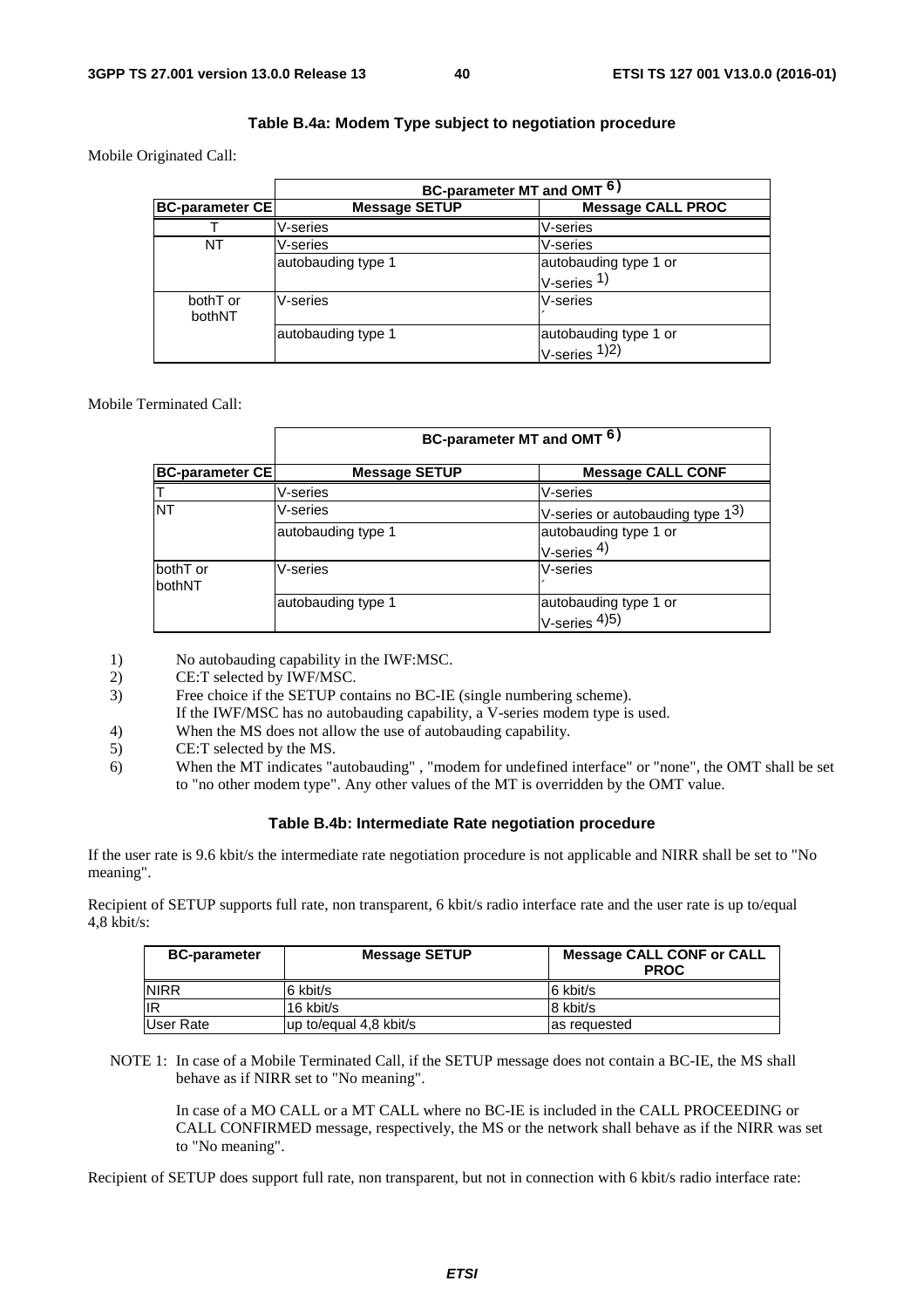| <b>BC-parameter</b> | <b>Message SETUP</b>   | <b>Message CALL CONF or CALL</b><br><b>PROC</b> |
|---------------------|------------------------|-------------------------------------------------|
| <b>NIRR</b>         | 6 kbit/s               | INo meaning                                     |
| <b>IR</b>           | 16 kbit/s              | 16 kbit/s                                       |
| User Rate           | up to/equal 4,8 kbit/s | as requested                                    |

NOTE 2: If no other parameter needs negotiation, the CALL CONF/PROC message need not contain any BC-IE.

 In case of a MO CALL or a MT CALL where no BC-IE is included in the CALL PROCEEDING or CALL CONFIRMED message, respectively, the MS or the network shall behave as if the NIRR was set to "No meaning".

NOTE 3: In case a GBS-operation is requested and acknowledged, the MS indicates the acceptable channel codings. The indicated acceptance of TCH/F4.8 is equivalent to the support of 6 kbit/s radio interface rate per TCH/F and therefore overrides the NIRR parameter.

### **Table B.4c Negotiation of fixed network user rate**

| <b>BC-parameter</b> | <b>Message SETUP</b> | <b>Message CALL PROC/CONFIRMED</b>      |
|---------------------|----------------------|-----------------------------------------|
| <b>FNUR</b>         | requested value      | equal or lower than the requested value |

The network might accept the modified value or reject the call.

### **Table B.4d Negotiation of user initiated modification indication**

| <b>BC-parameter</b> | <b>Message SETUP</b> | <b>Message CALL PROC/CONFIRMED</b>                                                                                 |
|---------------------|----------------------|--------------------------------------------------------------------------------------------------------------------|
| JIMI                | offered value        | equal to or a value indicating a request for<br>modification to a lower number of traffic<br>channels than offered |

### **Table B.4e: Negotiation of Synchronous/Asynchronous**

Mobile Terminated Call:

| <b>BC-parameter Synchronous/Asynchronous</b> |                     |
|----------------------------------------------|---------------------|
| Message SETUP                                | Message CALL CONF   |
| Synchronous                                  | <b>Asynchronous</b> |
| Synchronous                                  | <b>Asynchronous</b> |
|                                              |                     |

1) This negotiation is possible, only if ITC=UDI or RDI, FNUR=64 or 56 kbit/sand CE=NT or "both" is signalled in the SETUP message. The MS shall signal FTM as specified in B.1.2.3 .

2) This negotiation is possible, only if ITC=UDI, FNUR=32 kbit/s and CE= "both" is signalled in the SETUP message. The UE shall signal PIAFS as specified in B.1.2.4

### **Table B.4f: Negotiation of Rate adaptation/Other rate adaptation**

Mobile Terminated Call:

|                    | <b>BC-parameter Rate adaptation/Other rate adaptation</b> |                        |  |  |  |  |  |  |
|--------------------|-----------------------------------------------------------|------------------------|--|--|--|--|--|--|
| Bearer type        | Message SETUP                                             | Message CALL CONF      |  |  |  |  |  |  |
| FTM <sup>1</sup>   | V.110, I.460 and X.30                                     | X.31 flag stuffing     |  |  |  |  |  |  |
| PIAFS <sup>2</sup> | V.110, I.460 and X.30                                     | <b>PIAFS</b>           |  |  |  |  |  |  |
| Multimedia         | V.110, I.460 and $X.30^{3}$                               | <b>H.223 and H.245</b> |  |  |  |  |  |  |
|                    | No rate adaptation <sup>5)</sup> $6$ )                    | <b>H.223 and H.245</b> |  |  |  |  |  |  |

1) This negotiation is possible, only if ITC=UDI or RDI, FNUR=64 or 56 kbit/s and CE=NT or "both" is signalled in the SETUP message. The MS shall signal FTM as specified in B.1.2.3.

2) This negotiation is possible, only if ITC=UDI, FNUR=32 kbit/s and CE= "both" is signalled in the SETUP message. The UE shall signal PIAFS as specified in B.1.2.4.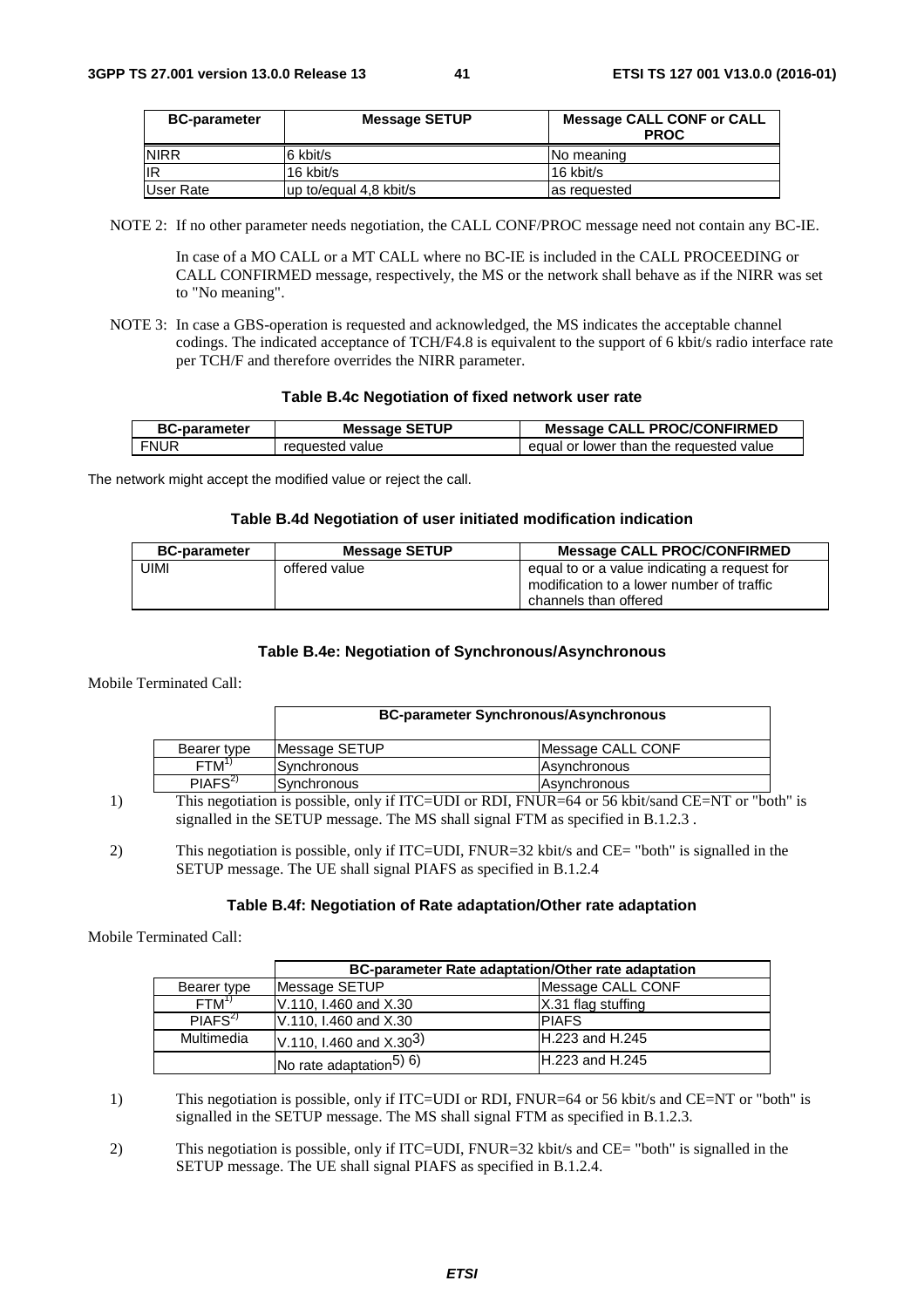- 3) This negotiation is possible, only if ITC=UDI or RDI, FNUR=32 or 56 kbit/s and CE=T or "both" is signalled in the SETUP message. The MS shall signal 3G-H.324/M as specified in B.1.3.1.3, B.1.3.1.4 and B.1.3.1.6.
- 4) Void.
- 5) This negotiation is possible, if ITC=3,1 kHz, FNUR=28.8 kbit/s, MT=V.34 and CE=T or "both" is signalled in the SETUP message. The MS shall signal 3G-H.324/M as specified in B.1.3.2.3.
- 6) This negotiation is possible, if ITC=UDI or RDI, FNUR=64 or 56 kbit/s and CE=T is signalled in the SETUP message. The MS shall signal 3G-H.324/M as specified in B.1.3.1.3, B.1.3.1.4, and B.1.3.1.5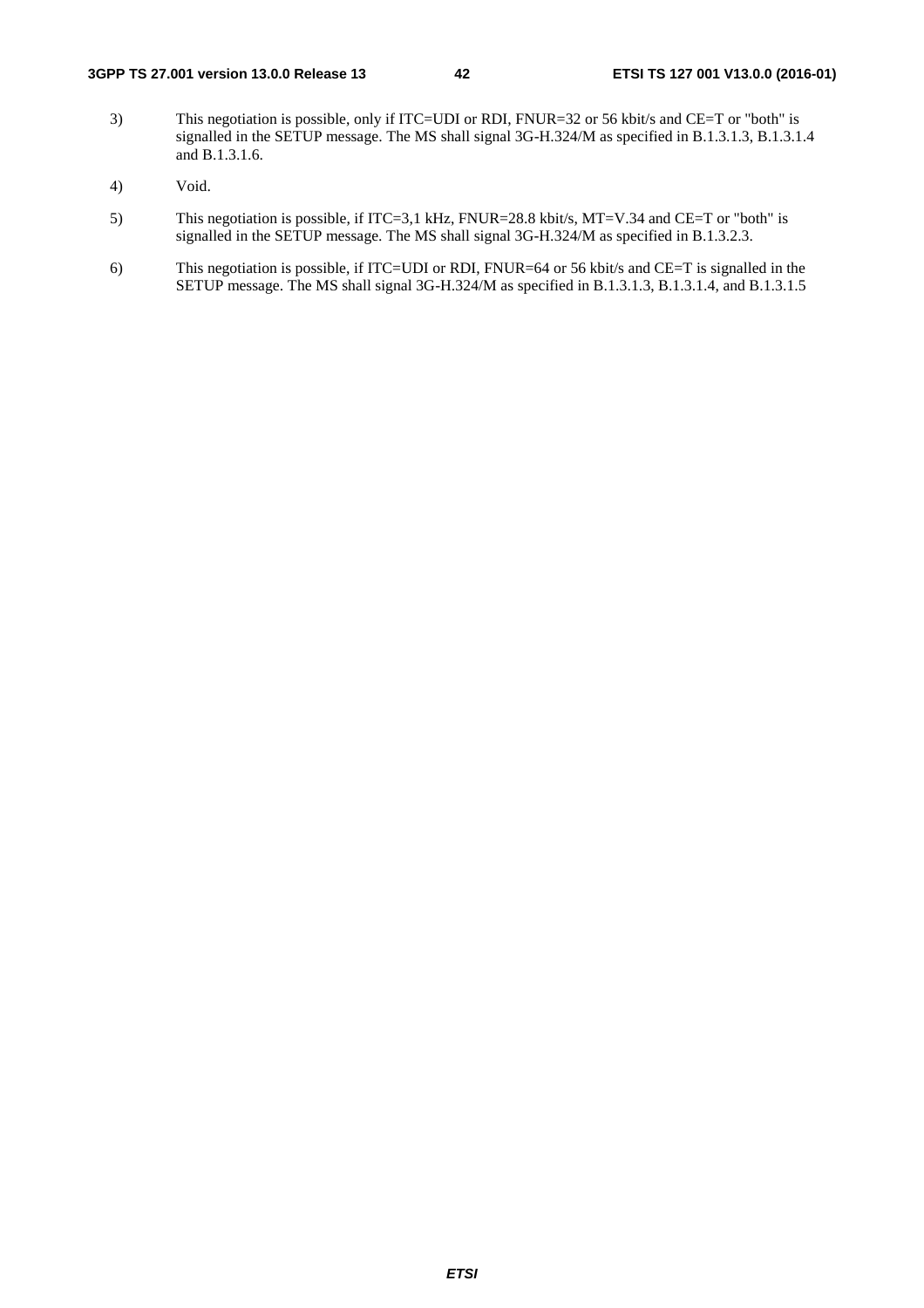|                                                                  | common setting of field values                                                                               |          |   |
|------------------------------------------------------------------|--------------------------------------------------------------------------------------------------------------|----------|---|
| Abbreviations for Parameters and Values:                         |                                                                                                              |          |   |
|                                                                  | default setting of field values (NA)                                                                         | ٦Ī.<br>v | v |
| ITCInformation Transfer Capability: - Speech                     | - UDIUnrestricted Digital<br>- FAX3Group 3 Facsimile<br>$-3,1$ kHz3,1 kHz Ex PLMN<br>- RDIRestricted Digital |          |   |
| TMTransfer Mode:                                                 | - ciCircuit                                                                                                  | Χ        | X |
| SStructure:                                                      | - SDUService Data Unit Integrity<br>- Unstructured                                                           | Χ        |   |
| CConfiguration:                                                  | - ppPoint to point                                                                                           | х        | Χ |
| EEstablishment:                                                  | - deDemand                                                                                                   | X        | х |
| SASync/Async:                                                    | - SSynchronous<br>- A. . Asynchronous                                                                        |          |   |
| NNegotiation                                                     | - ibnin band negotiation not possible                                                                        | Χ        | Χ |
| URUser Rate:                                                     | $-0.3.00.3$ kbit/s<br>$-1.2.1.2$ kbit/s<br>$-2.4. .2.4$ kbit/s<br>$-4.84.8$ kbit/s<br>$-9.6. .9.6$ kbit/s    | Χ        |   |
| IRIntermediate Rate:                                             | - 8 8 kbit/s<br>$-1616$ kbit/s                                                                               | Х        |   |
| NICTNetwork Independent Clock on Tx: - not_required Not required | - required                                                                                                   | X        | X |
| NICRNetwork Independent Clock on Rx: - not_acceptednot accepted  | - accepted                                                                                                   | Х        | Χ |
| NSBNumber of Stop Bits:                                          | $-1.1$ bit<br>$-2.2 bit$                                                                                     | Χ        |   |
| NDBNumber of Data Bits Excluding<br>Parity If Present:           | $-7.7$ bit<br>$-88 \text{ bit}$                                                                              | Χ        |   |
| NPBParity Information:                                           | - Odd<br>- Even<br>- None<br>- 0 Forced to 0<br>- 1 Forced to 1                                              | Χ        |   |
| UIL1P.User Information Layer 1<br>Protocol                       | - defdefault layer 1 protocol                                                                                | Χ        | X |

### **Table B.5: BC parameter setting (part 1)**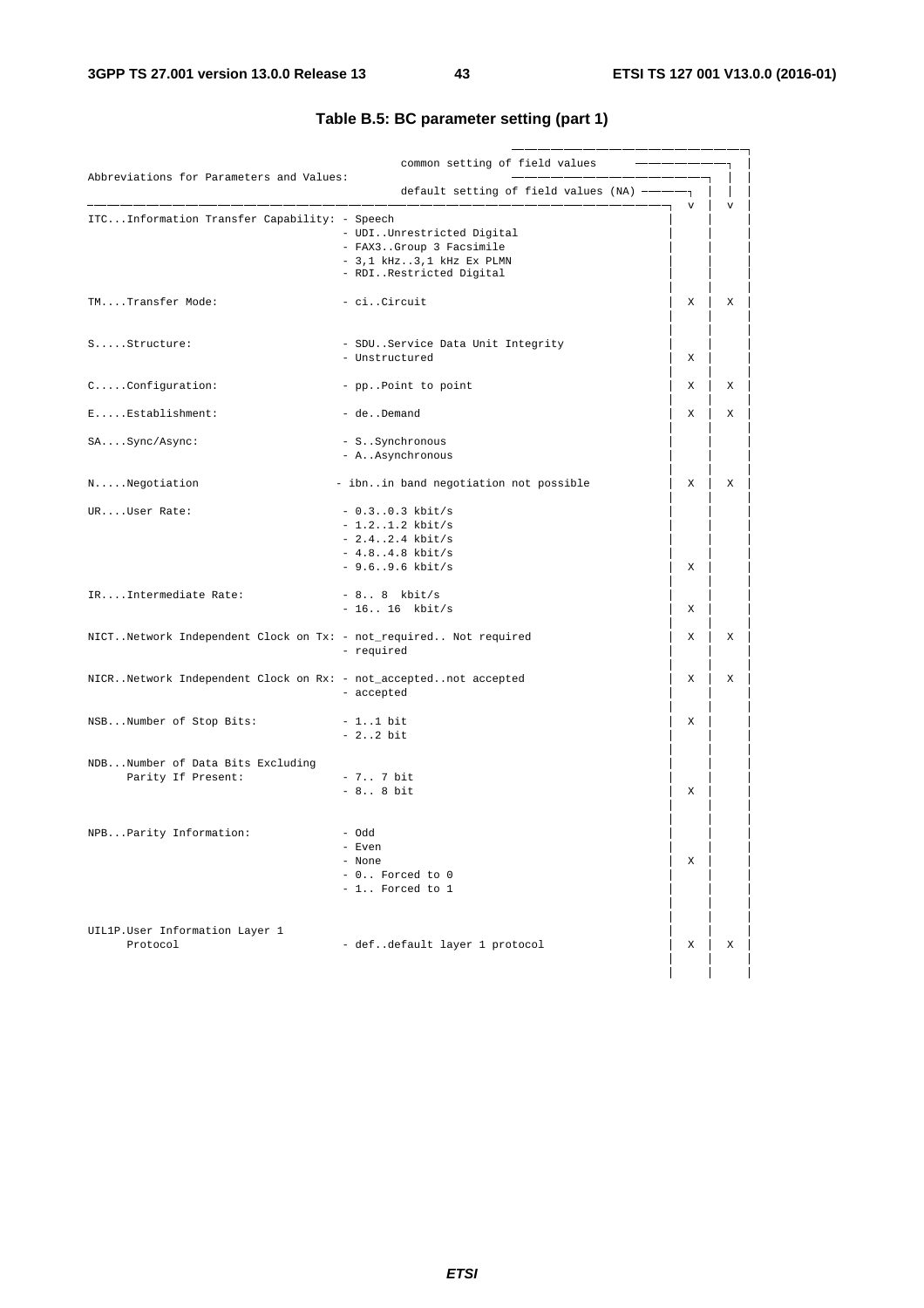|                                                  | common setting of field values                |                |                |
|--------------------------------------------------|-----------------------------------------------|----------------|----------------|
| Abbreviations for Parameters and Values          | default setting of field values (NA) -        |                |                |
|                                                  |                                               | $\overline{V}$ | $\overline{V}$ |
| DMDuplex Mode:                                   |                                               |                |                |
|                                                  | - fd Full Duplex                              | X              | Χ              |
| MTModem Type:                                    | $- V.21$                                      |                |                |
|                                                  | $- V.22$                                      |                |                |
|                                                  | $- V.22 bis$                                  |                |                |
|                                                  | $-$ V.26 ter                                  |                |                |
|                                                  | $- V.32$                                      |                |                |
|                                                  |                                               |                |                |
|                                                  | - autol autobauding type 1                    |                |                |
|                                                  | - none                                        | X              |                |
| RCRRadio Channel Requirement:                    | - FR Full Rate support only Mobile Station    |                |                |
|                                                  | - dual HR Dual Rate support Mobile Station/   |                |                |
|                                                  | Half Rate preferred                           |                |                |
|                                                  | - dual FR Dual Rate support Mobile Station/   |                |                |
|                                                  | Full Rate preferred                           |                |                |
| CEConnection Element:                            | - T Transparent                               |                |                |
|                                                  |                                               |                |                |
|                                                  | - NT Non Transparent                          |                |                |
|                                                  | - bothT both transparent preferred            |                |                |
|                                                  | - bothNT both non Transparent preferred       |                |                |
| UIL2P.User Information Layer 2                   |                                               |                |                |
| Protocol:                                        | - ISO6429ISO6429, codeset 0, DC1/DC3          |                |                |
|                                                  |                                               |                |                |
|                                                  | - COPnoFlCtCharacter oriented protocol with   |                |                |
|                                                  | no flow control mechanism                     |                |                |
| SAPSignalling Access Protocol: - I.440 I.440/450 |                                               | X              |                |
|                                                  |                                               |                |                |
| RARate Adaptation:                               | $-V.110.$ . $V.110/X.30$                      |                |                |
|                                                  | - X.31Flag X.31 flagstuffing                  |                |                |
|                                                  |                                               | X              |                |
|                                                  | - NO no rate adaptation                       |                |                |
|                                                  | $- V.120$                                     |                |                |
|                                                  | - PIAFS                                       |                |                |
|                                                  | $- H.223$ and $H.245$                         |                |                |
| CSCoding Standard:                               | - GSM                                         | X              | X              |
| NIRRNegotiation of Intermediate                  |                                               |                |                |
| Rate Requested:                                  | NM No Meaning associated with this value      | X              |                |
|                                                  | 6kbit/s6kbit/s radio interface rate requested |                |                |
|                                                  |                                               |                |                |
| DCData Compression                               | - DC compression possible/allowed             |                |                |
|                                                  | - NO compression not possible/allowed         | X              |                |

### **Table B.5: BC parameter setting (part 2)**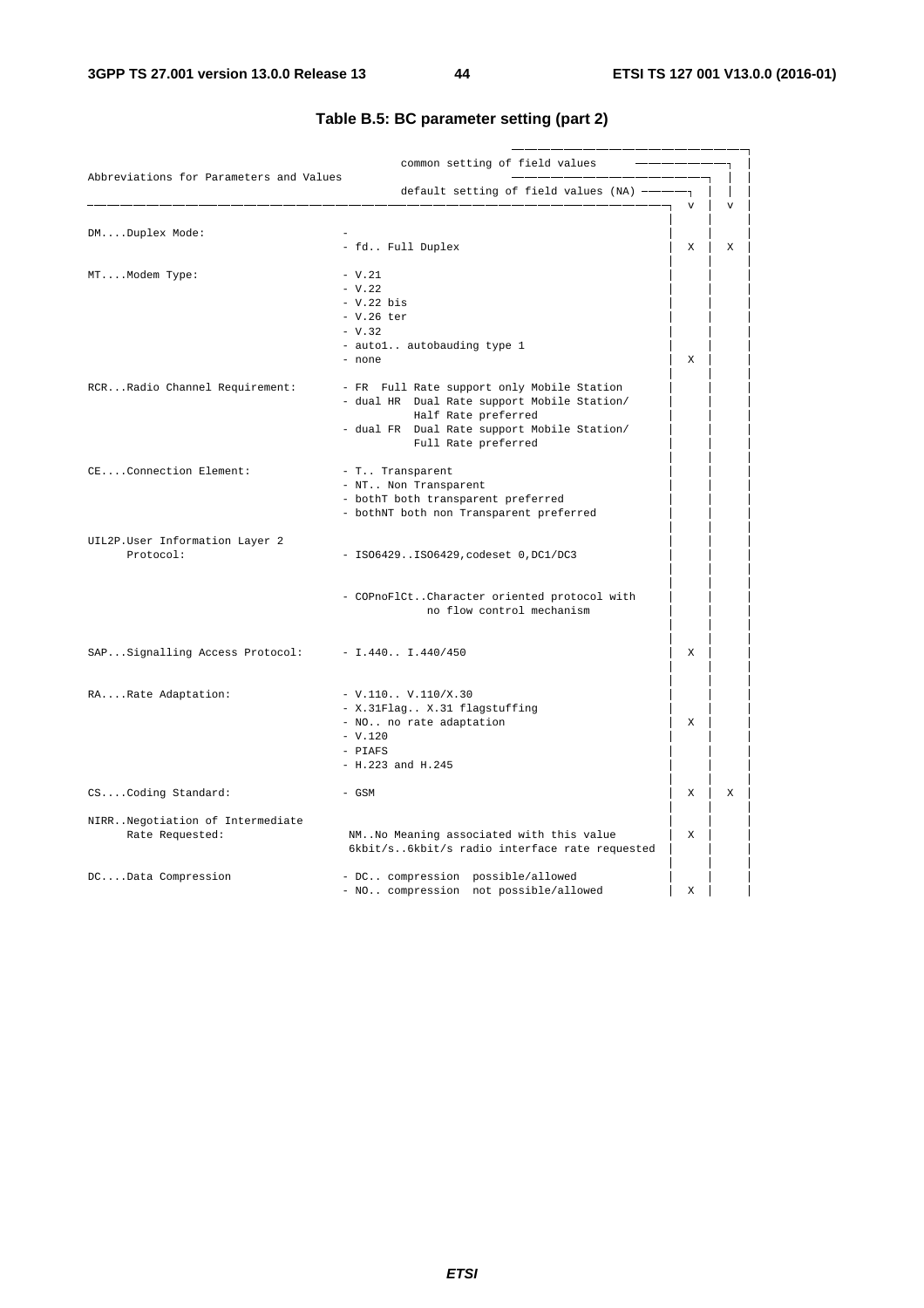| Abbreviations for Parameters and Values                    | common setting of field values                                                   |   |
|------------------------------------------------------------|----------------------------------------------------------------------------------|---|
|                                                            | default setting of field values (NA)                                             | v |
|                                                            |                                                                                  |   |
| FNURFixed Network User Rate                                | - FNUR not applicable                                                            |   |
|                                                            | $-9.6.$ . 9.6 kbit/s                                                             |   |
|                                                            | $-14.4$ 14.4 kbit/s                                                              |   |
|                                                            | $-19.2.$ . 19.2 kbit/s                                                           |   |
|                                                            | $-28.8 28.8$ kbit/s                                                              |   |
|                                                            | $-32.0 32.0 kbit/s$                                                              |   |
|                                                            | $-33.633.6$ kbit/s                                                               |   |
|                                                            | $-38.4.$ $38.4$ kbit/s                                                           |   |
|                                                            | $-48.048.0 kbit/s$                                                               |   |
|                                                            | $-56.0.$ . 56.0 kbit/s                                                           |   |
|                                                            | $-64.0 64.0 kbit/s$                                                              |   |
| WAIURWanted Air Interface User Rate - WAIUR not applicable |                                                                                  |   |
|                                                            | $-9.6.$ . $9.6$ kbit/s                                                           | X |
|                                                            | $-14.4$ 14.4 kbit/s                                                              |   |
|                                                            |                                                                                  |   |
|                                                            | $-19.2.$ . 19.2 kbit/s                                                           |   |
|                                                            | $-28.8 28.8$ kbit/s                                                              |   |
|                                                            | $-38.4.$ . 38.4 kbit/s                                                           |   |
|                                                            | $-43.2.$ . $43.2$ kbit/s                                                         |   |
|                                                            | $-57.6 57.6 kbit/s$                                                              |   |
|                                                            | - int 38.4 interpreted by the network as<br>$38.4$ kbit/s                        |   |
| $ACC$ Acceptable channel codings - 4.8 TCH/F4.8 acceptable |                                                                                  |   |
|                                                            | - 9.6 TCH/F9.6 acceptable                                                        |   |
|                                                            |                                                                                  |   |
|                                                            | - 14.4TCH/F14.4 acceptable                                                       |   |
|                                                            | - 28.8TCH/F28.8 acceptable                                                       |   |
|                                                            | - 32.0TCH/F32.0 acceptable                                                       |   |
|                                                            | - 43.2TCH/F43.2 acceptable                                                       |   |
|                                                            | - noneNo channel coding (defined by selecting<br>none of the above               |   |
|                                                            |                                                                                  |   |
| MaxNumTCHMaximum Number of Traffic Channels                |                                                                                  |   |
|                                                            | $-1.$ 1 TCH                                                                      |   |
|                                                            | $-2.2$ TCH                                                                       |   |
|                                                            | $-3.03$ TCH                                                                      |   |
|                                                            | $-4.74$ TCH                                                                      |   |
|                                                            | $-5.5$ TCH                                                                       |   |
|                                                            |                                                                                  |   |
|                                                            | $-66$ TCH                                                                        |   |
|                                                            | $-7.7$ TCH<br>$-88$ TCH                                                          |   |
|                                                            |                                                                                  |   |
| OMTOther modem type                                        | - no other MT no other modem type                                                |   |
|                                                            | $-V.34$<br>V.34                                                                  |   |
|                                                            | User initiated modification indication - not req user initiated modification not | X |
|                                                            | required<br>- upto 1 TCH user initiated modification upto                        |   |
|                                                            | 1 TCH may be requested                                                           |   |
|                                                            | - upto 2 TCH user initiated modification upto                                    |   |
|                                                            | 2 TCH may be requested                                                           |   |
|                                                            | - upto 3 TCH user initiated modification upto                                    |   |
|                                                            | 3 TCH may be requested                                                           |   |
|                                                            | - upto 4 TCH user initiated modification upto                                    |   |
|                                                            | 4 TCH may be requested                                                           |   |
| Asymmetry preference indication                            | - 00 no preference                                                               |   |
|                                                            | - 01 up link biased asymmetry preferred                                          |   |
|                                                            | - 10 down link biased asymmetry preferred                                        |   |
|                                                            |                                                                                  |   |

### **Table B.5: BC parameter setting (part 3)**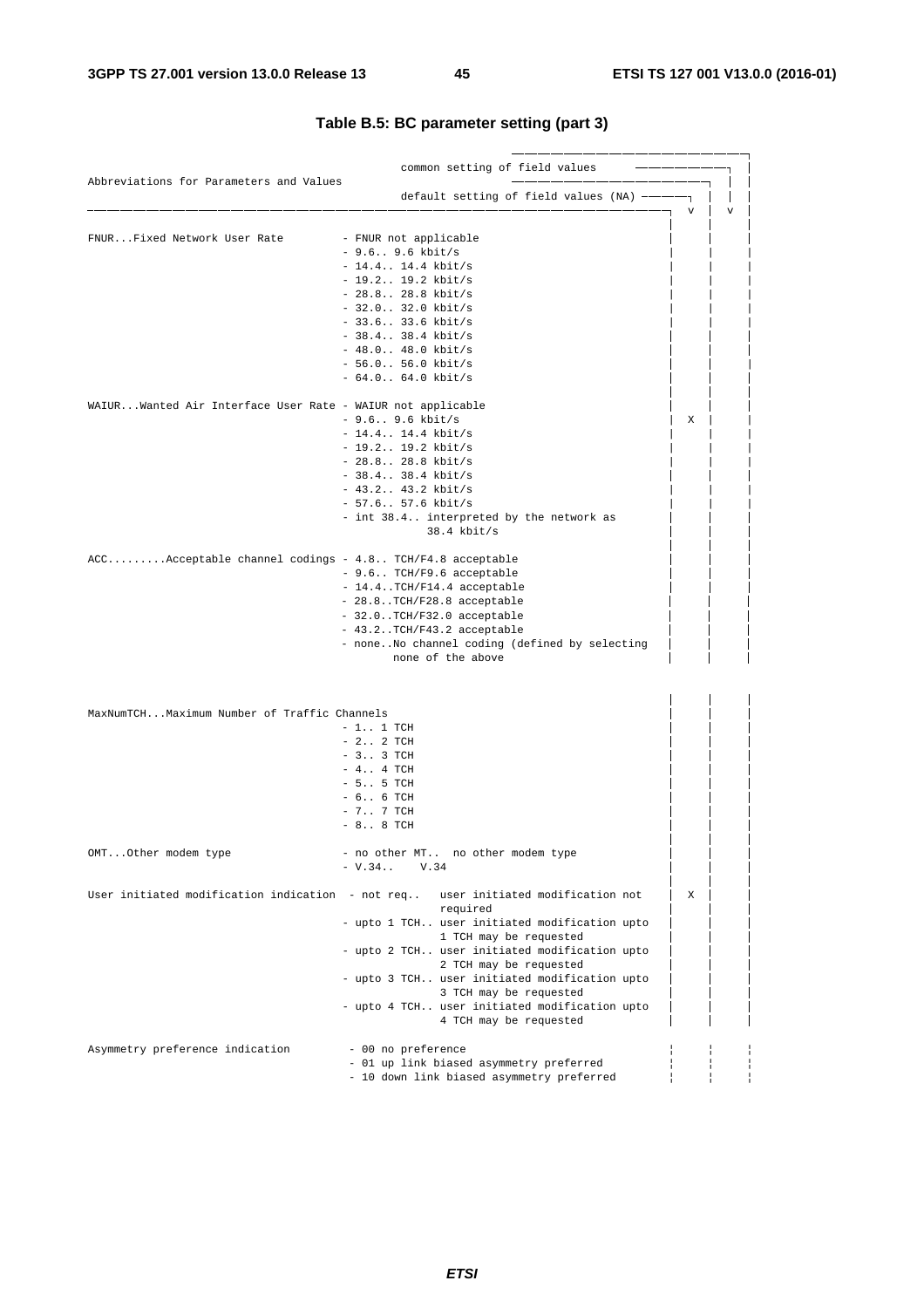| Parameter / value             | A/Gb mode             | <b>GERAN lu mode</b>    | <b>UTRAN lu mode</b>    |
|-------------------------------|-----------------------|-------------------------|-------------------------|
| Radio Channel Requirements /  | valid                 | valid                   | ignored                 |
| any                           |                       |                         |                         |
| User rate $/$ any             | valid                 | ignored                 | ignored                 |
| Intermediate Rate / any       | valid                 | valid                   | ignored                 |
| NIC on transmission / any     | valid                 | ignored                 | ignored                 |
| NIC on reception / any        | valid                 | ignored                 | ignored                 |
| Negotiation of IR requested / | valid                 | ignored                 | ignored                 |
| any                           |                       |                         |                         |
| Acceptable Channel Codings /  | valid (note 2)        | valid (note 2)          | ignored                 |
| any                           |                       |                         |                         |
| Maximum number of traffic     | valid (note 2)        | valid (note 2)          | ignored (Note 1)        |
| channels / any                |                       |                         |                         |
| User initiated modification   | valid                 | valid                   | ignored (Note 1)        |
| indication / any              |                       |                         |                         |
| Asymmetry preference          | valid                 | valid                   | ignored                 |
| indication/ any               |                       |                         |                         |
| Modem type /                  |                       |                         |                         |
| V.21, V.22, V.22bis, V.26ter  | valid                 | invalid                 | invalid                 |
| V.32                          | valid                 | valid                   | invalid for CE=T        |
| Fixed Network User Rate /     |                       |                         |                         |
| 32 kbit/s                     | Invalid for $CE = NT$ | Invalid for $CE = NT$   | valid                   |
| 33.6 kbit/s                   | invalid               | invalid                 | valid                   |
| 9.6, 14.4, 19.2, 38.4, 48.0   | valid                 | invalid for CE=T        | invalid for CE=T        |
| 28.8                          | valid                 | invalid for CE=T in the | invalid for CE=T in the |
|                               |                       | case of ITC=UDI         | case of ITC=UDI         |
| Other Rate adaptation /       |                       |                         |                         |
| <b>PIAFS</b>                  | invalid               | invalid                 | valid                   |

**Table B.5a: Differences in parameter value validity in A/Gb mode and UTRAN Iu mode** 

- NOTE: Although a parameter value is marked as "valid", the validity may be restricted by rules given elsewhere in the present document.
- NOTE 1: This parameter is relevant in UTRAN Iu mode for NT calls, in conjunction with WAIUR, for deciding which RLP version to negotiate in order to avoid renegotiation of RLP version in case of handover, see 3GPP TS 24.022 [9]. It is otherwise irrelevant for specifying the UTRAN Iu mode radio access bearer.
- NOTE 2: The MS can indicate that the requested service is not supported in A/Gb or GERAN Iu mode by setting all Acceptable Channel Codings to 'none' (all zeros) and the Maximum Number of Traffic Channels parameter to the value 'one TCH' (zero). The network will interpret these values as an indication that a handover to another mode (e.g. UTRAN Iu mode) is needed before the call setup can proceed. Similarly, while in another mode, the MS can inform the network that the MS does not support the requested service in A/Gb or GERAN Iu mode.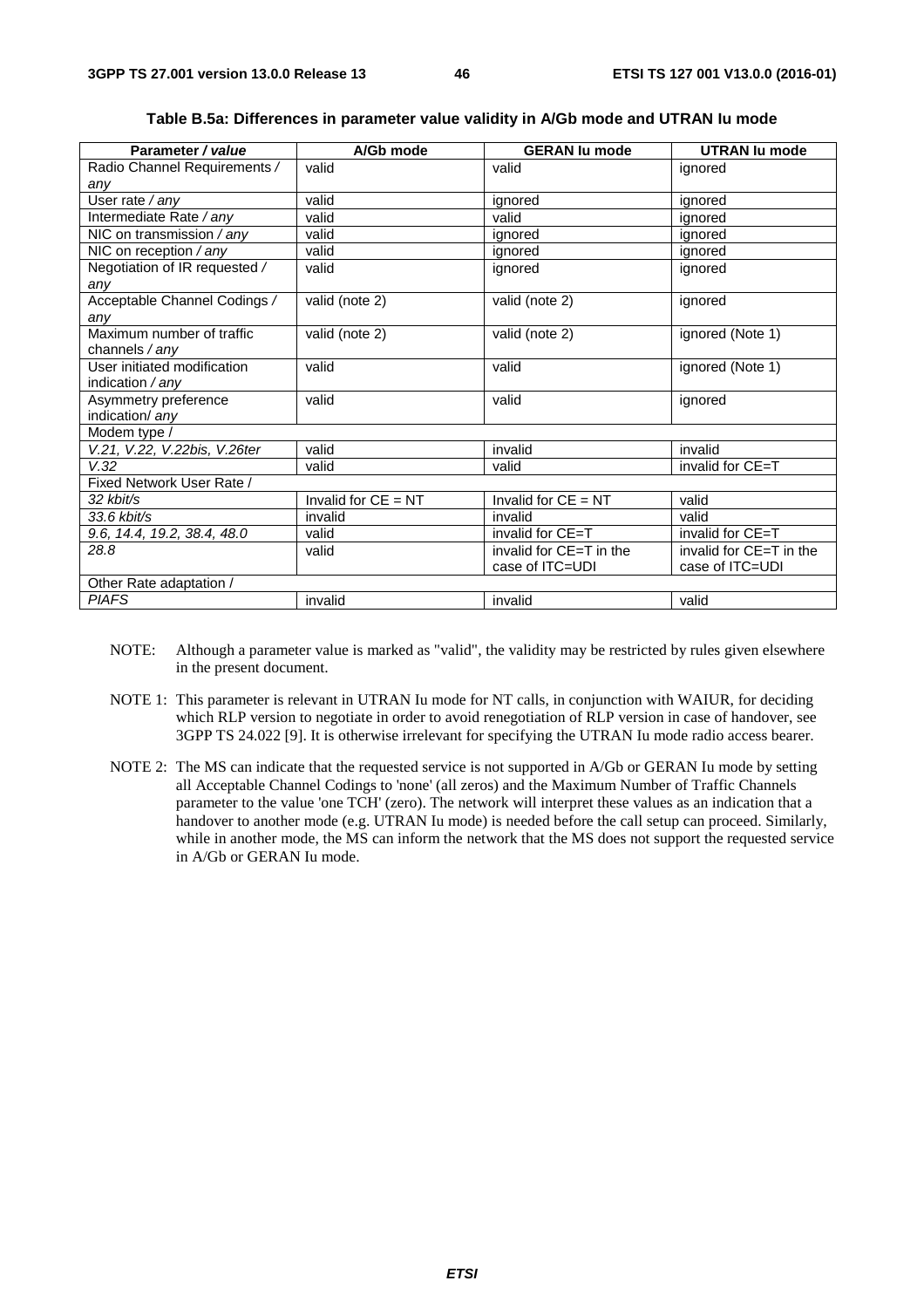### **Table B.6: Channel combinations**

Single Bearer and Teleservices

| <b>MS</b> indication<br>BC | <b>Network selection CT</b><br>CТ |
|----------------------------|-----------------------------------|
| <b>FR</b>                  | FR                                |
| dual FR                    | FR or HR                          |
| dual HR                    | HR or FR                          |

Alternate services

| <b>MS</b> indication |           | <b>Network selection</b> |           |    |       |       |  |  |
|----------------------|-----------|--------------------------|-----------|----|-------|-------|--|--|
| BC(1)                | BC(2)     | CT(1)                    | CT(2)     | Or | CT(1) | CT(2) |  |  |
| <b>FR</b>            | FR        | FR                       | <b>FR</b> |    |       |       |  |  |
| FR                   | dual Rate | FR                       | FR        |    |       |       |  |  |
| dual Rate            | dual Rate | FR                       | FR        | Or | ΗR    | ΗR    |  |  |
| dual Rate            | FR        | FR                       | FR        |    |       |       |  |  |

Followed-by services

|           | <b>MS</b> indication | <b>Network selection</b> |       |    |       |       |    |       |       |
|-----------|----------------------|--------------------------|-------|----|-------|-------|----|-------|-------|
| BC(1)     | BC(2)                | CT(1)                    | CT(2) | or | CT(1) | CT(2) | or | CT(1) | CT(2) |
| <b>FR</b> | FR                   | FR                       | FR    |    |       |       |    |       |       |
| <b>FR</b> | dual Rate            | FR                       | FR    |    |       |       |    |       |       |
| dual Rate | dual Rate            | <b>FR</b>                | FR    | or | HR    | ΗR    | or | FR    | ΗR    |
| dual Rate | FR                   | FR                       | FR    |    |       |       |    |       |       |

BC Bearer Capability

CT Channel Type

dual Rate {dual FR | dual HR}

### **Table B.7: TS61/TS62 Negotiation rules**

Mobile Originating Call

| <b>Subscription</b> | <b>SETUP</b>    | <b>CALL PROCEED</b> |
|---------------------|-----------------|---------------------|
| <b>TS61</b>         | <b>TS61 s/f</b> | TS61 s/f or TS62    |
|                     | $TS61$ f/s      | TS61 f/s or TS62    |
|                     | <b>TS62</b>     | <b>TS62</b>         |
| <b>TS62</b>         | <b>TS61 s/f</b> | <b>TS62</b>         |
|                     | $TS61$ f/s      | <b>TS62</b>         |
|                     | TS62            | TS62                |

Mobile Terminating Call

| <b>Subscription</b> | <b>SETUP</b>    | <b>CALL CONFIRMED</b>        |
|---------------------|-----------------|------------------------------|
| <b>TS61</b>         | <b>TS61 s/f</b> | TS61 s/f or TS61 f/s or TS62 |
|                     | $TS61$ f/s      | TS61 s/f or TS61 f/s or TS62 |
|                     | <b>TS62</b>     | TS62                         |
|                     | no BC           | TS61 s/f or TS61 f/s or TS62 |
| <b>TS62</b>         | TS62            | TS62                         |
|                     | no BC           | TS62 (note)                  |

 $s/f$  = speech then fax

 $f/s =$  fax then speech

NOTE: TS61 is also accepted if the VMSC supports TS61 and does not perform subscription checking on a CALL CONFIRMED message (see 3GPP TS 22.001 and 3GPP TS 29.007).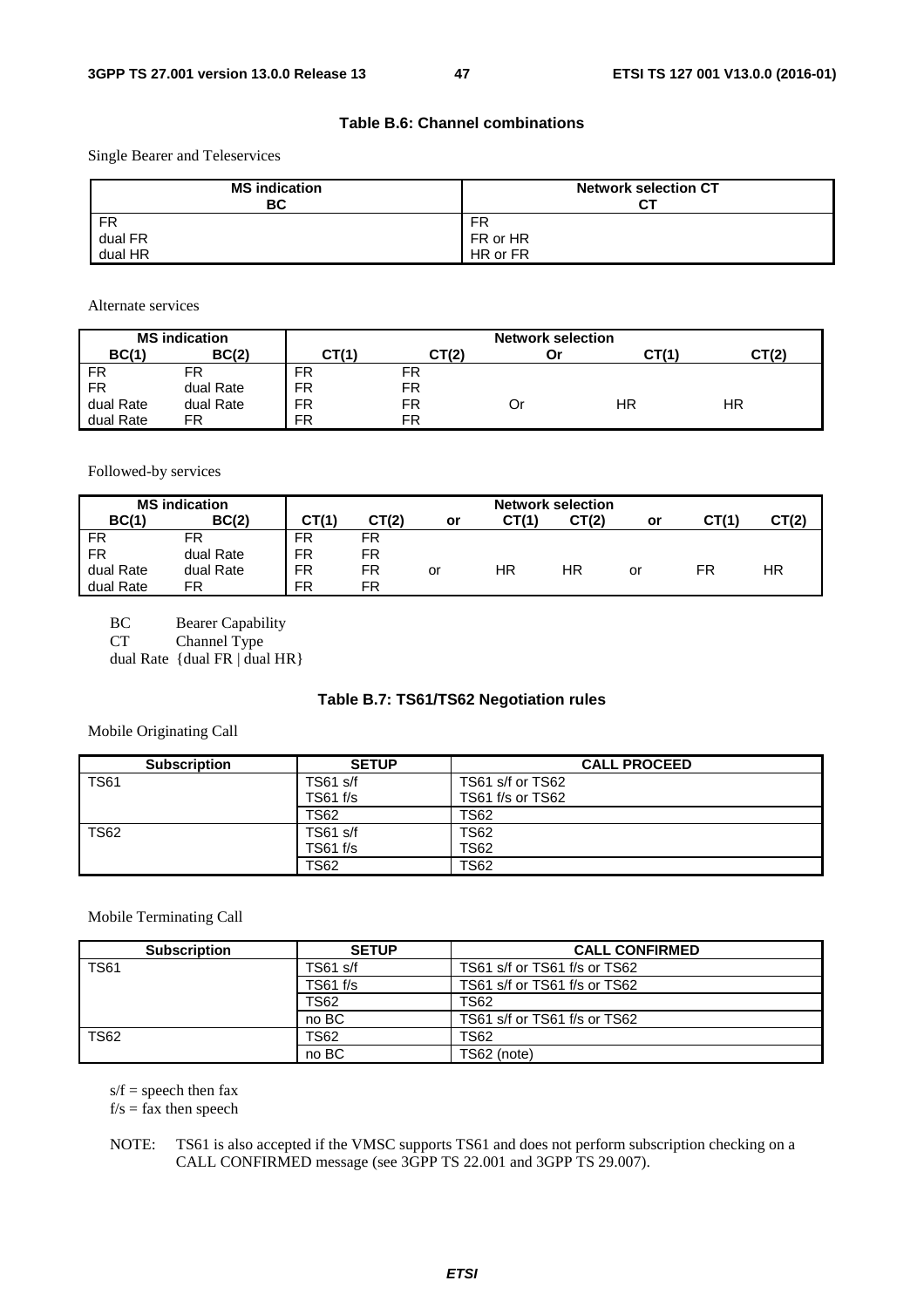#### Bearer Service 20, Data Circuit Duplex Asynchronous **B.1.2**

#### Unrestricted / restricted digital information transfer capability B.1.2.1



for CE:NT or "both";  $\left(1\right)$ 

 $(2)$ for CE:T only or CE:NT and NIRR:6kb/s (not for the SETUP message);

 $3)$ Void:

 $4)$ for MT CALLS in the SETUP message or MO/MT CALLS with "out-band" flow control requested;

 $5)$ for MO/MT CALLS with no flow control requested;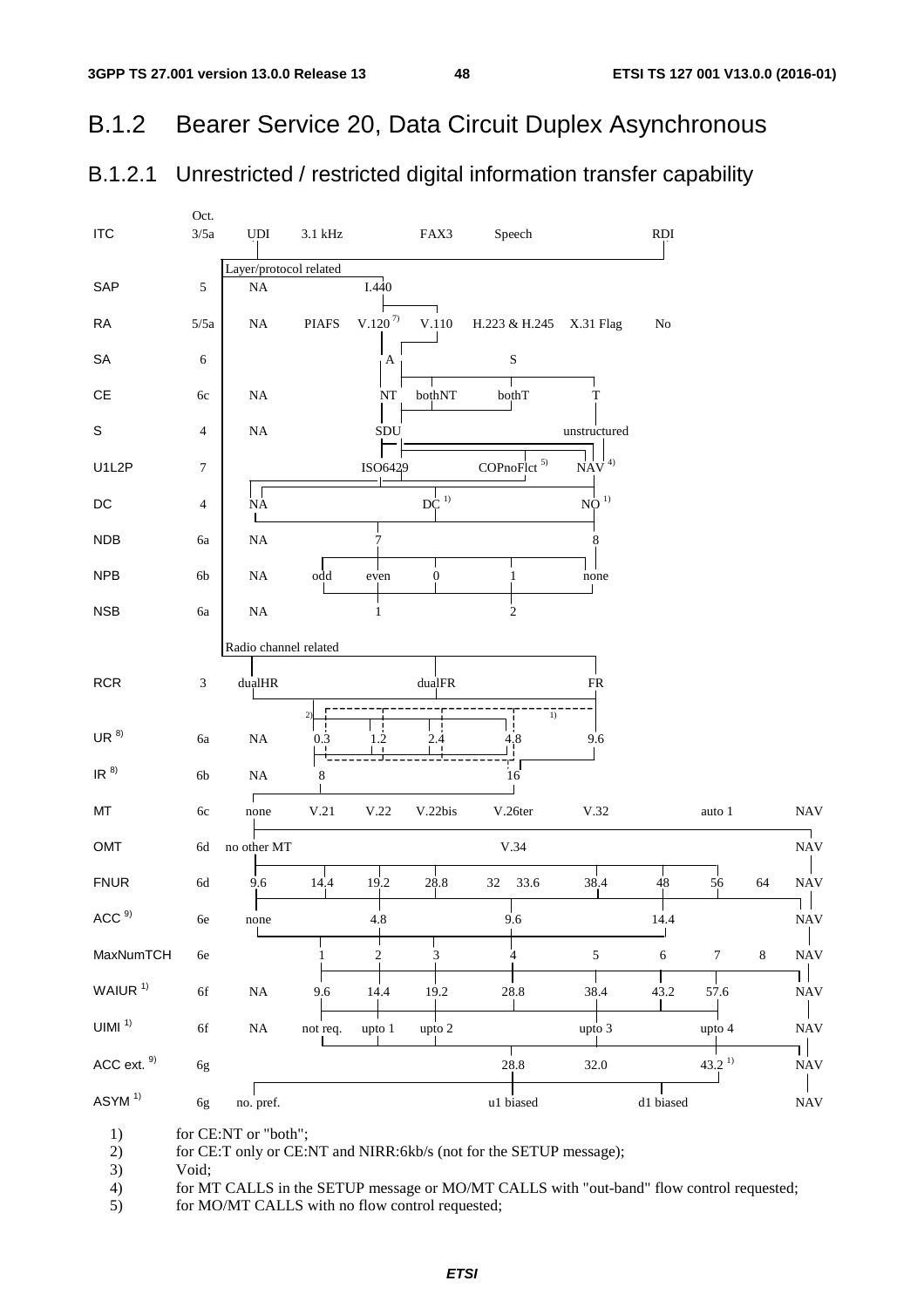- 
- 6) Void;<br>7) the V. 7) the V.120 relevant BC parameters (octet 5b) shall be set according to the LLC (see clause B.2);<br>8) IR and UR are overridden by FNUR, ACC and MaxNumTCH;
- 8) IR and UR are overridden by FNUR, ACC and MaxNumTCH;<br>9) ACC may have several values simultaneously (bit map coding).
- ACC may have several values simultaneously (bit map coding).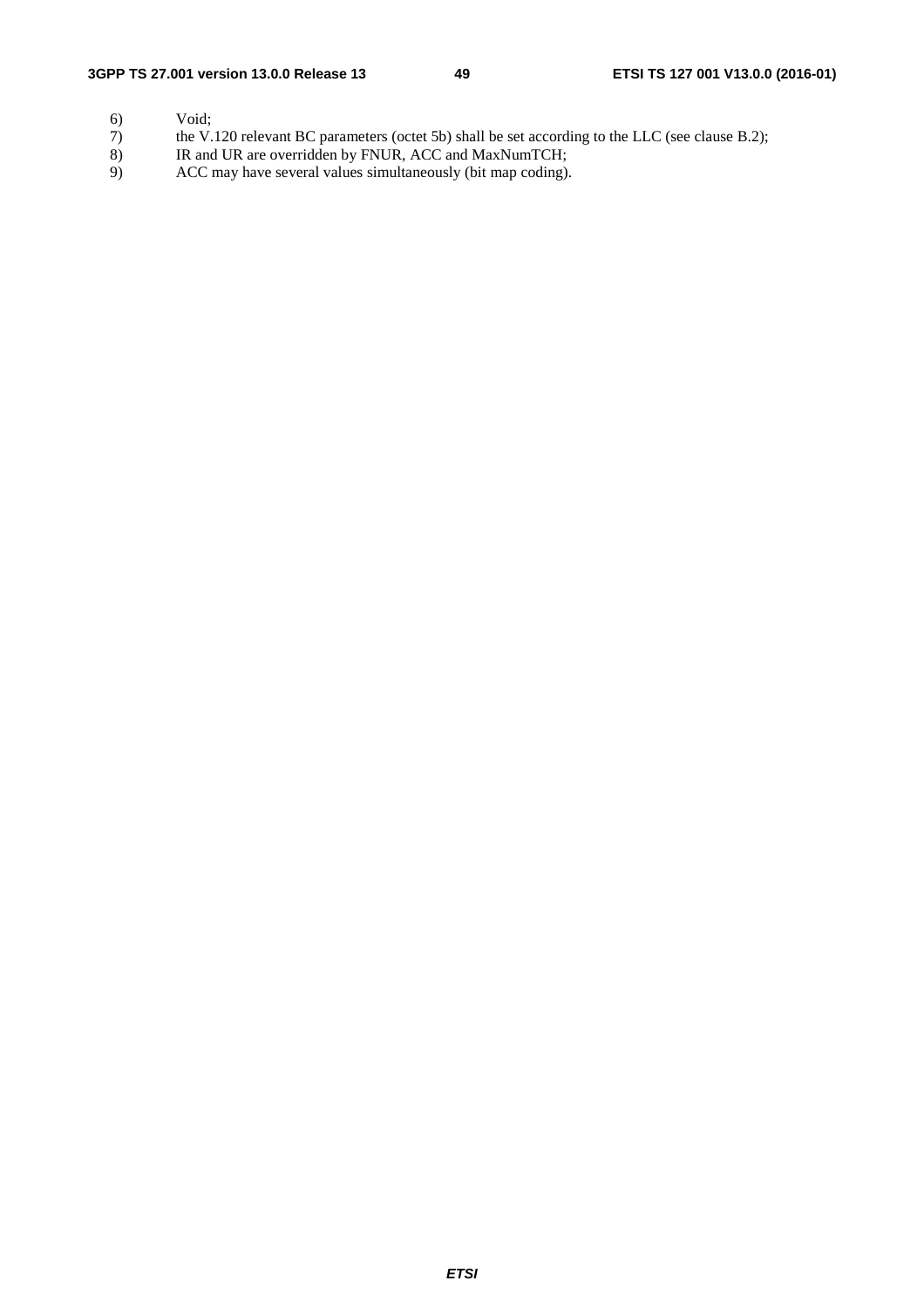

# B.1.2.2 3,1 kHz audio ex-PLMN information transfer capability

for CE:NT or "both";  $1)$ 

for CE:T only or CE:NT and NIRR:6kb/s (not for the SETUP message);  $2)$ 

<sup>3)</sup> Void;

 $4)$ for MT CALLS in the SETUP message or MO/MT CALLS with "out-band" flow control requested (not for V.21 modem type);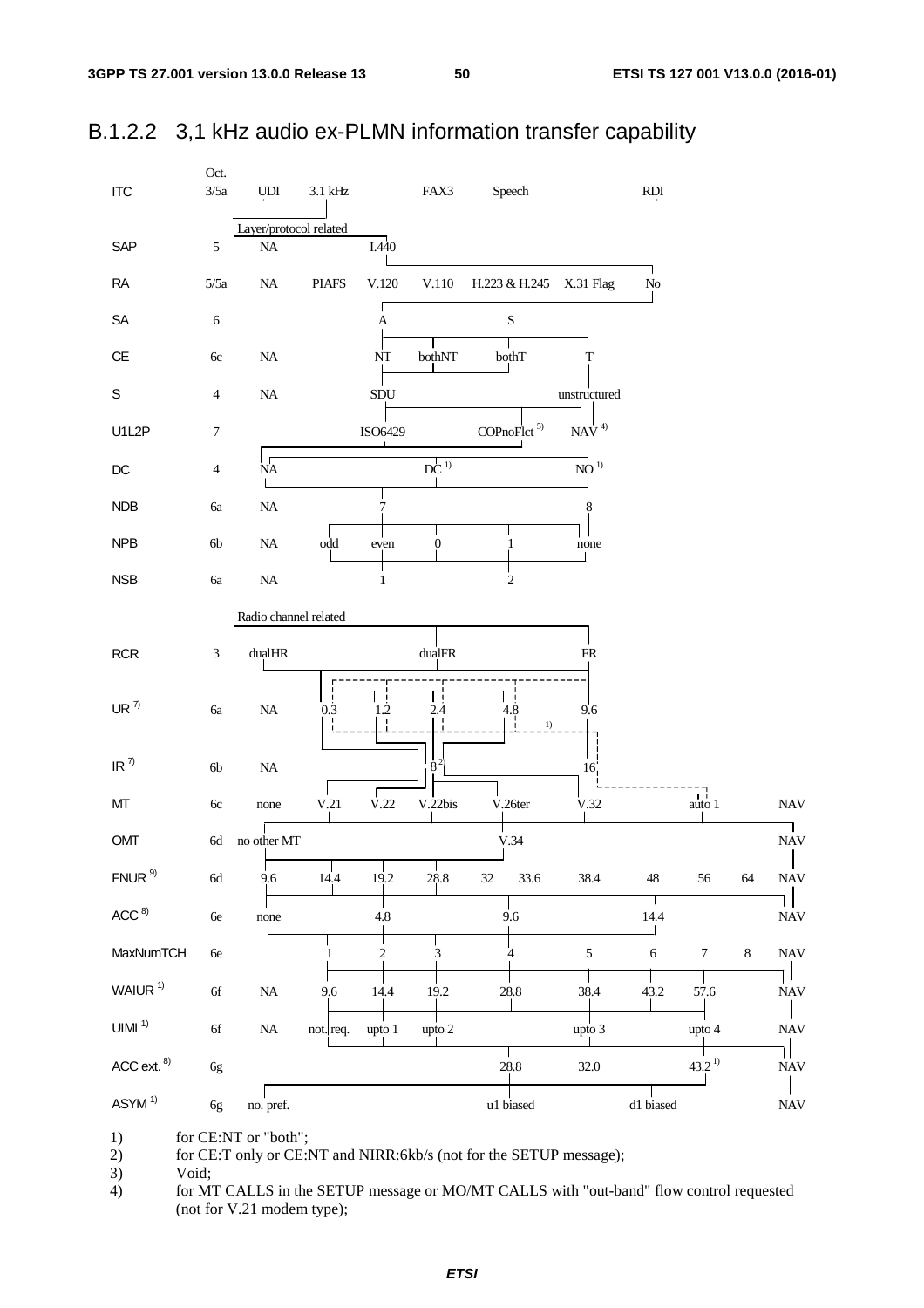- 5) for MO/MT CALLS with no flow control requested;<br>6) Void;
- 6) Void;<br>7) IR and
- 
- 7) IR and UR are overridden by FNUR, ACC and MaxNumTCH.<br>8) ACC may have several values simultaneously (bit map coding) 8) ACC may have several values simultaneously (bit map coding).<br>9) in case of  $MT =$  auto1 the value of FNUR has no meaning.
- in case of  $MT =$  auto1 the value of FNUR has no meaning.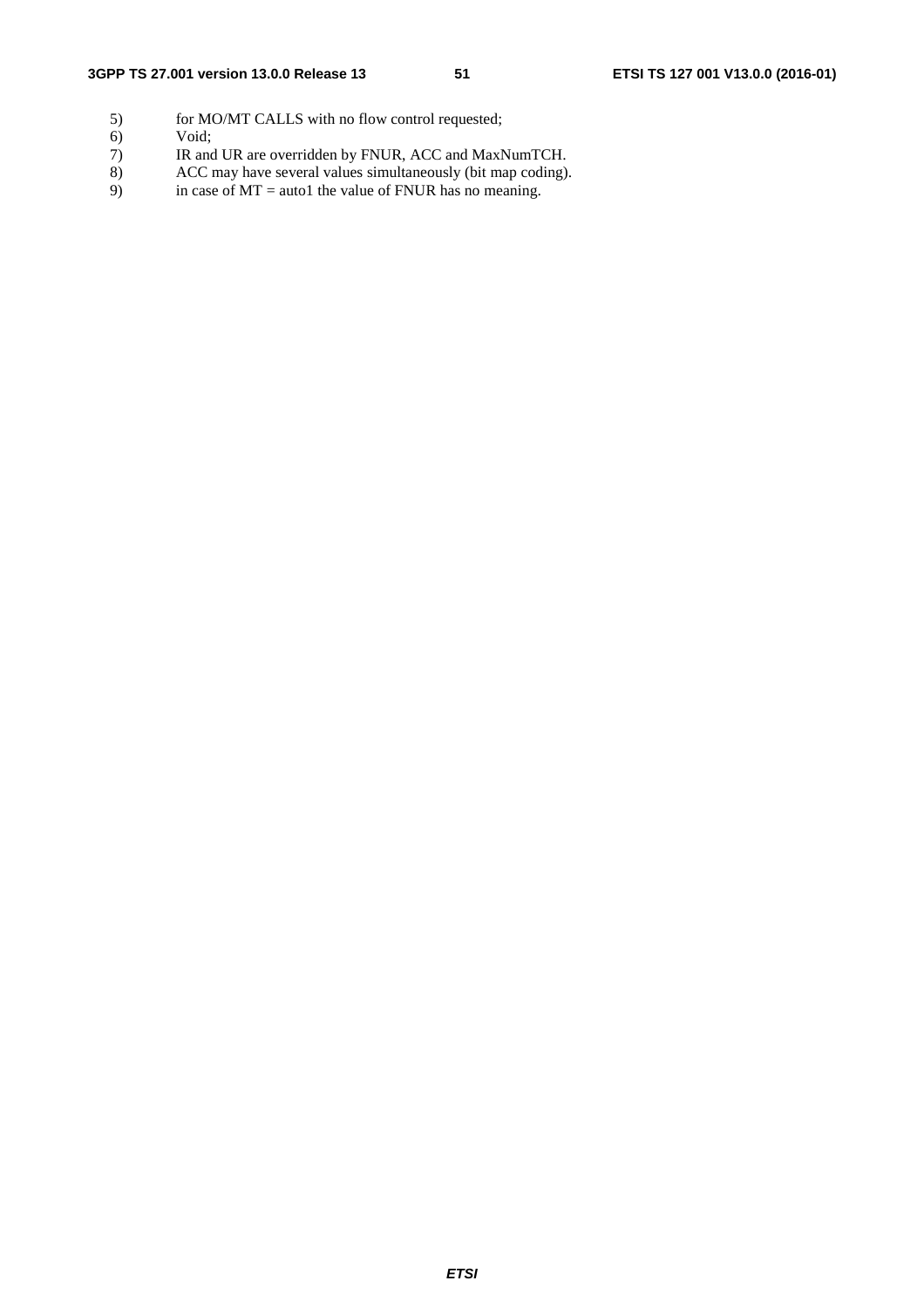| <b>ITC</b>                        | Oct.<br>$3/5a$   | $\ensuremath{\mathrm{UDI}}$ | $3.1\ \mathrm{kHz}$  |                  | FAX3             | Speech        |              | RDI         |            |         |                              |
|-----------------------------------|------------------|-----------------------------|----------------------|------------------|------------------|---------------|--------------|-------------|------------|---------|------------------------------|
|                                   |                  | Layer/protocol related      |                      |                  |                  |               |              |             |            |         |                              |
| SAP                               | $\sqrt{5}$       | NA                          |                      | I.440            |                  |               |              |             |            |         |                              |
| RA                                | $5/5a$           | $\rm NA$                    | <b>PIAFS</b>         | V.120            | V.110            | H.223 & H.245 | X.31 Flag    | No          |            |         |                              |
| ${\sf SA}$                        | $\sqrt{6}$       |                             |                      | A                |                  | $\mathbf S$   |              |             |            |         |                              |
| $\mathsf{CE}% _{\mathcal{A}}$     | $6c$             | $\rm NA$                    |                      | NT               | bothNT           | bothT         | $\mathbf T$  |             |            |         |                              |
| $\mathsf S$                       | $\overline{4}$   | $\rm NA$                    |                      | SDU              |                  |               | unstructured |             |            |         |                              |
| U1L2P                             | $\boldsymbol{7}$ |                             |                      | ISO6429          |                  | COPnoFlct     | <b>NAV</b>   |             |            |         |                              |
| $\mathsf{DC}$                     | $\overline{4}$   | $\rm NA$                    |                      |                  | DС               |               | NO           |             |            |         |                              |
| <b>NDB</b>                        | <b>6a</b>        | $\rm NA$                    |                      | $\boldsymbol{7}$ |                  |               | 8            |             |            |         |                              |
| NPB                               | 6b               | $\rm NA$                    | $\operatorname{odd}$ | even             | $\boldsymbol{0}$ | $\,1$         | none         |             |            |         |                              |
| NSB                               | 6a               | <b>NA</b>                   |                      | $\mathbf{1}$     |                  | $\sqrt{2}$    |              |             |            |         |                              |
|                                   |                  | Radio channel related       |                      |                  |                  |               |              |             |            |         |                              |
|                                   |                  |                             |                      |                  |                  |               |              |             |            |         |                              |
| <b>RCR</b>                        | $\sqrt{3}$       | $\text{dualHR}$             |                      |                  | $\text{dualFR}$  |               | ${\sf FR}$   |             |            |         |                              |
| UR                                | $6\mathrm{a}$    | <b>NA</b>                   | 0.3                  | $1.2\,$          | 2.4              | 4.8           | 9.6          |             |            |         |                              |
| $\ensuremath{\mathsf{IR}}\xspace$ | $6\mathrm{b}$    | $\rm NA$                    | $\,8\,$              |                  |                  | $16\,$        |              |             |            |         |                              |
| MT                                | 6c               | none                        | V.21                 | $\rm V.22$       | V.22bis          | V.26ter       | V.32         |             | auto $1\,$ |         | <b>NAV</b>                   |
| OMT                               | $6\mathrm{d}$    | no other MT                 |                      |                  |                  | $\rm V.34$    |              |             |            |         | <b>NAV</b>                   |
| <b>FNUR</b>                       | $6\mathrm{d}$    | 9.6                         | 14.4                 | 19.2             | 28.8             | 33.6<br>32    | 38.4         | $\sqrt{48}$ | 56         | 64      | $\ensuremath{\text{NAV}}$    |
| ACC <sup>1</sup>                  | $6\mathrm{e}$    | none                        |                      | 4.8              |                  | 9.6           |              | 14.4        |            |         | $\ensuremath{\text{NAV}}$    |
| MaxNumTCH                         | $6e\,$           |                             |                      | $\overline{c}$   | 3                | 4             | $\sqrt{5}$   | $\sqrt{6}$  | $\tau$     | $\,8\,$ | <b>NAV</b>                   |
| <b>WAIUR</b>                      | $6\mathrm{f}$    | $\rm NA$                    | 9.6                  | 14.4             | 19.2             | 28.8          | 38.4         | 43.2        | 57.6       |         | $\ensuremath{\text{NAV}}$    |
| UIMI                              | $6\mathrm{f}$    | $\rm NA$                    | not req.             | upto 1           | upto 2           |               | upto 3       |             | upto 4     |         | <b>NAV</b>                   |
| ACC ext. 1)                       | 6g               |                             |                      |                  |                  | 28.8          | 32.0         |             | 43.2       |         | $\blacksquare$<br><b>NAV</b> |

# B.1.2.3 Frame Tunnelling Mode

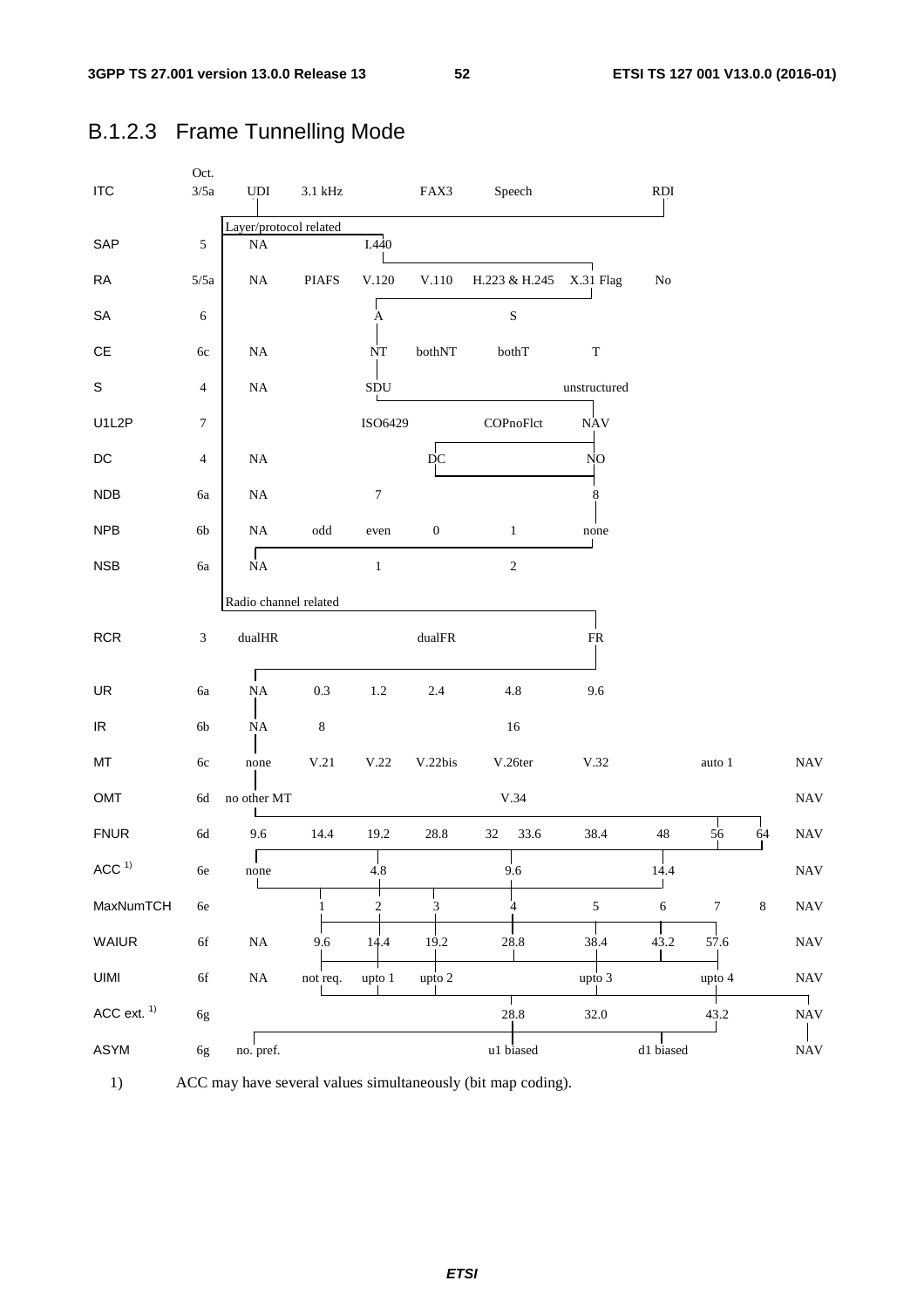# B.1.2.4 PIAFS

| <b>ITC</b>                        | Oct.<br>3/5a     | $\ensuremath{\mathrm{UDI}}$ | $3.1\,\mathrm{kHz}$  |                  | FAX3             | Speech                  |                | RDI         |                  |         |                           |
|-----------------------------------|------------------|-----------------------------|----------------------|------------------|------------------|-------------------------|----------------|-------------|------------------|---------|---------------------------|
|                                   |                  | Layer/protocol related      |                      |                  |                  |                         |                |             |                  |         |                           |
| SAP                               | 5                | $\rm NA$                    |                      | I.440            |                  |                         |                |             |                  |         |                           |
| RA                                | 5/5a             | $\rm NA$                    | <b>PIAFS</b>         | V.120            | V.110            | H.223 & H.245 X.31 Flag |                | No          |                  |         |                           |
| SA                                | $\boldsymbol{6}$ |                             |                      | $\mathbf{A}$     |                  | $\mathbf S$             |                |             |                  |         |                           |
| CE                                | 6c               | $\rm NA$                    |                      | NT               | bothNT           | bothT                   | $\mathbf T$    |             |                  |         |                           |
| $\mathbb S$                       | $\overline{4}$   | $\rm NA$                    |                      | SDU              |                  |                         | unstructured   |             |                  |         |                           |
| U1L2P                             | $\tau$           |                             |                      | ISO6429          |                  | COPnoFlct               | <b>NAV</b>     |             |                  |         |                           |
| $D C$                             | $\overline{4}$   | $\rm NA$                    |                      |                  | $\rm \dot{D}C$   |                         | NO             |             |                  |         |                           |
| <b>NDB</b>                        | <b>6a</b>        | $\rm NA$                    |                      | $\boldsymbol{7}$ |                  |                         | 8              |             |                  |         |                           |
| NPB                               | 6 <sub>b</sub>   | $\rm NA$                    | $\operatorname{odd}$ | even             | $\boldsymbol{0}$ | $\,1\,$                 | none           |             |                  |         |                           |
| <b>NSB</b>                        | 6a               | <b>NA</b>                   |                      | $\mathbf{1}$     |                  | $\overline{2}$          |                |             |                  |         |                           |
|                                   |                  | Radio channel related       |                      |                  |                  |                         |                |             |                  |         |                           |
| <b>RCR</b>                        | 3                | $\text{dualHR}$             |                      |                  | $\text{dualFR}$  |                         | FR             |             |                  |         |                           |
| UR                                | 6a               | г<br>$\rm NA$               | 0.3                  | $1.2\,$          | 2.4              | 4.8                     | 9.6            |             |                  |         |                           |
| $\ensuremath{\mathsf{IR}}\xspace$ | $6b$             | $\rm NA$                    | $\,8\,$              |                  |                  | 16                      |                |             |                  |         |                           |
| MT                                | 6c               | none                        | V.21                 | V.22             | V.22bis          | V.26ter                 | V.32           |             | auto 1           |         | <b>NAV</b>                |
| OMT                               | 6d               | no other MT                 |                      |                  |                  | V.34                    |                |             |                  |         | $\ensuremath{\text{NAV}}$ |
| <b>FNUR</b>                       | 6d               | 9.6                         | 14.4                 | 19.2             | 28.8             | 32<br>33.6              | 38.4           | $\sqrt{48}$ | 56               | 64      | <b>NAV</b>                |
| ACC                               | $6e$             | $\mathbf{I}$<br>none        |                      | $4.8\,$          |                  | 9.6                     |                | 14.4        |                  |         | $\ensuremath{\text{NAV}}$ |
| MaxNumTCH                         | $6e$             |                             |                      | $\sqrt{2}$       | $\mathfrak{Z}$   | $\overline{4}$          | $\mathfrak{S}$ | $\sqrt{6}$  | $\boldsymbol{7}$ | $\,8\,$ | $\ensuremath{\text{NAV}}$ |
| <b>WAIUR</b>                      | $6f$             | $\rm NA$                    | 9.6                  | 14.4             | 19.2             | 28.8                    | 38.4           | 43.2        | 57.6             |         | $\ensuremath{\text{NAV}}$ |
| UIMI                              | $6f$             | $\rm NA$                    | not. req.            | upto 1           | upto 2           |                         | upto 3         |             | upto 4           |         | $\ensuremath{\text{NAV}}$ |
| ACC ext.                          | 6g               |                             |                      |                  |                  | 28.8                    | 32.0           |             | 43.2             |         | <b>NAV</b>                |
| ASYM                              | 6g               | no. pref.                   |                      |                  |                  | u1 biased               |                | d1 biased   |                  |         | <b>NAV</b>                |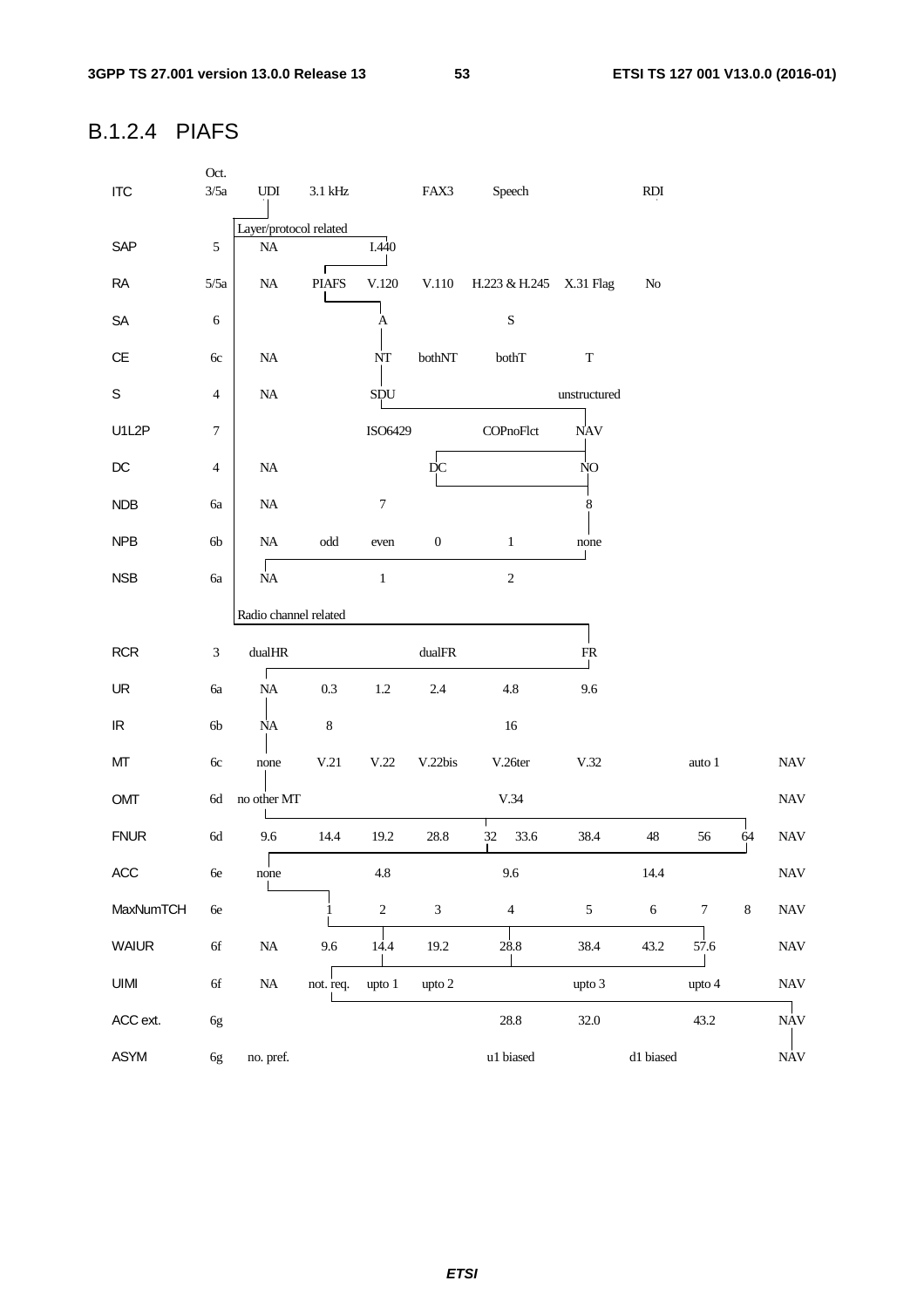# B.1.3 Bearer Service 30, Data Circuit Duplex Synchronous

- B.1.3.1 Unrestricted/restricted digital information transfer capability
- B.1.3.1.1 Transparent FNUR <= 48 kbit/s (TCH/F4.8, TCH/F9.6, TCH/14.4, TCH/F28.8)

Applies to A/Gb mode only. No HO to/from UTRAN Iu mode.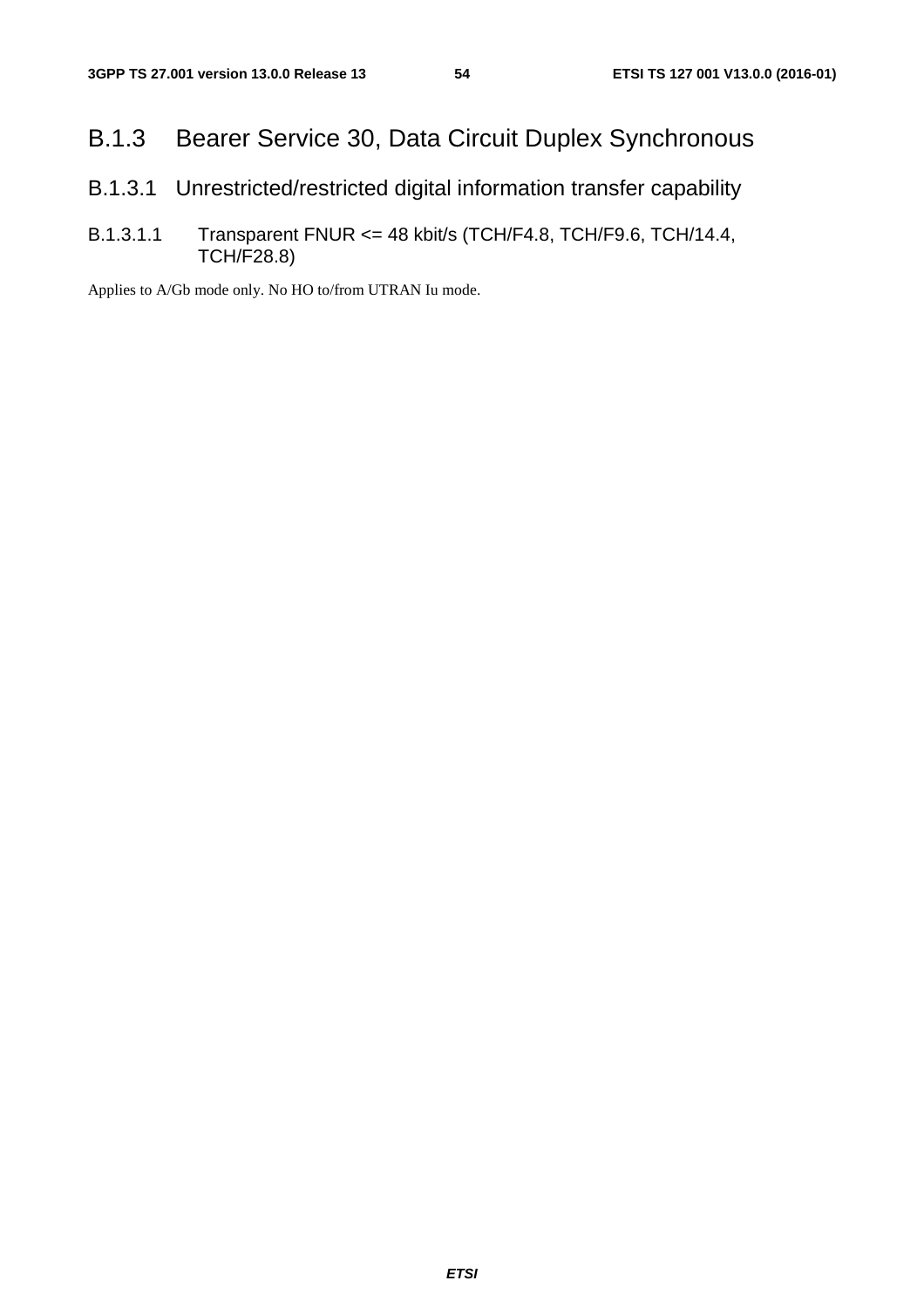| <b>ITC</b>              | Oct.<br>3/5a            | UDI                    | $3.1\ \mathrm{kHz}$  |                      | FAX3                | Speech                                               |              | RDI        |                  |         |                                 |
|-------------------------|-------------------------|------------------------|----------------------|----------------------|---------------------|------------------------------------------------------|--------------|------------|------------------|---------|---------------------------------|
|                         |                         | Layer/protocol related |                      |                      |                     |                                                      |              |            |                  |         |                                 |
| SAP                     | $\sqrt{5}$              | $\rm NA$               |                      | I.440                |                     |                                                      |              |            |                  |         |                                 |
| RA                      | 5/5a                    | $\rm NA$               | <b>PIAFS</b>         | V.120                | $V.110$             | H.223 & H.245                                        | X.31 Flag    | No         |                  |         |                                 |
| ${\sf SA}$              | 6                       |                        |                      | $\mathbf A$          |                     | S                                                    |              |            |                  |         |                                 |
| $\mathsf{CE}$           | 6c                      | $\rm NA$               |                      | NT                   | bothNT              | bothT                                                | T            |            |                  |         |                                 |
| $\mathbb S$             | $\overline{\mathbf{4}}$ | $\rm NA$               |                      | $\operatorname{SDU}$ |                     |                                                      | unstructured |            |                  |         |                                 |
| U1L2P                   | 7                       |                        |                      | ISO6429              |                     | COPnoFlct                                            | <b>NAV</b>   |            |                  |         |                                 |
| $\mathsf{DC}$           | 4                       | <b>NA</b>              |                      |                      | $\operatorname{DC}$ |                                                      | $\rm NO$     |            |                  |         |                                 |
| <b>NDB</b>              | 6a                      | $\rm NA$               |                      | $\boldsymbol{7}$     |                     |                                                      | $\,8$        |            |                  |         |                                 |
| <b>NPB</b>              | 6b                      | <b>NA</b>              | $\operatorname{odd}$ | even                 | $\boldsymbol{0}$    | $\mathbf{1}$                                         | none         |            |                  |         |                                 |
| <b>NSB</b>              | 6a                      | $\rm NA$               |                      | $\,1$                |                     | $\sqrt{2}$                                           |              |            |                  |         |                                 |
|                         |                         | Radio channel related  |                      |                      |                     |                                                      |              |            |                  |         |                                 |
| <b>RCR</b>              | 3                       | dualHR                 |                      |                      | $\text{dualFR}$     |                                                      | FR           |            |                  |         |                                 |
| UR <sup>1</sup>         |                         |                        |                      |                      |                     |                                                      |              |            |                  |         |                                 |
|                         | 6a                      | $\rm NA$               | $0.3\,$              | 1.2                  | 2.4                 | 4,8<br>Г                                             | 9.6          |            |                  |         |                                 |
| IR <sup>1</sup>         | 6b                      | $\rm NA$               | 8                    |                      |                     | 16                                                   |              |            |                  |         |                                 |
| MT                      | $6\mathrm{c}$           | none                   | V.21                 | V.22                 | V.22bis             | V.26ter                                              | V.32         |            | auto 1           |         | <b>NAV</b>                      |
| OMT                     | $6\mathrm{d}$           | no other MT            |                      |                      |                     | V.34                                                 |              |            |                  |         | ┑<br><b>NAV</b>                 |
| $FNUR$ <sup>1)</sup>    | $6\mathrm{d}$           | 9.6                    | 14,4                 | 19.2                 | 28.8                | 32<br>33.6                                           | 38.4         | 48         | 56               | 64      | $\it{NAV}$                      |
| $ACC$ $^{1, 2)}$        | $6e\,$                  | $none$                 |                      | 4.8                  |                     | 9.6                                                  |              | 14.4       |                  |         | $\ensuremath{\text{NAV}}$       |
| MaxNumTCH <sup>1)</sup> | $6e$                    |                        | 1                    | $\frac{2}{1}$        | 3                   | $\overline{4}$                                       | 5            | $\sqrt{6}$ | $\boldsymbol{7}$ | $\,8\,$ | $\ensuremath{\text{NAV}}$       |
| WAIUR                   | $6f$                    | Г<br>$\rm NA$          | 9.6                  | 14.4                 | 19.2                | 28.8                                                 | 38.4         | 43.2       | 57.6             |         | <b>NAV</b>                      |
| UIMI                    | 6f                      | $\rm NA$               | not. req.            | upto 1               | upto 2              |                                                      | upto 3       |            | upto 4           |         | $\ensuremath{\text{NAV}}$       |
| ACC ext. $1, 2)$        | 6g                      |                        |                      |                      |                     | 28.8                                                 | 32.0         |            | 43.2             |         | 11<br>$\ensuremath{\text{NAV}}$ |
| ASYM <sup>1)</sup>      | 6g                      | no. pref.              |                      |                      |                     | u1 biased                                            |              | d1 biased  |                  |         | $\ensuremath{\text{NAV}}$       |
| 1)                      |                         |                        |                      |                      |                     | IR and UR are overridden by FNUR, ACC and MaxNumTCH. |              |            |                  |         |                                 |

ACC may have several values simultaneously (bit map coding).

B.1.3.1.2 X.32 Case

Void.

 $2)$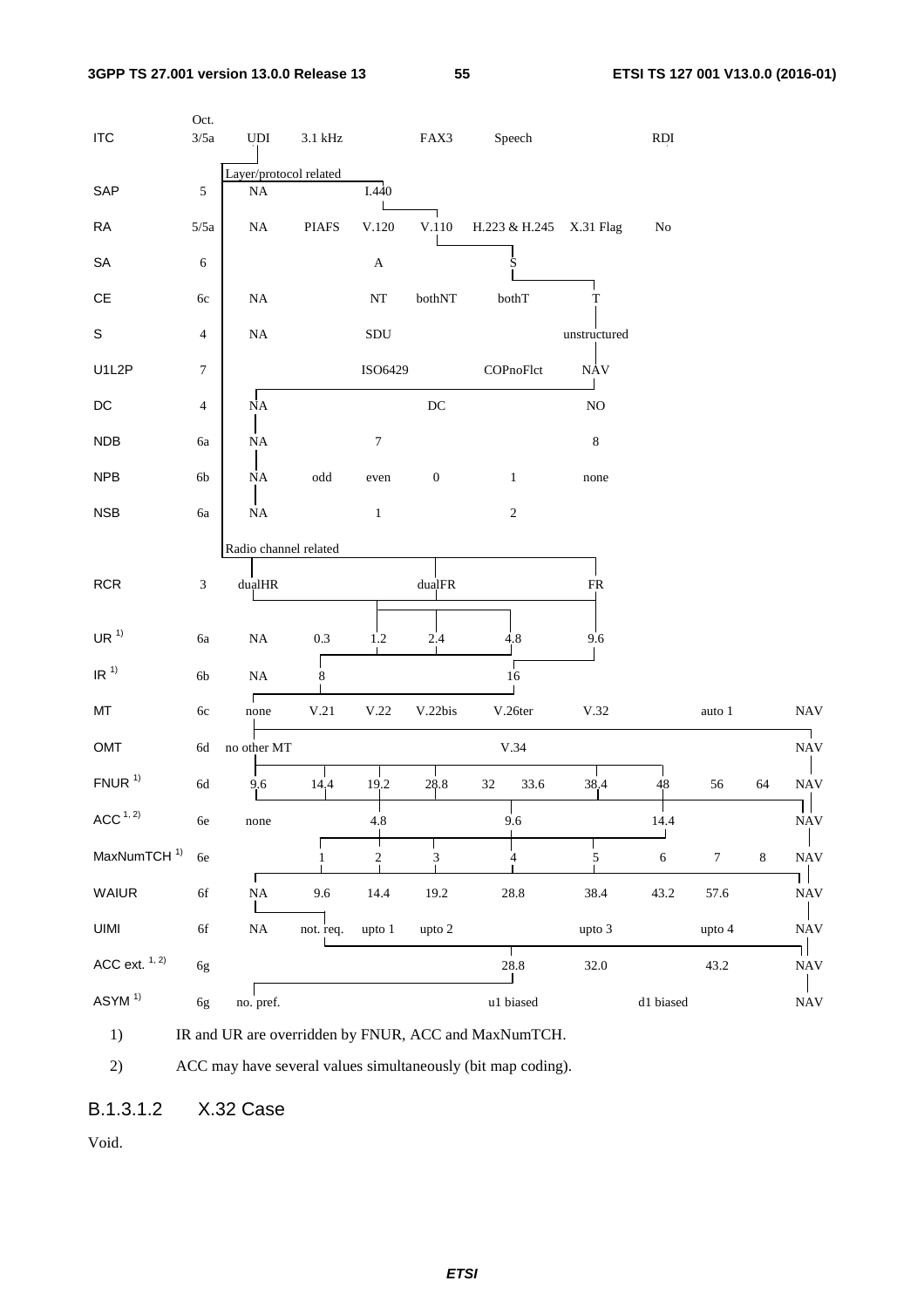#### Transparent FNUR=56 kbit/s, including 3G-H.324/M, (TCH/F9.6, TCH/F32.0, B.1.3.1.3 UTRAN lu mode)

|                           | Oct.             |                        |                      |                         |                  |                                                         |                   |                                     |        |         |                           |
|---------------------------|------------------|------------------------|----------------------|-------------------------|------------------|---------------------------------------------------------|-------------------|-------------------------------------|--------|---------|---------------------------|
| <b>ITC</b>                | 3/5a             | UDI <sup>3</sup>       | $3.1$ kHz            |                         | FAX3             | Speech                                                  |                   | $\mathbf{R}\mathbf{D}\mathbf{I}$ 3) |        |         |                           |
|                           |                  | Layer/protocol related |                      |                         |                  |                                                         |                   |                                     |        |         |                           |
| SAP                       | $\sqrt{5}$       | $\rm NA$               |                      | I.440                   |                  |                                                         |                   |                                     |        |         |                           |
| RA <sup>3</sup>           | 5/5a             | $\rm NA$               | <b>PIAFS</b>         | V.120                   |                  | V.110 <sup>3</sup> H.223 & H.245 <sup>3</sup> X.31 Flag |                   | $\mbox{No}^{\;3)}$                  |        |         |                           |
| ${\sf SA}$                | 6                |                        |                      | $\mathbf A$             |                  | 'S                                                      |                   |                                     |        |         |                           |
| $\mathsf{CE}$             | 6c               | $\rm NA$               |                      | $\rm{NT}$               | $\rm both NT$    | bothT                                                   | $\mathbf T$       |                                     |        |         |                           |
| S                         | 4                | $\rm NA$               |                      | SDU                     |                  |                                                         | $\;$ unstructured |                                     |        |         |                           |
| U1L2P                     | $\boldsymbol{7}$ |                        |                      | ISO6429                 |                  | COPnoFlct                                               | <b>NAV</b>        |                                     |        |         |                           |
| $\mathsf{DC}$             | 4                | <b>NA</b>              |                      |                         | $\rm DC$         |                                                         | $\rm NO$          |                                     |        |         |                           |
| <b>NDB</b>                | 6a               | $\rm NA$               |                      | $\boldsymbol{7}$        |                  |                                                         | $\bf 8$           |                                     |        |         |                           |
| <b>NPB</b>                | 6b               | $\rm NA$               | $\operatorname{odd}$ | even                    | $\boldsymbol{0}$ | $\,1\,$                                                 | none              |                                     |        |         |                           |
| <b>NSB</b>                | 6a               | $\rm NA$               |                      | $\mathbf{1}$            |                  | $\sqrt{2}$                                              |                   |                                     |        |         |                           |
|                           |                  | Radio channel related  |                      |                         |                  |                                                         |                   |                                     |        |         |                           |
| RCR                       | 3                | $\text{dualHR}$        |                      |                         | $dua$ IFR        |                                                         | ${\rm FR}$        |                                     |        |         |                           |
| UR <sup>1</sup>           | 6a               | $\rm NA$               | $0.3\,$              | $1.2\,$                 | 2.4              | $4.8\,$                                                 | 9.6               |                                     |        |         |                           |
| IR <sup>1</sup>           | 6b               | $\rm NA$               | $\,8\,$              |                         |                  | $\sqrt{16}$                                             |                   |                                     |        |         |                           |
| MT                        | 6c               | Г<br>none              | $\rm V.21$           | V.22                    | V.22bis          | V.26ter                                                 | V.32              |                                     | auto 1 |         | <b>NAV</b>                |
| OMT <sup>5</sup>          | 6d               | no other MT            |                      |                         |                  | V.34                                                    |                   |                                     |        |         | <b>NAV</b>                |
| $FNUR$ <sup>1, 5)</sup>   | $6\mathrm{d}$    | 9.6                    | 14.4                 | $19.2\,$                | $28.8\,$         | $32\,$<br>33.6                                          | 38.4              | 48                                  | 56     | 64      | <b>NAV</b>                |
| ACC <sup>1, 2, 4, 6</sup> | 6e               | none                   |                      | $4.8\,$                 |                  | 9.6                                                     |                   | 14.4                                |        |         | <b>NAV</b>                |
| MaxNumTCH 1,4,6) 6e       |                  |                        | 1                    | $\overline{\mathbf{c}}$ | 3                | $\overline{4}$                                          | 5                 | $\sqrt{6}$                          | $\tau$ | $\,8\,$ | $\ensuremath{\text{NAV}}$ |
| WAIUR <sup>1)</sup>       | $6f$             | $\rm NA$               | 9.6                  | 14.4                    | 19.2             | $28.8\,$                                                | 38.4              | $43.2^{\,1)}$                       | 57.6   |         | <b>NAV</b>                |
| UIMI $1, 4$               | $6f$             | $\rm NA$               | not. req.            | upto 1                  | upto 2           |                                                         | upto 3            |                                     | upto 4 |         | $\ensuremath{\text{NAV}}$ |
| ACC ext. $1, 2, 4$        | 6g               |                        |                      |                         |                  | $28.8\,$                                                | 32.0              |                                     | 43.2   |         | $\ensuremath{\text{NAV}}$ |
|                           |                  |                        |                      |                         |                  |                                                         |                   |                                     |        |         |                           |

IR and UR are overridden by FNUR, ACC and MaxNumTCH. IR and UR are not applicable to UTRAN  $1)$ Iu mode.

ACC may have several values simultaneously (bit map coding). However, handover to/from UTRAN is  $2)$ not possible if the network assigns other traffic channels than TCH/F9.6 or TCH/F32.0.

In case ITC=UDI, RA shall be set to V.110. In case ITC=RDI, RA shall be set to H.223 & H.245 or No.  $3)$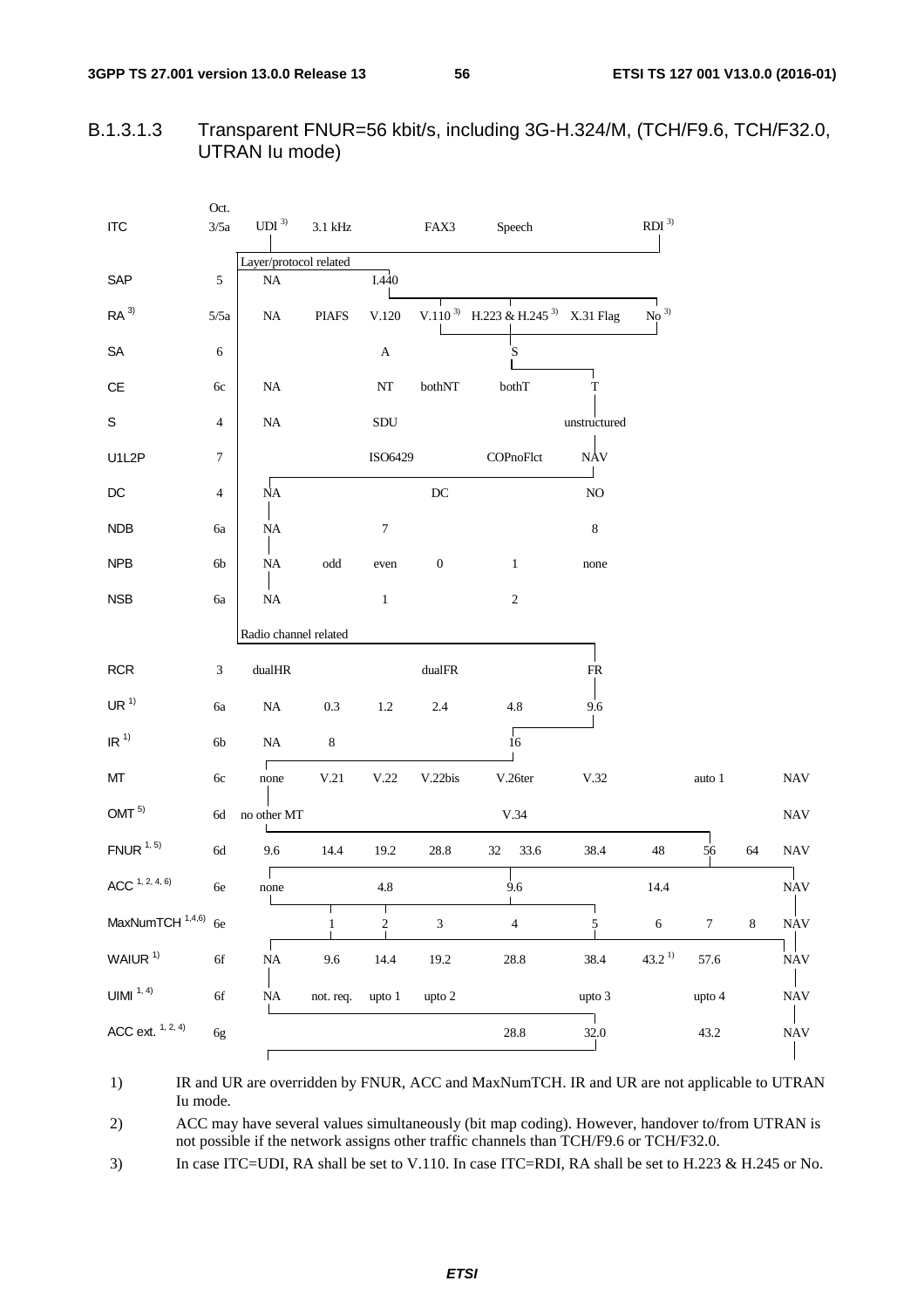### **3GPP TS 27.001 version 13.0.0 Release 13 57 ETSI TS 127 001 V13.0.0 (2016-01)**

- 4) An MS not supporting GERAN A/Gb and GERAN Iu mode sets ACC to "none" and MaxNumTCH is set to "1 TCH". An MS not supporting GERAN A/Gb and GERAN Iu mode also sets ACCext (i.e. the extension bits of ACC parameter, see 3GPP TS 24.008 for its definition and values) and UIMI to zero if they are included in the PLMN BC-IE, i.e. UIMI is set to "NA" and the ACC parameter (including the ACCext bits) is set to the value "none" (all zeros).
- 5) The parameters FNUR and OMT are mandatory for this service.
- 6) If the call setup is started in A/Gb or GERAN Iu mode, the MS can set all ACC fields to 'none' (all zeros) and MaxNumTCH parameter to the value 'one TCH' (zero) and the network will interpret these values as an indication that a handover to another mode (e.g. UTRAN Iu mode) is needed. Similarly, while in another mode, the MS can inform the network that the MS does not support the requested service in A/Gb or GERAN Iu mode.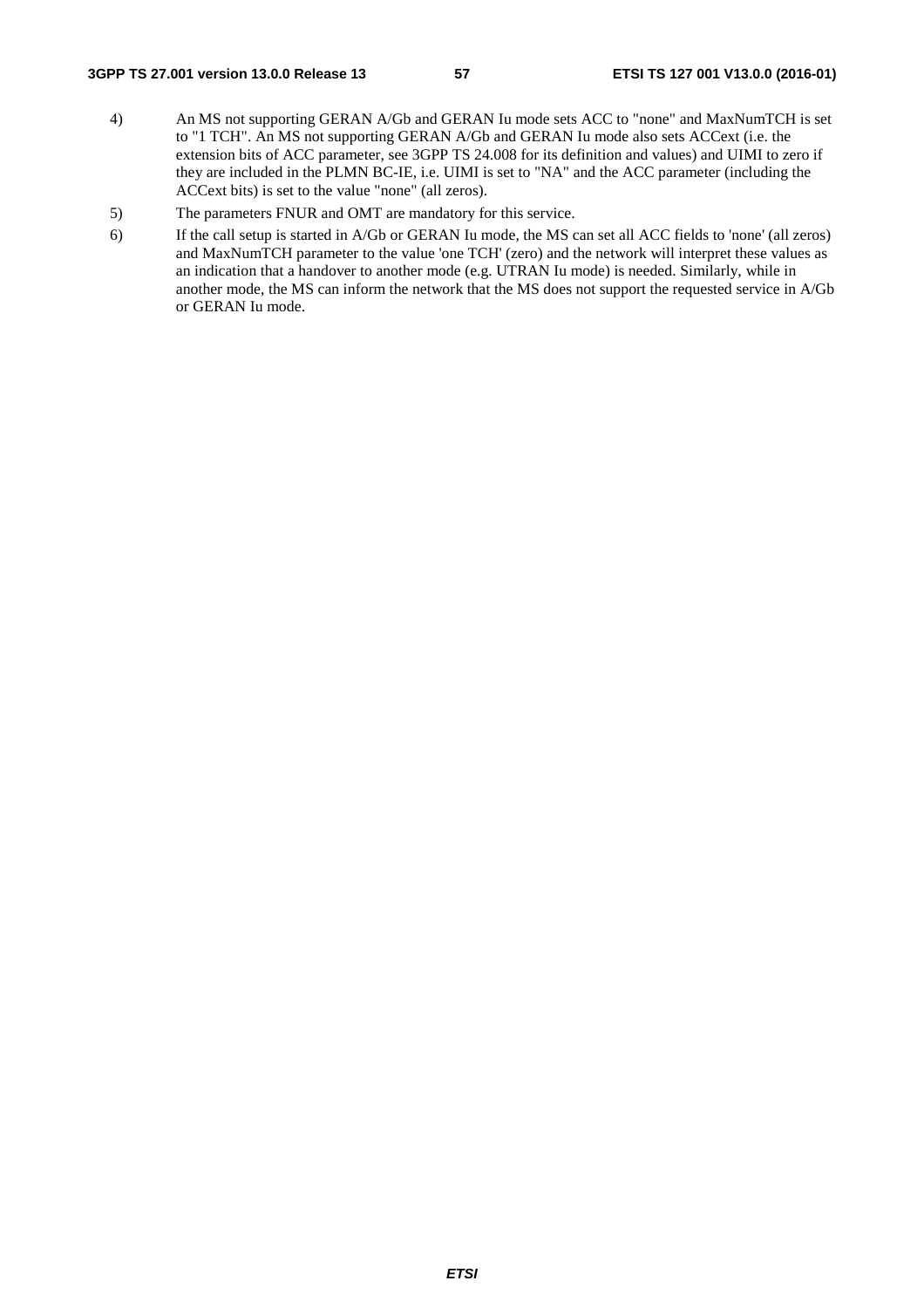#### Transparent FNUR = 56kbit/s, including 3G-H.324/M (TCH/F14.4) B.1.3.1.4

| <b>ITC</b>                   | Oct.<br>$3/5a$ | UDI <sup>3</sup>       | $3.1\ \mathrm{kHz}$  |                      | FAX3                | Speech                                                   |                   | RDI <sup>3</sup> |                  |             |            |
|------------------------------|----------------|------------------------|----------------------|----------------------|---------------------|----------------------------------------------------------|-------------------|------------------|------------------|-------------|------------|
|                              |                | Layer/protocol related |                      |                      |                     |                                                          |                   |                  |                  |             |            |
| SAP                          | $\sqrt{5}$     | $\rm NA$               |                      | I.440                |                     |                                                          |                   |                  |                  |             |            |
| RA <sup>3</sup>              | 5/5a           | $\rm NA$               | <b>PIAFS</b>         | V.120                |                     | V.110 <sup>3)</sup> H.223 & H.245 <sup>3</sup> X.31 Flag |                   | No <sup>3</sup>  |                  |             |            |
| SA                           | $\sqrt{6}$     |                        |                      | $\boldsymbol{A}$     |                     |                                                          |                   |                  |                  |             |            |
| СE                           | 6c             | <b>NA</b>              |                      | $\bf NT$             | bothNT              | bothT                                                    | T                 |                  |                  |             |            |
| S                            | $\overline{4}$ | <b>NA</b>              |                      | $\operatorname{SDU}$ |                     |                                                          | unstructured      |                  |                  |             |            |
| U1L2P                        | $\tau$         |                        |                      | ISO6429              |                     | COPnoFlct                                                | $_{\mathrm{NAV}}$ |                  |                  |             |            |
| DC                           | 4              | <b>NΑ</b>              |                      |                      | $\operatorname{DC}$ |                                                          | $\rm NO$          |                  |                  |             |            |
| NDB                          | 6a             | NA                     |                      | $\overline{7}$       |                     |                                                          | $\,8\,$           |                  |                  |             |            |
| <b>NPB</b>                   | 6b             | <b>NA</b>              | $\operatorname{odd}$ | even                 | $\boldsymbol{0}$    | $\mathbf{1}$                                             | none              |                  |                  |             |            |
| NSB                          | 6a             | <b>NΑ</b>              |                      | $\mathbf{1}$         |                     | 2                                                        |                   |                  |                  |             |            |
|                              |                | Radio channel related  |                      |                      |                     |                                                          |                   |                  |                  |             |            |
| <b>RCR</b>                   | 3              | $\text{dualHR}$        |                      |                      | dualFR              |                                                          | ${\sf FR}$        |                  |                  |             |            |
| UR $^{1)}$                   | <b>6a</b>      | $\rm NA$               | $0.3\,$              | $1.2\,$              | 2.4                 | 4.8                                                      | 9.6               |                  |                  |             |            |
| IR $1)$                      | 6b             | $\rm NA$               | $\,8\,$              |                      |                     | $\mathbf{L}$<br>16                                       |                   |                  |                  |             |            |
| МT                           | 6c             | none                   | V.21                 | V.22                 | V.22bis             | V.26ter                                                  | V.32              |                  | auto 1           |             | <b>NAV</b> |
| OMT $4)$                     | 6d             | no other MT            |                      |                      |                     | V.34                                                     |                   |                  |                  |             | <b>NAV</b> |
| $FWUR$ <sup>1, 4)</sup>      | 6d             | 9.6                    | 14.4                 | 19.2                 | 28.8                | 32 33.6                                                  | 38.4              | 48               | 56               | 64          | <b>NAV</b> |
| ACC <sup>1, 2, 4</sup>       | 6e             | none                   |                      | 4.8                  |                     | 9.6                                                      |                   | Г<br>14.4        |                  |             | <b>NAV</b> |
| MaxNumTCH <sup>1,4)</sup> 6e |                |                        | $\,1$                | $\sqrt{2}$           | $\mathfrak{Z}$      | $4\,$ $^{\rm 1)}$                                        | $\sqrt{5}$        | $\sqrt{6}$       | $\boldsymbol{7}$ | $\,$ 8 $\,$ | <b>NAV</b> |
| WAIUR                        | 6f             | $\rm NA$               | 9.6                  | 14.4                 | 19.2                | 28.8                                                     | 38.4              | 43.2             | 57.6             |             | <b>NAV</b> |
| <b>UIMI</b>                  | $6f$           | $\rm NA$               | not. req.            | upto 1               | upto 2              |                                                          | upto 3            |                  | upto 4           |             | <b>NAV</b> |
| ACC ext.                     | 6g             |                        |                      |                      |                     | 28.8                                                     | 32.0              |                  | 43.2             |             | <b>NAV</b> |
| ASYM                         | 6g             | no. pref.              |                      |                      |                     | u1 biased                                                |                   | d1 biased        |                  |             | <b>NAV</b> |
| 1)                           |                |                        |                      |                      |                     | IR and UR are overridden by FNUR, ACC and MaxNumTCH.     |                   |                  |                  |             |            |

Applies to A/Gb mode only, no HO to/from UTRAN Iu mode

 $1)$ 

 $2)$ ACC may have several values simultaneously (bit map coding).

 $3)$ In case ITC=UDI, RA shall be set to V.110. In case ITC=RDI, RA shall be set to H.223 & H.245 or No.

 $4)$ The parameters FNUR, OMT, ACC and MaxNumTCH are mandatory for this service.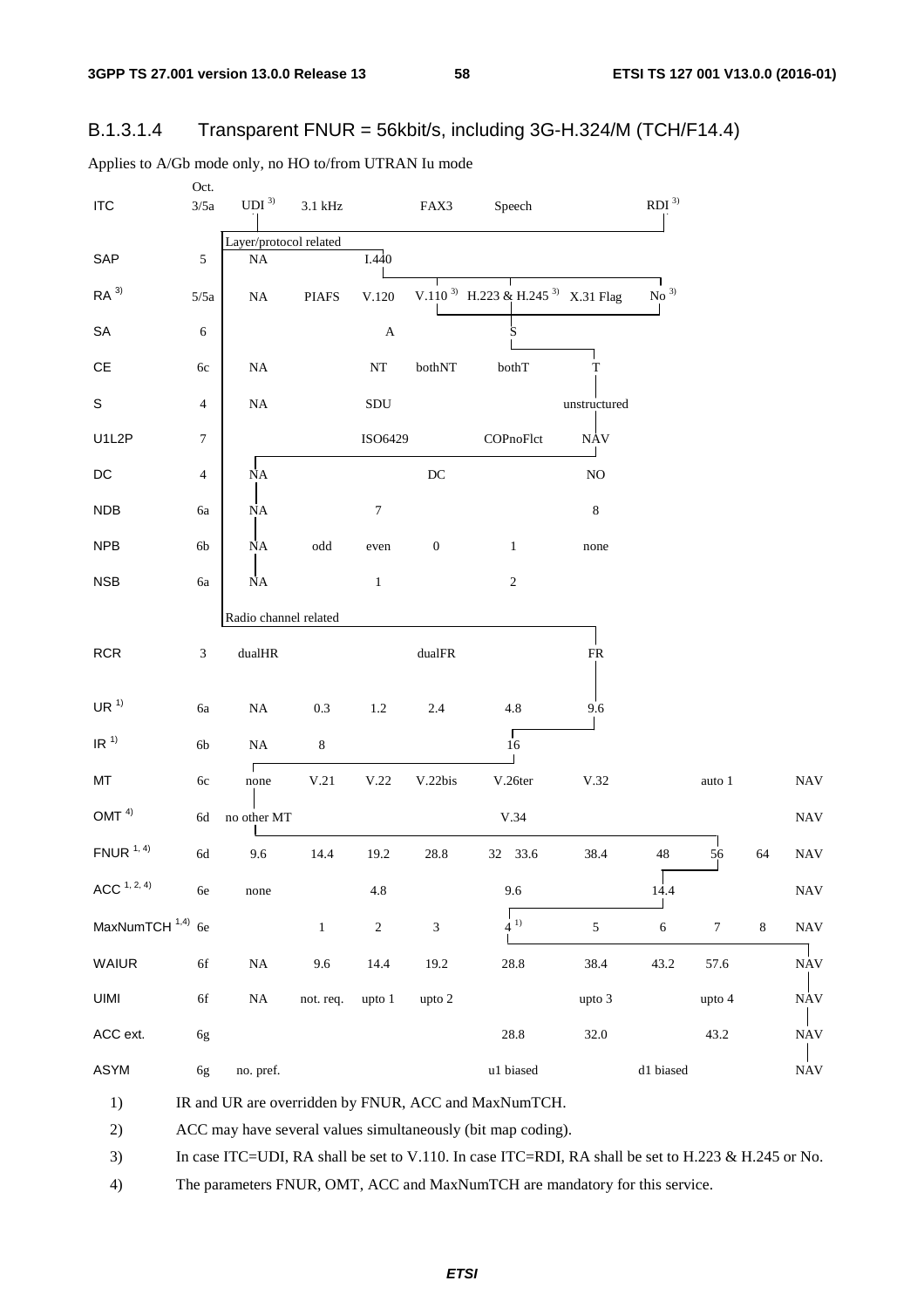### Transparent FNUR = 64kbit/s, including 3G-H.324/M (TCH/F9.6, TCH/F14.4, B.1.3.1.5 TCH/F32.0, UTRAN lu mode))

| <b>ITC</b>                     | Oct.<br>3/5a   | $\ensuremath{\mathrm{UDI}}$ | $3.1\ \mathrm{kHz}$  |                  | FAX3                | Speech              |              | $\mathbf{R}\mathbf{D}\mathbf{I}$ |        |         |                           |
|--------------------------------|----------------|-----------------------------|----------------------|------------------|---------------------|---------------------|--------------|----------------------------------|--------|---------|---------------------------|
|                                |                | Layer/protocol related      |                      |                  |                     |                     |              |                                  |        |         |                           |
| SAP                            | $\sqrt{5}$     | $\rm NA$                    |                      | I.440            |                     |                     |              |                                  |        |         |                           |
| ${\sf RA}$                     | 5/5a           | $\rm NA$                    | <b>PIAFS</b>         | V.120            | $V.110$             | H.223 & H.245       | X.31 Flag    | $\rm No$                         |        |         |                           |
| SA                             | $\sqrt{6}$     |                             |                      | $\mathbf A$      |                     | S                   |              |                                  |        |         |                           |
| $\mathsf{CE}% _{\mathcal{A}}$  | $6c$           | $\rm NA$                    |                      | $\bf NT$         | bothNT              | bothT               | T            |                                  |        |         |                           |
| $\mathsf S$                    | $\overline{4}$ | $\rm NA$                    |                      | SDU              |                     |                     | unstructured |                                  |        |         |                           |
| U1L2P                          | $\tau$         |                             |                      | ISO6429          |                     | COPnoFlct           | <b>NAV</b>   |                                  |        |         |                           |
| $\mathsf{DC}$                  | 4              | <b>N</b> <sup>A</sup>       |                      |                  | $\operatorname{DC}$ |                     | $\rm NO$     |                                  |        |         |                           |
| NDB                            | 6a             | <b>NA</b>                   |                      | $\boldsymbol{7}$ |                     |                     | $\,8\,$      |                                  |        |         |                           |
| NPB                            | 6b             | <b>NA</b>                   | $\operatorname{odd}$ | even             | $\boldsymbol{0}$    | $\mathbf{1}$        | none         |                                  |        |         |                           |
| <b>NSB</b>                     | 6a             | <i>NΑ</i>                   |                      | $\,1\,$          |                     | $\sqrt{2}$          |              |                                  |        |         |                           |
|                                |                | Radio channel related       |                      |                  |                     |                     |              |                                  |        |         |                           |
| <b>RCR</b>                     | $\mathfrak{Z}$ | $\text{dualHR}$             |                      |                  | $\text{dualFR}$     |                     | ${\sf FR}$   |                                  |        |         |                           |
| UR <sup>1</sup>                | 6a             | $\rm NA$                    | 0.3                  | $1.2\,$          | 2.4                 | $4.8\,$             | 9.6          |                                  |        |         |                           |
| IR <sup>1</sup>                | $6\mathrm{b}$  | $\rm NA$                    | $\,8\,$              |                  |                     | $\sqrt{16}$         |              |                                  |        |         |                           |
| МT                             | 6c             | г<br>none                   | V.21                 | $\rm V.22$       | V.22bis             | V.26ter             | V.32         |                                  | auto 1 |         | <b>NAV</b>                |
| OMT <sup>4</sup>               | 6d             | no other MT                 |                      |                  |                     | V.34                |              |                                  |        |         | <b>NAV</b>                |
| $FNUR$ <sup>1, 4)</sup>        | $6\mathrm{d}$  | 9.6                         | 14.4                 | 19.2             | 28.8                | 33.6<br>32          | 38.4         | $\sqrt{48}$                      | 56     | 64      | <b>NAV</b>                |
| ACC <sup>1, 2, 3, 5</sup>      | 6e             | $\mathbf{I}$<br>none        |                      | $4.8\,$          |                     | $\mathbf{I}$<br>9.6 |              | 14.4                             |        |         | <b>NAV</b>                |
| MaxNumTCH <sup>1,3,5)</sup> 6e |                |                             |                      | 2                | $\sqrt{3}$          | $\overline{4}$      | 5            | 6                                | $\tau$ | $\,8\,$ | <b>NAV</b>                |
| WAIUR                          | $6f$           | $\rm NA$                    | 9.6                  | 14.4             | 19.2                | $28.8\,$            | 38.4         | 43.2                             | 57.6   |         | <b>NAV</b>                |
| UIMI <sup>3</sup>              | $6f$           | <b>NA</b>                   | not. req.            | upto 1           | upto 2              |                     | upto 3       |                                  | upto 4 |         | $\ensuremath{\text{NAV}}$ |
| ACC ext. $1, 2, 3$             | 6g             |                             |                      |                  |                     | $28.8\,$            | 32.0         |                                  | 43.2   |         | <b>NAV</b>                |
| ASYM                           | 6g             | no. pref.                   |                      |                  |                     | u1 biased           |              | d1 biased                        |        |         | $\ensuremath{\text{NAV}}$ |

 $1)$ IR and UR are overridden by FNUR, ACC and MaxNumTCH. IR and UR are not applicable to UTRAN Iu mode.

ACC may have several values simultaneously (bit map coding).  $2)$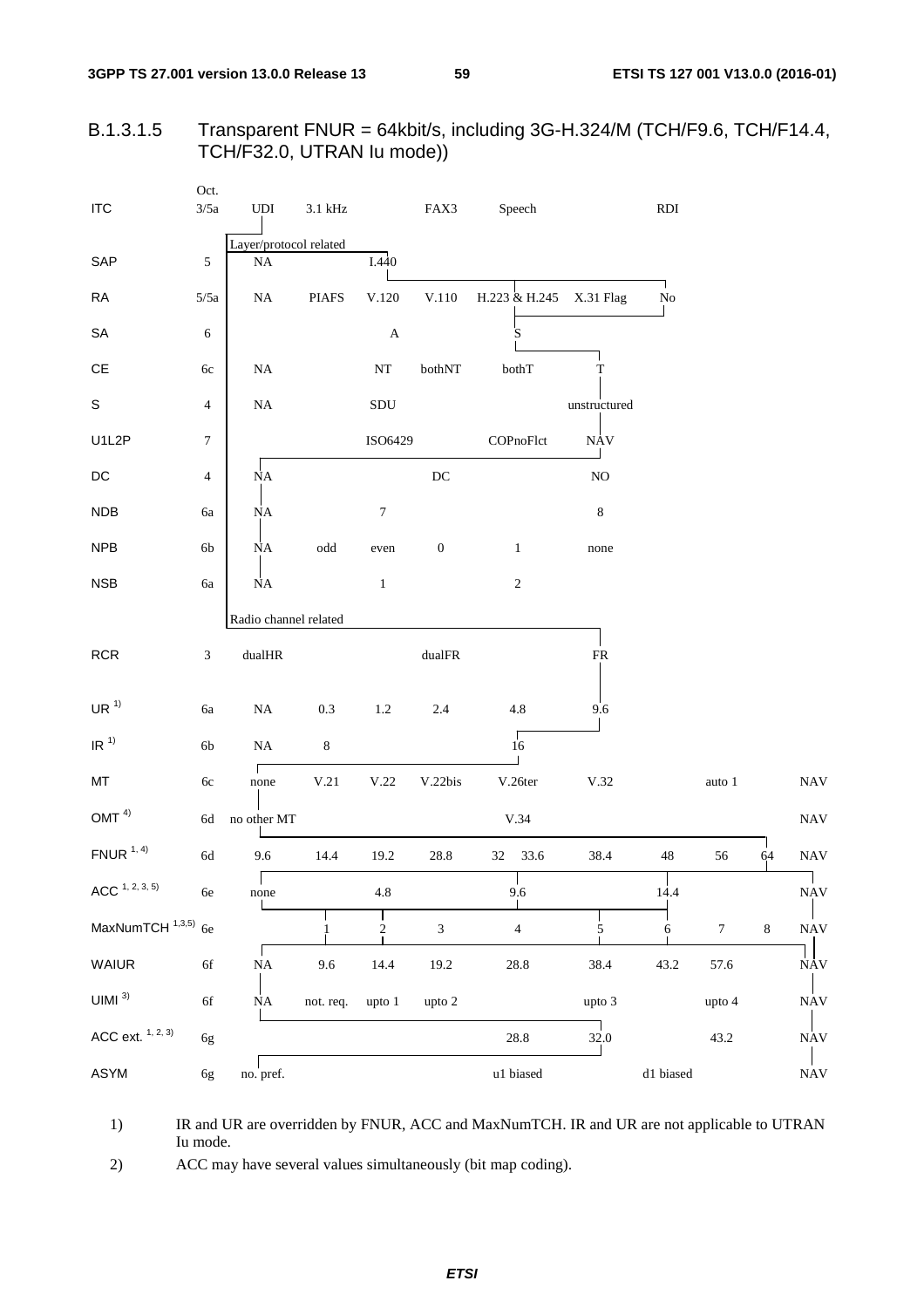### **3GPP TS 27.001 version 13.0.0 Release 13 60 ETSI TS 127 001 V13.0.0 (2016-01)**

- 3) An MS not supporting GERAN A/Gb and GERAN Iu mode sets ACC to "none" and MaxNumTCH is set to "1 TCH". An MS not supporting GERAN A/Gb and GERAN Iu mode also sets ACCext (i.e. the extension bits of ACC parameter, see 3GPP TS 24.008 for its definition and values) and UIMI to zero if they are included in the PLMN BC-IE, i.e. UIMI is set to "NA" and the ACC parameter (including the ACCext bits) is set to the value "none" (all zeros).
- 4) The parameters FNUR and OMT are mandatory for this service.
- 5) If the call setup is started in A/Gb or GERAN Iu mode, the MS can set all ACC fields to 'none' (all zeros) and MaxNumTCH parameter to the value 'one TCH' (zero).The network will interpret these values as an indication that a handover to another mode (e.g. UTRAN Iu mode) is needed. Similarly, while in another mode, the MS can inform the network that the MS does not support the requested service in A/Gb or GERAN Iu mode.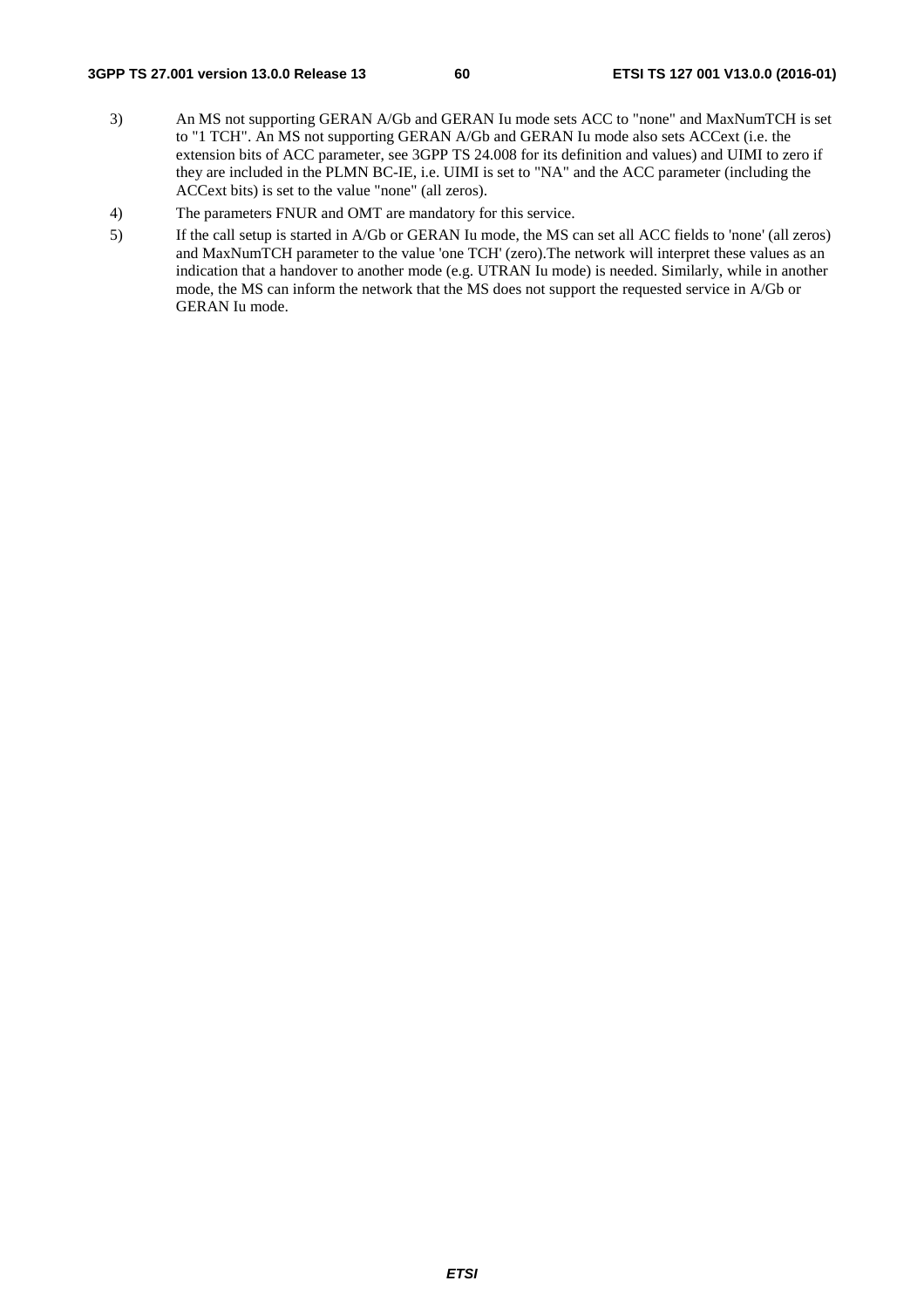#### 3G-H.324/M, FNUR=32.0 kbit/s (TCH/F32.0, UTRAN lu mode) B.1.3.1.6

| <b>ITC</b>                | Oct.<br>$3/5a$   | $\ensuremath{\mathrm{UDI}}$ | $3.1$ kHz            |                  | FAX3                    | Speech                  |                           | $\mathbf{R}\mathbf{D}\mathbf{I}$ |                  |       |                                            |
|---------------------------|------------------|-----------------------------|----------------------|------------------|-------------------------|-------------------------|---------------------------|----------------------------------|------------------|-------|--------------------------------------------|
|                           |                  | Layer/protocol related      |                      |                  |                         |                         |                           |                                  |                  |       |                                            |
| SAP                       | $\sqrt{5}$       | $\rm NA$                    |                      | I.440            |                         |                         |                           |                                  |                  |       |                                            |
| RA                        | 5/5a             | $\rm NA$                    | <b>PIAFS</b>         | V.120            | $\rm V.110$             | H.223 & H.245 X.31 Flag |                           | $\rm No$                         |                  |       |                                            |
| ${\sf SA}$                | $\sqrt{6}$       |                             |                      | $\mathbf A$      |                         | S                       |                           |                                  |                  |       |                                            |
| $\mathsf{CE}$             | $6c$             | $\rm NA$                    |                      | $\rm{NT}$        | $\mbox{both} \text{NT}$ | bothT                   | $\mathbf T$               |                                  |                  |       |                                            |
| S                         | $\overline{4}$   | $\rm NA$                    |                      | ${\rm SDU}$      |                         |                         | unstructured              |                                  |                  |       |                                            |
| U1L2P                     | $\boldsymbol{7}$ |                             |                      | ISO6429          |                         | COPnoFlct               | $\ensuremath{\text{NAV}}$ |                                  |                  |       |                                            |
| $_{\rm DC}$               | $\overline{4}$   | ΝA                          |                      |                  | $\operatorname{DC}$     |                         | $\rm NO$                  |                                  |                  |       |                                            |
| <b>NDB</b>                | 6a               | NA                          |                      | $\boldsymbol{7}$ |                         |                         | $\,8\,$                   |                                  |                  |       |                                            |
| <b>NPB</b>                | $6b$             | <b>NΑ</b>                   | $\operatorname{odd}$ | even             | $\boldsymbol{0}$        | $1\,$                   | none                      |                                  |                  |       |                                            |
| <b>NSB</b>                | 6a               | <b>NΑ</b>                   |                      | $\mathbf{1}$     |                         | $\sqrt{2}$              |                           |                                  |                  |       |                                            |
|                           |                  | Radio channel related       |                      |                  |                         |                         |                           |                                  |                  |       |                                            |
| <b>RCR</b>                | $\mathfrak{Z}$   | $\text{dualHR}$             |                      |                  | dualFR                  |                         | ${\rm FR}$                |                                  |                  |       |                                            |
| UR <sup>3</sup>           | 6a               | $\rm NA$                    | 0.3                  | $1.2\,$          | $2.4\,$                 | $4.8\,$                 | 9.6                       |                                  |                  |       |                                            |
| IR <sup>3</sup>           | $6b$             | $\rm NA$                    | $8\,$                |                  |                         | 16                      |                           |                                  |                  |       |                                            |
| МT                        | $6c$             | none                        | V.21                 | $\rm V.22$       | V.22bis                 | V.26ter                 | V.32                      |                                  | auto 1           |       | $\ensuremath{\text{NAV}}$                  |
| OMT                       | 6d               | no other MT                 |                      |                  |                         | V.34                    |                           |                                  |                  |       | $\ensuremath{\text{NAV}}$                  |
| <b>FNUR</b>               | $6\mathrm{d}$    | 9.6                         | 14.4                 | 19.2             | 28.8                    | 32<br>33.6              | 38.4                      | $\sqrt{48}$                      | 56               | 64    | <b>NAV</b>                                 |
| ACC <sup>1, 2, 4</sup>    | $6e\,$           | none                        |                      | 4.8              |                         | 9.6                     |                           | 14.4                             |                  |       | $\ensuremath{\mathop{\rm NAV}}\nolimits^2$ |
| MaxNumTCH <sup>2,4)</sup> | 6e               | $\rm NA$                    |                      | $\sqrt{2}$       | $\mathfrak{Z}$          | $\overline{4}$          | $\sqrt{5}$                | $\sqrt{6}$                       | $\boldsymbol{7}$ | $8\,$ | $\mbox{NAV}^{\,2)}$                        |
| <b>WAIUR</b>              | $6f$             | $\rm NA$                    | 9.6                  | 14.4             | $19.2\,$                | $28.8\,$                | 38.4                      | 43.2                             | 57.6             |       | $\ensuremath{\text{NAV}}$                  |
| $UIMI$ $^{2)}$            | $6f$             | $\rm NA$                    | not. req.            | upto 1           | upto 2                  |                         | upto 3                    |                                  | upto 4           |       | $\mbox{NAV}^{\,2)}$                        |
| ACC ext. $1, 2)$          | 6g               | not accept.                 |                      |                  |                         | 28.8                    | $32.0\,$                  |                                  | 43.2             |       | $\mbox{NAV}^{\,2)}$                        |
|                           |                  | Г                           |                      |                  |                         |                         |                           |                                  |                  |       |                                            |

 $1)$ ACC may have several values simultaneously (bit map coding).

If ACC, UIMI, MaxNumTCH and ASYM are not available operation is restricted to UTRAN. 2)

 $3)$ IR and UR are overridden by FNUR, ACC and MaxNumTCH. IR and UR are not applicable to UTRAN Iu mode.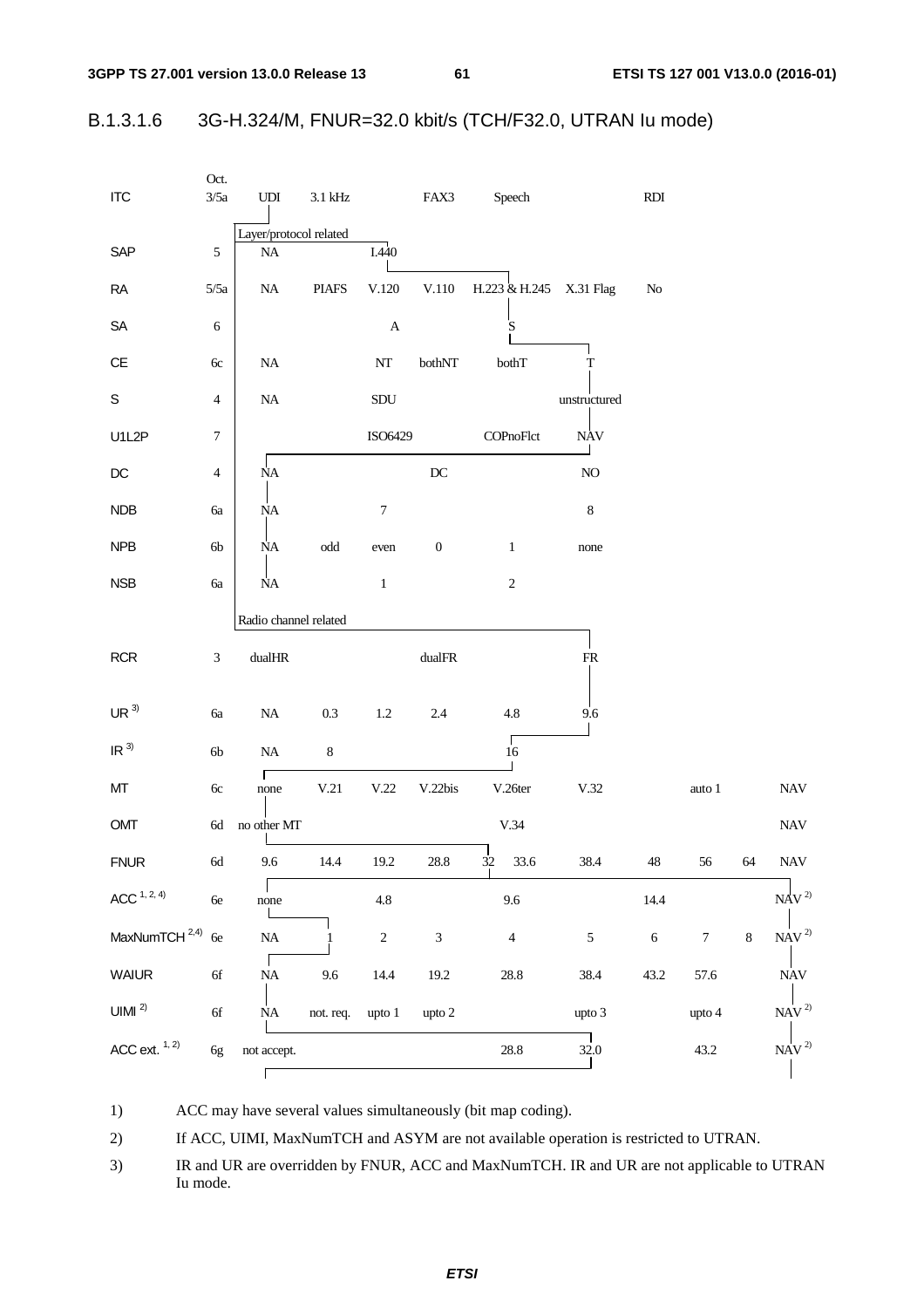### **3GPP TS 27.001 version 13.0.0 Release 13 62 ETSI TS 127 001 V13.0.0 (2016-01)**

4) If the call setup is started in A/Gb or GERAN Iu mode, the MS can set all ACC fields to 'none' (all zeros) and MaxNumTCH parameter to the value 'one TCH' (zero). The network will interpret these values as an indication that a handover to another mode (e.g. UTRAN Iu mode) is needed. Similarly, while in another mode, the MS can inform the network that the MS does not support the requested service in A/Gb or GERAN Iu mode.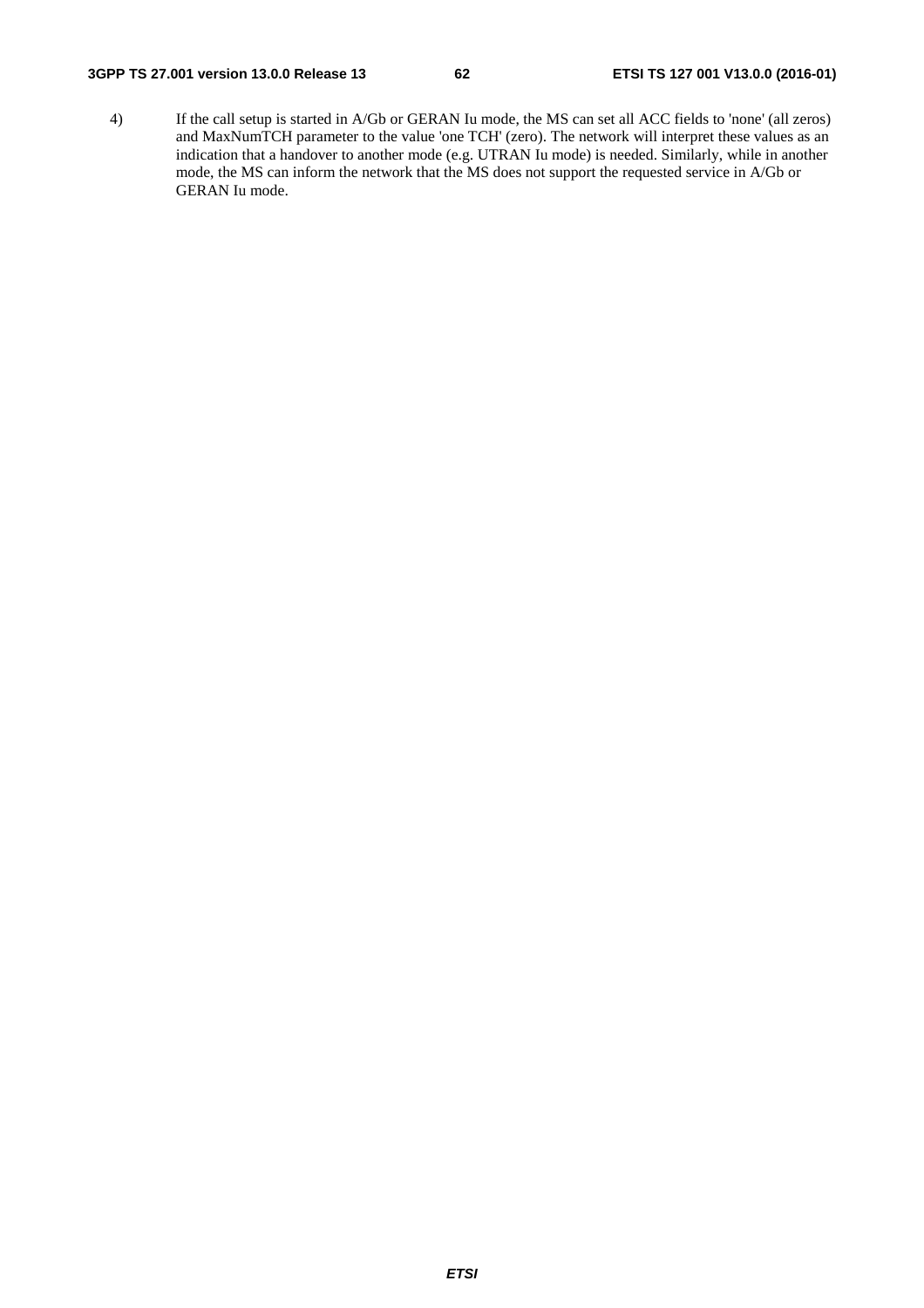B.1.3.1.7 Synchronous transparent 56 kbit/s (RDI) and 64kbit/s (UDI) (UTRAN Iu mode)

See B.1.3.1.3 and B.1.3.1.5.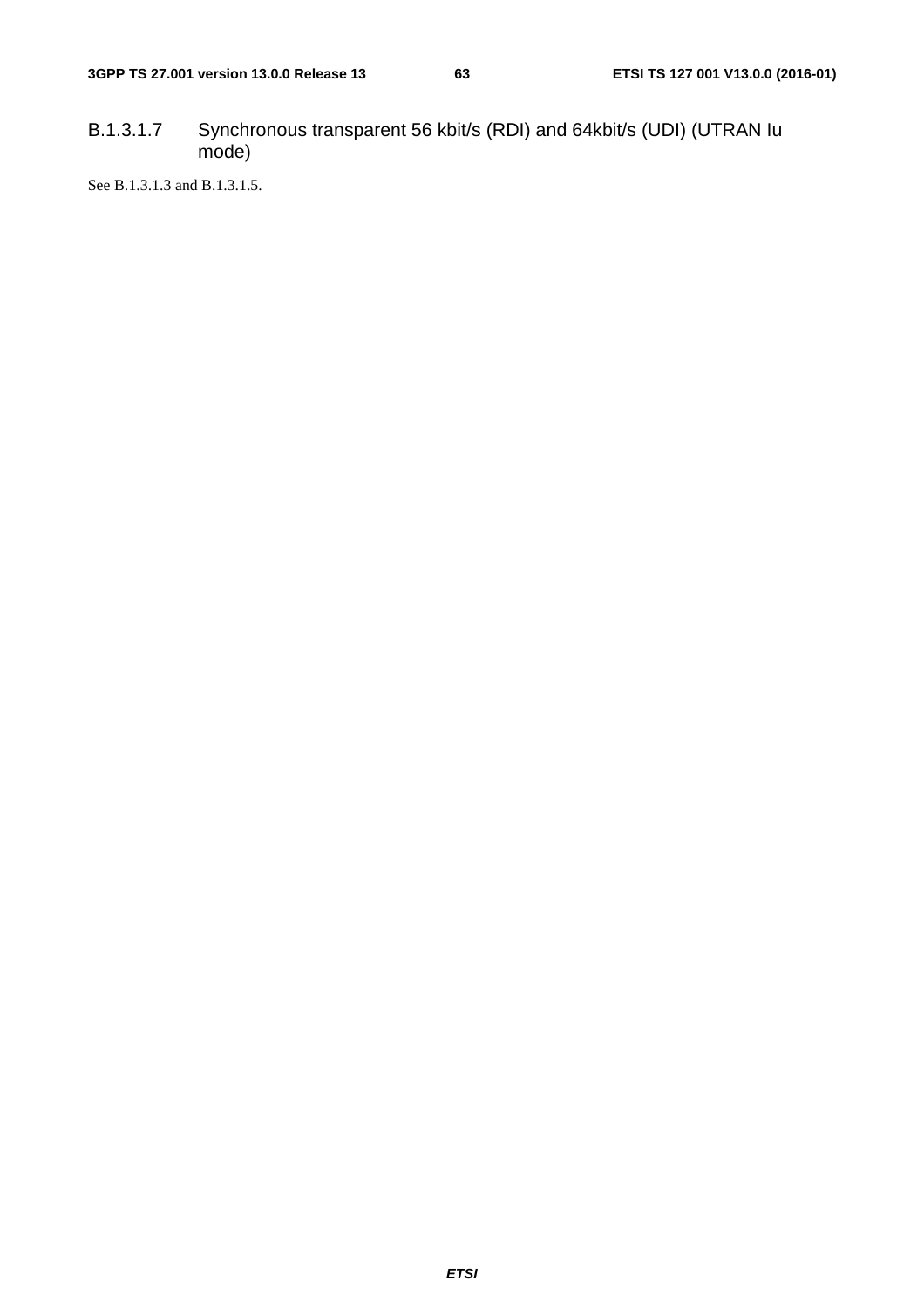# B.1.3.2 3,1 kHz audio ex-PLMN information transfer capability

#### B.1.3.2.1 Non-X.32 Cases

| <b>ITC</b>                        | Oct.<br>3/5a     | $\ensuremath{\mathrm{UDI}}$ | $3.1$ kHz            |                  | FAX3                | Speech                  |                           | RDI            |                |       |                           |
|-----------------------------------|------------------|-----------------------------|----------------------|------------------|---------------------|-------------------------|---------------------------|----------------|----------------|-------|---------------------------|
|                                   |                  | Layer/protocol related      |                      |                  |                     |                         |                           |                |                |       |                           |
| SAP                               | $\mathfrak{S}$   | $\rm NA$                    |                      | I.440            |                     |                         |                           |                |                |       |                           |
| <b>RA</b>                         | 5/5a             | $\rm NA$                    | <b>PIAFS</b>         | V.120            | $\rm V.110$         | H.223 & H.245 X.31 Flag |                           | N <sub>o</sub> |                |       |                           |
| SA                                | 6                | $\rm NA$                    |                      | $\mathbf A$      |                     | $\mathbf S$             |                           |                |                |       |                           |
| $\mathsf{CE}$                     | 6c               | $\rm NA$                    |                      | $\rm{NT}$        | bothNT              | $\rm both T$            | $\mathbf T$               |                |                |       |                           |
| $\mathsf S$                       | $\overline{4}$   | $\rm NA$                    |                      | ${\rm SDU}$      |                     |                         | unstructured              |                |                |       |                           |
| U1L2P                             | $\boldsymbol{7}$ |                             |                      | ISO6429          |                     | COPnoFlct               | $\ensuremath{\text{NAV}}$ |                |                |       |                           |
| $D C$                             | $\overline{4}$   | NA                          |                      |                  | $\operatorname{DC}$ |                         | NO                        |                |                |       |                           |
| <b>NDB</b>                        | бa               | NA                          |                      | $\boldsymbol{7}$ |                     |                         | $\,8\,$                   |                |                |       |                           |
| <b>NPB</b>                        | 6b               | $\rm NA$                    | $\operatorname{odd}$ | even             | $\boldsymbol{0}$    | $\mathbf{1}$            | none                      |                |                |       |                           |
| <b>NSB</b>                        | 6a               | <b>NΑ</b>                   |                      | $\,1\,$          |                     | $\sqrt{2}$              |                           |                |                |       |                           |
|                                   |                  | Radio channel related       |                      |                  |                     |                         |                           |                |                |       |                           |
|                                   |                  |                             |                      |                  |                     |                         |                           |                |                |       |                           |
| <b>RCR</b>                        | $\mathfrak{Z}$   | dualHR                      |                      |                  | $\text{dualFR}$     |                         | ${\sf FR}$                |                |                |       |                           |
| UR                                | 6a               | $\rm NA$                    | 0.3                  | 1.2              | 2.4                 | 4.8                     | 9.6                       |                |                |       |                           |
| $\ensuremath{\mathsf{IR}}\xspace$ | $6b$             | $\rm NA$                    | ŏ                    |                  |                     | $\sqrt{16}$             |                           |                |                |       |                           |
|                                   |                  |                             |                      |                  |                     |                         |                           |                |                |       |                           |
| MT                                | 6c               | none                        | V.21                 | V <sub>.22</sub> | V.22bis             | V.26ter                 | V.32                      |                | auto 1         |       | <b>NAV</b>                |
| OMT                               | 6d               | no other MT                 |                      |                  |                     | V.34                    |                           |                |                |       | <b>NAV</b>                |
| <b>FNUR</b>                       | 6d               | $9.6^{2}$                   | $14.4^{2}$           | $19.2^{2}$       | $28,8^{2}$          | 32<br>33.6              | 38.4                      | 48             | 56             | 64    | <b>NAV</b>                |
| ACC <sup>1</sup>                  | $6e$             | none                        |                      | 4.8              |                     | 9'6                     |                           | 14.4           |                |       | $\ensuremath{\text{NAV}}$ |
| MaxNumTCH                         | 6e               |                             | 1                    | $\sqrt{2}$       | 3                   | 4                       | $\mathfrak{S}$            | $\sqrt{6}$     | $\overline{7}$ | $8\,$ | <b>NAV</b>                |
| <b>WAIUR</b>                      | 6f               | <b>NA</b>                   | 9.6                  | 14.4             | 19.2                | 28.8                    | 38.4                      | 43.2           | 57.6           |       | <b>NAV</b>                |
| UIMI                              | 6f               | $\rm NA$                    | not. req.            | upto 1           | upto 2              |                         | upto 3                    |                | upto 4         |       | <b>NAV</b>                |
| ACC ext. $1)$                     | 6g               |                             |                      |                  |                     | 28.8                    | $32.0\,$                  |                | 43.2           |       | <b>NAV</b>                |
| ASYM                              | 6g               | no. pref.                   |                      |                  |                     | u1 biased               |                           | d1 biased      |                |       | <b>NAV</b>                |

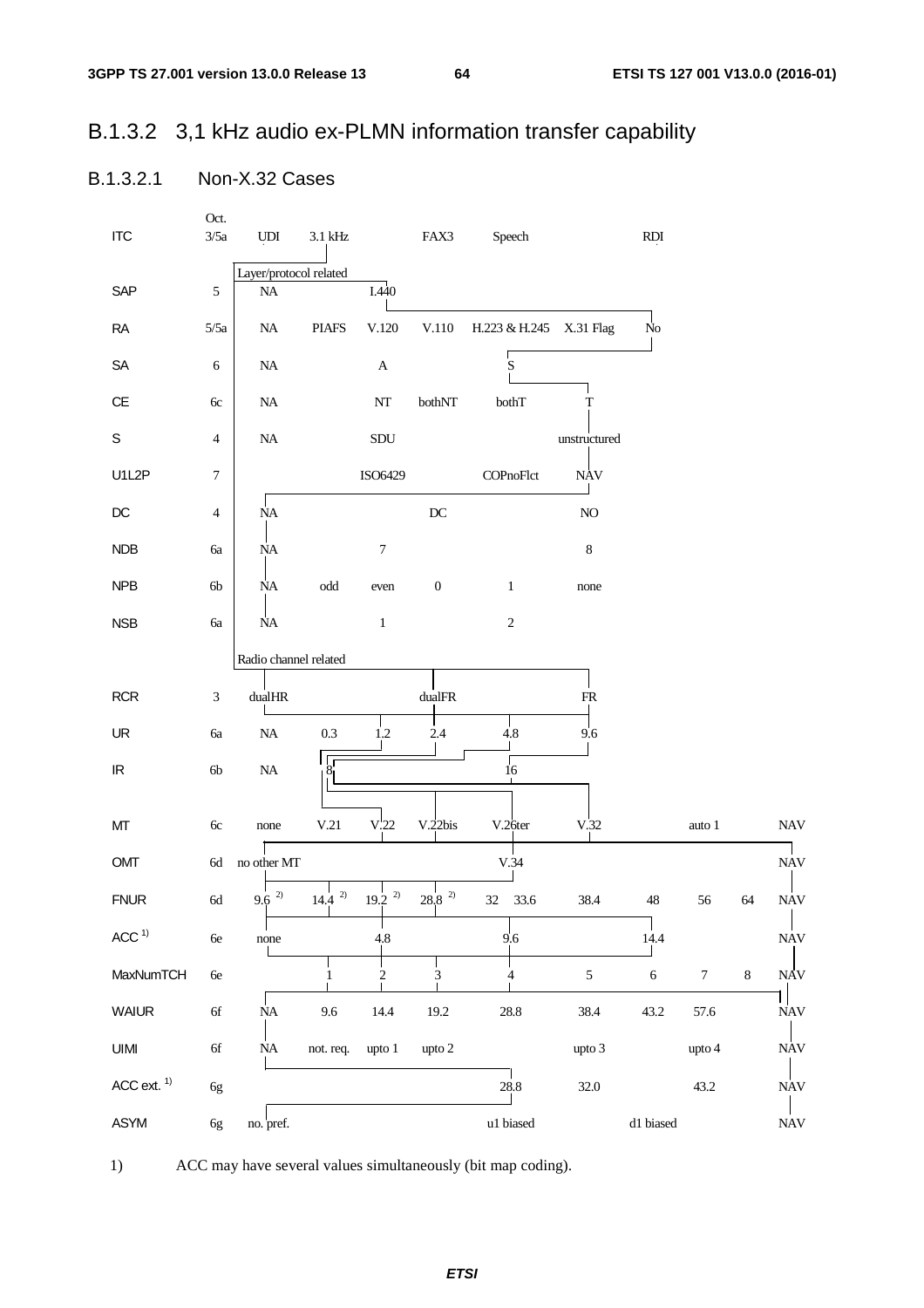### B.1.3.2.2 X.32 Case

Void.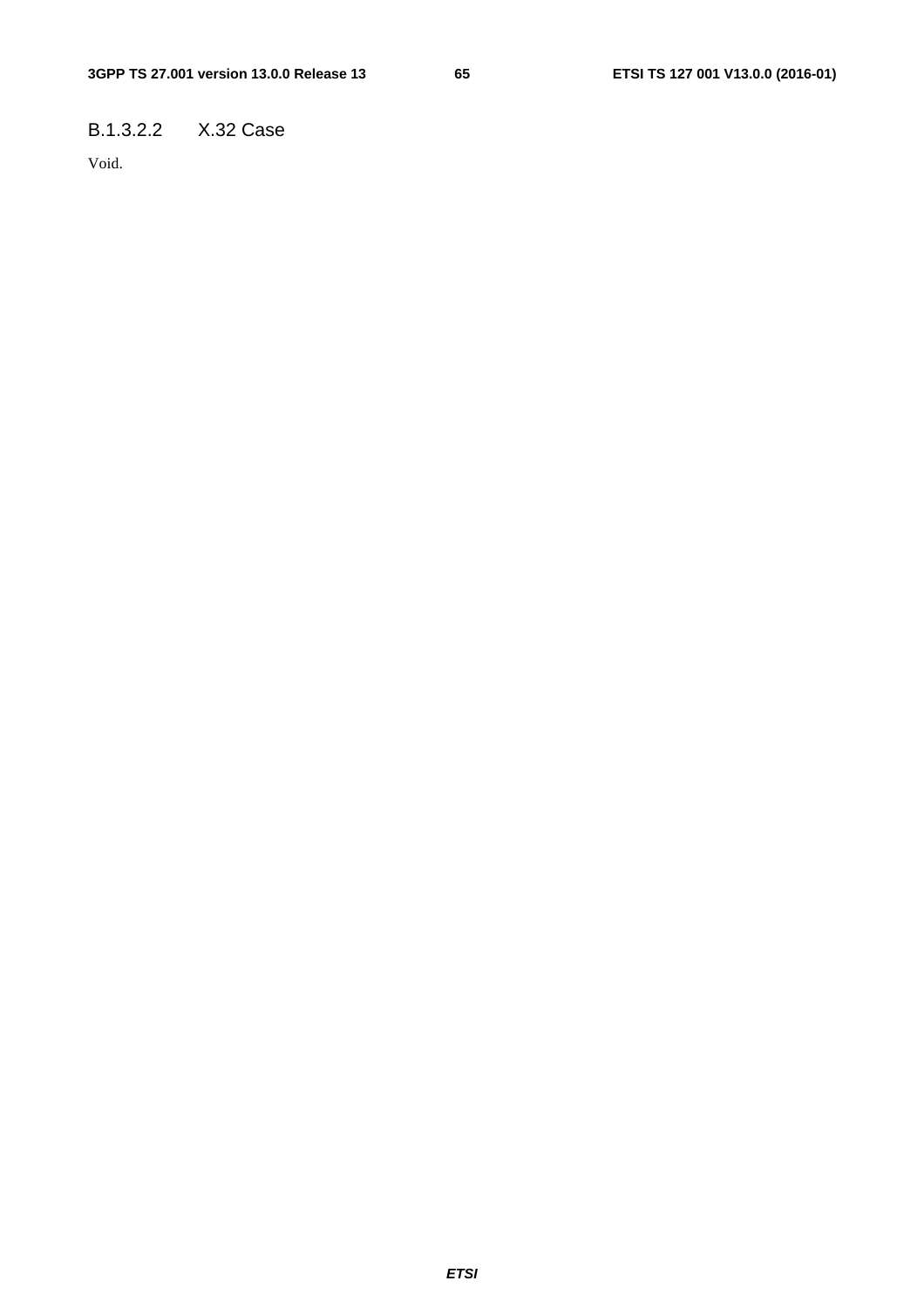### B.1.3.2.3 3G-H.324/M Case



1) ACC may have several values simultaneously (bit map coding).

2) FNUR 33.6 kbit/s applies to UTRAN Iu mode only.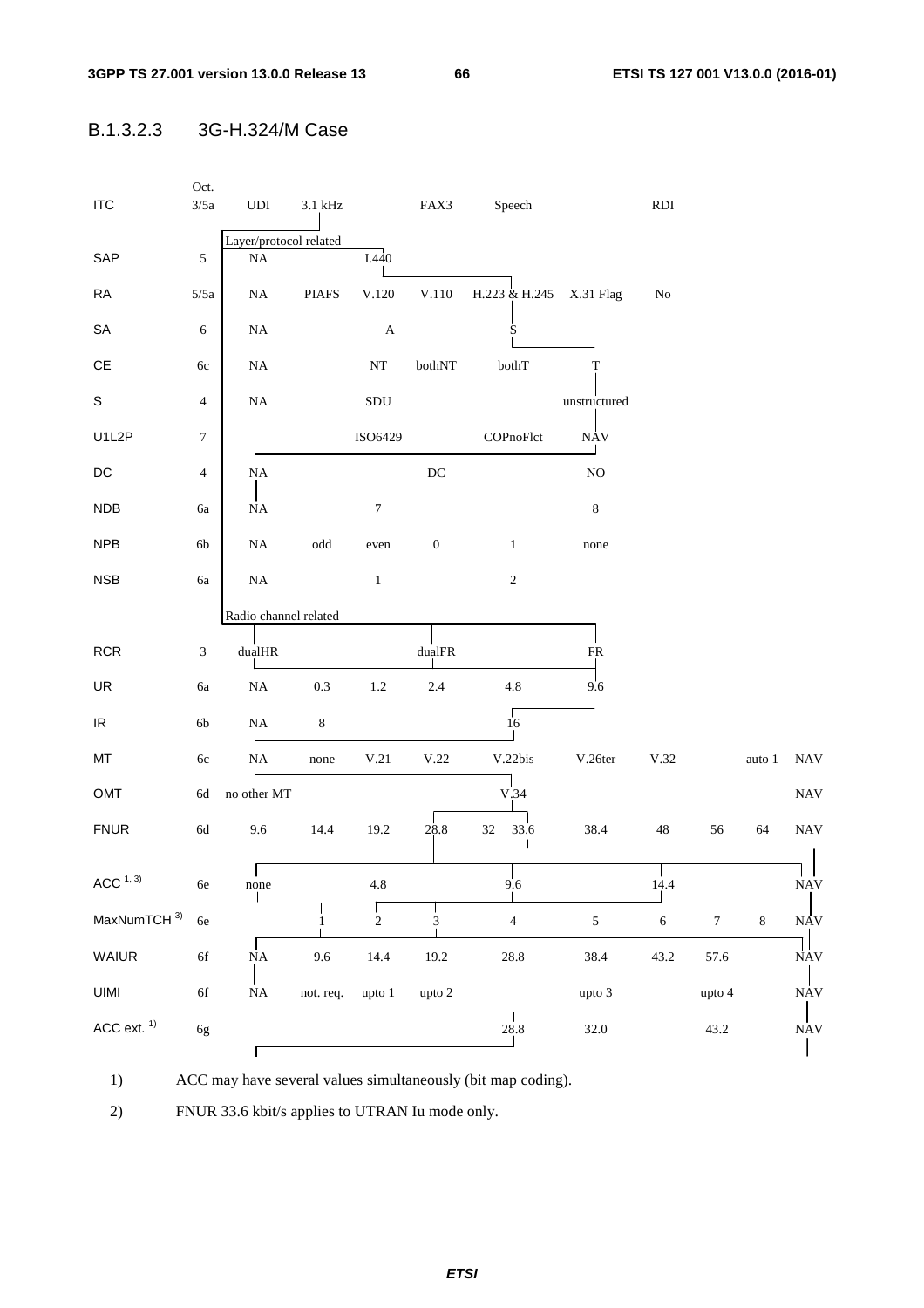3) If the call setup is started in A/Gb or GERAN Iu mode, the MS can set all ACC fields to 'none' (all zeros) and MaxNumTCH parameter to the value 'one TCH' (zero). The network will interpret these values as an indication that a handover to another mode (e.g. UTRAN Iu mode) is needed. Similarly, while in another mode, the MS can inform the network that the MS does not support the requested service in A/Gb or GERAN Iu mode.

# B.1.4 Bearer Service 40 ... 46, PAD Access Asynchronous

Void.

B.1.5 Bearer Service 50 ... 53 ,Data Packet Duplex Synchronous, Unrestricted digital information transfer capability

Void.

B.1.6 Bearer Service 61, Alternate Speech/Data

Void.

B.1.7 Bearer Service 81, Speech followed by Data

Void.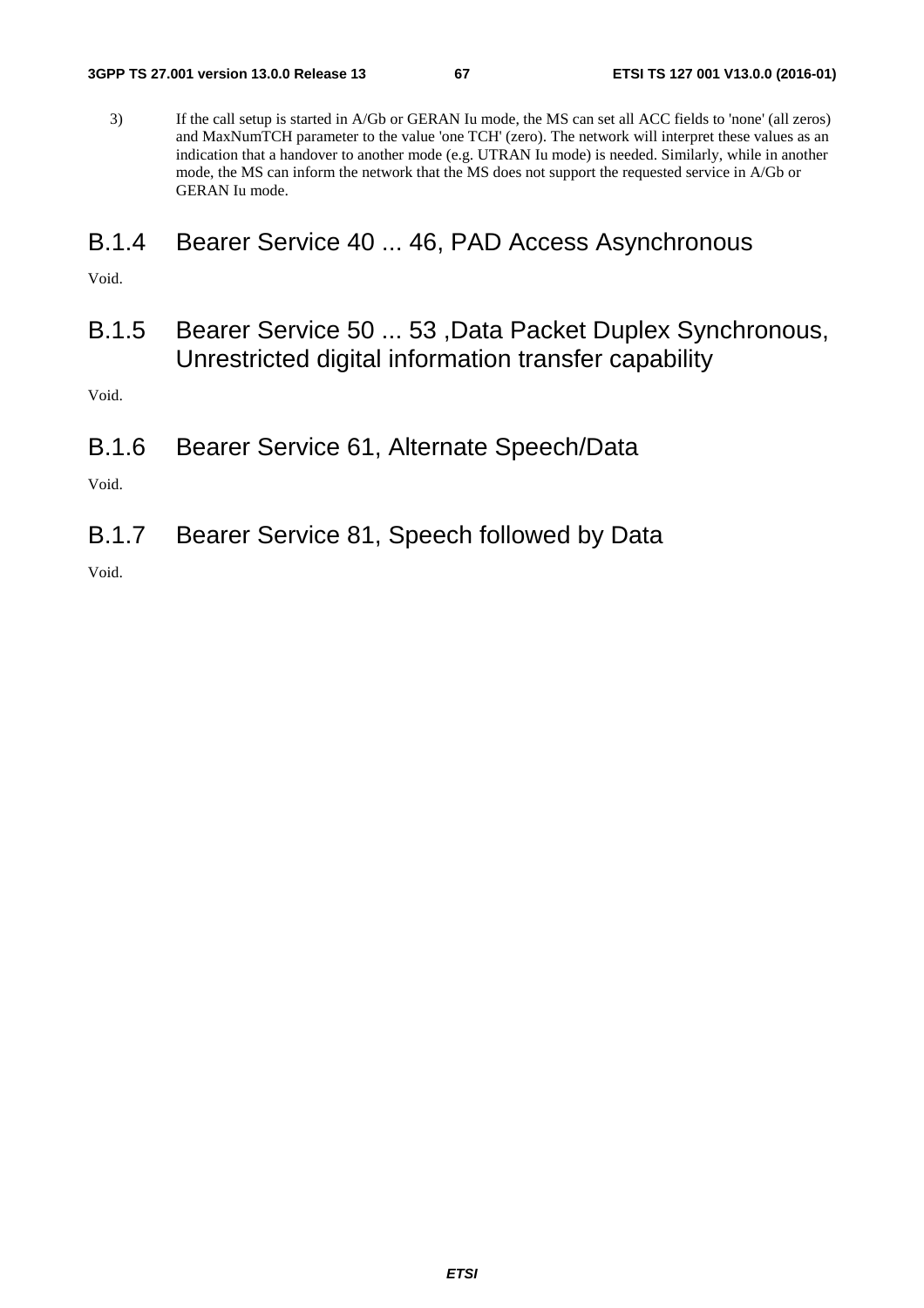Oct.

| <b>B.1.8</b> | Teleservice 11  12, Speech |  |
|--------------|----------------------------|--|
|--------------|----------------------------|--|

| <b>ITC</b>                        | 3/5a                        | $\ensuremath{\mathrm{UDI}}$ | $3.1\,\mathrm{kHz}$  |                  | FAX3             | Speech                  |                | <b>RDI</b>      |                  |         |                           |
|-----------------------------------|-----------------------------|-----------------------------|----------------------|------------------|------------------|-------------------------|----------------|-----------------|------------------|---------|---------------------------|
|                                   |                             | Layer/protocol related      |                      |                  |                  |                         |                |                 |                  |         |                           |
| SAP                               | $\sqrt{5}$                  | $\rm NA$                    |                      | I.440            |                  |                         |                |                 |                  |         | <b>NAV</b>                |
| RA                                | 5/5a                        | NA                          | <b>PIAFS</b>         | V.120            | V.110            | H.223 & H.245 X.31 Flag |                | No              |                  |         | <b>NAV</b>                |
| SA                                | $\sqrt{6}$                  | $\rm NA$                    |                      | $\mathbf A$      |                  | ${\bf S}$               |                |                 |                  |         | <b>NAV</b>                |
| CE                                | 6c                          | $\rm NA$                    |                      | $\mathbf{NT}$    | bothNT           | bothT                   | ${\bf T}$      |                 |                  |         | <b>NAV</b>                |
| S                                 | $\overline{4}$              | $\rm NA$                    |                      | SDU              |                  |                         | unstructured   |                 |                  |         | <b>NAV</b>                |
| U1L2P                             | $\tau$                      |                             |                      | ISO6429          |                  | COPnoFlct               |                |                 |                  |         | <b>NAV</b>                |
| $\mathsf{DC}$                     | $\overline{4}$              | NA                          |                      |                  | $D\!C$           |                         | $\rm NO$       |                 |                  |         | <b>NAV</b>                |
| NDB                               | 6a                          | $\rm NA$                    |                      | $\boldsymbol{7}$ |                  |                         | $\,8\,$        |                 |                  |         | <b>NAV</b>                |
| NPB                               | 6b                          | $\rm NA$                    | $\operatorname{odd}$ | even             | $\boldsymbol{0}$ | $\mathbf{1}$            | none           |                 |                  |         | <b>NAV</b>                |
| <b>NSB</b>                        | <b>6a</b>                   | $\rm NA$                    |                      | $\,1$            |                  | $\boldsymbol{2}$        |                |                 |                  |         | <b>NAV</b>                |
|                                   |                             | Radio channel related       |                      |                  |                  |                         |                |                 |                  |         |                           |
| <b>RCR</b>                        | $\ensuremath{\mathfrak{Z}}$ | dualHR                      |                      |                  | dualFR           |                         | ${\rm FR}$     |                 |                  |         |                           |
| UR                                | 6a                          | NA                          | $0.3\,$              | 1.2              | 2.4              | 4.8                     | 9.6            |                 |                  |         | <b>NAV</b>                |
| $\ensuremath{\mathsf{IR}}\xspace$ | 6 <sub>b</sub>              | $\rm NA$                    | $\,8\,$              |                  |                  | 16                      |                |                 |                  |         | <b>NAV</b>                |
| MT                                | 6c                          | none                        | V.21                 | V.22             | V.22bis          | V.26ter                 | V.32           |                 | auto 1           |         | <b>NAV</b>                |
| OMT                               | 6d                          | no other MT                 |                      |                  |                  | V.34                    |                |                 |                  |         | <b>NAV</b>                |
| <b>FNUR</b>                       | $6d$                        | 9.6                         | 14.4                 | 19.2             | 28.8             | 33.6<br>32              | 38.4           | 48              | 56               | 64      | <b>NAV</b>                |
| ACC                               | $6e$                        | none                        |                      | $4.8\,$          |                  | 9.6                     |                | 14.4            |                  |         | NAV                       |
| MaxNumTCH                         | $6e$                        |                             | $\,1\,$              | $\sqrt{2}$       | $\mathfrak{Z}$   | $\overline{4}$          | $\mathfrak{S}$ | $\sqrt{6}$      | $\boldsymbol{7}$ | $\,8\,$ | <b>NAV</b>                |
| <b>WAIUR</b>                      | $6f$                        | $\rm NA$                    | 9.6                  | 14.4             | 19.2             | 28.8                    | 38.4           | 43.2            | 57.6             |         | <b>NAV</b>                |
| <b>UIMI</b>                       | $6f$                        | $\rm NA$                    | not. req.            | upto 1           | upto 2           |                         | upto 3         |                 | upto 4           |         | $\ensuremath{\text{NAV}}$ |
| ACC ext.                          | 6g                          |                             |                      |                  |                  | 28.8                    | $32.0\,$       |                 | 43.2             |         | <b>NAV</b>                |
| <b>ASYM</b>                       | 6g                          | no. pref.                   |                      |                  |                  | u1 biased               |                | $\rm d1$ biased |                  |         | $\ensuremath{\text{NAV}}$ |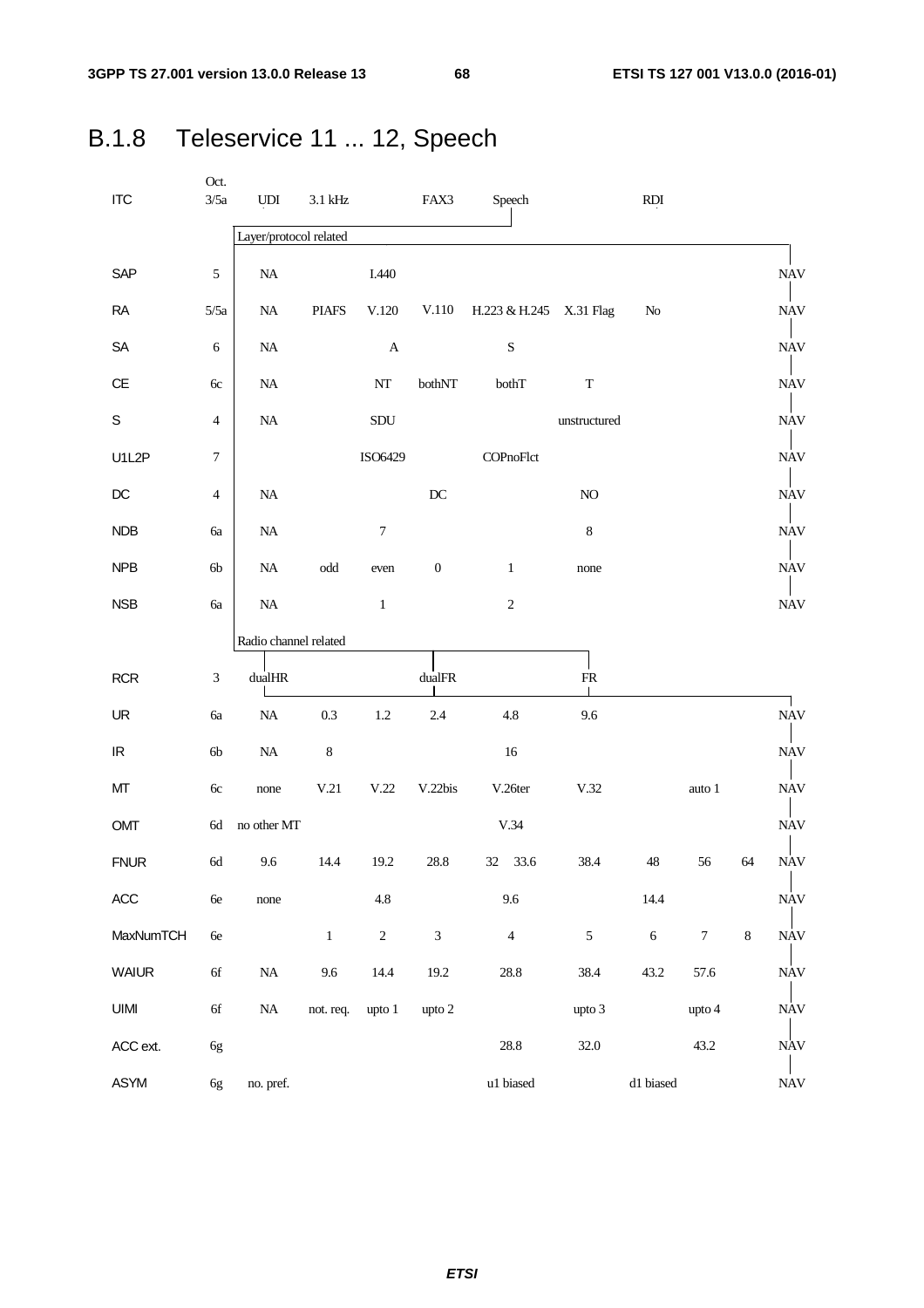# B.1.9 Teleservice 21 ... 23, Short Message

Not applicable.

# B.1.10 Teleservice 61, Alternate Speech and Facsimile group 3

The information element of the "repeat indicator" is set to the value "circular for successive selection (alternate)".

# B.1.10.1 Teleservice 61, Speech

See subclause B.1.8.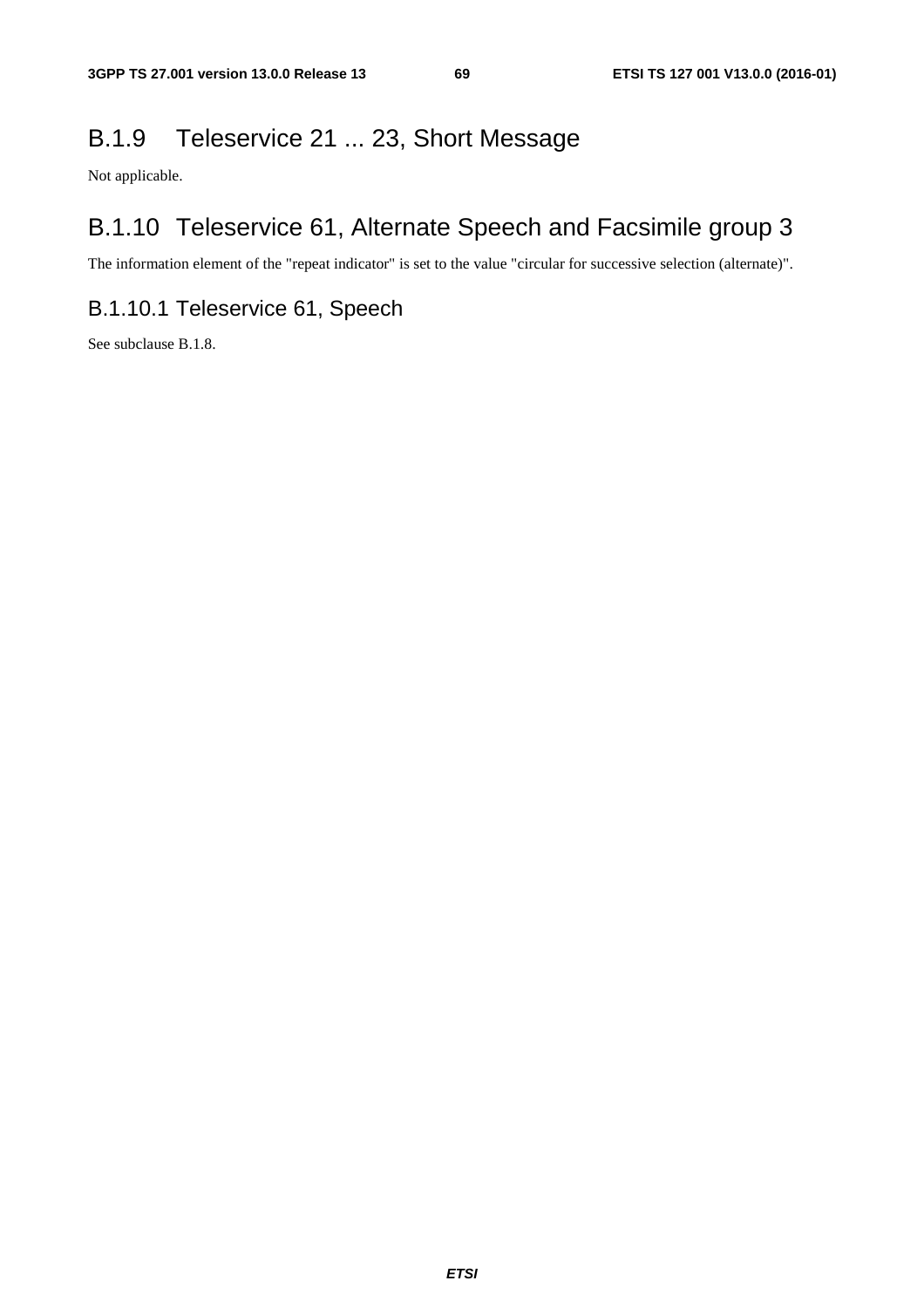| <b>ITC</b>                        | Oct.<br>3/5a                | <b>UDI</b>             | $3.1\ \mathrm{kHz}$  |                  | FAX3                | Speech                  |                           | RDI        |                  |         |                           |
|-----------------------------------|-----------------------------|------------------------|----------------------|------------------|---------------------|-------------------------|---------------------------|------------|------------------|---------|---------------------------|
|                                   |                             | Layer/protocol related |                      |                  |                     |                         |                           |            |                  |         |                           |
| SAP                               | 5                           | NA                     |                      | I.440            |                     |                         |                           |            |                  |         |                           |
| <b>RA</b>                         | 5/5a                        | $\rm NA$               | <b>PIAFS</b>         | V.120            | $\rm V.110$         | H.223 & H.245           | X.31 Flag                 | No         |                  |         |                           |
| SA                                | 6                           | $\rm NA$               |                      | $\mathbf A$      |                     | $\overline{\mathbf{S}}$ |                           |            |                  |         |                           |
| $\mathsf{CE}$                     | $6c$                        | $\rm NA$               |                      | $\mathbf{NT}$    | bothNT              | bothT                   | T                         |            |                  |         |                           |
| $\mathbb S$                       | $\overline{4}$              | $\rm NA$               |                      | ${\bf SDU}$      |                     |                         | unstructured              |            |                  |         |                           |
| U1L2P                             | $\boldsymbol{7}$            |                        |                      | ISO6429          |                     | $COP$ no $Flct$         | $\ensuremath{\text{NAV}}$ |            |                  |         |                           |
| $DC$                              | $\overline{4}$              | ŃA                     |                      |                  | $\operatorname{DC}$ |                         | $\rm NO$                  |            |                  |         |                           |
| NDB                               | 6a                          | <b>NΑ</b>              |                      | $\boldsymbol{7}$ |                     |                         | $\bf 8$                   |            |                  |         |                           |
| <b>NPB</b>                        | 6b                          | NΑ                     | $\operatorname{odd}$ | even             | $\boldsymbol{0}$    | $\mathbf{1}$            | none                      |            |                  |         |                           |
| <b>NSB</b>                        | <b>6a</b>                   | <b>NΑ</b>              |                      | $\,1$            |                     | $\sqrt{2}$              |                           |            |                  |         |                           |
|                                   |                             | Radio channel related  |                      |                  |                     |                         |                           |            |                  |         |                           |
| <b>RCR</b>                        | $\ensuremath{\mathfrak{Z}}$ | $\text{dualHR}$        |                      |                  | $\text{dualFR}$     |                         | ${\sf FR}$                |            |                  |         |                           |
| UR                                | 6a                          | $\rm NA$               | 0.3                  | 1.2              | 2.4                 | 4.8                     | 9.6                       |            |                  |         |                           |
| $\ensuremath{\mathsf{IR}}\xspace$ | $6\mathrm{b}$               | $\rm NA$               | 8                    |                  |                     | $\frac{1}{16}$          |                           |            |                  |         |                           |
| МT                                | 6c                          | none                   | V.21                 | $\rm V.22$       | V.22bis             | V.26ter                 | V.32                      |            | auto 1           |         | <b>NAV</b>                |
| OMT                               | $6\mathrm{d}$               | no other MT            |                      |                  |                     | V.34                    |                           |            |                  |         | <b>NAV</b>                |
| <b>FNUR</b>                       | $6\mathrm{d}$               | 9.6                    | 14.4                 | 19.2             | $28.8\,$            | 33.6<br>32              | 38.4                      | 48         | 56               | 64      | <b>NAV</b>                |
| ACC $1$                           | $6e$                        | $none$                 |                      | $4.8\,$          |                     | 9.6                     |                           | 14.4       |                  |         | <b>NAV</b>                |
| MaxNumTCH                         | $6\mathrm{e}$               |                        | 1                    | $\overline{c}$   | $\sqrt{3}$          | $\overline{4}$          | $\sqrt{5}$                | $\sqrt{6}$ | $\boldsymbol{7}$ | $\,8\,$ | NAV                       |
| <b>WAIUR</b>                      | $6\mathrm{f}$               | $\rm NA$               | $9.6\,$              | 14.4             | 19.2                | $28.8\,$                | 38.4                      | 43.2       | 57.6             |         | <b>NAV</b>                |
| <b>UIMI</b>                       | $6\mathrm{f}$               | NA                     | not. req.            | upto 1           | upto 2              |                         | upto 3                    |            | upto 4           |         | $\ensuremath{\text{NAV}}$ |
| ACC ext.                          | 6g                          |                        |                      |                  |                     | $28.8\,$                | 32.0                      |            | 43.2             |         | <b>NAV</b>                |
| ASYM                              | 6g                          | no. pref.              |                      |                  |                     | u1 biased               |                           | d1 biased  |                  |         | <b>NAV</b>                |

# B.1.10.2 Teleservice 61, Facsimile group 3 in A/Gb mode

 $1)$ ACC may have several values simultaneously (bit map coding).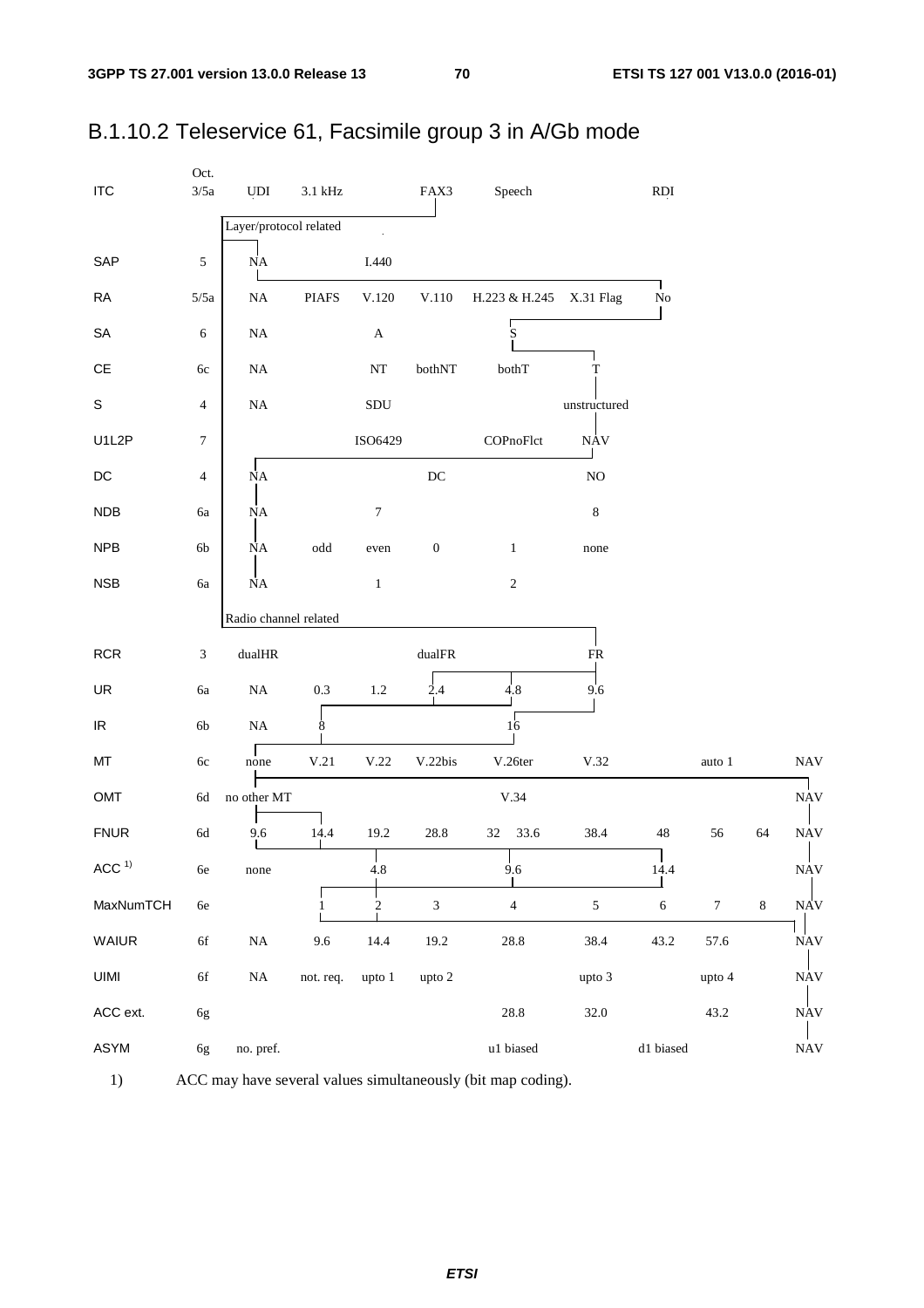| <b>ITC</b>                        | Oct.<br>3/5a                | $\ensuremath{\mathrm{UDI}}$ | $3.1\,\mathrm{kHz}$  |                  | FAX3                    | Speech                  |              | RDI        |                  |         |                           |
|-----------------------------------|-----------------------------|-----------------------------|----------------------|------------------|-------------------------|-------------------------|--------------|------------|------------------|---------|---------------------------|
|                                   |                             | Layer/protocol related      |                      | J.               |                         |                         |              |            |                  |         |                           |
| SAP                               | $\sqrt{5}$                  | <b>NA</b>                   |                      | I.440            |                         |                         |              |            |                  |         |                           |
| RA                                | 5/5a                        | $\rm NA$                    | <b>PIAFS</b>         | V.120            | V.110                   | H.223 & H.245 X.31 Flag |              | ${\rm No}$ |                  |         |                           |
| SA                                | $\sqrt{6}$                  | $\rm NA$                    |                      | Ą                |                         | $\mathbf S$             |              |            |                  |         |                           |
| CE                                | 6c                          | $\rm NA$                    |                      | NT               | $\mbox{both} \text{NT}$ | $\text{both}\mathbf{T}$ | $\mathbf T$  |            |                  |         |                           |
| $\mathbf S$                       | $\overline{4}$              | $\rm NA$                    |                      | SDU              |                         |                         | unstructured |            |                  |         |                           |
| U1L2P                             | $\boldsymbol{7}$            |                             |                      | ISO6429          |                         | COPnoFlct <sup>3)</sup> | <b>NAV</b>   |            |                  |         |                           |
| $D C$                             | $\overline{4}$              | $\rm NA$                    |                      |                  | $\operatorname{DC}$     |                         | $\rm NO$     |            |                  |         |                           |
| NDB                               | 6a                          | $\rm NA$                    |                      | $\boldsymbol{7}$ |                         |                         | 8            |            |                  |         |                           |
| <b>NPB</b>                        | 6b                          | $\rm NA$                    | $\operatorname{odd}$ | even             | $\boldsymbol{0}$        | $\mathbf{1}$            | none         |            |                  |         |                           |
| <b>NSB</b>                        | 6a                          | $\rm NA$                    |                      | $\,1\,$          |                         | $\sqrt{2}$              |              |            |                  |         |                           |
|                                   |                             | Radio channel related       |                      |                  |                         |                         |              |            |                  |         |                           |
| <b>RCR</b>                        | $\ensuremath{\mathfrak{Z}}$ | $\text{dualHR}$             |                      |                  | $\text{dualFR}$         |                         | FR           |            |                  |         |                           |
| UR                                | $6a$                        | $\rm NA$                    | 0.3                  | 1.2              | $2.4\,$                 | $4.8\,$                 | 9.6          |            |                  |         | <b>NAV</b>                |
| $\ensuremath{\mathsf{IR}}\xspace$ | 6 <sub>b</sub>              | $\rm NA$                    | $\,8\,$              |                  |                         | 16                      |              |            |                  |         | <b>NAV</b>                |
| MT                                | $6c$                        | none                        | V.21                 | $\rm V.22$       | V.22bis                 | V.26ter                 | V.32         |            | auto 1           |         | <b>NAV</b>                |
| OMT                               | $6\mathrm{d}$               | no other MT                 |                      |                  |                         | V.34                    |              |            |                  |         | <b>NAV</b>                |
| <b>FNUR</b>                       | $6\mathrm{d}$               | 9.6                         | 14.4                 | 19.2             | 28.8                    | 33.6<br>32              | 38.4         | 48         | 56               | 64      | <b>NAV</b>                |
| ACC                               | $6e$                        | none                        |                      | $4.8\,$          |                         | 9.6                     |              | 14.4       |                  |         | $\ensuremath{\text{NAV}}$ |
| MaxNumTCH                         | $6e$                        |                             | $\mathbf{1}$         | $\sqrt{2}$       | $\mathfrak{Z}$          | $\sqrt{4}$              | $\sqrt{5}$   | $\sqrt{6}$ | $\boldsymbol{7}$ | $\,8\,$ | <b>NAV</b>                |
| <b>WAIUR</b>                      | $6f$                        | <b>NA</b>                   | 9.6                  | 14.4             | $19.2\,$                | 28.8                    | 38.4         | 43.2       | 57.6             |         | <b>NAV</b>                |
| UIMI                              | 6f                          | NA                          | not. req.            | upto 1           | upto 2                  |                         | upto 3       |            | upto 4           |         | $\ensuremath{\text{NAV}}$ |
| ACC ext.                          | 6g                          |                             |                      |                  |                         | $28.8\,$                | 32.0         |            | 43.2             |         | <b>NAV</b>                |
| ASYM                              | 6g                          | no. pref.                   |                      |                  |                         | u1 biased               |              | d1 biased  |                  |         | <b>NAV</b>                |

# B.1.10.3 Teleservice 61, Facsimile group 3 in UTRAN Iu mode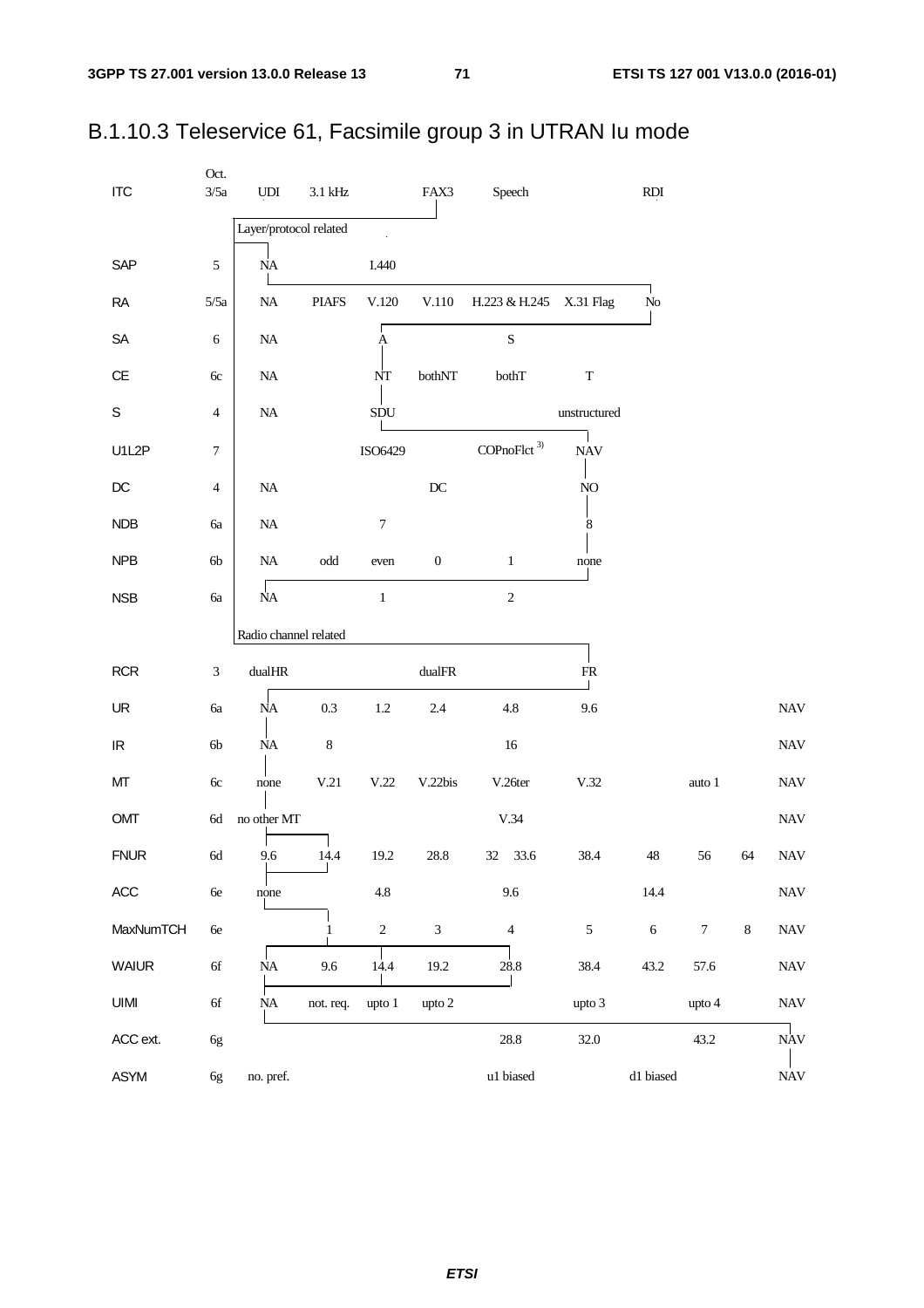### B.1.11 Teleservice 62, Automatic Facsimile group 3

Ref. subclause B.1.10, the information element "repeat indicator" is not available/valid.

# B.1.12 Valid combinations of FNUR, WAIUR, ACC, mTCH

#### B.1.12.1 Transparent Services

The MS is allowed to signal any combination of FNUR, ACC and mTCH compliant to the following table. The network is allowed to assign any Channel Mode compliant to the following table.

| <b>FNUR</b> |      | mTCH (Note                                                                                      |                      |                    | <b>ACC (Note 1,6,9)</b>       |                    |                    |                                  |                | <b>Channel Mode (Note 4,5)</b> |                                  |                          |
|-------------|------|-------------------------------------------------------------------------------------------------|----------------------|--------------------|-------------------------------|--------------------|--------------------|----------------------------------|----------------|--------------------------------|----------------------------------|--------------------------|
|             |      | 7, 9)                                                                                           |                      |                    |                               |                    |                    |                                  |                |                                |                                  |                          |
|             |      |                                                                                                 | 8                    | 6                  | TCH/F4. TCH/F9. TCH/F1<br>4.4 | TCH/F<br>28.8      | TCH/F<br>32.0      | 8                                | 6              | TCH/F4. TCH/F9. TCH/F1<br>4.4  | TCH/F<br>28.8                    | TCH/F<br>32.0            |
| 9.6 kbit/s  |      | 1                                                                                               | $\ast$               | <sup>+</sup>       | $\star$<br>$\star$            | $\ast$<br>$\star$  | ×<br>$\star$       |                                  | 1              |                                |                                  |                          |
|             |      | 2                                                                                               | $\ddot{}$<br>$\star$ | $\ast$             |                               | $\star$            | $\star$            | 2                                | 1              |                                |                                  | L.                       |
| 14.4 kbit/s |      | 1                                                                                               | $\star$              |                    | $\ddot{}$<br>$\star$          | $\star$            | $\star$            | L.                               |                | 1                              | $\overline{a}$                   |                          |
|             |      | $\overline{\mathbf{c}}$<br>3                                                                    | $\ddot{}$            | $\ddag$<br>$\star$ | $\star$                       | $\star$            | $\star$            | ä,<br>3                          | 2(N2)<br>2(N2) | 1<br>1                         | $\overline{a}$                   | $\overline{\phantom{0}}$ |
| 19.2 kbit/s |      | $\overline{2}$                                                                                  | $\star$              | $\ddot{}$          | $\star$                       | $\star$            | $\star$            | L,                               | 2              | $\overline{\phantom{a}}$       | $\overline{a}$                   | ÷,                       |
|             |      | 4                                                                                               | $\ddot{}$            | ÷                  | $\star$                       | $\star$            | $\star$            | 4                                | 2              |                                |                                  |                          |
| 28.8 kbit/s |      | 1                                                                                               | $\star$<br>$\star$   | $\star$<br>$\star$ | $\star$                       | ٠<br>$\star$       | $\star$<br>$\star$ |                                  | $\blacksquare$ | ÷,                             | 1                                |                          |
|             |      | $\overline{\mathbf{c}}$<br>3                                                                    | $\star$              |                    | $\ddot{}$<br>$\star$          | $\star$            | $\star$            |                                  | 3              | 2<br>2                         | 1<br>1                           |                          |
| 32.0 kbit/s |      | $\overline{1}$                                                                                  | $\ast$               | +<br>$\star$       | $\ast$                        | $\ast$             | $\ddot{}$          | $\blacksquare$                   | $\blacksquare$ |                                | ä,                               | 1                        |
| 38.4 kbit/s |      | $\overline{3}$                                                                                  | $\star$              | $\star$            | +                             | $\ast$             | $\star$            | $\blacksquare$                   | $\blacksquare$ | 3(N2)                          | $\blacksquare$                   | $\blacksquare$           |
|             |      | 4                                                                                               | $\star$              | $\ddot{}$          | $\star$                       | $\star$            | $\star$            | $\blacksquare$                   | 4              | 3(N2)                          | $\blacksquare$                   | ۰                        |
| 48.0 kbit/s |      | 4                                                                                               | $\star$              | $\star$            | $+$                           | $\star$            | $\star$            | ÷.                               | ä,             | 4 (N <sub>2</sub> )            | $\blacksquare$                   | L.                       |
|             |      | 5                                                                                               | $\star$              | +                  | $\star$                       | $\star$            | $\star$            | $\sim$                           | 5              | 4 (N <sub>2</sub> )            | $\blacksquare$                   | Ξ.                       |
| 56.0 kbit/s |      | $\overline{2}$                                                                                  | $\star$<br>$\star$   | $\star$<br>$\star$ | $\star$                       | $\star$<br>$\star$ | $\ddot{}$<br>*     | ÷,                               | L              |                                | ÷,                               | 2(N8)                    |
|             |      | 4<br>5                                                                                          | $\star$              | +                  | $\ddot{}$<br>$\star$          | $\star$            | $\star$            | $\blacksquare$<br>$\blacksquare$ | ÷.<br>5 (N3)   | 4 (N2)<br>4 (N <sub>2</sub> )  | $\blacksquare$<br>$\blacksquare$ | 2(N8)<br>2(N8)           |
| 64.0 kbit/s |      | $\overline{2}$                                                                                  |                      |                    |                               | $\star$            | $\ddot{}$          | $\overline{a}$                   |                |                                | $\blacksquare$                   | 2(N8)                    |
|             |      | 5                                                                                               | ÷                    | $\star$            | $\ddag$                       | $\star$            | *                  |                                  | $\blacksquare$ | 5(N2)                          | $\blacksquare$                   | 2(N8)                    |
|             |      | 6                                                                                               |                      | $\ddot{}$          | $\star$                       | $\star$            | $\star$            |                                  | 6              | 5 (N2)                         | $\overline{a}$                   | 2(N8)                    |
| NB:         |      | N in the table stands for NOTE.                                                                 |                      |                    |                               |                    |                    |                                  | (N2,3)         |                                |                                  |                          |
| NOTE 1:     |      | A '+' indicates that a certain channel coding shall be included in the ACC and a '*' indicates  |                      |                    |                               |                    |                    |                                  |                |                                |                                  |                          |
|             |      | that it may or may not be included.                                                             |                      |                    |                               |                    |                    |                                  |                |                                |                                  |                          |
| NOTE 2:     |      | Padding Required, ref 3GPP TS 44.021.                                                           |                      |                    |                               |                    |                    |                                  |                |                                |                                  |                          |
|             |      | NOTE 3: Air interface user rate 11,2 kbit/s, ref. 3GPP TS 44.021.                               |                      |                    |                               |                    |                    |                                  |                |                                |                                  |                          |
|             |      | NOTE 4: A '-' indicates that this channel coding cannot be assigned for this FNUR.              |                      |                    |                               |                    |                    |                                  |                |                                |                                  |                          |
| NOTE 5:     |      | A certain channel coding may only be assigned if indicated as acceptable in the ACC.            |                      |                    |                               |                    |                    |                                  |                |                                |                                  |                          |
|             |      | NOTE 6: In case the MS signals an ACC containing TCH/F4.8 only and the network does not support |                      |                    |                               |                    |                    |                                  |                |                                |                                  |                          |
|             |      | TCH/F4.8 channel coding, then the network may act as if TCH/F9.6 were included in the ACC.      |                      |                    |                               |                    |                    |                                  |                |                                |                                  |                          |
| NOTE 7:     |      | The MS is allowed to signal higher values for mTCH than indicated in the table for the          |                      |                    |                               |                    |                    |                                  |                |                                |                                  |                          |
|             |      | signalled FNUR and ACC. Before initiating the assignment procedure, the MSC, if necessary,      |                      |                    |                               |                    |                    |                                  |                |                                |                                  |                          |
|             |      | shall lower the value of the mTCH to the highest value applicable for the signalled FNUR and    |                      |                    |                               |                    |                    |                                  |                |                                |                                  |                          |
|             | ACC. |                                                                                                 |                      |                    |                               |                    |                    |                                  |                |                                |                                  |                          |
| NOTE 8:     |      | Can only be used for bit transparent 56 (RDI) and 64 (UDI) kbit/s connections in 56 kbit/s and  |                      |                    |                               |                    |                    |                                  |                |                                |                                  |                          |
|             |      | 64 kbit/s environments, respectively.                                                           |                      |                    |                               |                    |                    |                                  |                |                                |                                  |                          |
| NOTE 9:     |      | The MS can request a transparent data call by setting all ACC bits to 'none' (all zeros) and    |                      |                    |                               |                    |                    |                                  |                |                                |                                  |                          |
|             |      | MaxNumTCH parameter to the value 'one TCH' (zero). The MSC will interpret these values as       |                      |                    |                               |                    |                    |                                  |                |                                |                                  |                          |
|             |      | an indication that an intersystem handover from A/Gb or GERAN Iu mode to another (e.g.          |                      |                    |                               |                    |                    |                                  |                |                                |                                  |                          |
|             |      | UTRAN Iu) mode is required before the call setup is completed. Similarly, while in another      |                      |                    |                               |                    |                    |                                  |                |                                |                                  |                          |
|             |      | mode, the MS can inform the network that the MS does not support the requested service in       |                      |                    |                               |                    |                    |                                  |                |                                |                                  |                          |
|             |      | A/Gb or GERAN lu mode.                                                                          |                      |                    |                               |                    |                    |                                  |                |                                |                                  |                          |

The final decision about the radio interface configuration is taken by the BSS during the Assignment procedure subject to the restrictions that the number of assigned TCH/F may not exceed the mTCH, that the channel coding is among the ACC and that the AIUR equals the FNUR.

The radio interface configuration may be changed by the BSS during the call as long as the channel coding used is among the ACC, the mTCH is not exceeded and the AIUR is kept constant (ref. 3GPP TS 22.034).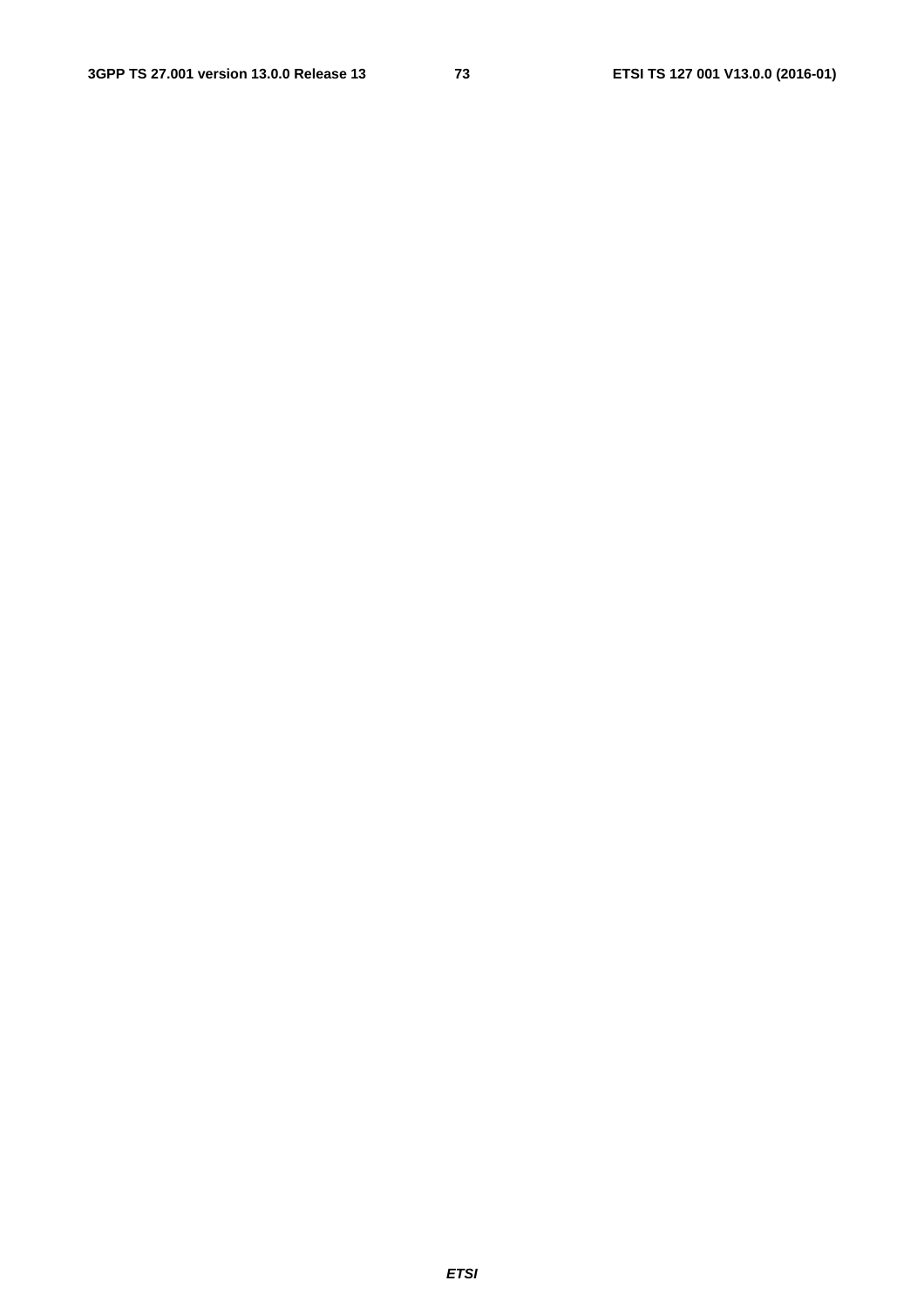#### B.1.12.2 Non-transparent services

The MS is allowed to signal any combination of WAIUR, ACC and mTCH compliant to the following table. A combination is compliant to the table, if there exists at least one row that it is compliant to. A combination is compliant to a row if each parameter value meets the conditions given in that row. When a WAIUR, ACC, mTCH combination is compliant to a row, the network is allowed to assign any Channel Mode compliant to that row. The notes of the table provide further details on the compliance conditions.

| <b>WAIUR (Note   mTCH (Note</b> |          |                                                                                                                                                                                    |                                                                                                                                                                                  |                      | ACC (Note 1,4) |                                                             |                      |                   |         | Channel Mode (Note 2,3,6) |                          |                |
|---------------------------------|----------|------------------------------------------------------------------------------------------------------------------------------------------------------------------------------------|----------------------------------------------------------------------------------------------------------------------------------------------------------------------------------|----------------------|----------------|-------------------------------------------------------------|----------------------|-------------------|---------|---------------------------|--------------------------|----------------|
| 7)                              |          | 5)                                                                                                                                                                                 |                                                                                                                                                                                  |                      |                |                                                             |                      |                   |         |                           |                          |                |
|                                 |          |                                                                                                                                                                                    |                                                                                                                                                                                  |                      |                | TCH/F4. TCH/F9. TCH/F1 TCH/F2 TCH/F4 TCH/F4. TCH/F9. TCH/F1 |                      |                   |         |                           | TCH/F2                   | TCH/F4         |
|                                 |          |                                                                                                                                                                                    | 8<br>$\ast$                                                                                                                                                                      | 6                    | 4.4            | 8.8                                                         | 3.2                  | 8<br>$\mathbf{1}$ | 6       | 4.4                       | 8.8                      | 3.2            |
| 9.6 kbit/s                      |          | $\mathbf{1}$<br>2                                                                                                                                                                  |                                                                                                                                                                                  | $\ddot{}$<br>$\star$ | $\star$        | $\star$                                                     | $\star$              | $1 - 2$           | 1<br>1  |                           |                          |                |
| 14.4 kbit/s                     |          | 1                                                                                                                                                                                  | +<br>$\ast$                                                                                                                                                                      | $\ast$               | $\ddot{}$      | $\star$                                                     | $\ast$               | 1                 | 1       | 1                         | L.                       |                |
|                                 |          | 3                                                                                                                                                                                  | $\ddot{}$                                                                                                                                                                        | $\star$              | $\star$        | *                                                           | $\star$              | $1 - 3$           | $1 - 2$ | 1                         | $\overline{\phantom{a}}$ | $\blacksquare$ |
| 19.2 kbit/s                     |          | $\overline{2}$                                                                                                                                                                     | $\star$                                                                                                                                                                          | $\ddot{}$            | $\star$        | $\star$                                                     | $\star$              | $1 - 2$           | $1 - 2$ | 1                         | 1                        |                |
|                                 |          | 4                                                                                                                                                                                  | $\ddot{}$                                                                                                                                                                        | $\star$              | $\star$        | *                                                           | $\star$              | $1 - 4$           | $1 - 2$ | 1                         | 1                        |                |
| 28.8 kbit/s                     |          | $\mathbf{1}$                                                                                                                                                                       | $\star$                                                                                                                                                                          | $\star$              | $\star$        | $\ddot{}$                                                   | $\star$              | 1                 | 1       | 1                         | 1                        |                |
|                                 |          | $\overline{2}$                                                                                                                                                                     | $\star$                                                                                                                                                                          | $\star$              | +              | *                                                           | $\star$              | $1 - 2$           | $1 - 2$ | $1 - 2$                   | 1                        |                |
|                                 |          | 3                                                                                                                                                                                  | $\star$                                                                                                                                                                          | $\ddot{}$            | $\star$        | $\star$                                                     | $\star$              | $1 - 3$           | $1 - 3$ | $1 - 2$                   | 1                        |                |
| 38.4 kbit/s                     |          | $\overline{4}$                                                                                                                                                                     | $\star$                                                                                                                                                                          | $\ddot{}$            | $\star$        | $\star$                                                     | $\ast$               | $1 - 4$           | $1 - 4$ | $1 - 3$                   | $1 - 2$                  | 1              |
| 43.2 kbit/s                     |          | $\mathbf{1}$                                                                                                                                                                       | $\star$<br>$\star$                                                                                                                                                               | $\star$<br>$\star$   | $\star$        | $\star$<br>$\star$                                          | $\ddot{}$<br>$\star$ | 1                 | 1       | 1                         | 1                        | $\mathbf{1}$   |
|                                 |          | 3                                                                                                                                                                                  | $\star$                                                                                                                                                                          | $\star$              | +<br>$\star$   |                                                             | $\star$              | $1 - 3$           | $1 - 3$ | $1 - 3$                   | $1 - 2$                  | 1              |
| 57.6 kbit/s                     |          | $\overline{2}$                                                                                                                                                                     |                                                                                                                                                                                  |                      |                | $\ddot{}$                                                   |                      | $1 - 2$           | $1 - 2$ | $1 - 2$                   | $1 - 2$                  | 1              |
|                                 |          | 4                                                                                                                                                                                  |                                                                                                                                                                                  |                      |                |                                                             |                      | $1 - 4$           | $1 - 4$ | $1 - 4$                   | $1 - 2$                  | 1              |
|                                 |          | NOTE 1: A '+' indicates that a certain channel coding shall be included in the ACC and a '*' indicates                                                                             |                                                                                                                                                                                  |                      |                |                                                             |                      |                   |         |                           |                          |                |
|                                 |          | that it may or may not be included.                                                                                                                                                |                                                                                                                                                                                  |                      |                |                                                             |                      |                   |         |                           |                          |                |
|                                 |          | NOTE 2: A '-' indicates that this channel coding cannot be used for this WAIUR.                                                                                                    |                                                                                                                                                                                  |                      |                |                                                             |                      |                   |         |                           |                          |                |
|                                 |          | NOTE 3: A certain channel coding may only be assigned if indicated as acceptable in the ACC.                                                                                       |                                                                                                                                                                                  |                      |                |                                                             |                      |                   |         |                           |                          |                |
| NOTE 4:                         |          |                                                                                                                                                                                    | In case the MS signals an ACC containing TCH/F4.8 only and the network does not support<br>TCH/F4.8 channel coding, then the network may act as if TCH/F9.6 were included in the |                      |                |                                                             |                      |                   |         |                           |                          |                |
|                                 |          |                                                                                                                                                                                    |                                                                                                                                                                                  |                      |                |                                                             |                      |                   |         |                           |                          |                |
|                                 | ACC.     |                                                                                                                                                                                    |                                                                                                                                                                                  |                      |                |                                                             |                      |                   |         |                           |                          |                |
| NOTE 5:                         |          | The MS is allowed to signal higher values for mTCH than indicated in the table for the                                                                                             |                                                                                                                                                                                  |                      |                |                                                             |                      |                   |         |                           |                          |                |
|                                 |          | signalled WAIUR and ACC. Before initiating the assignment procedure, the MSC, if<br>necessary, shall lower the value of the mTCH to the highest value applicable for the signalled |                                                                                                                                                                                  |                      |                |                                                             |                      |                   |         |                           |                          |                |
|                                 |          |                                                                                                                                                                                    |                                                                                                                                                                                  |                      |                |                                                             |                      |                   |         |                           |                          |                |
|                                 |          | WAIUR and ACC.                                                                                                                                                                     |                                                                                                                                                                                  |                      |                |                                                             |                      |                   |         |                           |                          |                |
| <b>NOTE 6:</b>                  |          | Unless an EDGE channel is assigned in one direction at least, the same channel coding is                                                                                           |                                                                                                                                                                                  |                      |                |                                                             |                      |                   |         |                           |                          |                |
|                                 |          | assigned in both directions, and an equal or lesser number of channels is assigned in the up                                                                                       |                                                                                                                                                                                  |                      |                |                                                             |                      |                   |         |                           |                          |                |
|                                 |          | link direction than in the down link direction. If an EDGE channel is assigned in one direction,                                                                                   |                                                                                                                                                                                  |                      |                |                                                             |                      |                   |         |                           |                          |                |
|                                 |          | TCH/F14.4 or an EDGE channel is assigned in the other direction. If the user has indicated                                                                                         |                                                                                                                                                                                  |                      |                |                                                             |                      |                   |         |                           |                          |                |
|                                 |          | up or down link biased asymmetry preference, TCH/F14.4 is assigned in the unbiased                                                                                                 |                                                                                                                                                                                  |                      |                |                                                             |                      |                   |         |                           |                          |                |
|                                 |          | direction. The number of channels assigned is the same in each direction unless restricted by                                                                                      |                                                                                                                                                                                  |                      |                |                                                             |                      |                   |         |                           |                          |                |
|                                 |          | the mobile classmark, and is always within the limits given in the corresponding column.                                                                                           |                                                                                                                                                                                  |                      |                |                                                             |                      |                   |         |                           |                          |                |
|                                 |          | NOTE 7: The MS is allowed to signal higher values for WAIUR than indicated in the table for the                                                                                    |                                                                                                                                                                                  |                      |                |                                                             |                      |                   |         |                           |                          |                |
|                                 |          | signalled mTCH and ACC. Before initiating the assignment procedure, the MSC, if necessary,                                                                                         |                                                                                                                                                                                  |                      |                |                                                             |                      |                   |         |                           |                          |                |
|                                 |          | shall lower the value of the WAIUR to the highest value applicable for the signalled mTCH                                                                                          |                                                                                                                                                                                  |                      |                |                                                             |                      |                   |         |                           |                          |                |
|                                 | and ACC. |                                                                                                                                                                                    |                                                                                                                                                                                  |                      |                |                                                             |                      |                   |         |                           |                          |                |

The final decision about the radio interface configuration is taken by the BSS during the Assignment procedure. The BSS may assign any number of TCH/F ranging from 1 to mTCH and use any of the channel codings among the ACC. The BSS shall try to reach the WAIUR if the resource situation allows it. The maximum possible AIUR shall not exceed the WAIUR unless the higher AIUR can be reached with a smaller number of TCH/F (ref. 3GPP TS 22.034).

The radio interface configuration may be changed by the BSS during the call as long as the channel coding used is among the ACC and the mTCH is not exceeded.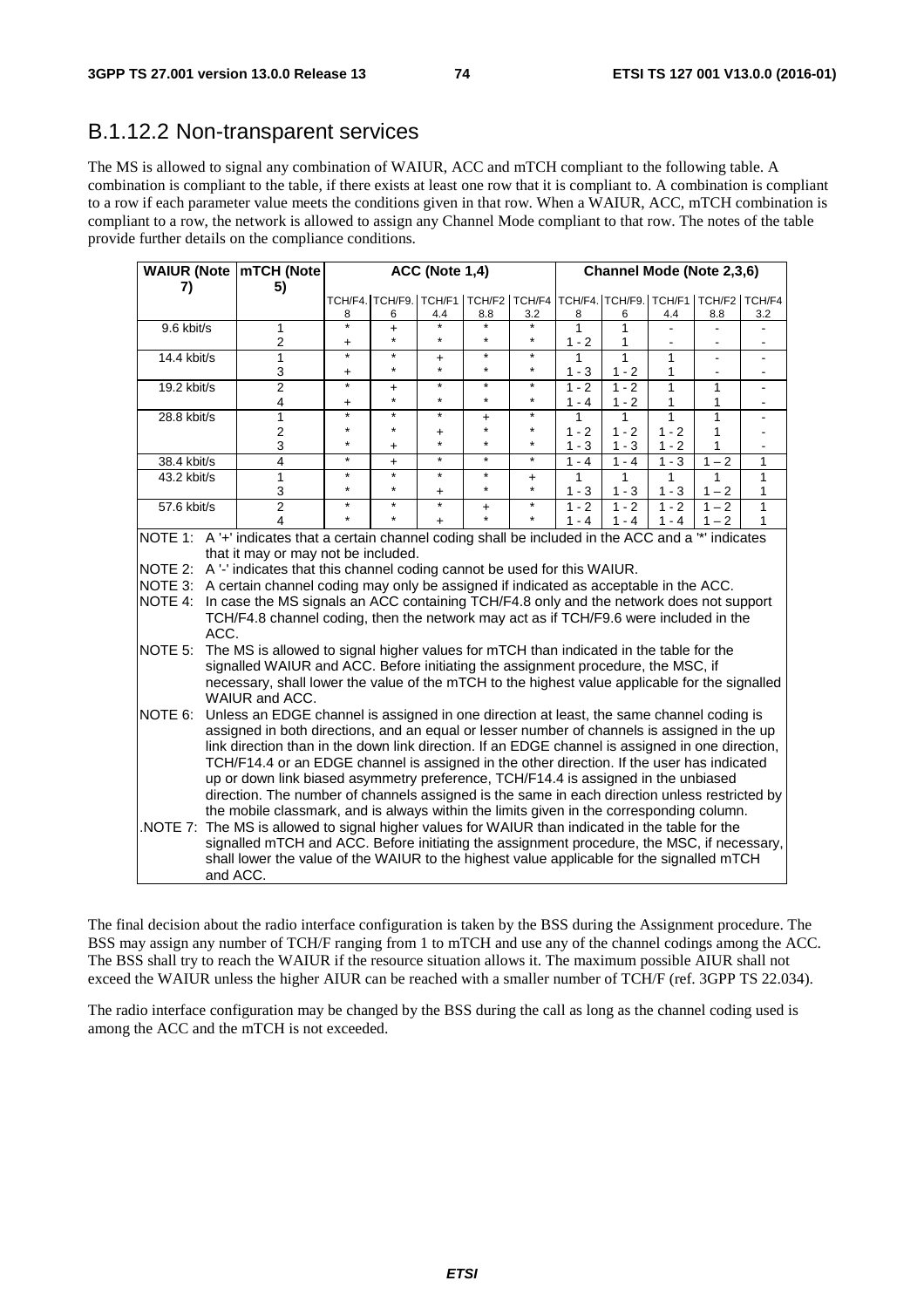# B.1.13 Assignment of radio access bearer parameters depending on FNUR and WAIUR

## B.1.13.1 Transparent Services

Depending on the FNUR negotiated between the network and the MS, the network is allowed to assign any radio resources with a radio access bearer parameter indicating a Quality of Service specifying

| QoS Parameter                     | Value                                                                                                                   | <b>Comments</b>                                                                                                                                                                                                     |
|-----------------------------------|-------------------------------------------------------------------------------------------------------------------------|---------------------------------------------------------------------------------------------------------------------------------------------------------------------------------------------------------------------|
|                                   |                                                                                                                         |                                                                                                                                                                                                                     |
| <b>Traffic Class</b>              | Conversational                                                                                                          | Subject to operator tuning (Note 2)                                                                                                                                                                                 |
| <b>RAB Asymmetry Indicator</b>    | Symmetric                                                                                                               |                                                                                                                                                                                                                     |
| <b>Maximum bit rate</b>           | = guaranteed bit rate                                                                                                   |                                                                                                                                                                                                                     |
| <b>Guaranteed bit rate</b>        | $FNUR = 64$ 28,8 kbit/s                                                                                                 | GBR for FNUR=56 kbit/s is 64 kbit/s<br>(Note 1)                                                                                                                                                                     |
| <b>Delivery Order</b>             | Yes                                                                                                                     |                                                                                                                                                                                                                     |
| <b>Maximum SDU size</b>           | 640 bits for $FWR = 32$ , 56 and<br>64 kbit/s<br>576 bits for $FWER = 28.8$ kbit/s<br>672 bits for $FWUR = 33.6$ kbit/s |                                                                                                                                                                                                                     |
| <b>Transfer Delay</b>             | $< 200$ ms                                                                                                              | Subject to operator tuning                                                                                                                                                                                          |
| <b>Traffic Handling Priority</b>  |                                                                                                                         | Not applicable for the conversational<br>traffic class                                                                                                                                                              |
| Source statistics descriptor      | Unknown                                                                                                                 |                                                                                                                                                                                                                     |
| <b>SDU Parameters</b>             |                                                                                                                         |                                                                                                                                                                                                                     |
| SDU error ratio                   |                                                                                                                         | Not applicable                                                                                                                                                                                                      |
| Residual bit error ratio          | $10^{-4}$                                                                                                               | Subject to operator tuning according<br>to 3GPP TS 23.107.<br>Operator may also choose different<br>value for Multimedia and other<br>transparent data services.                                                    |
| <b>Delivery of erroneous SDUs</b> |                                                                                                                         | No error detection in the core network                                                                                                                                                                              |
|                                   | The operator tuning is restricted to a choice between them.                                                             | NOTE 1: In case the FNUR = 56 kbit/s, the GBR is set to 64 kbit/s. Last bit in each data octet is set to 1<br>NOTE 2: Only traffic Classes "Streaming" and "Conversational" shall be used for Cs data service RABs. |

The final decision about the radio interface configuration is taken by the RNC during the Assignment procedure.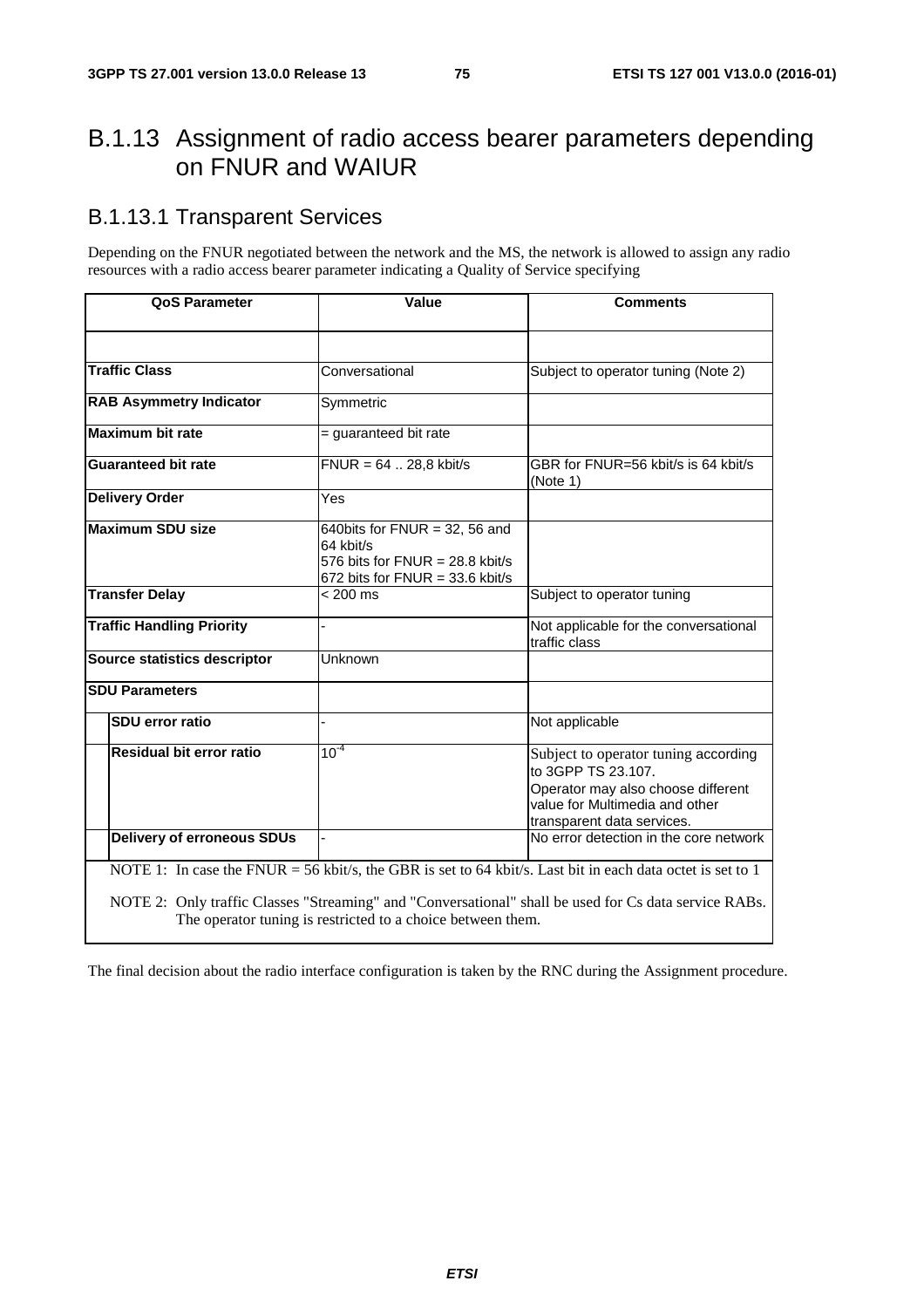#### B.1.13.2 Non-transparent services for UTRAN Iu mode

Depending on the WAIUR signalled by the MS, the network is allowed to assign any radio resources with a radio access bearer parameter indicating a Quality of Service specifying

| <b>QoS Parameter</b>                              | Value                                                                                          | Comments                                                                                              |
|---------------------------------------------------|------------------------------------------------------------------------------------------------|-------------------------------------------------------------------------------------------------------|
|                                                   |                                                                                                |                                                                                                       |
| <b>Traffic Class</b>                              | Streaming                                                                                      | Subject to operator tuning (Note 3)                                                                   |
| <b>RAB Asymmetry Indicator</b>                    | Symmetric                                                                                      |                                                                                                       |
| <b>Maximum bit rate</b>                           | 14.4, 28.8, 57.6 kbit/s                                                                        | Maximum bit rate is set to the highest<br>value ≤ WAIUR (Note 1)                                      |
| <b>Guaranteed bit rate</b>                        | 14.4, 28.8, 57.6 kbit/s                                                                        | Operator may choose any of the<br>possible values less or equal to<br>WAIUR. (Note 1).                |
| <b>Delivery Order</b>                             | Yes                                                                                            |                                                                                                       |
| <b>Maximum SDU size</b>                           | 576 bits                                                                                       |                                                                                                       |
| <b>Transfer Delay</b>                             | 250 ms                                                                                         | Subject to operator tuning                                                                            |
| <b>Traffic Handling Priority</b>                  |                                                                                                | Not applicable to the streaming traffic<br>class                                                      |
| Source statistics descriptor                      | Unknown                                                                                        |                                                                                                       |
| <b>SDU Parameters</b>                             |                                                                                                |                                                                                                       |
| Residual bit error ratio                          | $10^{-3}$                                                                                      | Subject to operator tuning.                                                                           |
| <b>Delivery of erroneous SDUs</b>                 | No error detection consideration                                                               |                                                                                                       |
| <b>SDU format information</b>                     |                                                                                                |                                                                                                       |
| <b>RAB Subflow</b><br><b>Combination bit rate</b> | 57.6 kbit/s                                                                                    | (Note 2)                                                                                              |
| <b>RAB Subflow</b><br><b>Combination bit rate</b> | 28.8 kbit/s                                                                                    | (Note 2)                                                                                              |
| <b>RAB Subflow</b><br><b>Combination bit rate</b> | $14.4$ kbit/s                                                                                  |                                                                                                       |
| <b>RAB Subflow</b><br><b>Combination bit rate</b> | 0 kbit/s                                                                                       | indicates DTX, RFCI is not assigned                                                                   |
|                                                   | NOTE 1: If WAIUR is less or equal to 14.4 kbit/s then GBR and MBR shall be set to 14.4 kbit/s. |                                                                                                       |
|                                                   | NOTE 2: Only RAB subflow combination bit rates $\leq$ maximum bit rate shall be specified.     |                                                                                                       |
|                                                   |                                                                                                | NOTE 3: Only traffic Classes "Streaming" and "Conversational" shall be used for Cs data service RABs. |
|                                                   | The operator tuning is restricted to a choice between them.                                    |                                                                                                       |

The final decision about the radio interface configuration is taken by the RNC during the Assignment procedure.

#### B.1.13.3 Non-transparent services for GERAN Iu mode

Depending on the WAIUR signalled by the MS, the network is allowed to assign any radio resources with a radio access bearer parameter indicating a Quality of Service specifying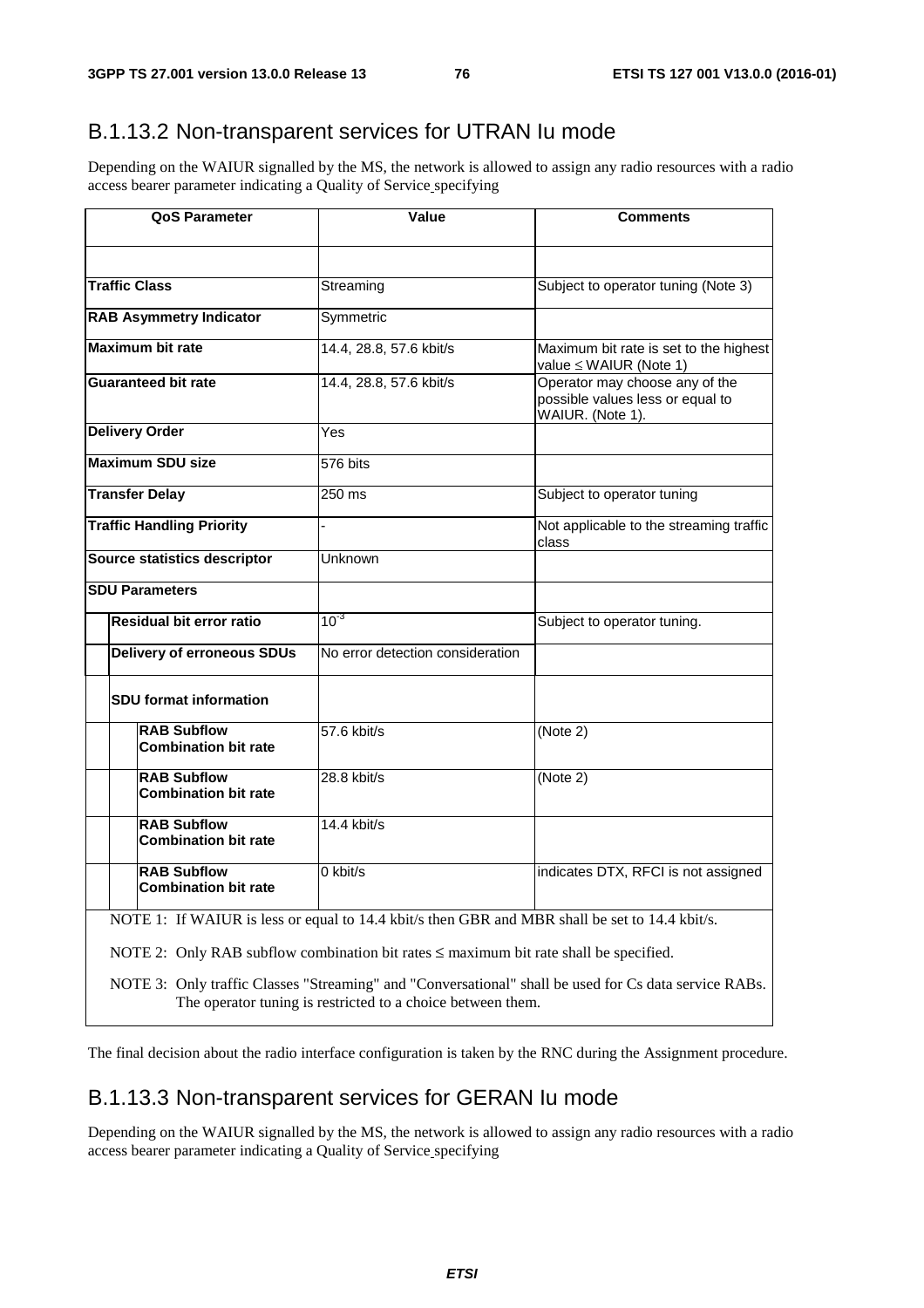| QoS Parameter                              | Value                                | <b>Comments</b>                         |
|--------------------------------------------|--------------------------------------|-----------------------------------------|
| <b>Traffic Class</b>                       | Streaming                            | Subject to operator tuning (Note 8)     |
| RAB Asymmetry Indicator                    | Symmetric                            |                                         |
| Maximum bit rate                           | 12 kbit/s, 14,4 kbit/s, 24 kbit/s,   | Maximum bit rate is set to the highest  |
|                                            | 28,8 kbit/s, 36 kbit/s, 43,2 kbit/s, | value $\leq$ WAIUR (Note 1, 3, 4, 5 and |
|                                            | 48 kbit/s, 57.6 kbit/s               | 6)                                      |
| Guaranteed bit rate                        | 12 kbit/s, 14,4 kbit/s, 24 kbit/s,   | Operator may choose any of the          |
|                                            | 28,8 kbit/s, 36 kbit/s, 43,2 kbit/s, | possible values less or equal to        |
|                                            | 48 kbit/s, 57.6 kbit/s               | WAIUR. (Note 1)                         |
| Delivery Order<br>Maximum SDU size         | Yes<br>480 bits if only RAB Subflow  |                                         |
|                                            | Combination bit rates of multiples   |                                         |
|                                            | of 12 kbit/s are possible,           |                                         |
|                                            | 576 bits in all other cases          |                                         |
| <b>Transfer Delay</b>                      | 230 ms if only RAB Subflow           | Subject to operator tuning              |
|                                            | Combination bit rates of multiples   |                                         |
|                                            | of 12 kbit/s are possible,           |                                         |
|                                            | 250 ms in all other cases            |                                         |
| <b>Traffic Handling Priority</b>           |                                      | Not applicable to the streaming traffic |
|                                            |                                      | class                                   |
| Source statistics descriptor               | Unknown                              |                                         |
| <b>SDU Parameters</b>                      |                                      |                                         |
| Residual bit error ratio                   | $10^{-3}$                            | Subject to operator tuning.             |
| Delivery of erroneous SDUs                 | No error detection consideration     |                                         |
|                                            |                                      |                                         |
| SDU format information                     |                                      |                                         |
| Subflow SDU size                           | 576 bit                              | (Note 7)                                |
| <b>RAB Subflow Combination</b><br>bit rate | 57,6 kbit/s                          | (Note 2)                                |
| Subflow SDU size                           | 480 bit                              | (Note 7)                                |
| <b>RAB Subflow Combination</b>             | 48 kbit/s                            | (Note 2 and 3)                          |
| bit rate                                   |                                      |                                         |
| Subflow SDU size                           | 576 bit                              | (Note 7)                                |
| <b>RAB Subflow Combination</b>             | 43,2 kbit/s                          | (Note 2)                                |
| bit rate                                   |                                      |                                         |
| Subflow SDU size                           | 480 bit                              | (Note 7)                                |
| <b>RAB Subflow Combination</b>             | 36 kbit/s                            | (Note 2 and 4)                          |
| bit rate                                   |                                      |                                         |
| Subflow SDU size                           | 576 bit                              | (Note 7)                                |
| <b>RAB Subflow Combination</b>             | 28,8 kbit/s                          | (Note 2)                                |
| bit rate                                   |                                      |                                         |
| Subflow SDU size                           | 480 bit                              | (Note 7)                                |
| <b>RAB Subflow Combination</b>             | 24 kbit/s                            | (Note 2 and 5)                          |
| bit rate                                   |                                      |                                         |
| Subflow SDU size                           | 576 bit                              | (Note 7)                                |
| <b>RAB Subflow Combination</b><br>bit rate | 14,4 kbit/s                          | (Note 2)                                |
| Subflow SDU size                           | 480 bit                              | (Note 7)                                |
| <b>RAB Subflow Combination</b>             | 12 kbit/s                            | (Note 2 and 6)                          |
| bit rate                                   |                                      |                                         |
| <b>RAB Subflow Combination</b>             | 0 kbit/s                             | indicates DTX, RFCI is not assigned     |
| bit rate                                   |                                      |                                         |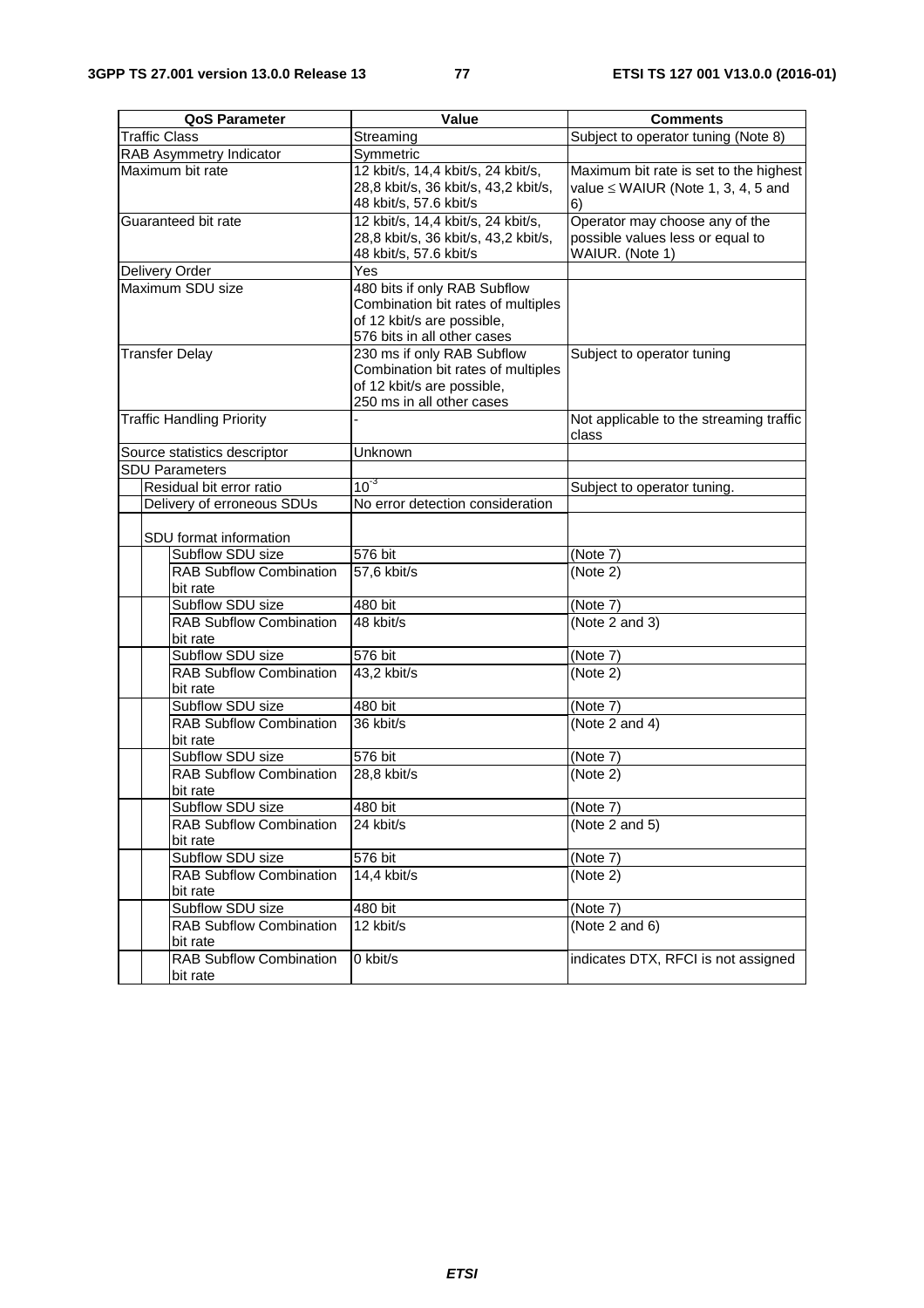NOTE 1: If WAIUR is less or equal to 14.4 kbit/s then GBR and MBR shall be set to 14.4 kbit/s for TCH/F14.4. If WAIUR is less or equal to 9.6 kbit/s then GBR and MBR shall be set to 12 kbit/s for TCH/F9.6. The maximum values for GBR and MBR shall not exceed the WAIUR unless the higher GBR and MBR can be reached with a smaller number of TCH/F (ref. subclause B.1.12.2). This means, that e.g., a GBR and MBR of 24 kbit/s  $(2 \times TCH/F9.6)$  can be selected for a WAIUR of 19,2 kbit/s. NOTE 2: Only RAB subflow combination bit rates ≤ maximum bit rate shall be specified. NOTE 3: If the WAIUR is 38,4 kbit/s, a GBR and MBR of 48 kbit/s is possible for 4 x TCH/F9.6. NOTE 4: If the WAIUR is 28,8 kbit/s, a GBR and MBR of 36 kbit/s is possible for 3 x TCH/F9.6. NOTE 5: If the WAIUR is 19,2 kbit/s, a GBR and MBR of 24 kbit/s is possible for 2 x TCH/F9.6. NOTE 6: If the WAIUR is 9,6 kbit/s, a GBR and MBR of 12 kbit/s is possible for 1 x TCH/F9.6. NOTE 7: The Subflow SDU size should only be present when the individual Subflows have different sizes. NOTE 8: Only traffic Classes "Streaming" and "Conversational" shall be used for Cs data service RABs. The operator tuning is restricted to a choice between them.

The final decision about the radio interface configuration is taken by the BSS during the Assignment procedure.

# B.2 Low Layer/High Layer Compatibility Information Element

### B.2.1 Introduction

#### B.2.1.1 General Consideration

The purpose of the Low Layer/High Layer Compatibility Information Element (LLC/HLC-IE) is to provide a means for additional end-to-end compatibility checking by an addressed entity (e.g. a remote user, an interworking unit or a high layer function network node). The LLC/HLC-IE may be manipulated by the PLMN to maintain consistency with the setup parameter negotiation between the mobile station and the network (ref. to 3GPP TS 29.007). The LLC/HLC-IE is transferred transparently by the ISDN between the call originating PLMN and the addressed entity.

With respect to the individual parameter settings at the MS the following cases may be distinguished (see 3GPP TS 27.002 and 3GPP TS 27.003):

- Mobile-originated call set up by a MS consisting of a MT with R interface:
	- The setting results from respective MMI actions and/or MT internal settings.
- Mobile-terminated call set up to a MS consisting of a MT with R interface:
	- The LLC/HLC related part of the compatibility check is carried out according to the knowledge of the MT concerning its implemented functions (i.e. answering the call). The offered field values determine the selection of the terminal function for the intended connection.

Where applicable, the same settings and rules concerning LLC and/or HLC apply as for ISDN use (ref. ITU-T) Recommendation Q.931 and ETR 018). However, considering that PLMN data transmission is based on ITU-T V.110 rate adaptation, the MS shall provide the LLC-IE for mobile-originated calls when using unrestricted or restricted digital information transfer capability. This is to assure the conveyance of the e.g. "ITU-T V.110" indication towards the called entity, as the comparable indication in the ISDN BC-IE may be lost. It shall also be possible to choose whether or not the LLC-IE is provided for the case of an information transfer capability "3,1 kHz audio ex PLMN".

There shall be no contradiction of the information between the BC-IE and LLC-IE at the originating side. However, as some parts of the bearer capability may be modified during the transport of the call, there should be minimum duplication of this information between the BC-IE and the LLC-IE.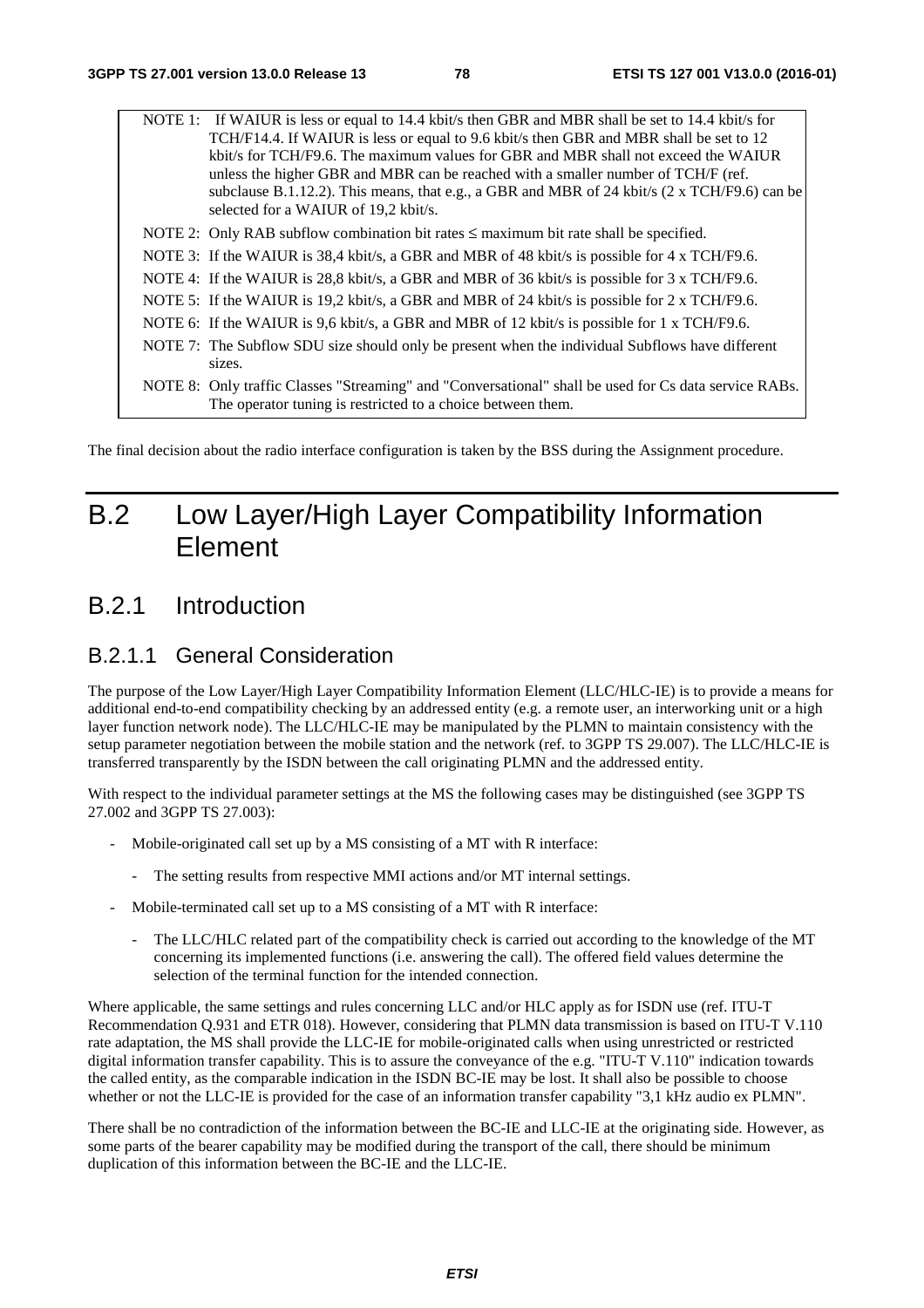If as a result of duplication, a contradiction occurs between the BC-IE and the LLC-IE at the terminating side, the receiving entity shall ignore the conflicting information in the LLC-IE.

#### B.2.1.2 Interpretation of the Tables

The individual contents of the LLC/HLC-IE are represented in the following tables. The indication of the applicable service group defines the link between the PLMN BC-IE and its associated LLC/HLC-IEs.

If the appropriate message includes multiple BC-IEs and if LLC and/or HLC information is available, multiple LLCs and HLCs shall be included in the message. The LLC/HLC associated with the BC-IE indicating speech shall be marked as "not applicable" (3GPP TS 24.008).

Legend: { xxxx | yyyy } choice of values ----[ zzzz ] optional

## B.2.2 LLC Bearer Service 20

#### B.2.2.1 Unrestricted / restricted digital information transfer capability

Low layer compatibility information element:

| Octet                | Information element field                                                                                                                              | field value                                                                                                                                                            |
|----------------------|--------------------------------------------------------------------------------------------------------------------------------------------------------|------------------------------------------------------------------------------------------------------------------------------------------------------------------------|
| 3                    | Coding standard<br>Information transfer capability                                                                                                     | TTU-T<br>unrestricted digital   restricted digital }                                                                                                                   |
| 4                    | Transfer mode<br>Information transfer rate                                                                                                             | circuit mode<br>$64$ kbit/s                                                                                                                                            |
| 5                    | User information layer 1 protocol                                                                                                                      | $\{ V.110/X.30 \mid V.120 \}$                                                                                                                                          |
| 5a                   | Synchronous / asynchronous<br>Negotiation<br>User rate                                                                                                 | asynchronous<br>in-band not possible<br>$\left[\begin{array}{c c c c c c} 0.3 & 1.2 & 2.4 & 4.8 & 9.6 & 14.4 & 19.2 & 28.8 & 38.4 & 48 & 56 \end{array}\right]$ kbit/s |
| 5 <sub>b</sub><br>2) | Intermediate rate<br>NTC on Tx<br>NTC on Rx<br>Flow control on Tx<br>Flow control on Rx                                                                | $8 \mid 16$ kbit/s<br>not required $1$ )   required }<br>not accepted $1$ ) accepted }                                                                                 |
| 5b<br>3)             | Rate adaption header / no header<br>Multiple frame establishment support<br>Mode of operation<br>Assignor / assignee<br>In-band / out-band negotiation | Rate adaption header included<br>Multiple frame establishment supported<br>Protocol sensitive mode of operation                                                        |
| 5c                   | Number of stop bits<br>Number of data bits<br>Parity                                                                                                   | bits<br>2<br>$\overline{7}$<br>8<br>} bits<br>$\text{even}$   none   forced to 0   forced to 1 }<br>odd                                                                |
| 5d                   | Duplex mode<br>Modem type                                                                                                                              | á[ duplex ]                                                                                                                                                            |

1) only these values are applicable to Mobile Originated Calls.

- 2) octet 5b for V.110/X.30.
- 3) octet 5b for V.120.

#### B.2.2.2 3,1 kHz audio ex-PLMN information transfer capability

Low layer compatibility information element: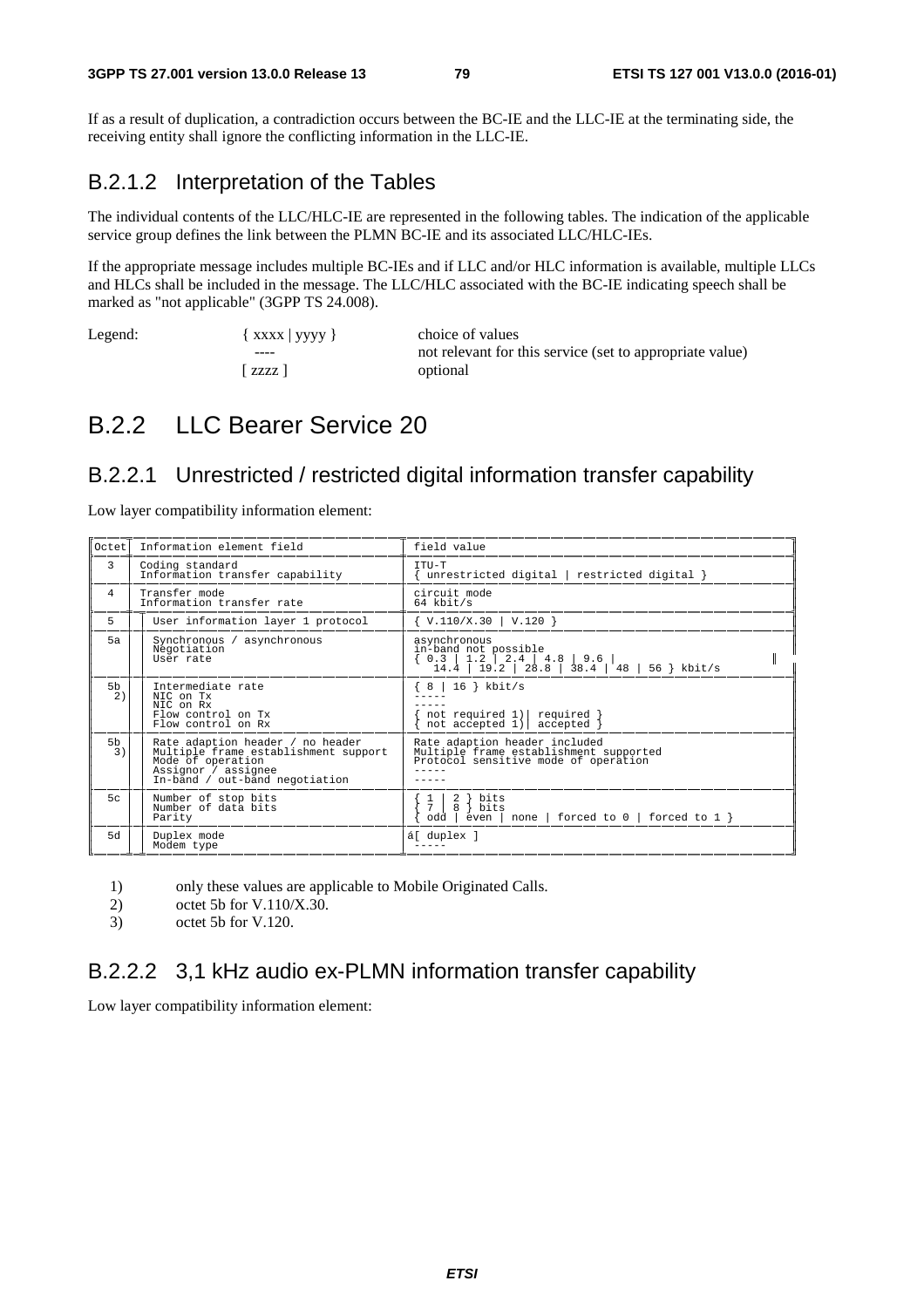| lOctet i       | Information element field                                                               | field value                                                        |
|----------------|-----------------------------------------------------------------------------------------|--------------------------------------------------------------------|
| 3              | Coding standard<br>Information transfer capability                                      | TTU-T<br>3.1kHz audio                                              |
| 4              | Transfer mode<br>Information transfer rate                                              | circuit mode<br>$64$ kbit/s                                        |
| 5              | User information layer 1 protocol                                                       | {G.711 A-law<br>$\texttt{G.711 u-law}$ (PCS-1900)}                 |
| 5a             | Synchronous / asynchronous<br>Negotiation<br>User rate                                  | (may be set depending on<br>user's requirement)                    |
| 5 <sub>b</sub> | Intermediate rate<br>NIC on Tx<br>NIC on Rx<br>Flow control on Tx<br>Flow control on Rx | not relevant<br>but cannot be omitted<br>in order to have octet 5d |
| 5c             | Number of stop bits<br>Number of data bits<br>Parity                                    | (may be set depending on<br>the user's requirement)                |
| 5d             | Duplex mode<br>Modem type                                                               | duplex ]<br>[N.21 V.22 V.22bis V.26ter V.32 V.34]                  |

NOTE: If octet 5d is not specified, the whole LLC is not required.

# B.2.3 LLC Bearer Service 30

### B.2.3.1 Unrestricted / restricted digital information transfer capability

Low layer compatibility information element:

| Oct.et.              | Information element field                                                                                                                              | field value                                                                                                     |
|----------------------|--------------------------------------------------------------------------------------------------------------------------------------------------------|-----------------------------------------------------------------------------------------------------------------|
| 3                    | Coding standard<br>Information transfer capability                                                                                                     | TTU-T<br>{ digital unrestricted   restricted digital }                                                          |
| 4                    | Transfer mode<br>Information transfer rate                                                                                                             | circuit mode<br>$64$ kbit/s                                                                                     |
| 5                    | User information layer 1 protocol                                                                                                                      | $\{ V.110/X.30   X.31 false \}$ Elag stuffing   V.120 H.223 and H.245 }                                         |
| 5a                   | Synchronous / asynchronous<br>Negotiation<br>User rate                                                                                                 | synchronous<br>in-band not possible                                                                             |
| 5 <sub>b</sub><br>2) | Intermediate rate<br>NIC on Tx<br>NTC on Rx<br>Flow control on Tx<br>Flow control on Rx                                                                | $16$ } kbit/s<br>8 <sup>1</sup><br>not required required<br>not accepted   accepted                             |
| 5 <sub>b</sub><br>3) | Rate adaption header / no header<br>Multiple frame establishment support<br>Mode of operation<br>Assignor / assignee<br>In-band / out-band negotiation | Rate adaption header included<br>Multiple frame establishment supported<br>Protocol sensitive mode of operation |
| 5c<br>1)             | Number of stop bits<br>Number of data bits<br>Parity                                                                                                   | not relevant<br>but cannot be omitted<br>in order to have octet 5d                                              |
| 5d<br>1)             | Duplex mode<br>Modem type                                                                                                                              | [ duplex ]                                                                                                      |

1) If octet 5d is not specified, octet 5c may be omitted.<br>2) octet 5b for V.110/X.30.

- 2) octet 5b for V.110/X.30.<br>3) octet 5b for V.120.
- octet 5b for V.120.

### B.2.3.2 3,1 kHz audio ex-PLMN information transfer capability

Low layer compatibility information element: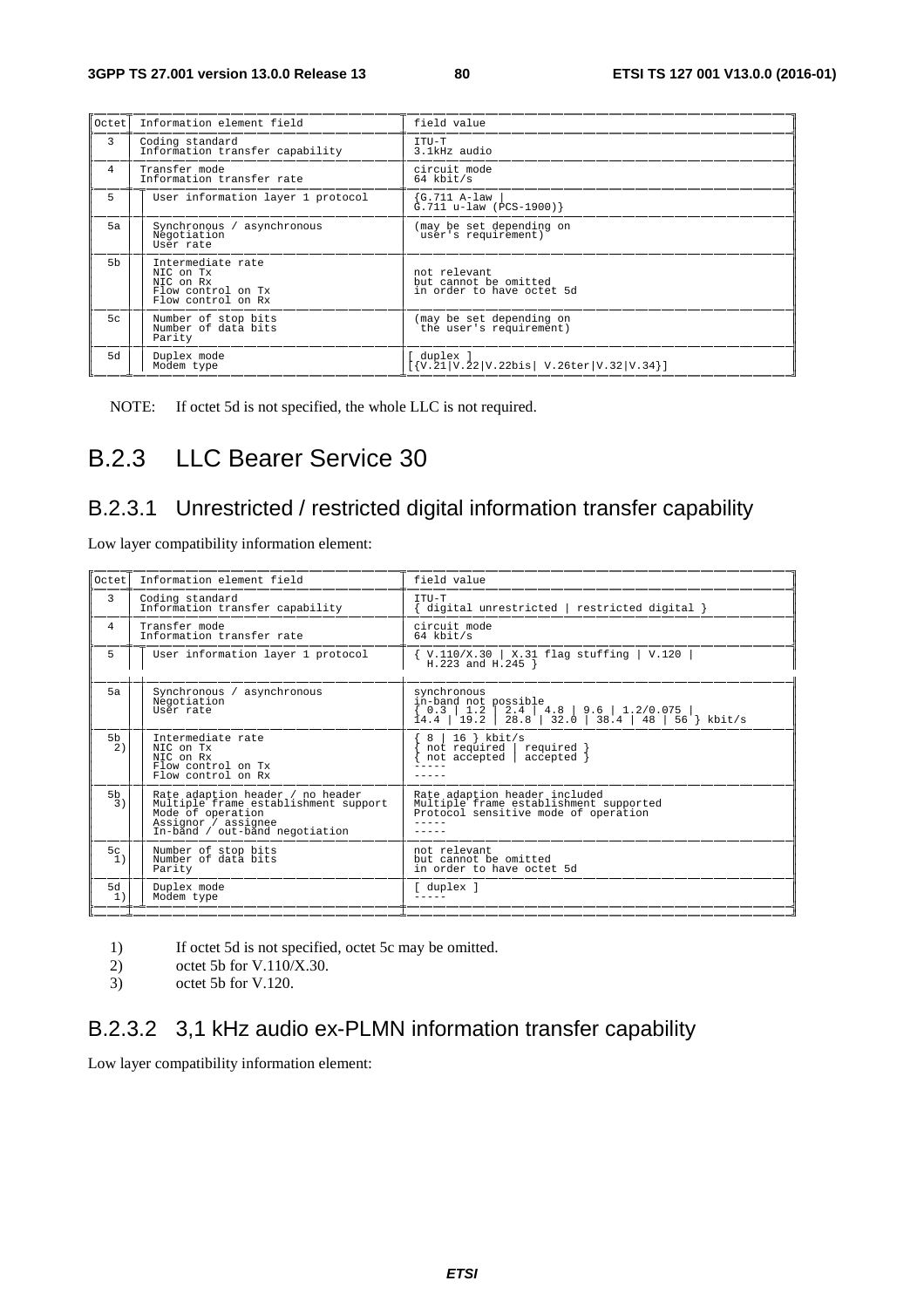| l0ctet'        | Information element field                                                               | field value                                                        |
|----------------|-----------------------------------------------------------------------------------------|--------------------------------------------------------------------|
| 3              | Coding standard<br>Information transfer capability                                      | TTU-T<br>3.1kHz audio                                              |
| 4              | Transfer mode<br>Information transfer rate                                              | circuit mode<br>$64$ kbit/s                                        |
| 5              | User information layer 1 protocol                                                       | [G.711 A-law<br>G.711 u-law (PCS-1900)}                            |
| 5a             | Synchronous / asynchronous<br>Negotiation<br>User rate                                  | (may be set depending on<br>the user's requirement)                |
| 5 <sub>b</sub> | Intermediate rate<br>NIC on Tx<br>NIC on Rx<br>Flow control on Tx<br>Flow control on Rx | not relevant<br>but cannot be omitted<br>in order to have octet 5d |
| 5c             | Number of stop bits<br>Number of data bits<br>Parity                                    | (may be set depending on<br>the user's requirement)                |
| 5d             | Duplex mode<br>Modem type                                                               | duplex<br>V.22bis   V.26ter   V.32   V.34 } ]<br>$\sqrt{V}$ . 22   |
|                |                                                                                         |                                                                    |

NOTE: If octet 5d is not specified, octets 5a..5d may be omitted.

# B.2.4 LLC Bearer Services 41 ... 46

Void.

### B.2.5 LLC Bearer Services 51 ... 53

Void.

### B.2.6 LLC Bearer Service 61

Void.

### B.2.7 LLC Bearer Service 81

Void.

## B.2.8 HLC Teleservices 11 ... 12

High layer compatibility information element:

| $ $ Octet $ $ | Information element field                                                    | Field value                                                                                                      |
|---------------|------------------------------------------------------------------------------|------------------------------------------------------------------------------------------------------------------|
|               | Coding standard<br>Interpretation<br>Presentation method of protocol profile | TTU-T<br>first high layer characteristic identification to be<br>used in the call<br>high layer protocol profile |
|               | High layer characteristics identific.                                        | Telephony                                                                                                        |

# B.2.9 HLC Teleservices 21 ... 23

Not applicable.

# B.2.10 HLC Teleservice 61

High layer compatibility information element: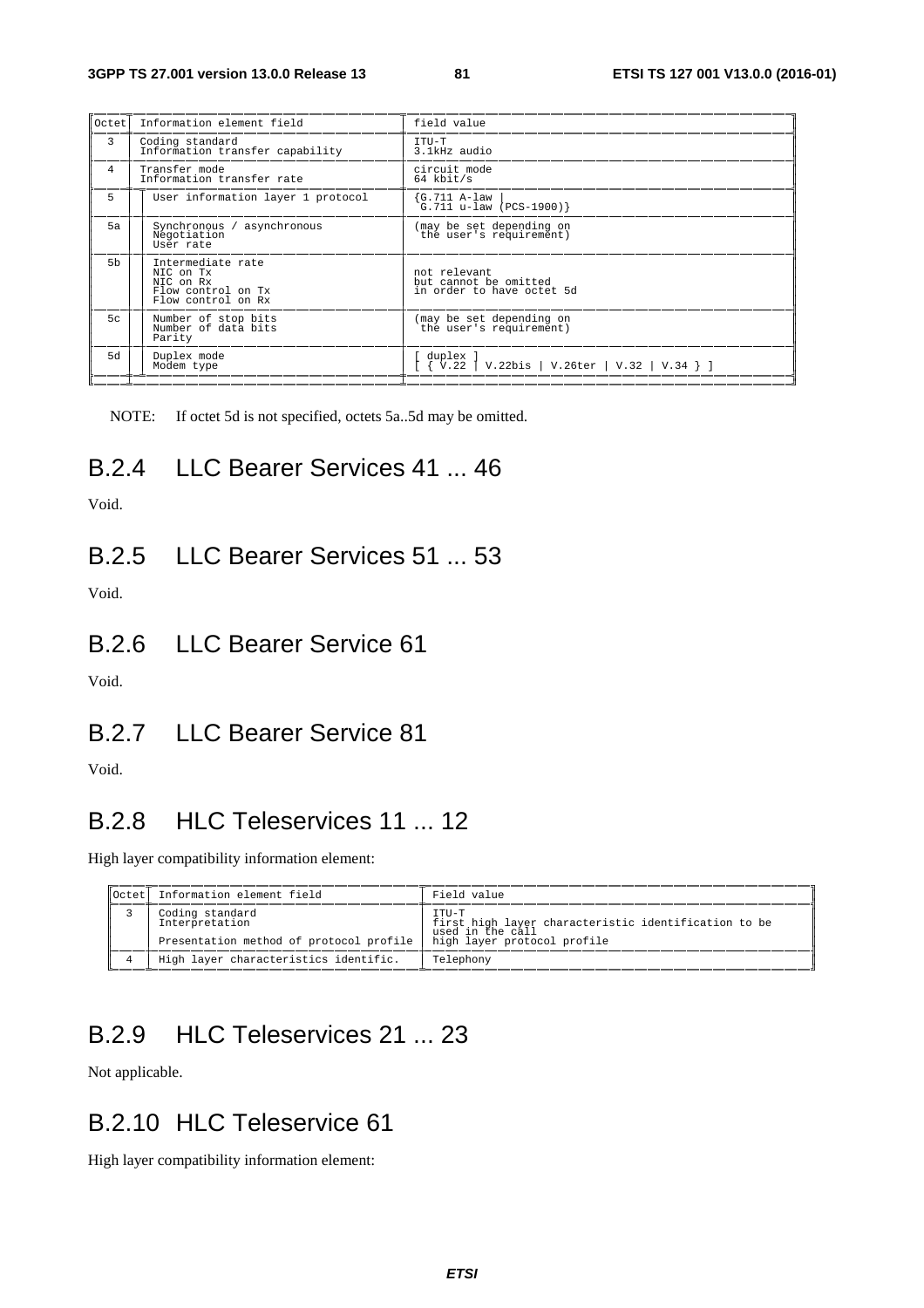| Coding standard<br>TTU-T<br>Interpretation<br>first high layer characteristic identification to be<br>used in the call<br>high layer protocol profile<br>Presentation method of protocol profile |  |
|--------------------------------------------------------------------------------------------------------------------------------------------------------------------------------------------------|--|
| High layer characteristics identific.<br>Facsimile G2/G3                                                                                                                                         |  |

# B.2.11 HLC Teleservice 62

High layer compatibility information element:

| loctet i | Information element field                                                    | Field value                                                                                                       |
|----------|------------------------------------------------------------------------------|-------------------------------------------------------------------------------------------------------------------|
|          | Coding standard<br>Interpretation<br>Presentation method of protocol profile | TTII-T<br>first high layer characteristic identification to be<br>used in the call<br>high layer protocol profile |
|          | High layer characteristics identific.                                        | Facsimile G2/G3                                                                                                   |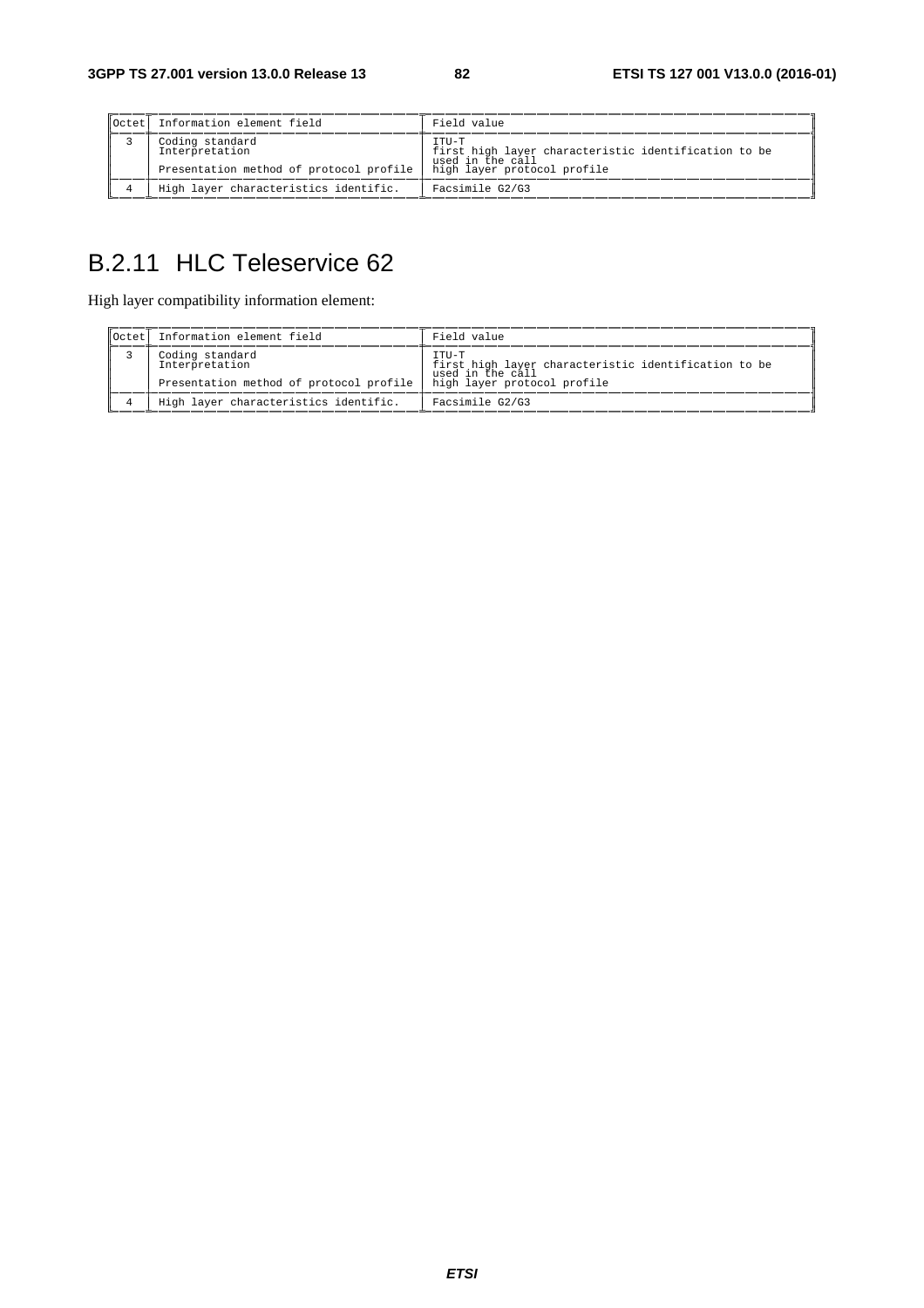# Annex C (informative): Change history

| <b>Change history</b> |              |                 |                  |              |                                                                                   |       |            |
|-----------------------|--------------|-----------------|------------------|--------------|-----------------------------------------------------------------------------------|-------|------------|
| <b>Date</b>           | TSG#         | <b>TSG Doc.</b> | <b>CR</b>        | Rev          | Subject/Comment                                                                   | Old   | <b>New</b> |
|                       | Apr 1999     |                 |                  |              | Transferred to 3GPP CN1                                                           | 7.1.0 |            |
| 03-1999               | CN#03        |                 |                  |              | Approved at CN#03                                                                 |       | 3.0.0      |
| 06-1999               | CN#04        |                 | 001              |              | Introduction of EDGE channel codings into the specifications                      | 3.0.0 | 3.1.0      |
| 09-1999               | <b>CN#05</b> |                 | 002              |              | Asymmetry in EDGE                                                                 | 3.1.0 | 3.2.0      |
| 09-1999               | <b>CN#05</b> |                 | 003              |              | <b>EDGE</b> related correction                                                    | 3.1.0 | 3.2.0      |
| 12-1999               | CN#06        |                 | 004              |              | Introduction of FTM                                                               | 3.2.0 | 3.3.0      |
| 12-1999               | <b>CN#06</b> |                 | 005              |              | Introduction of UMTS                                                              | 3.2.0 | 3.3.0      |
| 12-1999               | <b>CN#06</b> |                 | 006              |              | Introduction of PIAFS and enhancement of processing at mobile<br>terminated call  | 3.2.0 | 3.3.0      |
| 12-1999               | CN#06        |                 | 007              |              | Introduction of multi media                                                       | 3.2.0 | 3.3.0      |
| 12-1999               | <b>CN#06</b> |                 | 008              |              | Service clean-up for Release 99                                                   | 3.2.0 | 3.3.0      |
| 12-1999               | <b>CN#06</b> |                 | 009              |              | BC-IE setting for Real-time non-transparent FAX                                   | 3.2.0 | 3.3.0      |
| 03-2000               | <b>CN#07</b> |                 | 010              |              | FALLBACK TO SPEECH IN A CS MULTIMEDIA CALL SETUP                                  | 3.3.0 | 3.4.0      |
| 03-2000               | <b>CN#07</b> |                 | 011              |              | Bit transparent services RDI and UDI                                              | 3.3.0 | 3.4.0      |
| 03-2000               | <b>CN#07</b> |                 | 012              |              | FTM corrections                                                                   | 3.3.0 | 3.4.0      |
| 03-2000               | <b>CN#07</b> |                 | $\overline{013}$ |              | Alignment to RANAP and other clarifications                                       | 3.3.0 | 3.4.0      |
| 03-2000               | <b>CN#07</b> |                 | 014              |              | Corrections related to MULTIMEDIA                                                 | 3.3.0 | 3.4.0      |
| 06-2000               | <b>CN#08</b> |                 | 015              |              | Missing Asymmetry preference indication in Table B. 5.a                           | 3.4.0 | 3.5.0      |
| 06-2000               | <b>CN#08</b> |                 | 016              |              | Residual bit error ratio in Transparent Data                                      | 3.4.0 | 3.5.0      |
| 06-2000               | <b>CN#08</b> |                 | 017              |              | Adding the value of GBR of NT services                                            | 3.4.0 | 3.5.0      |
| 06-2000               | <b>CN#08</b> |                 | 018              |              | Application of multi media in GSM                                                 | 3.4.0 | 3.5.0      |
| 06-2000               | <b>CN#08</b> |                 | 019              |              | Removal of packet access service                                                  | 3.4.0 | 3.5.0      |
| 06-2000               | <b>CN#08</b> |                 | 020              |              | WAIUR in case of HO between UMTS and GSM                                          | 3.4.0 | 3.5.0      |
| 06-2000               | <b>CN#08</b> |                 | 021              |              | <b>Adaptations for UMTS</b>                                                       | 3.4.0 | 3.5.0      |
| 06-2000               | <b>CN#08</b> |                 | 022              |              | Indication of discontinuous transfer for NT data                                  | 3.4.0 | 3.5.0      |
| 06-2000               | <b>CN#08</b> |                 | 022              |              | Indication of discontinuous transfer for NT data                                  | 3.4.0 | 3.5.0      |
| 06-2000               | <b>CN#08</b> |                 | $023$ 1          |              | Indication of WAIUR 14.4kbit/s in case of UMTS FAX                                | 3.4.0 | 4.0.0      |
| 09-2000               | CN#09        |                 | 024              | $\mathbf{1}$ | UMTS clean-up                                                                     | 4.0.0 | 4.1.0      |
| 09-2000               | CN#09        |                 | 027              |              | Cleanup of RAB parameter setting                                                  | 4.0.0 | 4.1.0      |
| 09-2000               | <b>CN#09</b> |                 | 028              |              | Relevance of GSM specific BC-IE parameters for negotiating RLP<br>version in UMTS | 4.0.0 | 4.1.0      |
| 09-2000               | CN#09        |                 | 032              |              | 32 kbit/s UDI/RDI multimedia in GSM                                               | 4.0.0 | 4.1.0      |
| 09-2000               | CN#09        |                 | 034              |              | 3.1 kHz multimedia calls at 33.6 kbit/s data rate                                 | 4.0.0 | 4.1.0      |
| 09-2000               | CN#09        |                 | 036              |              | RCR is not indicated from the network to the MS                                   | 4.0.0 | 4.1.0      |
| 09-2000               | CN#09        |                 | 038              |              | Modification from V.25bis to V.250                                                | 4.0.0 | 4.1.0      |
| 09-2000               | CN#09        |                 | 040              |              | Delivery of erroneous SDUs parameter value                                        | 4.0.0 | 4.1.0      |
| 12-2000               | <b>CN#10</b> |                 | 042              |              | Correction for 32 kbit/s UDI/RDI                                                  | 4.1.0 | 4.2.0      |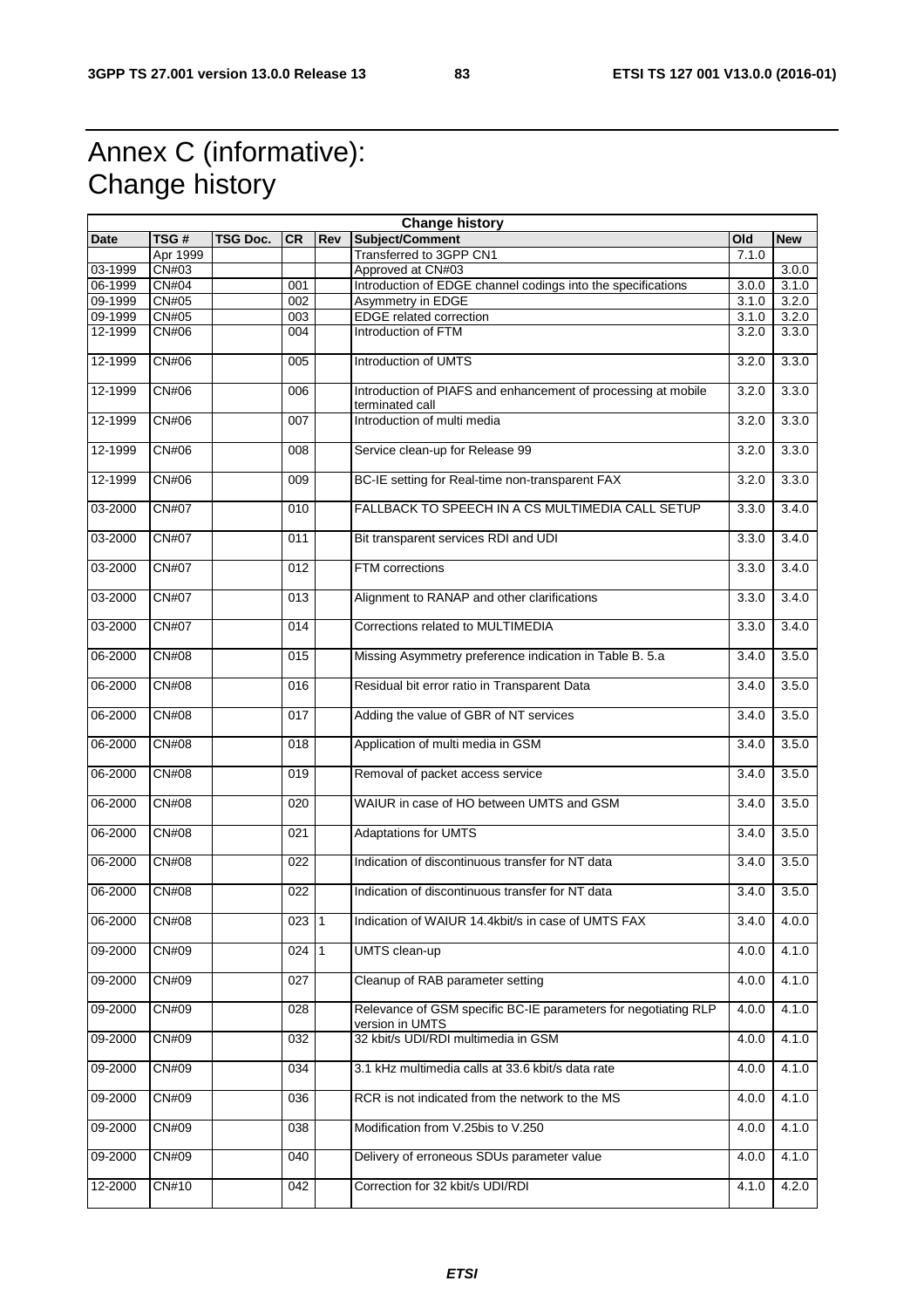| 12-2000 | CN#10        |               | 043           |                | Removal of Bearer Service 30 Non-transparent                                                                | 4.1.0              | 4.2.0 |
|---------|--------------|---------------|---------------|----------------|-------------------------------------------------------------------------------------------------------------|--------------------|-------|
| 12-2000 | CN#10        |               | 044           |                | Handover for 56 kbit/s                                                                                      | 4.1.0              | 4.2.0 |
| 03-2001 | <b>CN#11</b> | NP-010042     | 047           | $\mathbf{1}$   | Removal of blocking of higher modem speeds                                                                  | 4.2.0              | 4.3.0 |
| 03-2001 | <b>CN#11</b> | NP-010046     | 048           | $\mathbf{1}$   | Deletion of NT Fax in GSM from Release 4.                                                                   | 4.2.0              | 4.3.0 |
| 03-2001 | CN#11        | NP-010042     | 050           |                | RAB- assignment request (RAB parameter)                                                                     | 4.2.0              | 4.3.0 |
| 03-2001 | CN#11        | NP-010042     | 052           |                | Handover for 56 kbit/s [Removal of flow diagram B.1.3.1.7]                                                  | 4.2.0              | 4.3.0 |
| 03-2001 | CN#11        | NP-010047     | 053           |                | Editorial modifications of flow diagrams                                                                    | 4.2.0              | 4.3.0 |
| 03-2001 | <b>CN#11</b> | NP-010043     | 055           |                | Correction of service's scope                                                                               | 4.2.0              | 4.3.0 |
| 03-2001 | <b>CN#11</b> | NP-010202     | $057$ 2       |                | Corrections for a mobile terminated call using the single numbering<br>scheme                               | 4.2.0              | 4.3.0 |
| 03-2001 | CN#11        | NP-010047     | 058           |                | Clarification of allowed combinations of FNUR and ACC values for<br>the V.34 modem based 3G-H.324/M service | 4.2.0              | 4.3.0 |
| 06-2001 | CN#12        | NP-010255     | 060           |                | Corrections of PLMN BC attributes                                                                           | 4.3.0              | 4.4.0 |
| 09-2001 | CN#13        | NP-010438     | 062 1         |                | Removal of erroneous IR value                                                                               | 4.4.0              | 4.5.0 |
| 09-2001 | <b>CN#13</b> | NP-010438     | 063           | 1              | Removal of erroneous information in B.1.3.1.6.                                                              | 4.4.0              | 4.5.0 |
| 09-2001 | <b>CN#13</b> | NP-010438     | 066 1         |                | Negotiation of Rate adaptation/Other rate adaptation                                                        | 4.4.0              | 4.5.0 |
| 12-2001 | CN#14        | NP-010574     | 069           |                | SDU size for transparent data at 33.6 kbit/s                                                                | 4.5.0              | 4.6.0 |
| 12-2001 | CN#14        | NP-010604     | 070           | $\vert$ 3      | Terminology clarifications as requested by TSG GERAN                                                        | 4.6.0              | 5.0.0 |
| 03-2002 | CN#15        | NP-020081     | $074$ 1       |                | Negotiation of parameter values for facsimile                                                               | 5.0.0              | 5.1.0 |
| 03-2002 | CN#15        | NP-020084     | 075           | $ 1\rangle$    | Mobile terminated call with single numbering scheme                                                         | 5.0.0              | 5.1.0 |
| 06-2002 | <b>CN#16</b> | NP-020169     | $071$ 7       |                | Service change and fallback for UDI/RDI multimedia calls                                                    | 5.1.0              | 5.2.0 |
| 06-2002 | CN#16        | NP-020172     | 077           | $\vert$ 1      | Multislot clarification                                                                                     | 5.1.0              | 5.2.0 |
| 09-2002 | <b>CN#17</b> | NP-020404     | 080           |                | Removal of SDU error ratio for NT services                                                                  | 5.2.0              | 5.3.0 |
| 12-2002 | <b>CN#18</b> | NP-020617     | 081           | $\mathbf{1}$   | CS Data Services (including HSCSD and EDGE) for GERAN lu<br>mode                                            | 5.3.0              | 5.4.0 |
| 12-2002 | <b>CN#18</b> | NP-020619     | 082           | $\overline{4}$ | Mobile originating BC handling for SCUDIF calls                                                             | 5.3.0              | 5.4.0 |
| 03-2003 | CN#19        | NP-030075     | 084           | 1              | Removal of S reference point within the MS and introduction of<br>GERAN Iu mode                             | 5.4.0              | 5.5.0 |
| 06-2003 | CN#20        | NP-030201     | 088           |                | Negotiation of fixed network user rate (FNUR)                                                               | 5.5.0              | 5.6.0 |
| 06-2003 | <b>CN#20</b> | NP-030202     | 091 1         |                | Removal of S interface in the MS                                                                            | 5.5.0              | 5.6.0 |
| 06-2003 | <b>CN#20</b> | NP-030260     | 096 1         |                | BC-IE alignment with 24.008.                                                                                | $\overline{5.5.0}$ | 5.6.0 |
| 06-2003 | CN#20        | NP-030201     | 099           | 1              | Use of single or multislot configurations                                                                   | 5.5.0              | 5.6.0 |
| 09-2003 | <b>CN#21</b> | NP-030327     | $100 \vert 3$ |                | Interpretation of 'no BC-IE in CALL PROC/CONF messages'                                                     | 5.6.0              | 5.7.0 |
| 06-2004 | <b>CN#24</b> | NP-040239     | $107$  1      |                | Interpretation of 'no BC-IE in CALL PROC/CONF messages'                                                     | 5.7.0              | 5.8.0 |
| 12-2004 | <b>CN#26</b> |               |               |                | Upgraded to v6.0.0                                                                                          | 5.8.0              | 6.0.0 |
| 06-2005 | CP#28        | CP-050209 110 |               | $\overline{4}$ | Transparent data call request in dual mode case                                                             | 6.0.0              | 6.1.0 |
| 06-2005 | CP#28        | CP-050243 114 |               | 3              | Alignment to R99 correction of NA value for Data Compression                                                | 6.0.0              | 6.1.0 |
| 09-2005 | CP#29        | CP-050379 115 |               |                | Removal of "S" reference point within MS                                                                    | 6.1.0              | 6.2.0 |
| 12-2006 | CT#34        | CP-060618 118 |               |                | RAB traffic class                                                                                           | 6.2.0              | 6.3.0 |
| 06-2007 | CT#36        |               |               |                | Upgraded to v7.0.0                                                                                          | 6.3.0              | 7.0.0 |
| 12-2008 | CT#42        |               |               |                | Upgraded to v8.0.0 due to simple upgrade without no technical<br>change                                     | 7.0.0              | 8.0.0 |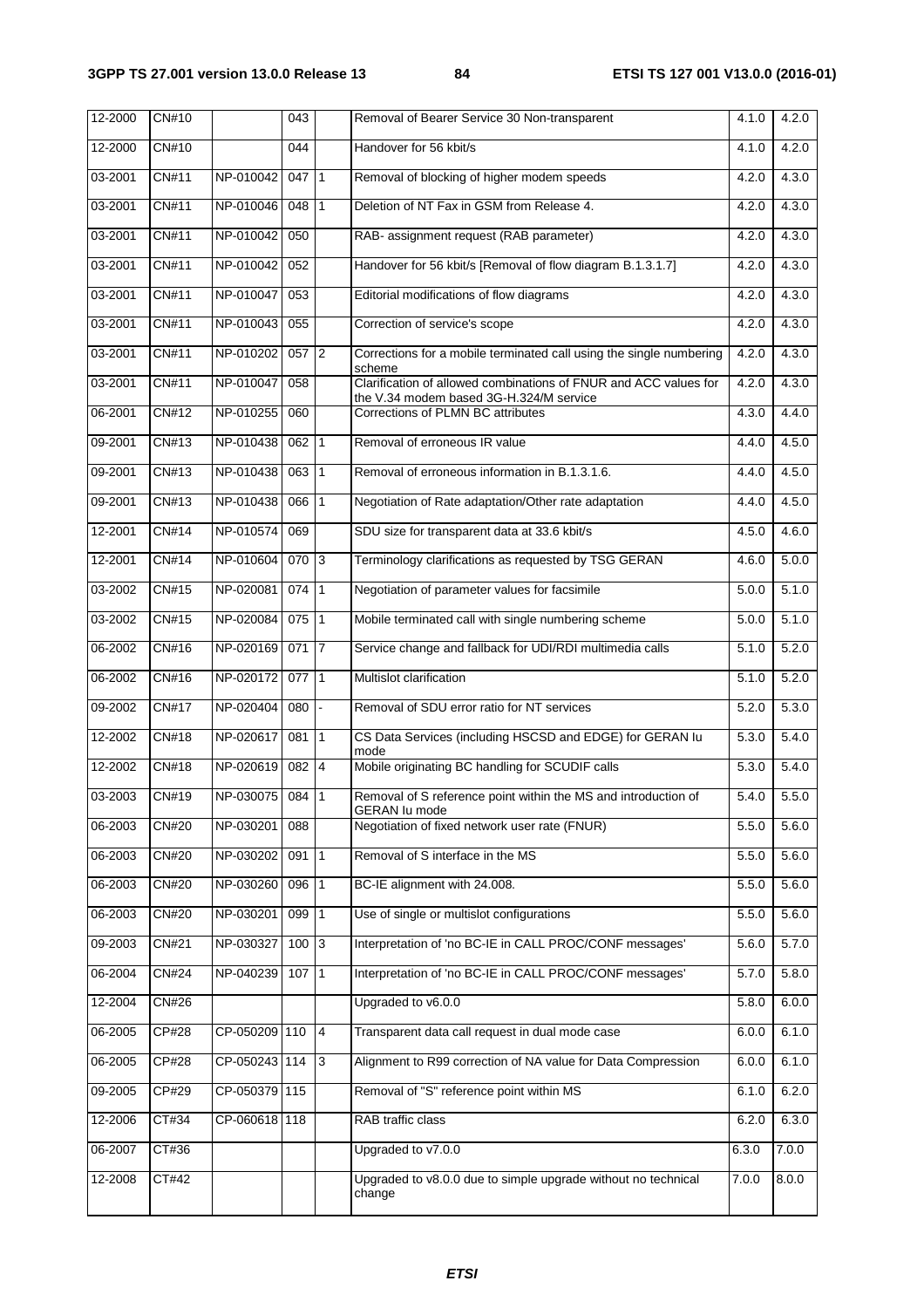| 12-2009 | CT#46 |               |  | Automatic upgrade from previous Release                | 8.0.0  | 9.0.0         |
|---------|-------|---------------|--|--------------------------------------------------------|--------|---------------|
| 12-2010 | CT#50 | CP-1007791120 |  | Correcting non-specific external references            | 9.0.0  | 9.1.0         |
| 03-2011 | CT#51 |               |  | Automatic upgrade from previous Release version 9.1.0  | 9.1.0  | 10.0.0        |
| 09-2012 | CT#57 |               |  | Automatic upgrade from previous Release version 10.0.0 |        | 10.0.0 11.0.0 |
| 10-2014 |       |               |  | Automatic upgrade from previous Release                | 11.0.0 | 12.0.0        |
| 12-2015 |       |               |  | Automatic upgrade from previous Release                | 12.0.0 | 13.0.0        |